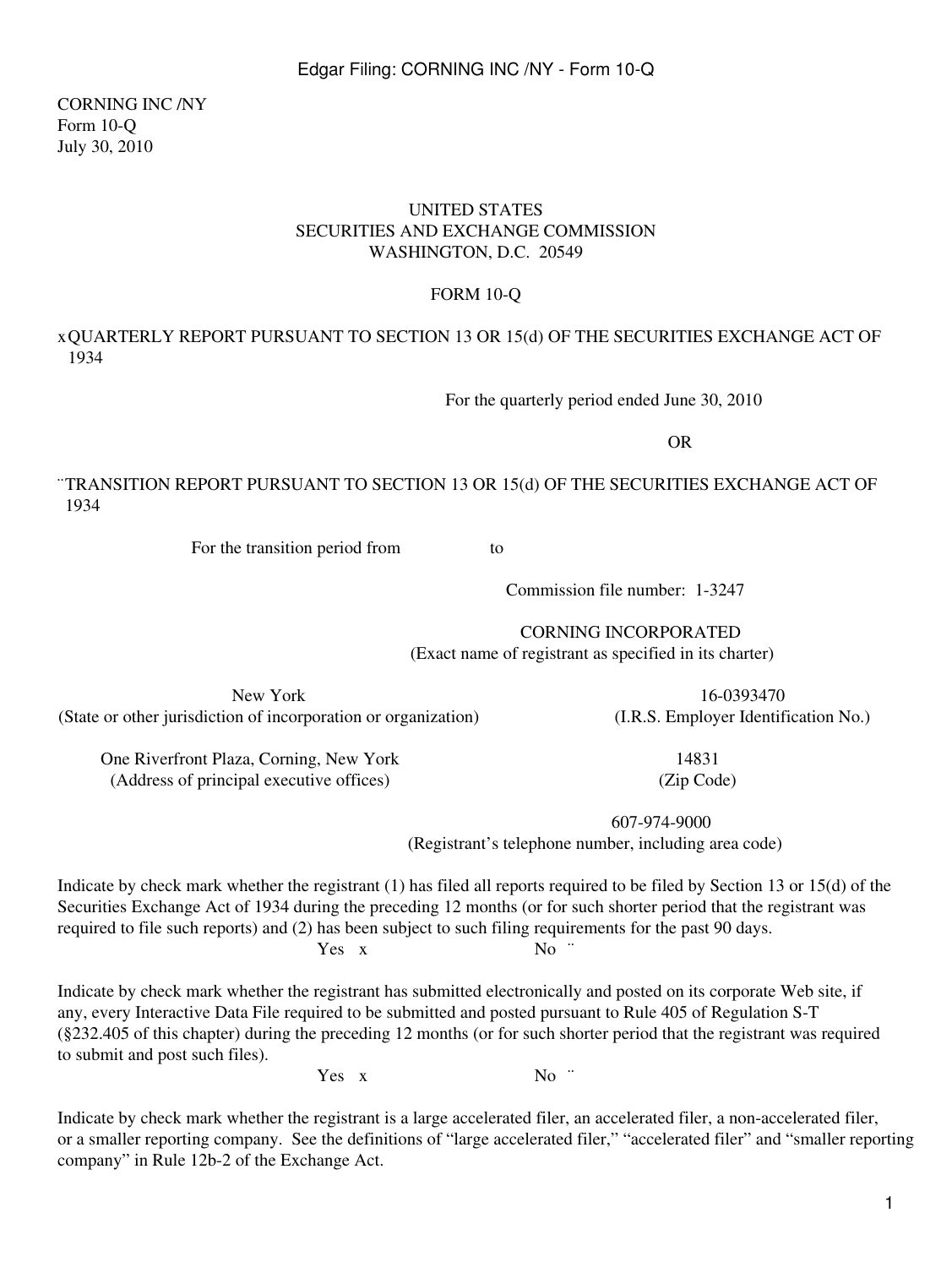Large accelerated filerx **Accelerated filer**  $\ddot{\text{}}$  <sup>"</sup> Non-accelerated filer ¨ Smaller reporting

company ¨

Indicate by check mark whether the registrant is a shell company (as defined in Rule 12b-2 of the Exchange Act). Yes " No x

Indicate the number of shares outstanding of each of the issuer's classes of common stock, as of the latest practicable date.

Corning's Common Stock, \$0.50 par value per share 1,561,628,788 shares

Class Outstanding as of July 15, 2010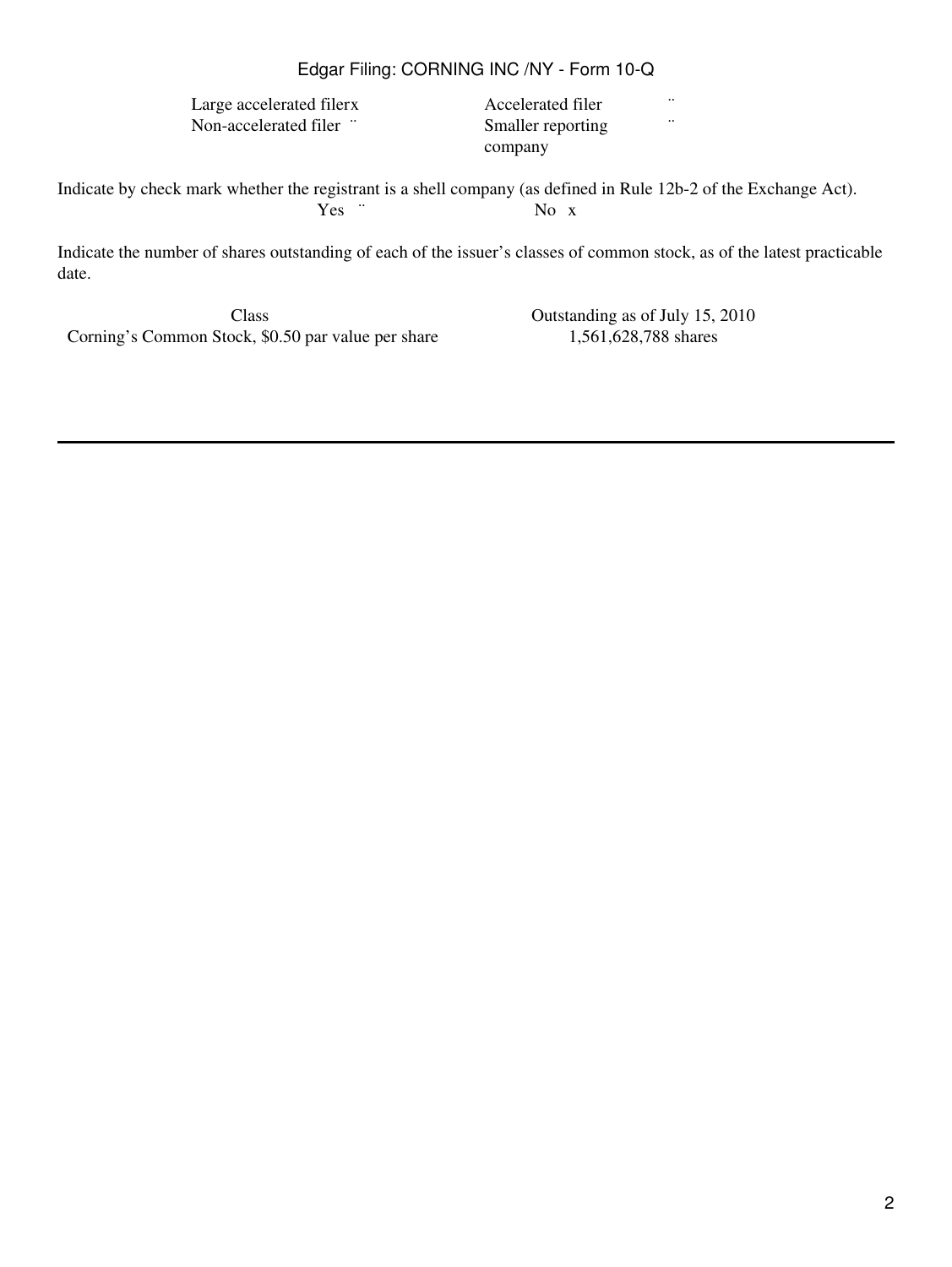# INDEX

<span id="page-2-0"></span>

| <b>PART I – FINANCIAL INFORMATION</b>                                                                      | Page           |
|------------------------------------------------------------------------------------------------------------|----------------|
| Item 1. Financial Statements                                                                               |                |
| Consolidated Statements of Income (Unaudited) for the three and six<br>months ended June 30, 2010 and 2009 | 3              |
| Consolidated Balance Sheets (Unaudited) at June 30, 2010 and<br>December 31, 2009                          | $\overline{4}$ |
| Consolidated Statements of Cash Flows (Unaudited) for the six<br>months ended June 30, 2010 and 2009       | 5              |
| <b>Notes to Consolidated Financial Statements (Unaudited)</b>                                              | 6              |
| Item 2. Management's Discussion and Analysis of Financial<br><b>Condition and Results of Operations</b>    | 37             |
| Item 3. Quantitative and Qualitative Disclosures About Market Risk                                         | 55             |
| Item 4. Controls and Procedures                                                                            | 55             |
| <b>PART II - OTHER INFORMATION</b>                                                                         |                |
| Item 1. Legal Proceedings                                                                                  | 56             |
| Item 1A. Risk Factors                                                                                      | 59             |
| <u>Item 2. Unregistered Sales of Equity Securities and Use of Proceeds</u>                                 | 60             |
| Item 6. Exhibits                                                                                           | 61             |
| <u>Signatures</u>                                                                                          | 62             |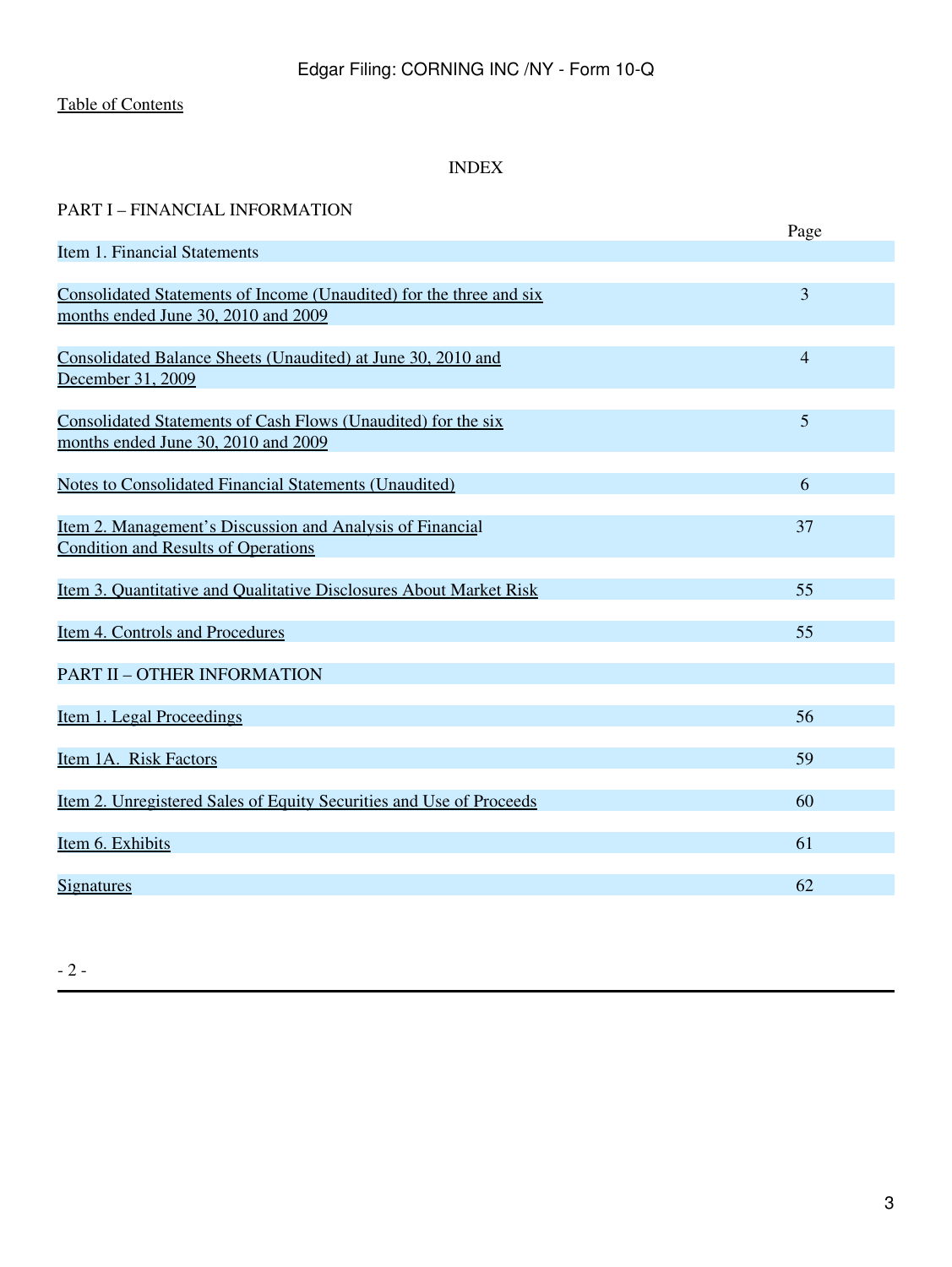# CORNING INCORPORATED AND SUBSIDIARY COMPANIES CONSOLIDATED STATEMENTS OF INCOME (Unaudited; in millions, except per share amounts)

<span id="page-3-0"></span>

|                                                                    |                            | Three months ended<br>June 30, |    |                       | Six months ended<br>June 30, |    |                 |  |
|--------------------------------------------------------------------|----------------------------|--------------------------------|----|-----------------------|------------------------------|----|-----------------|--|
|                                                                    |                            | 2010                           |    | 2009                  | 2010                         |    | 2009            |  |
| Net sales                                                          |                            | \$1,712                        |    | \$1,395               | \$3,265                      |    | \$2,384         |  |
| Cost of sales                                                      |                            | 885                            |    | 820                   | 1,707                        |    | 1,539           |  |
| Gross margin                                                       |                            | 827                            |    | 575                   | 1,558                        |    | 845             |  |
| Operating expenses:                                                |                            |                                |    |                       |                              |    |                 |  |
| Selling, general and administrative expenses                       |                            | 246                            |    | 211                   | 481                          |    | 418             |  |
| Research, development and engineering expenses                     |                            | 144                            |    | 136                   | 289                          |    | 287             |  |
| Amortization of purchased intangibles                              |                            | $\overline{2}$                 |    | $\overline{2}$        | $\overline{4}$               |    | $5\overline{)}$ |  |
| Restructuring, impairment and other (credits) and charges          |                            |                                |    |                       |                              |    |                 |  |
| (Note 2)                                                           |                            |                                |    |                       | (2)                          |    | 165             |  |
| Asbestos litigation charge (credit) (Note 3)                       |                            | 5                              |    | 5                     | (47)                         |    | 9               |  |
| Operating income (loss)                                            |                            | 430                            |    | 221                   | 833                          |    | (39)            |  |
| Equity in earnings of affiliated companies (Note 9)                |                            | 474                            |    | 361                   | 943                          |    | 556             |  |
| Interest income                                                    |                            | 2                              |    | 5                     | 5                            |    | 12              |  |
| Interest expense                                                   |                            | (26)                           |    | (20)                  | (52)                         |    | (34)            |  |
| Other-than-temporary impairment (OTTI) losses:                     |                            |                                |    |                       |                              |    |                 |  |
| <b>Total OTTI losses</b>                                           |                            | (1)                            |    | (14)                  | (6)                          |    | (14)            |  |
| Portion of OTTI losses recognized in other comprehensive           |                            |                                |    |                       |                              |    |                 |  |
| income (before taxes)                                              |                            | $\overline{0}$                 |    | 13                    | 5                            |    | 13              |  |
| Net OTTI losses recognized in earnings                             |                            | (1)                            |    | (1)                   | (1)                          |    | (1)             |  |
| Other income, net (Note 1)                                         |                            | 65                             |    | 41                    | 129                          |    | 61              |  |
| Income before income taxes                                         |                            | 944                            |    | 607                   | 1,857                        |    | 555             |  |
| (Provision) benefit for income taxes (Note 5)                      |                            | (31)                           |    | $\overline{4}$        | (128)                        |    | 70              |  |
|                                                                    |                            |                                |    |                       |                              |    |                 |  |
| Net income attributable to Corning Incorporated                    | \$                         | 913                            | \$ | 611                   | \$<br>1,729                  | \$ | 625             |  |
| Earnings per common share attributable to Corning<br>Incorporated: |                            |                                |    |                       |                              |    |                 |  |
| Basic (Note 6)                                                     | \$                         | 0.59                           | \$ | 0.39                  | \$<br>1.11                   | \$ | 0.40            |  |
| Diluted (Note 6)                                                   | $\boldsymbol{\mathsf{S}}$  | 0.58                           |    | \$0.39                | \$1.09                       |    | \$0.40          |  |
| Dividends declared per common share                                | $\boldsymbol{\mathsf{\$}}$ | 0.05                           |    | 0.05<br>$\mathsf{\$}$ | 0.10<br>$\mathsf{S}$         |    | \$<br>0.10      |  |

The accompanying notes are an integral part of these consolidated financial statements.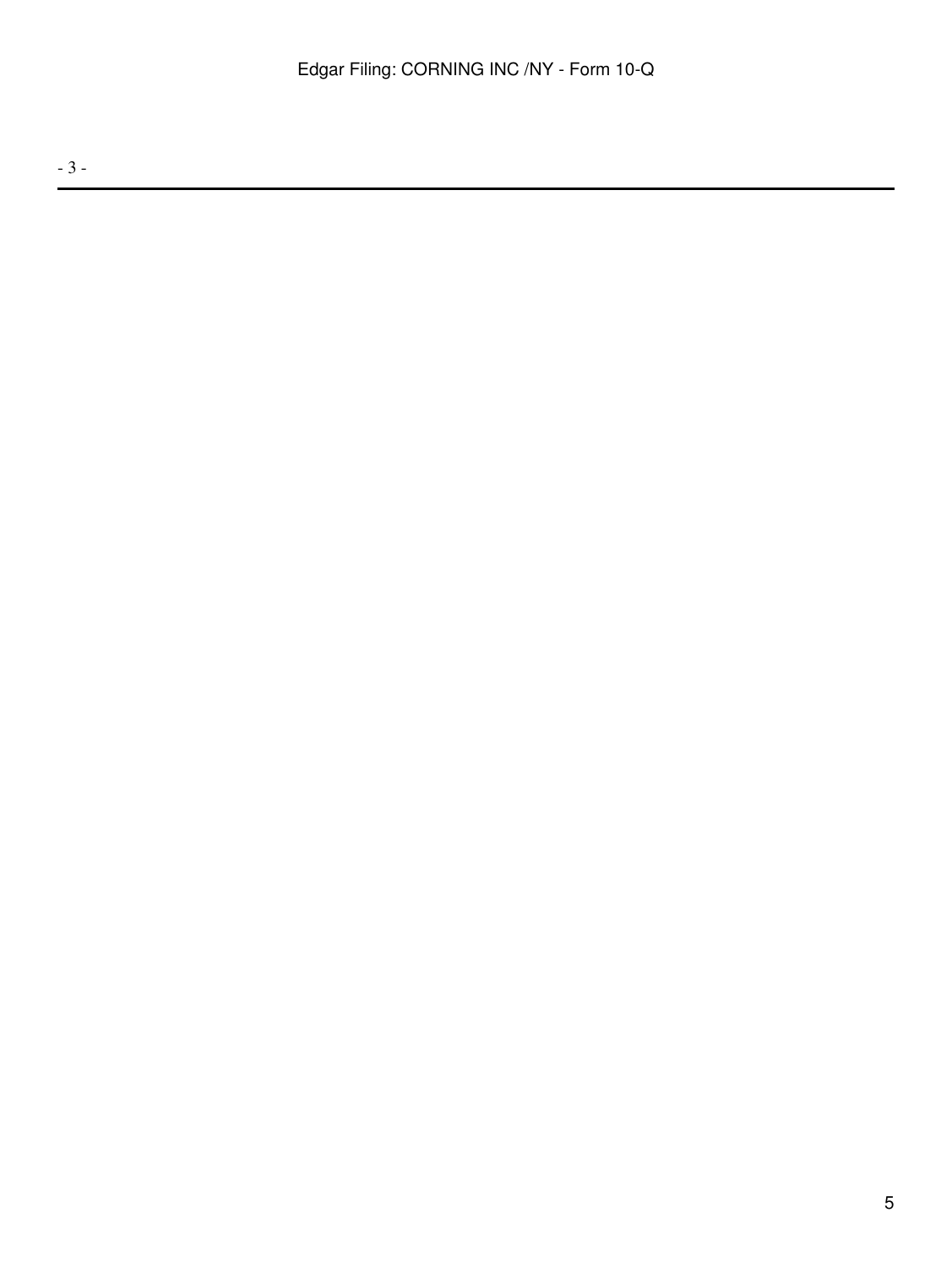# CORNING INCORPORATED AND SUBSIDIARY COMPANIES CONSOLIDATED BALANCE SHEETS (Unaudited; in millions, except per share amounts)

<span id="page-5-0"></span>

|                                                                                    | June 30,<br>2010        | December 31,<br>2009    |
|------------------------------------------------------------------------------------|-------------------------|-------------------------|
| <b>Assets</b>                                                                      |                         |                         |
| <b>Current assets:</b>                                                             |                         |                         |
| Cash and cash equivalents                                                          | \$                      | \$<br>3,214<br>2,541    |
| Short-term investments, at fair value (Note 7)                                     |                         | 1,042<br>1,045          |
| Total cash, cash equivalents and short-term investments                            |                         | 4,259<br>3,583          |
| Trade accounts receivable, net of doubtful accounts and allowances - \$22 and \$20 |                         | 753<br>938              |
| Inventories (Note 8)                                                               |                         | 607<br>579              |
| Deferred income taxes (Note 5)                                                     |                         | 366<br>235              |
| Other current assets                                                               |                         | 290<br>371              |
| Total current assets                                                               |                         | 6,460<br>5,521          |
| Investments (Note 9)                                                               |                         | 4,434<br>3,992          |
| Property, net of accumulated depreciation - \$5,882 and \$5,503 (Note 11)          |                         | 8,047<br>7,995          |
| Goodwill and other intangible assets, net (Note 12)                                |                         | 669<br>676              |
| Deferred income taxes (Note 5)                                                     |                         | 2,811<br>2,982          |
| Other assets                                                                       |                         | 120<br>129              |
| <b>Total Assets</b>                                                                | 22,541<br>$\mathcal{S}$ | 21,295<br>$\mathcal{S}$ |
| Liabilities and Equity                                                             |                         |                         |
| <b>Current liabilities:</b>                                                        |                         |                         |
| Current portion of long-term debt (Note 4)                                         | \$                      | \$<br>24<br>74          |
| Accounts payable                                                                   |                         | 519<br>550              |
| Other accrued liabilities (Notes 3 and 13)                                         |                         | 914<br>915              |
| <b>Total current liabilities</b>                                                   |                         | 1,457<br>1,539          |
| Long-term debt (Note 4)                                                            |                         | 1,927<br>1,930          |
| Postretirement benefits other than pensions                                        |                         | 828<br>858              |
| Other liabilities (Notes 3 and 13)                                                 |                         | 1,287<br>1,373          |
| <b>Total liabilities</b>                                                           |                         | 5,499<br>5,700          |
| Commitments and contingencies (Note 3)                                             |                         |                         |
| Shareholders' equity:                                                              |                         |                         |
| Common stock – Par value \$0.50 per share; Shares authorized 3.8 billion; Shares   |                         |                         |
| issued: 1,623 million and 1,617 million                                            |                         | 812<br>808              |
| Additional paid-in capital                                                         | 12,802                  | 12,707                  |
| Retained earnings                                                                  |                         | 5,208<br>3,636          |
| Treasury stock, at cost; Shares held: 65 million and 64 million                    | (1,224)                 | (1,207)                 |
| Accumulated other comprehensive loss (Note 18)                                     |                         | (606)<br>(401)          |
| Total Corning Incorporated shareholders' equity                                    | 16,992                  | 15,543                  |
| Noncontrolling interests                                                           |                         | 50<br>52                |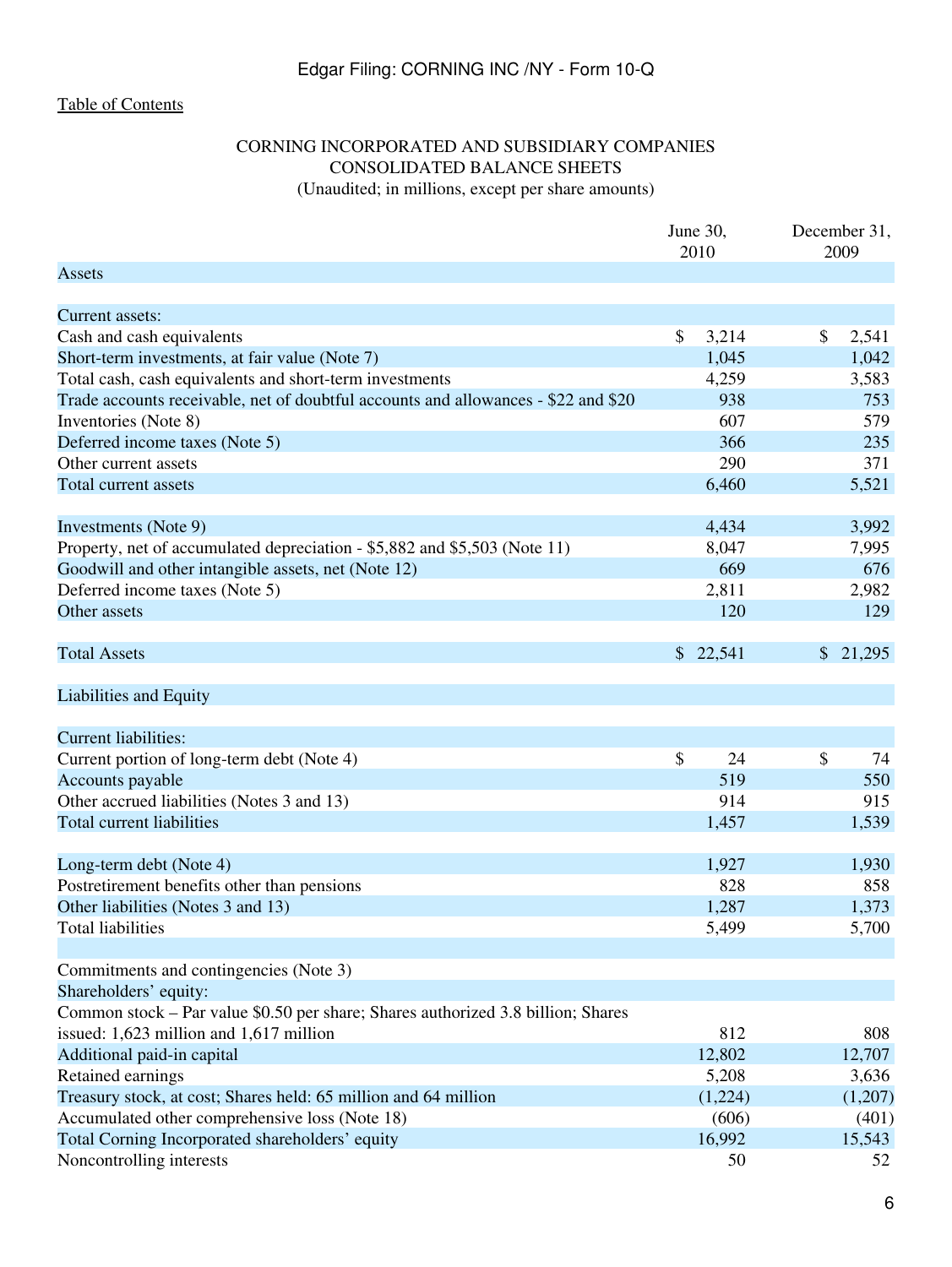| Total equity                        | 17.042   | 15,595   |
|-------------------------------------|----------|----------|
|                                     |          |          |
| <b>Total Liabilities and Equity</b> | \$22,541 | \$21,295 |

The accompanying notes are an integral part of these consolidated financial statements.

- 4 -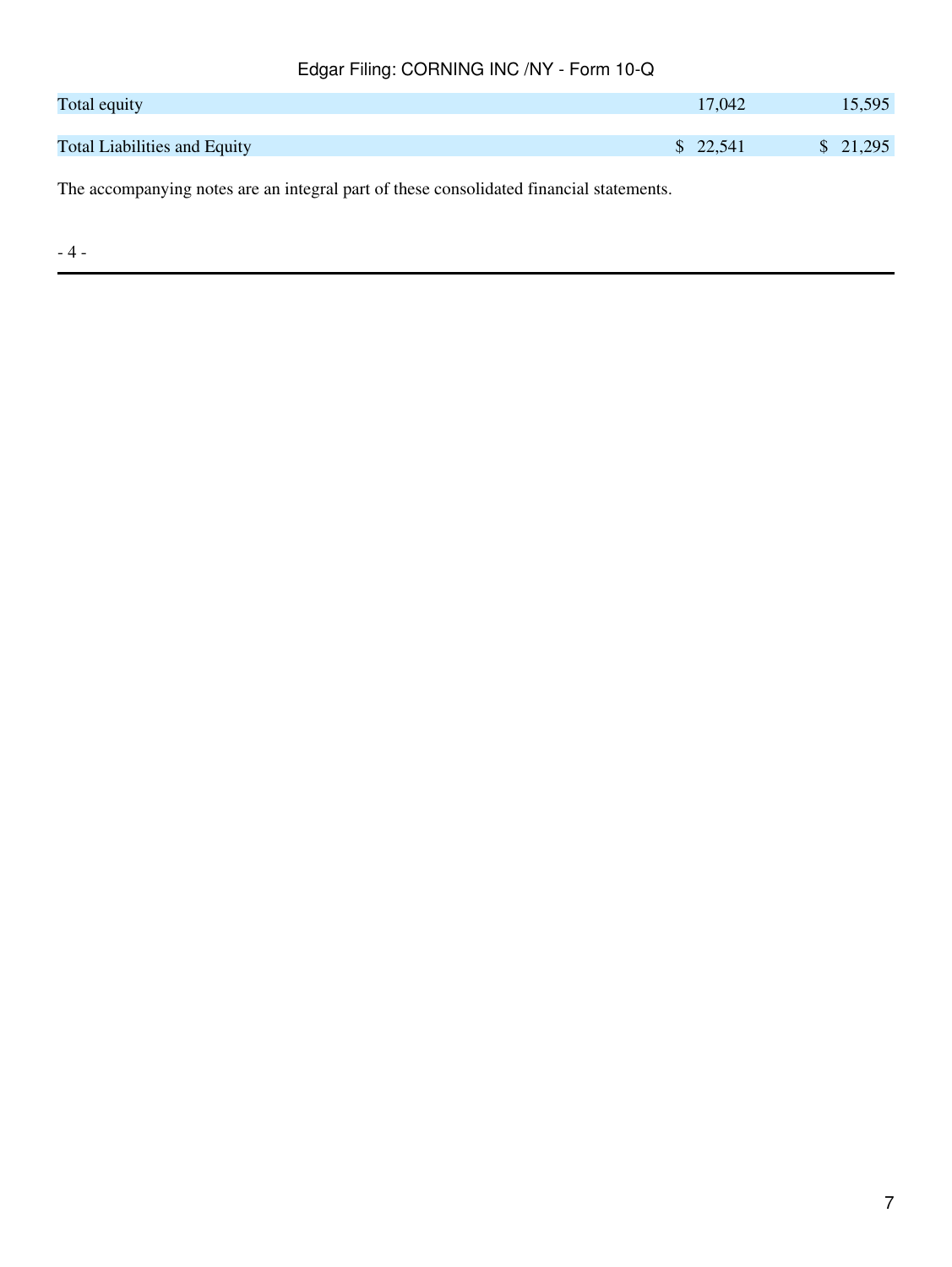## CORNING INCORPORATED AND SUBSIDIARY COMPANIES CONSOLIDATED STATEMENTS OF CASH FLOWS (Unaudited; in millions)

<span id="page-7-0"></span>

|                                                                                   | Six months ended<br>June 30, |                       |                |  |
|-----------------------------------------------------------------------------------|------------------------------|-----------------------|----------------|--|
|                                                                                   |                              | 2010                  | 2009           |  |
| Cash Flows from Operating Activities:                                             |                              |                       |                |  |
| Net income                                                                        | \$                           | 1,729                 | \$<br>625      |  |
| Adjustments to reconcile net income to net cash provided by operating activities: |                              |                       |                |  |
| Depreciation                                                                      |                              | 412                   | 359            |  |
| Amortization of purchased intangibles                                             |                              | $\overline{4}$        | 5              |  |
| Asbestos litigation (credits) charges                                             |                              | (47)                  | 9              |  |
| Restructuring, impairment and other (credits) charges                             |                              | (2)                   | 165            |  |
| Stock compensation charges                                                        |                              | 55                    | 67             |  |
| Undistributed earnings of affiliated companies                                    |                              | (658)                 | (137)          |  |
| Deferred tax provision (benefit)                                                  |                              | 10                    | (139)          |  |
| <b>Restructuring payments</b>                                                     |                              | (50)                  | (54)           |  |
| Credits issued against customer deposits                                          |                              | (68)                  | (165)          |  |
| Employee benefit payments (in excess of) less than expense                        |                              | (28)                  | 34             |  |
| Changes in certain working capital items:                                         |                              |                       |                |  |
| Trade accounts receivable                                                         |                              | (193)                 | (281)          |  |
| Inventories                                                                       |                              | (62)                  | 138            |  |
| Other current assets                                                              |                              | 40                    | (42)           |  |
| Accounts payable and other current liabilities, net of restructuring payments     |                              | 1                     | (21)           |  |
| Other, net                                                                        |                              | 172                   | 69             |  |
| Net cash provided by operating activities                                         |                              | 1,315                 | 632            |  |
|                                                                                   |                              |                       |                |  |
| Cash Flows from Investing Activities:                                             |                              |                       |                |  |
| Capital expenditures                                                              |                              | (309)                 | (491)          |  |
| Net proceeds from sale or disposal of assets                                      |                              |                       | 15             |  |
| Short-term investments – acquisitions                                             |                              | (894)                 | (405)          |  |
| Short-term investments – liquidations                                             |                              | 894                   | 516            |  |
| Other, net                                                                        |                              | $\mathcal{D}_{\cdot}$ |                |  |
| Net cash used in investing activities                                             |                              | (307)                 | (365)          |  |
|                                                                                   |                              |                       |                |  |
| Cash Flows from Financing Activities:                                             |                              |                       |                |  |
| Net repayments of short-term borrowings and current portion of long-term debt     |                              | (61)                  | (66)           |  |
| Principal payments under capital lease obligations                                |                              |                       | (9)            |  |
| Proceeds from issuance of long-term debt, net                                     |                              |                       | 346            |  |
| Proceeds from issuance of common stock, net                                       |                              | 15                    | 12             |  |
| Proceeds from the exercise of stock options                                       |                              | 29                    | $\overline{4}$ |  |
| Dividends paid                                                                    |                              | (156)                 | (156)          |  |
| Other, net                                                                        |                              |                       | 3              |  |
| Net cash (used in) provided by financing activities                               |                              | (173)                 | 134            |  |
| Effect of exchange rates on cash                                                  |                              | (162)                 | (40)           |  |
| Net increase in cash and cash equivalents                                         |                              | 673                   | 361            |  |
| Cash and cash equivalents at beginning of period                                  |                              | 2,541                 | 1,873          |  |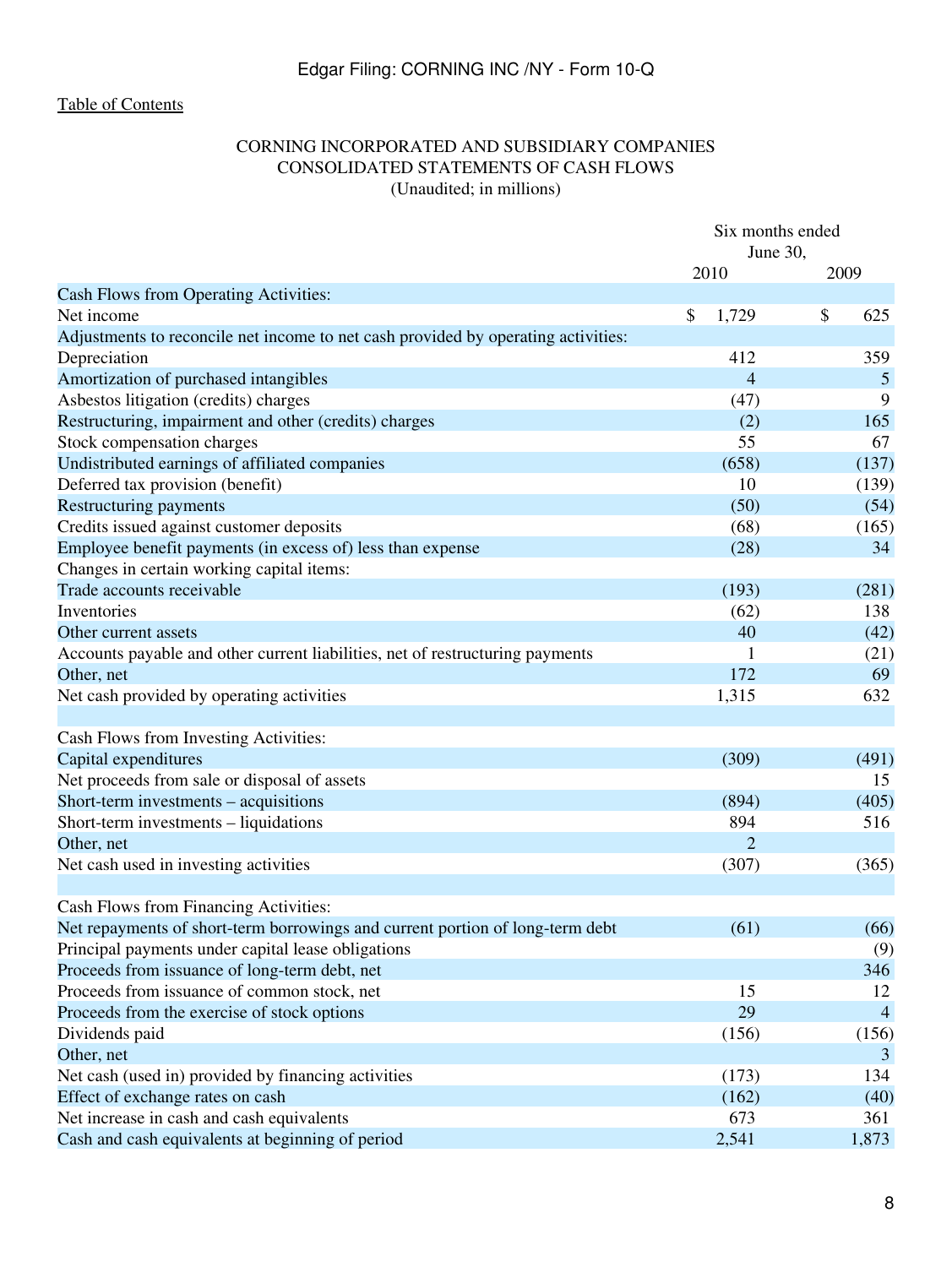| Cash and cash equivalents at end of period                                              | \$ 3.214 | $\frac{\$}{2.234}$ |
|-----------------------------------------------------------------------------------------|----------|--------------------|
|                                                                                         |          |                    |
| The accompanying notes are an integral part of these consolidated financial statements. |          |                    |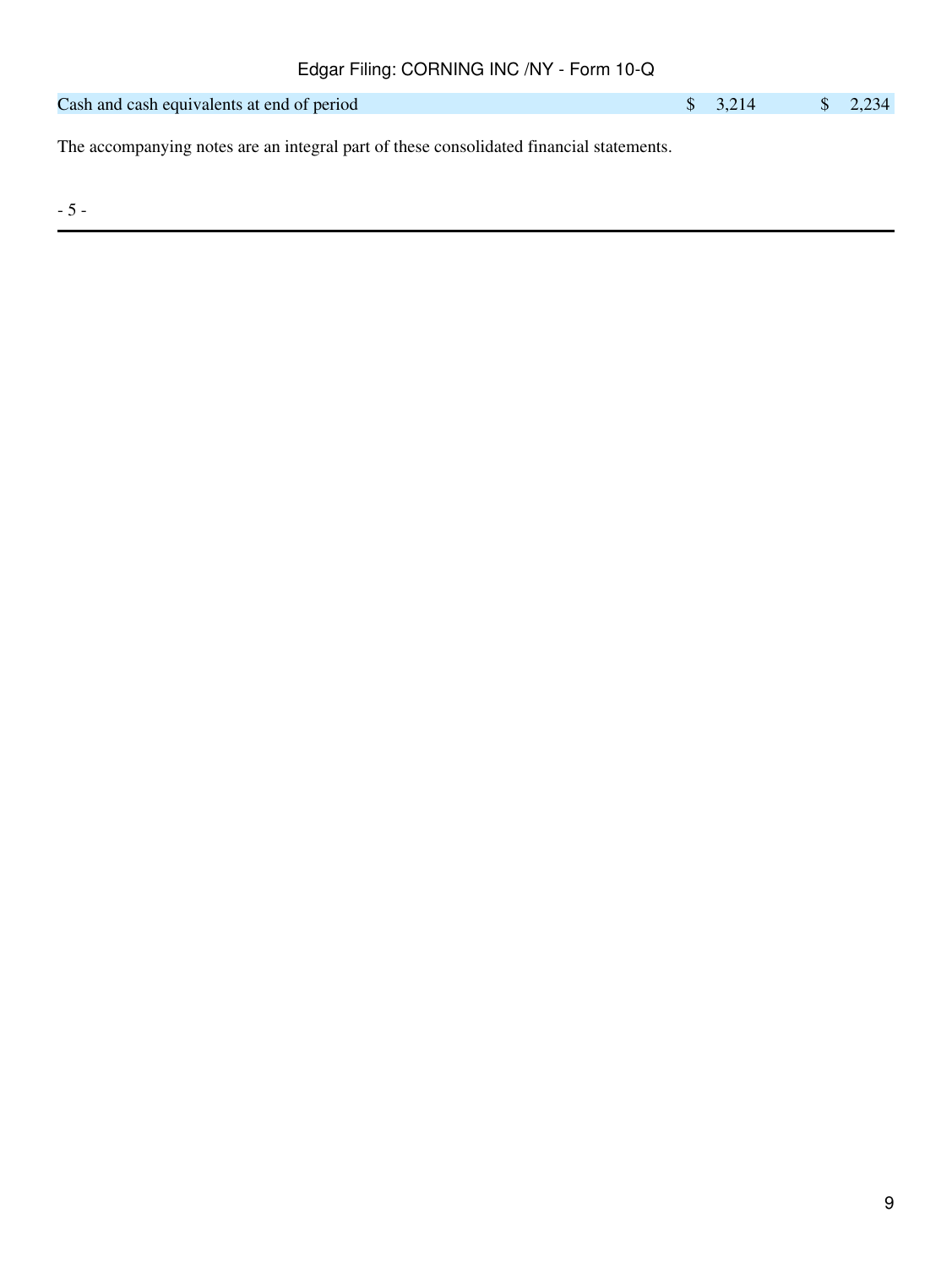#### CORNING INCORPORATED AND SUBSIDIARY COMPANIES NOTES TO CONSOLIDATED FINANCIAL STATEMENTS (Unaudited)

#### <span id="page-9-0"></span>1. Significant Accounting Policies

#### Basis of Presentation

In these notes, the terms "Corning," "Company," "we," "us," or "our" mean Corning Incorporated and subsidiary companies.

Effective September 30, 2009, the Financial Accounting Standards Board (FASB) established The FASB Accounting Standards Codification<sup> $TM$ </sup> (ASC) as the source of authoritative accounting to be applied by nongovernmental entities in the preparation of financial statements in conformity with accounting principles generally accepted in the United States of America (U.S. GAAP). Except for newly issued standards which have not been codified, references to codified literature have been updated to reflect this change.

The accompanying unaudited consolidated financial statements have been prepared pursuant to the rules and regulations of the Securities and Exchange Commission (SEC) and in accordance with U.S. GAAP for interim financial information. Certain information and note disclosures normally included in financial statements prepared in accordance with U.S. GAAP have been omitted or condensed. These interim consolidated financial statements should be read in conjunction with Corning's consolidated financial statements and notes thereto included in its Annual Report on Form 10-K for the year ended December 31, 2009 (2009 Form 10-K).

The unaudited consolidated financial statements reflect all adjustments which, in the opinion of management, are necessary for a fair statement of the results of operations, financial position and cash flows for the interim periods presented. All such adjustments are of a normal recurring nature. The results for interim periods are not necessarily indicative of results which may be expected for any other interim period or for the full year.

Effective April 1, 2009, the Company adopted the following guidance which resulted from the issuance of new fair value accounting standards under U.S. GAAP:

- We changed the method for determining whether an other-than-temporary impairment exists for debt securities and for determining the amount of an impairment charge to be recorded in earnings;
- We adopted new guidance for addressing the determination of (a) when a market for an asset or a liability is active or inactive and (b) when a particular transaction is distressed; and
- If applicable, we will provide required disclosures about fair value of financial instruments for interim reporting periods as well as in annual financial statements.

The impact of adopting these fair value standards was not significant to Corning's consolidated results of operations or financial condition.

Effective January 1, 2010, the Company adopted required changes to consolidation guidance for variable interest entities which require an enterprise to perform an analysis to determine whether the enterprise's variable interest or interests give it a controlling financial interest in a variable interest entity. This analysis identifies the primary beneficiary of a variable interest entity as the enterprise that has (1) the power to direct the activities of a variable interest entity that most significantly impact the entity's economic performance and (2) the obligation to absorb losses of the entity that could potentially be significant to the variable interest entity or the right to receive benefits from the entity that could potentially be significant to the variable interest entity. In addition, the required changes provide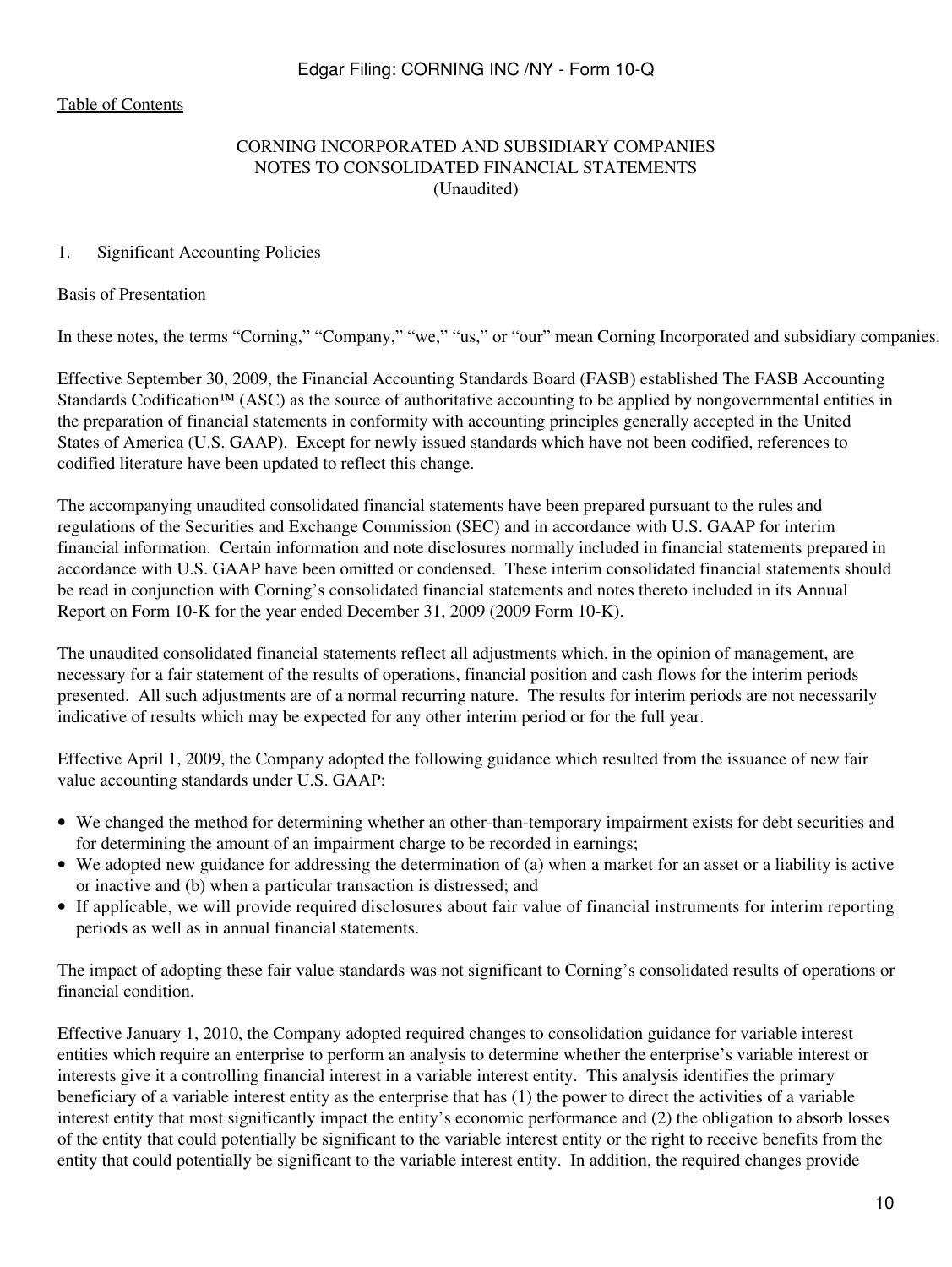guidance on shared power and joint venture relationships, remove the scope exemption for qualified special purpose entities, revise the definition of a variable interest entity, and require additional disclosures. The adoption of this standard was not material to Corning's consolidated results of operations or financial condition.

- 6 -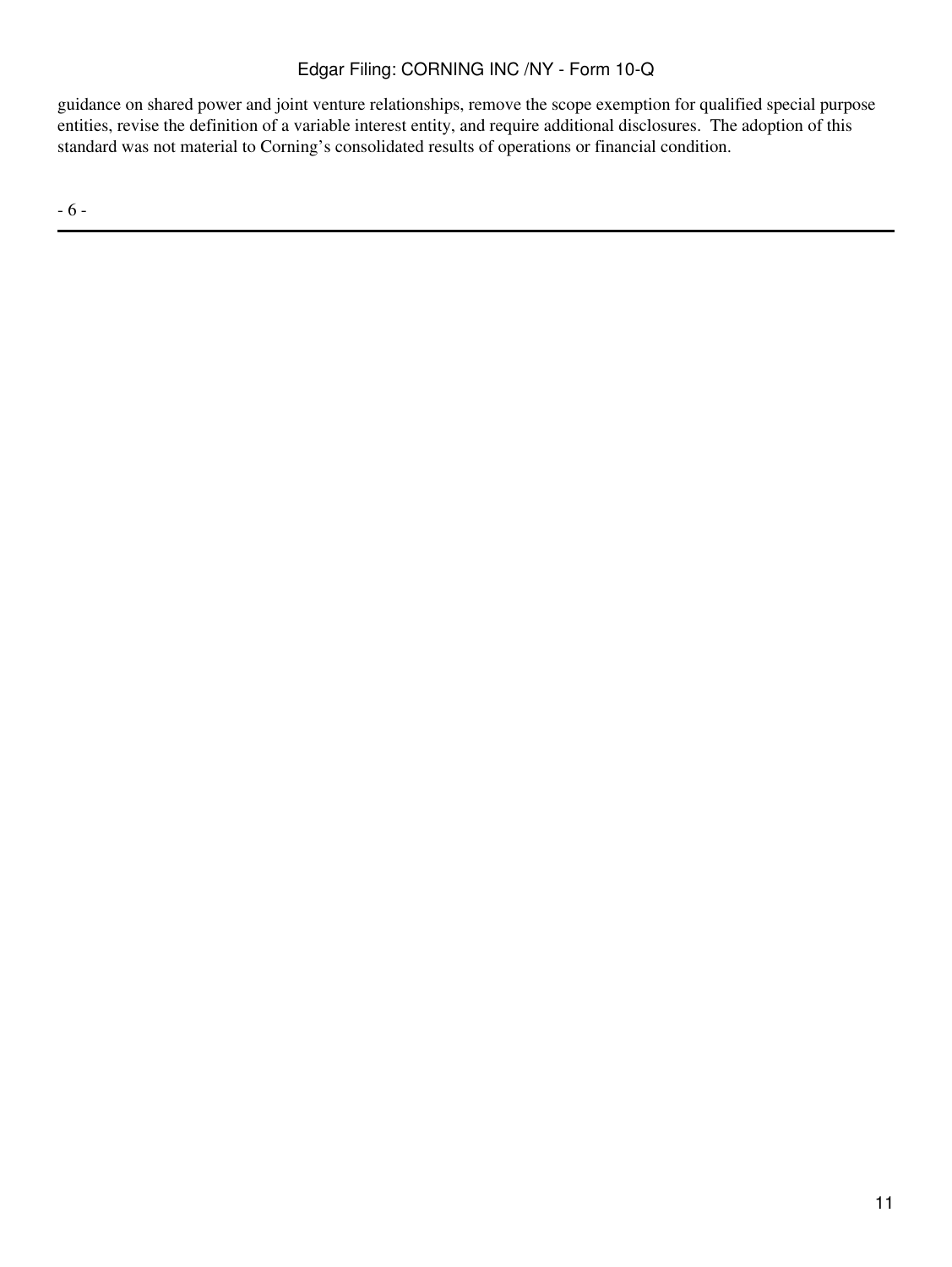Since January 2006, Corning has utilized a lattice-based binomial model to estimate the fair value of its employee stock options. Beginning in 2010, the Company moved to a multiple point Black Scholes model to value stock option awards since Corning generally grants only simple options and recently reduced the emphasis of stock options as part of its compensation program. The multiple point Black Scholes model incorporates all assumptions required under U.S. GAAP, and provides an appropriate fair value estimate while improving transparency and efficiency. The impact of the change in valuation models was not significant to Corning's consolidated results of operations or financial condition.

#### Property, Net of Accumulated Depreciation

Land, buildings, and equipment, including precious metals, are recorded at cost. Depreciation is based on estimated useful lives of properties using the straight-line method. Except as described in Note 11 (Property, Net of Accumulated Depreciation), related to the depletion of precious metals, the estimated useful lives range from 10 to 40 years for buildings and 2 to 20 years for equipment.

Included in the subcategory of equipment are the following types of assets: Asset type Range of useful life Computer hardware and software  $\frac{3}{2}$  to  $\frac{7}{2}$  years

| compater naturale and solemno                       | $U = V$       |
|-----------------------------------------------------|---------------|
| Manufacturing equipment (excluding precious metals) | 2 to 15 years |
| Furniture and fixtures                              | 5 to 10 years |
| Transportation equipment                            | 5 to 20 years |

Manufacturing equipment includes certain components of production equipment that are constructed of precious metals. These assets are not depreciated because they have very low physical losses and are repeatedly reclaimed and reused in our manufacturing process over a very long useful life. We treat the physical loss of precious metals in the manufacturing and reclamation process as depletion and account for these losses as a period expense based on actual units lost. Precious metals are integral to many of our glass production processes. They are only acquired to support our operations and are not held for trading or other purposes.

Fair Value Measurements

As prescribed by U.S. GAAP, major categories of financial assets and liabilities, including short-term investments, other assets and derivatives are measured at fair value on a recurring basis. Certain assets and liabilities including long-lived assets, goodwill, asset retirement obligations, and cost and equity investments are measured at fair value on a nonrecurring basis.

Fair value is the price that would be received from selling an asset or paid to transfer a liability in an orderly transaction between market participants at the measurement date. When determining the fair value measurements for assets and liabilities required to be recorded at fair value, we consider the principal or most advantageous market in which we would transact and consider assumptions that market participants would use when pricing the asset or liability, such as inherent risk, transfer restrictions, and risk of nonperformance.

Other Income, Net

"Other income, net" in Corning's consolidated statements of income includes the following (in millions): Three months ended June 30, Six months ended June 30,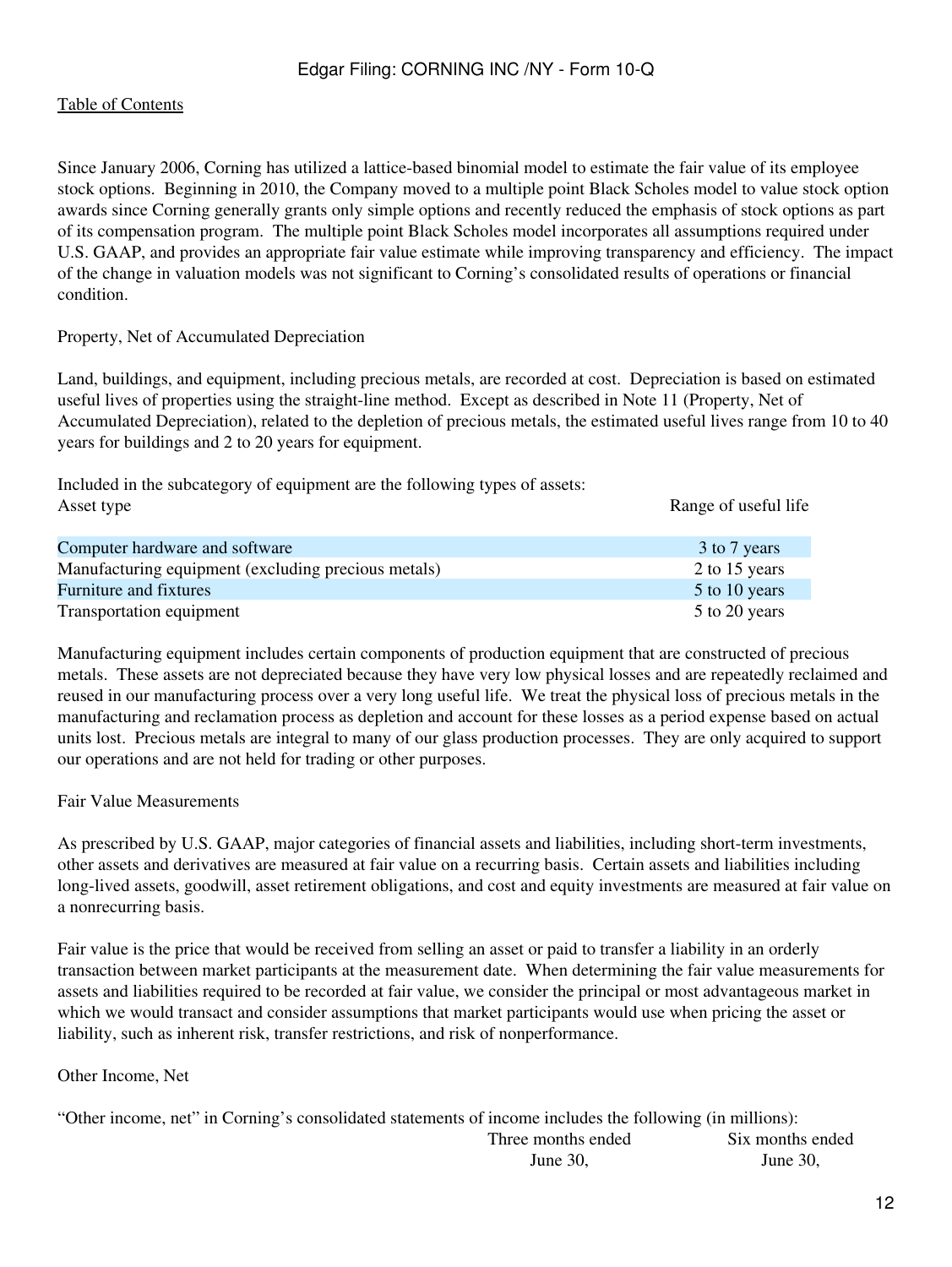| Edgar Filing: CORNING INC /NY - Form 10-Q |  |
|-------------------------------------------|--|
|-------------------------------------------|--|

|                                                         | 2010 |     |   | 2009 | 2010 |      | 2009 |
|---------------------------------------------------------|------|-----|---|------|------|------|------|
| Royalty income from Samsung Corning Precision           |      | 66  | S | 61   |      | 131  | 103  |
| Foreign currency exchange and hedge gains/(losses), net |      |     |   | (16) |      | 12   | (35) |
| Net loss/(income) attributable to noncontrolling        |      |     |   |      |      |      |      |
| interests                                               |      |     |   |      |      |      | (1)  |
| Other, net                                              |      | (5) |   |      |      | (16) | (6)  |
| Total                                                   |      | 65  |   | 41   |      | 129  | 61   |
|                                                         |      |     |   |      |      |      |      |

- 7 -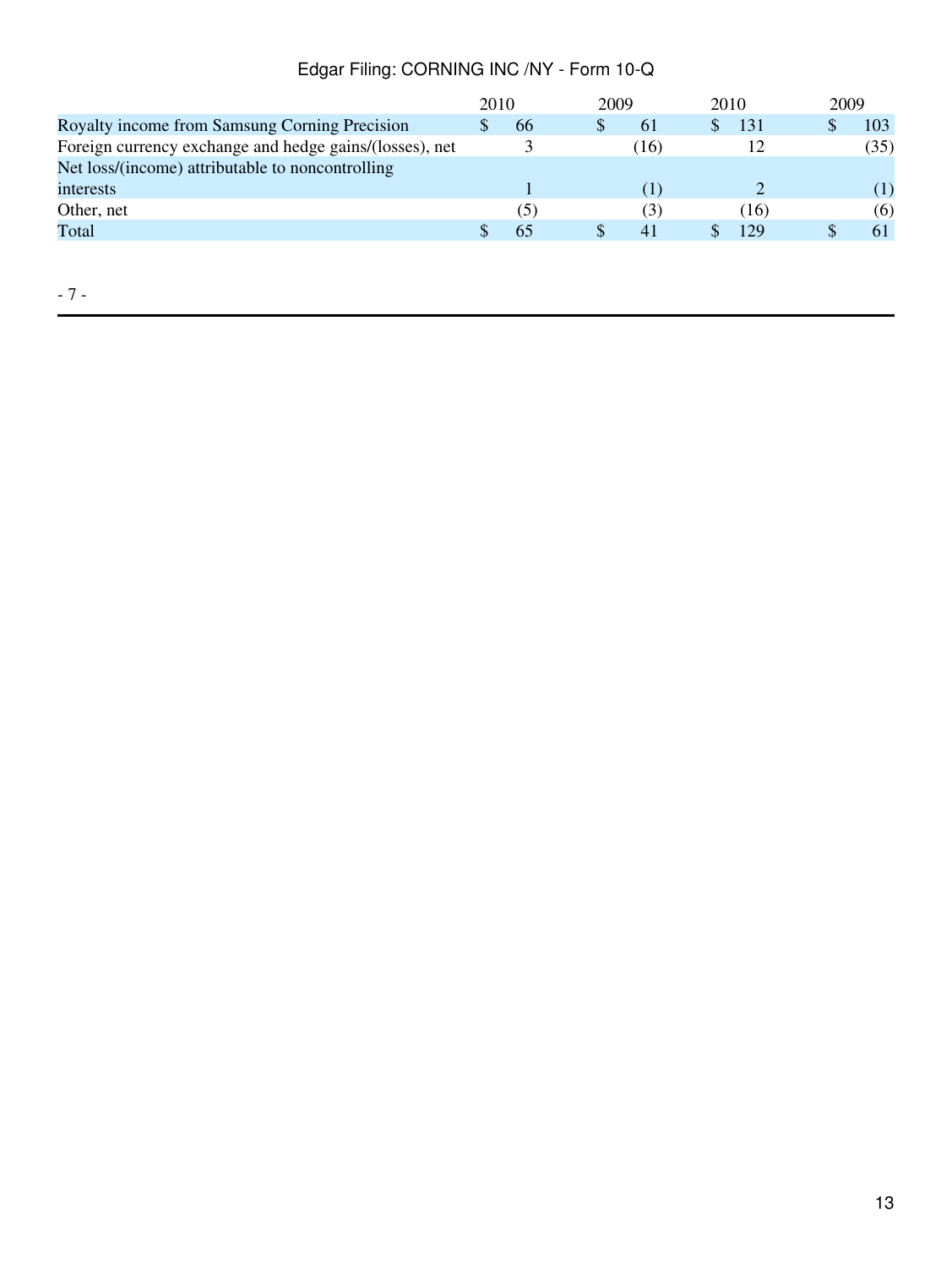# New Accounting Standards

In October 2009, the FASB issued Accounting Standards Update No. 2009-13, Revenue Recognition (Topic 605): Multiple-Deliverable Revenue Arrangements—a consensus of the FASB Emerging Issues Task Force (ASU 2009-13). ASU 2009-13 addresses the accounting for sales arrangements that include multiple products or services by revising the criteria for when deliverables may be accounted for separately rather than as a combined unit. Specifically, this guidance establishes a selling price hierarchy for determining the selling price of a deliverable, which is necessary to separately account for each product or service. This hierarchy provides more options for establishing selling price than did the previous guidance. ASU 2009-13 is required to be applied prospectively to new or materially modified revenue arrangements in fiscal years beginning on or after June 15, 2010. Corning does not expect adoption of this standard to have a material impact on its consolidated results of operations and financial condition.

In January 2010, the FASB issued Accounting Standards Update No. 2010-06, Fair Value Measurements and Disclosures (Topic 820): Improving Disclosures about Fair Value Measurements (ASU 2010-06). Corning adopted ASU 2010-06 effective January 1, 2010, except for the disclosures about purchases, sales, issuances, and settlements in the roll forward of activity in Level 3 fair value measurements which are deferred until fiscal years beginning after December 15, 2010. Corning believes that the disclosures will not have a material impact on its consolidated results of operations and financial condition when updated.

# 2. Restructuring, Impairment and Other Charges (Credits)

#### 2010 Activities

The following table summarizes the restructuring reserve activity for the six months ended June 30, 2010 (in millions):

|                               | Reserve at                |     |                         | Net |                         |     |                  |      |                  |    |  |
|-------------------------------|---------------------------|-----|-------------------------|-----|-------------------------|-----|------------------|------|------------------|----|--|
|                               | January 1,<br>2010        |     | Non-cash<br>adjustments |     | charges/<br>(reversals) |     | Cash<br>payments |      | June 30,<br>2010 |    |  |
| Restructuring:                |                           |     |                         |     |                         |     |                  |      |                  |    |  |
| <b>Employee related costs</b> | S                         | 80  | \$                      | (4) | \$                      | (2) | \$               | (45) | D                | 29 |  |
| Other charges (credits)       |                           | 20  |                         |     |                         |     |                  | (5)  |                  | 15 |  |
| Total restructuring activity  | $\boldsymbol{\mathsf{S}}$ | 100 | \$                      | (4) | \$                      | (2) | \$               | (50) | S                | 44 |  |

Cash payments for employee-related costs will be substantially complete by the end of 2010, while payments for exit activities will be substantially complete by the end of 2011.

# 2009 Activities

In the first quarter of 2009, we recorded a charge of \$165 million associated with a corporate-wide restructuring plan to reduce our global workforce in anticipation of lower sales in 2009. The charge included costs for severance, special termination benefits, outplacement services, and the impact of a \$30 million curtailment loss for postretirement benefits. Total cash expenditures associated with this plan are expected to be approximately \$105 million.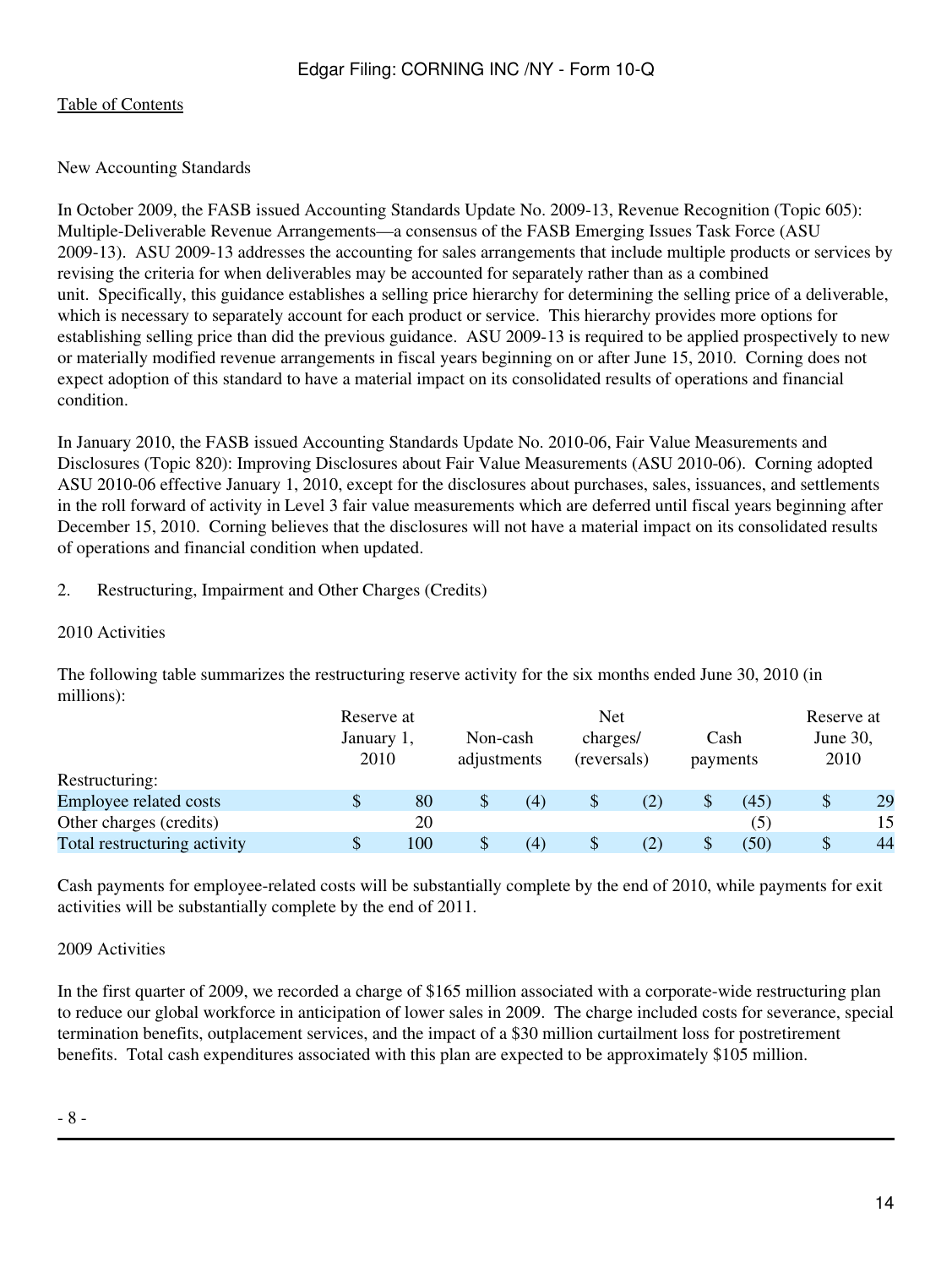The following table summarizes the restructuring, impairment and other charges (credits) as of and for the six months ended June 30, 2009 (in millions):

|                                     | Reserve at<br>Jan. 1,     |    |                           |     | Non-cash    |      | Cash     |      | Reserve at<br>June 30, |    |
|-------------------------------------|---------------------------|----|---------------------------|-----|-------------|------|----------|------|------------------------|----|
|                                     | 2009                      |    | Charges                   |     | settlements |      | payments |      | 2009                   |    |
| Restructuring:                      |                           |    |                           |     |             |      |          |      |                        |    |
| Employee related costs              | $\sqrt[6]{}$              | 17 | $\mathbb{S}$              | 148 | \$          | (46) | \$       | (49) | \$                     | 70 |
| Other charges (credits)             |                           | 17 |                           |     |             |      |          | (2)  |                        | 20 |
| Total restructuring activity        | $\boldsymbol{\mathsf{S}}$ | 34 | \$                        | 153 | \$          | (46) | \$       | (51) | \$                     | 90 |
| Impairment of long-lived assets:    |                           |    |                           |     |             |      |          |      |                        |    |
| Assets to be disposed of            |                           |    | \$                        | 12  |             |      |          |      |                        |    |
| Total impairment charges            |                           |    | $\boldsymbol{\mathsf{S}}$ | 12  |             |      |          |      |                        |    |
| Total restructuring, impairment and |                           |    |                           |     |             |      |          |      |                        |    |
| other charges                       |                           |    | \$                        | 165 |             |      |          |      |                        |    |

The cost of this plan for each of our reportable operating segments was as follows:

|                                                   | Employee-related |
|---------------------------------------------------|------------------|
| Operating segment                                 | and other costs  |
| Display Technologies                              | \$34             |
| Telecommunications                                | 15               |
| <b>Environmental Technologies</b>                 | 19               |
| <b>Specialty Materials</b>                        | 18               |
| <b>Life Sciences</b>                              |                  |
| Corporate and All Other                           | 72               |
| Total restructuring, impairment and other charges | \$165            |

#### 3. Commitments and Contingencies

#### Asbestos Litigation

Pittsburgh Corning Corporation. Corning and PPG Industries, Inc. (PPG) each own 50% of the capital stock of Pittsburgh Corning Corporation (PCC). Over a period of more than two decades, PCC and several other defendants have been named in numerous lawsuits involving claims alleging personal injury from exposure to asbestos. On April 16, 2000, PCC filed for Chapter 11 reorganization in the U.S. Bankruptcy Court for the Western District of Pennsylvania. At the time PCC filed for bankruptcy protection, there were approximately 11,800 claims pending against Corning in state court lawsuits alleging various theories of liability based on exposure to PCC's asbestos products and typically requesting monetary damages in excess of one million dollars per claim. Corning has defended those claims on the basis of the separate corporate status of PCC and the absence of any facts supporting claims of direct liability arising from PCC's asbestos products. Corning is also currently involved in approximately 10,300 other cases (approximately 38,700 claims) alleging injuries from asbestos and similar amounts of monetary damages per case. Those cases have been covered by insurance without material impact to Corning to date. As described below, several of Corning's insurance carriers have filed a legal proceeding concerning the extent of any insurance coverage for these claims. Asbestos litigation is inherently difficult, and past trends in resolving these claims may not be indicators of future outcomes.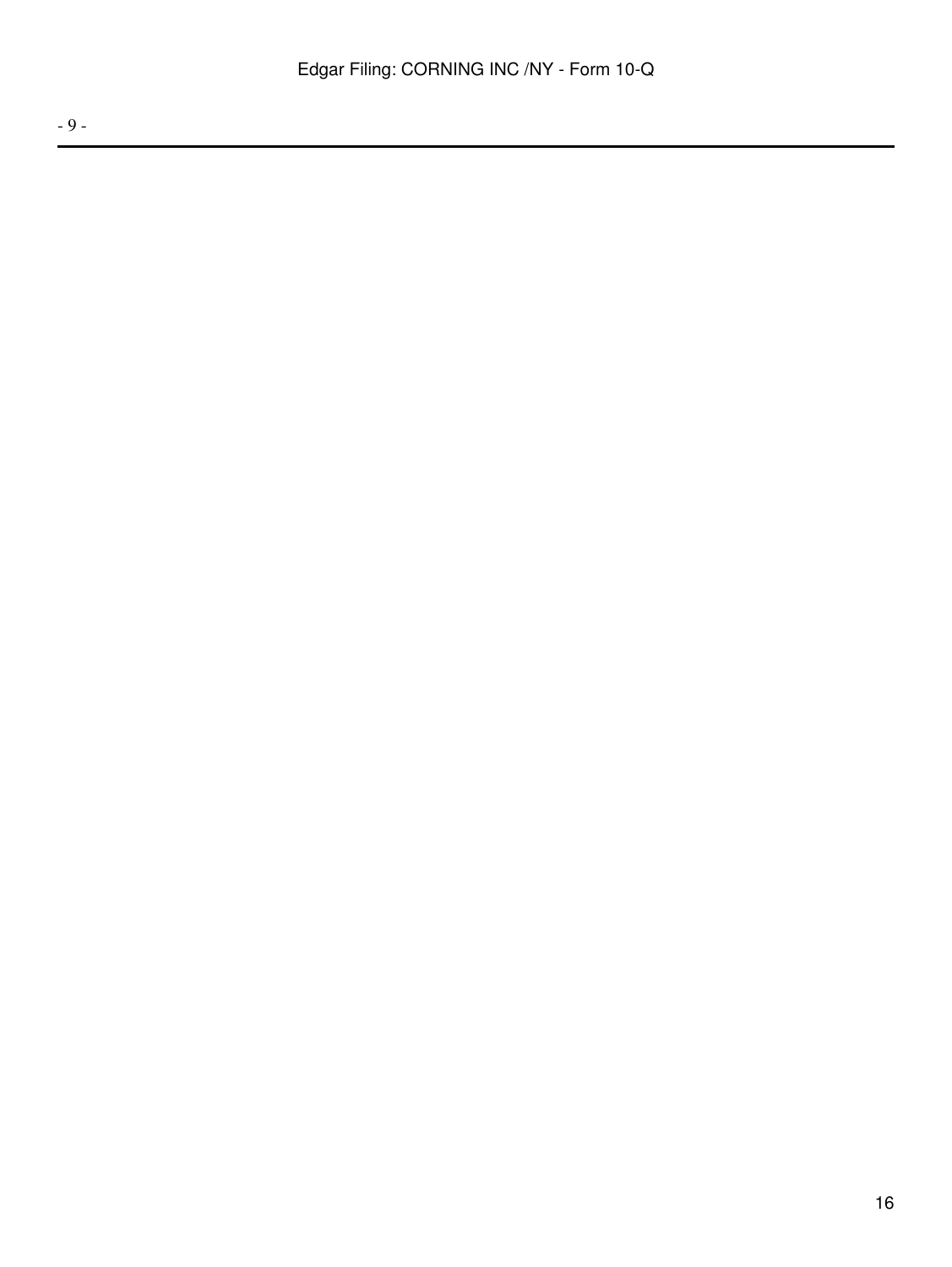On March 28, 2003, Corning announced that it had reached agreement with the representatives of asbestos claimants for the resolution of all current and future asbestos claims against it and PCC, which might arise from PCC products or operations (the 2003 Plan). The 2003 Plan would have required Corning to relinquish its equity interest in PCC, contribute its equity interest in Pittsburgh Corning Europe N.V. (PCE), a Belgian corporation, contribute 25 million shares of Corning common stock, and pay a total of \$140 million in six annual installments (present value \$131 million at March 2003), beginning one year after the plan's effective date, with 5.5 percent interest from June 2004. In addition, the 2003 Plan provided that Corning would assign certain insurance policy proceeds from its primary insurance and a portion of its excess insurance.

On December 21, 2006, the Bankruptcy Court issued an order denying confirmation of the 2003 Plan for reasons it set out in a memorandum opinion. Several parties, including Corning, filed motions for reconsideration. These motions were argued on March 5, 2007, and the Bankruptcy Court reserved decision. On January 29, 2009, a proposed plan of reorganization (the Amended PCC Plan) resolving issues raised by the Court in denying confirmation of the 2003 Plan was filed with the Bankruptcy Court.

As a result, Corning believes the Amended PCC Plan, modified as indicated below, now represents the most probable outcome of this matter and expects that the Amended PCC Plan will be confirmed by the Court. At the same time, Corning believes the 2003 Plan no longer serves as the basis for the Company's best estimate of liability. Key provisions of the Amended PCC Plan address the concerns expressed by the Bankruptcy Court. Accordingly, in the first quarter of 2008, Corning adjusted its asbestos litigation liability to reflect components of the Amended PCC Plan. The proposed resolution of PCC asbestos claims under the Amended PCC Plan requires Corning to contribute its equity interests in PCC and PCE and to contribute a fixed series of payments, recorded at present value. Corning will have the option to use its shares rather than cash to make these payments, but the liability is fixed by dollar value and not the number of shares. The Amended PCC Plan originally required Corning to make (1) one payment of \$100 million one year from the date the Amended PCC Plan becomes effective and certain conditions are met and (2) five additional payments of \$50 million, on each of the five subsequent anniversaries of the first payment, the final payment of which is subject to reduction based on the application of credits under certain circumstances. Documents were filed with the Bankruptcy Court further modifying the Amended PCC Plan by reducing Corning's initial payment by \$30 million and reducing its second and fourth payments by \$15 million each. In return, Corning will relinquish its claim for reimbursement of its payments and contributions under the Amended PCC Plan from the insurance carriers involved in the bankruptcy proceeding with certain exceptions. These modifications are expected to resolve objections to the Amended PCC Plan filed by some of the insurance carriers. Confirmation hearings on the Amended PCC Plan were held in June 2010.

The Amended PCC Plan does not include non-PCC asbestos claims that may be or have been raised against Corning. Corning has recorded an additional \$150 million for such claims in its estimated asbestos litigation liability. The liability for non-PCC claims was estimated based upon industry data for asbestos claims since Corning does not have recent claim history due to the injunction issued by the Bankruptcy Court. The estimated liability represents the undiscounted projection of claims and related legal fees over the next 20 years. The amount may need to be adjusted in future periods as more Company-specific data becomes available.

The liability for the Amended PCC Plan and the non-PCC asbestos claims was estimated to be \$636 million at June 30, 2010, compared with an estimate of the liability of \$682 million at December 31, 2009. During the first quarter of 2010, Corning recorded a \$54 million credit to reduce the asbestos litigation reserve related to the change in terms of the proposed settlement of the PCC asbestos claims. In the three months and six months ended June 30, 2010, Corning recorded asbestos litigation expense of \$5 million and \$7 million, respectively. The entire obligation is classified as a non-current liability as installment payments for the cash portion of the obligation are not planned to commence until more than 12 months after the Amended PCC Plan becomes effective and the PCE portion of the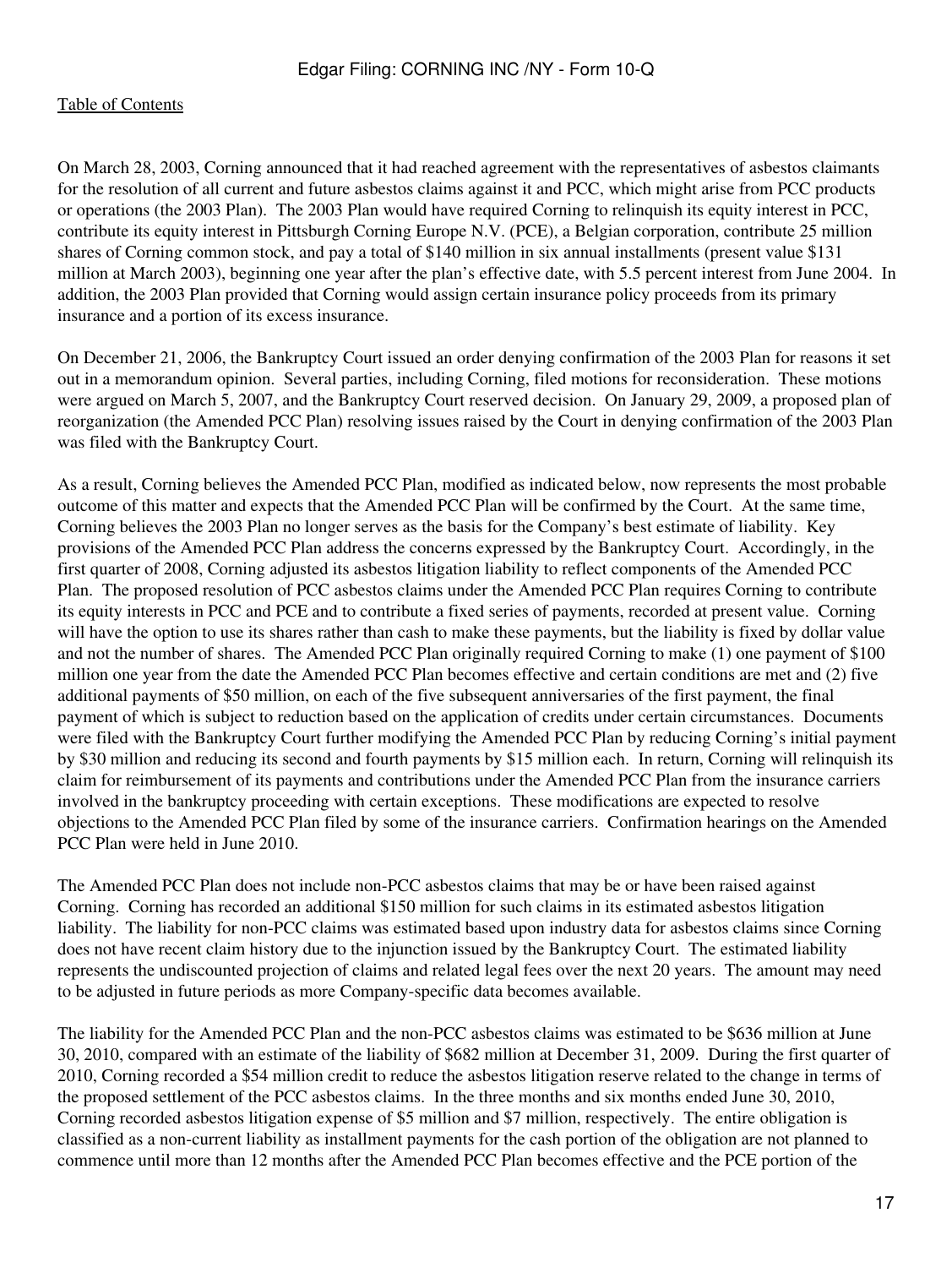obligation will be fulfilled through the direct contribution of Corning's investment in PCE (currently recorded as a non-current other equity method investment).

- 10 -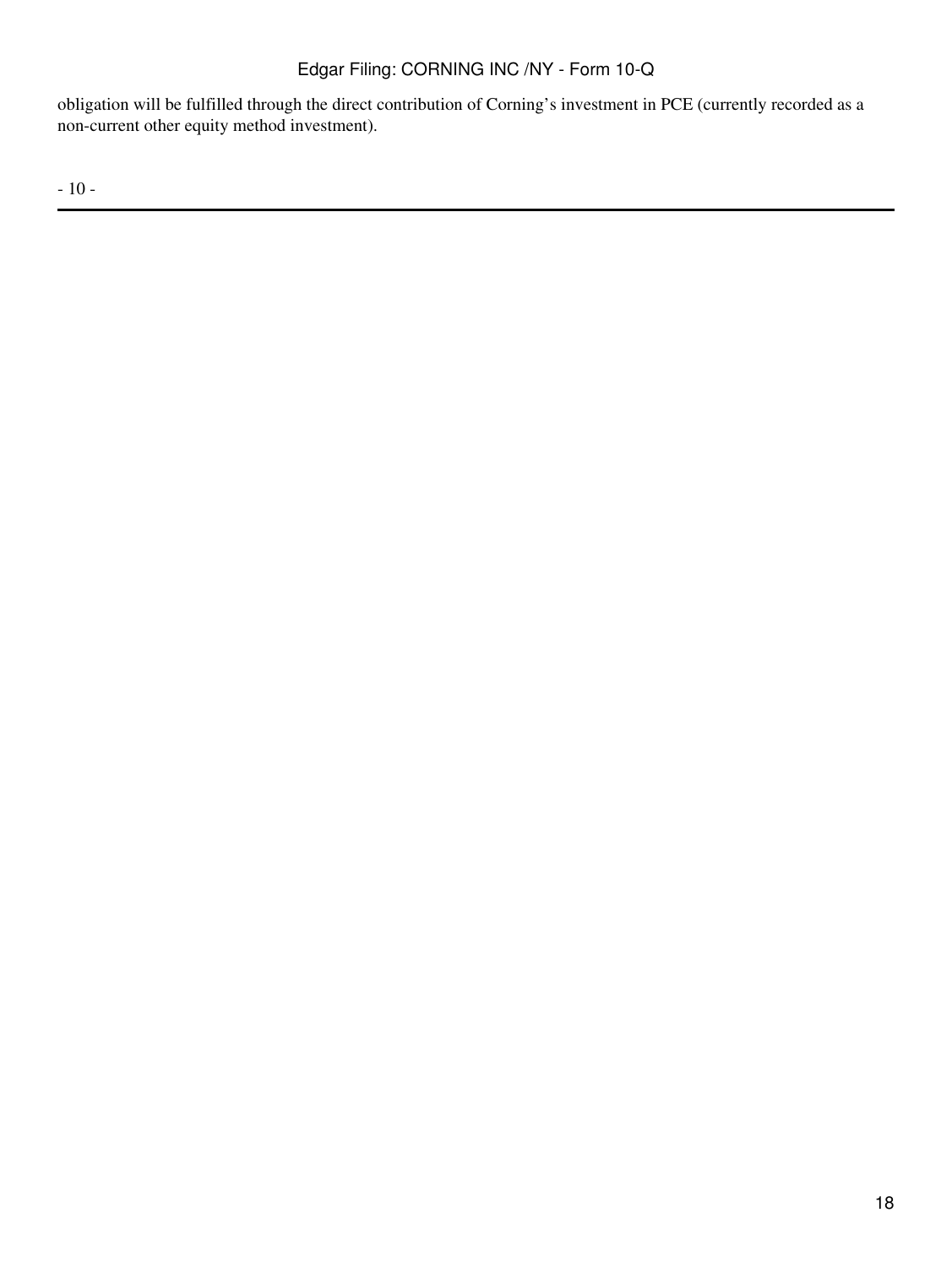The Amended PCC Plan is subject to a number of contingencies. Payment of the amounts required to fund the Amended PCC Plan from insurance and other sources are subject to a number of conditions which may not be achieved. The approval of the Amended PCC Plan by the Bankruptcy Court is not certain and faces objections by some parties. Any approval of the Amended PCC Plan by the Bankruptcy Court is subject to appeal. For these and other reasons, Corning's liability for these asbestos matters may be subject to changes in subsequent quarters. The estimate of the cost of resolving the non-PCC asbestos claims may also be subject to change as developments occur. Management continues to believe that the likelihood of the uncertainties surrounding these proceedings causing a material adverse impact to Corning's financial statements is remote.

Several of Corning's insurers have commenced litigation in state courts for a declaration of the rights and obligations of the parties under insurance policies, including rights that may be affected by the potential resolutions described above. Corning is vigorously contesting these cases. Management is unable to predict the outcome of this insurance litigation and therefore cannot estimate the range of any possible loss.

#### Other Commitments and Contingencies

In the normal course of our business, we do not routinely provide significant third-party guarantees. When provided, these guarantees have various terms, and none of these guarantees are individually significant. Generally, third party guarantees provided by Corning are limited to certain financial guarantees including stand-by letters of credit and performance bonds, and the incurrence of contingent liabilities in the form of purchase price adjustments related to attainment of milestones. These guarantees have various terms, and none of these guarantees are individually significant.

We have agreed to provide a credit facility to Dow Corning Corporation (Dow Corning). The funding of the Dow Corning credit facility will be required only if Dow Corning is not otherwise able to meet its scheduled funding obligations in its confirmed Bankruptcy Plan. Refer to Note 14 (Commitments, Contingencies, and Guarantees) to the consolidated financial statements in our 2009 Form 10-K for a discussion of contingent liabilities associated with Dow Corning.

As of June 30, 2010, contingent guarantees totaled a notional value of \$270 million, compared with \$252 million at December 31, 2009. We believe a significant majority of these contingent guarantees will expire without being funded. We also were contingently liable for purchase obligations of \$245 million and \$63 million, at June 30, 2010 and December 31, 2009, respectively.

Product warranty liability accruals were \$25 million at June 30, 2010 and \$24 million at December 31, 2009.

Corning is a defendant in various lawsuits, including environmental litigation, product-related suits, the Dow Corning and PCC matters, discussed in Note 7 (Investments) to the consolidated financial statements in our 2009 Form 10-K and in Part II – Item 1, Legal Proceedings, and is subject to various claims which arise in the normal course of business. In the opinion of management, the likelihood that the ultimate disposition of these matters will have a material adverse effect on Corning's consolidated financial position, liquidity, or results of operations, is remote.

Corning has been named by the Environmental Protection Agency (the Agency) under the Superfund Act, or by state governments under similar state laws, as a potentially responsible party for 21 active hazardous waste sites. Under the Superfund Act, all parties who may have contributed any waste to a hazardous waste site, identified by the Agency, are jointly and severally liable for the cost of cleanup unless the Agency agrees otherwise. It is Corning's policy to accrue for its estimated liability related to Superfund sites and other environmental liabilities related to property owned by Corning based on expert analysis and continual monitoring by both internal and external consultants. At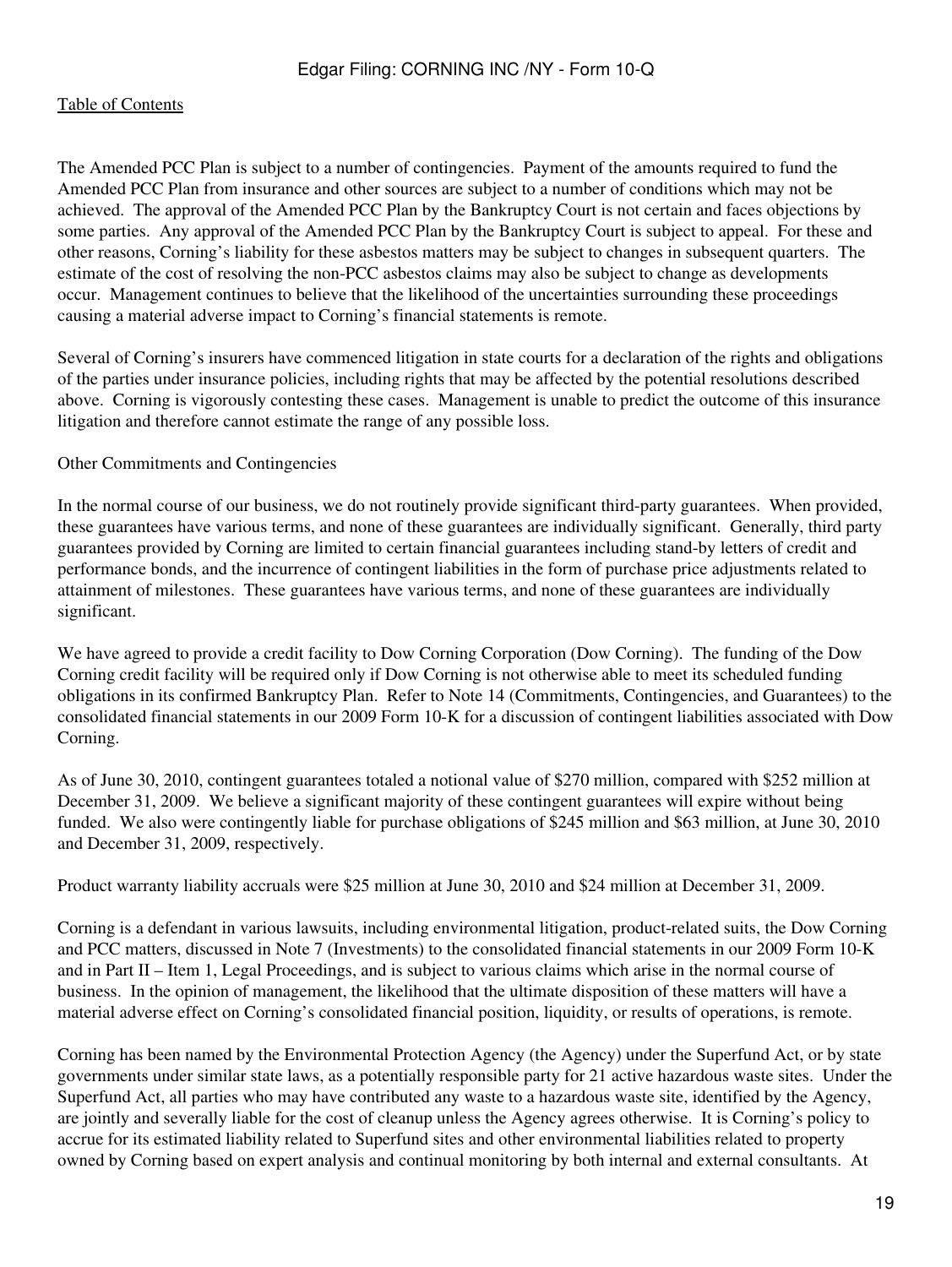June 30, 2010, and December 31, 2009, Corning had accrued approximately \$32 million (undiscounted) and \$26 million (undiscounted), respectively, for the estimated liability for environmental cleanup and related litigation. Based upon the information developed to date, management believes that the accrued reserve is a reasonable estimate of the Company's liability and that the risk of an additional loss in an amount materially higher than that accrued is remote.

- 11 -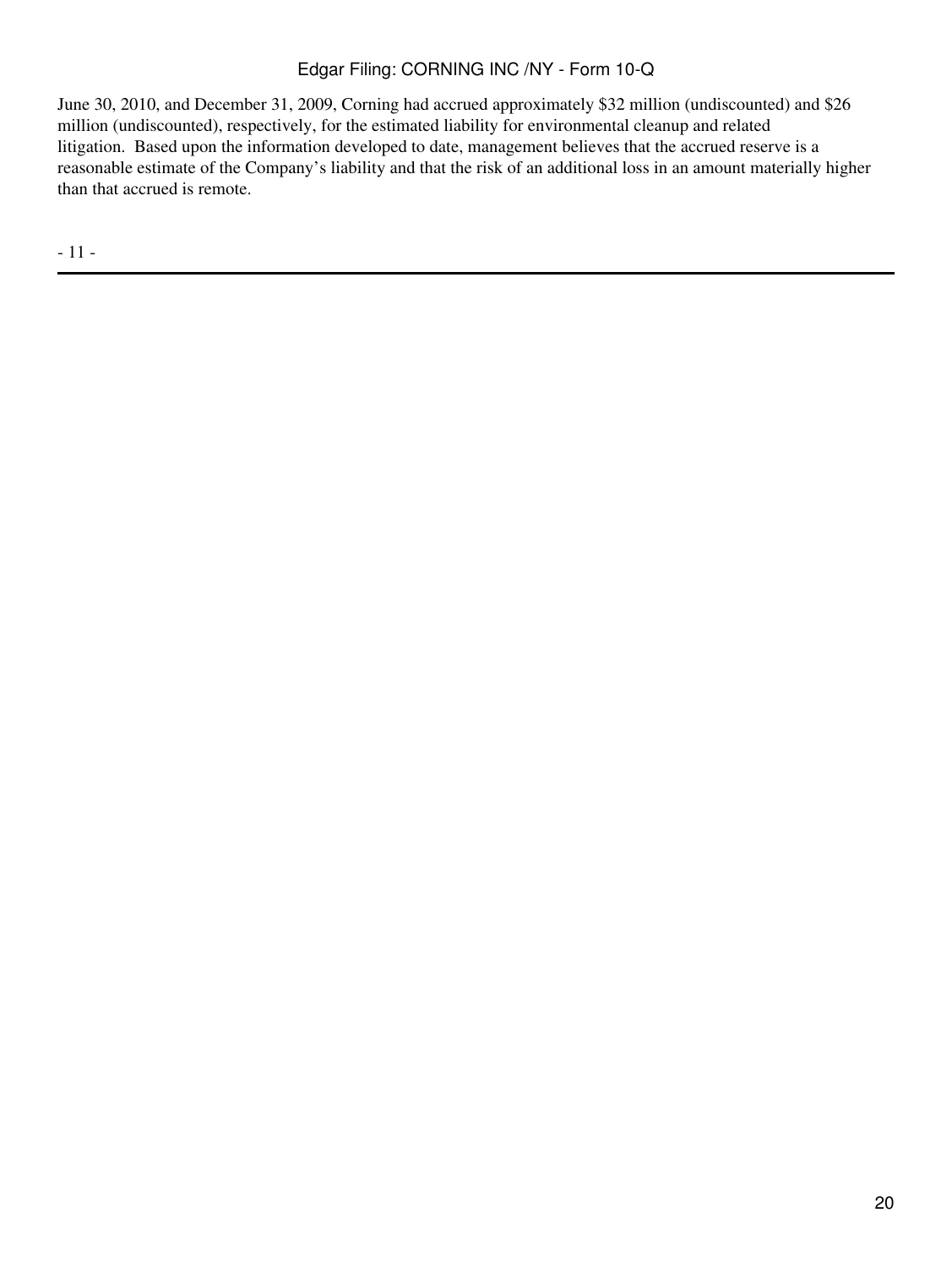#### 4. Debt

#### Second Quarter

There were no significant debt transactions in the second quarter of 2010.

Based on borrowing rates currently available to us for loans with similar terms and maturities, the fair value of long-term debt was \$2.1 billion at June 30, 2010 and \$2.0 billion at December 31, 2009.

In the second quarter of 2009, Corning issued \$250 million of 6.625% senior unsecured notes and \$100 million of 7% senior unsecured notes for net proceeds of approximately \$248 million and \$98 million, respectively. The 6.625% notes mature on May 15, 2019 and the 7% notes mature on May 15, 2024. We may redeem these debentures at any time.

#### First Quarter

In the first quarter of 2010, Corning repaid \$58 million of debt which included the redemption of \$48 million principal amount of our 6.25% notes due February 18, 2010.

In the first quarter of 2009, Corning repaid \$72 million of debt which included the redemption of \$54 million principal amount of our 6.3% notes due March 1, 2009.

# 5. Income Taxes

Our provision for income taxes and the related effective income tax rates were as follows (in millions):

|                                      | Three months ended |                | Six months ended |            |  |
|--------------------------------------|--------------------|----------------|------------------|------------|--|
|                                      | June 30,           |                | June 30,         |            |  |
|                                      | 2010               | 2009           | 2010             | 2009       |  |
| (Provision) benefit for income taxes | (31)               | $\overline{4}$ | (128)            | 70         |  |
| Effective tax rate                   | $3.3\%$            | $(0.6)\%$      | $6.9\%$          | $(12.6)\%$ |  |

For the three months ended June 30, 2010, the effective income tax rate differed from the U.S. statutory rate of 35% primarily due to the following items:

- Rate differences on income/(losses) of consolidated foreign companies;
	- The impact of equity in earnings of affiliated companies;
	- The benefit of tax holidays and investment credits in foreign jurisdictions; and
- The benefit of excess foreign tax credits from repatriation of current year earnings of certain foreign subsidiaries.

In addition to the items noted above, the tax provision for the six months ended June 30, 2010, reflected the impact of discrete items, including a \$56 million charge from the reversal of the deferred tax asset associated with a subsidy for certain retiree medical benefits. Discrete items in the six months ended June 30, 2010 increased our effective tax rate by 3.9 percentage points.

For the three months ended June 30, 2009, the effective income tax rate differed from the U.S. statutory rate of 35% primarily due to the following items:

- Rate differences on income/(losses) of consolidated foreign companies;
	- The impact of equity in earnings of affiliated companies; and
	- The benefit of tax holidays and investment credits in foreign jurisdictions.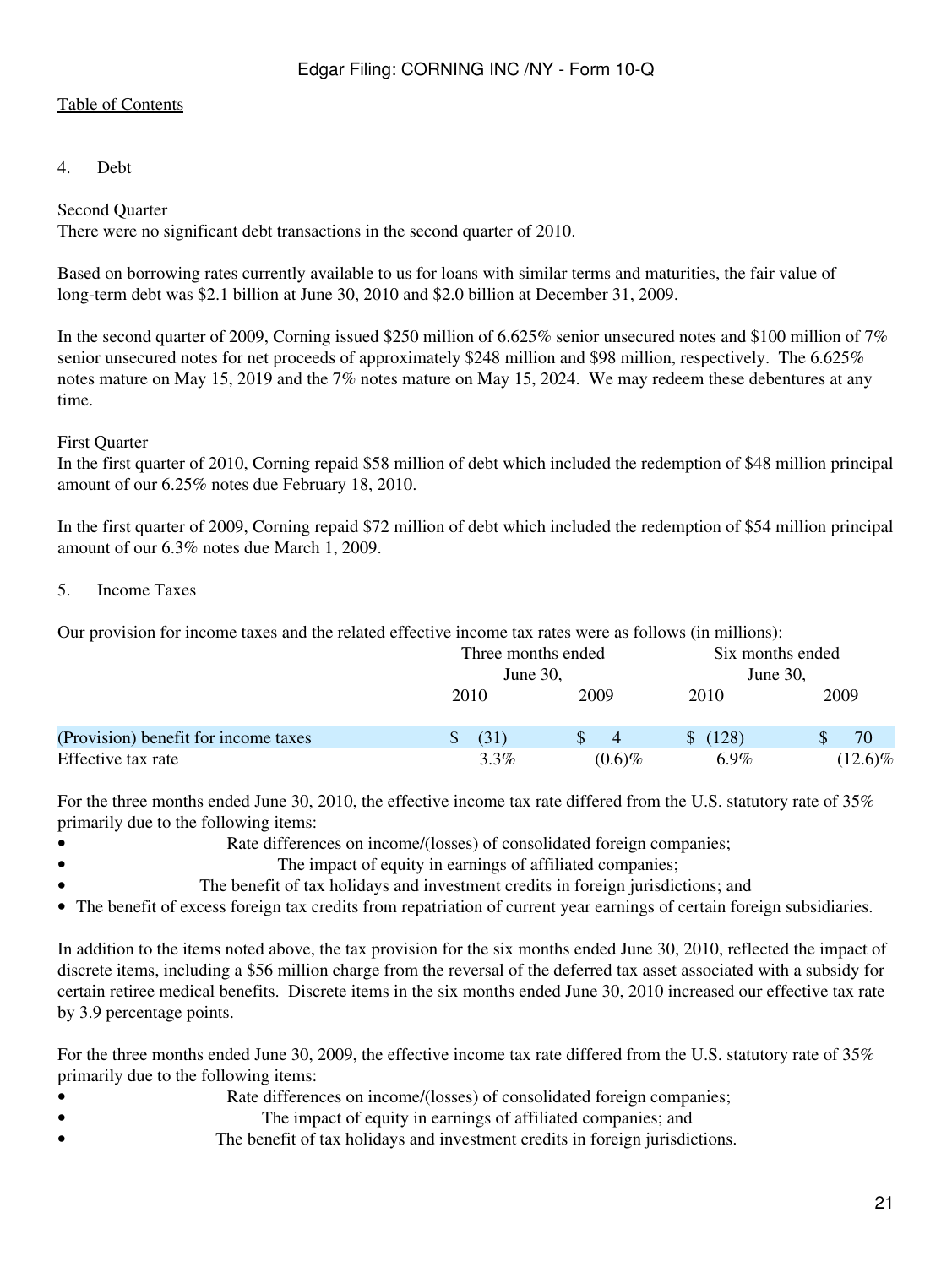In addition to the items noted above, the tax benefit for the six months ended June 30, 2009 reflected the impact of discrete items including a restructuring charge of \$165 million and \$29 million for our share of a restructuring charge at Dow Corning. Refer to Note 2 (Restructuring, Impairment and Other Charges (Credits)) for additional information about Corning's restructuring charge. Discrete items had a favorable impact on our effective tax rate of 14.2 percentage points.

- 12 -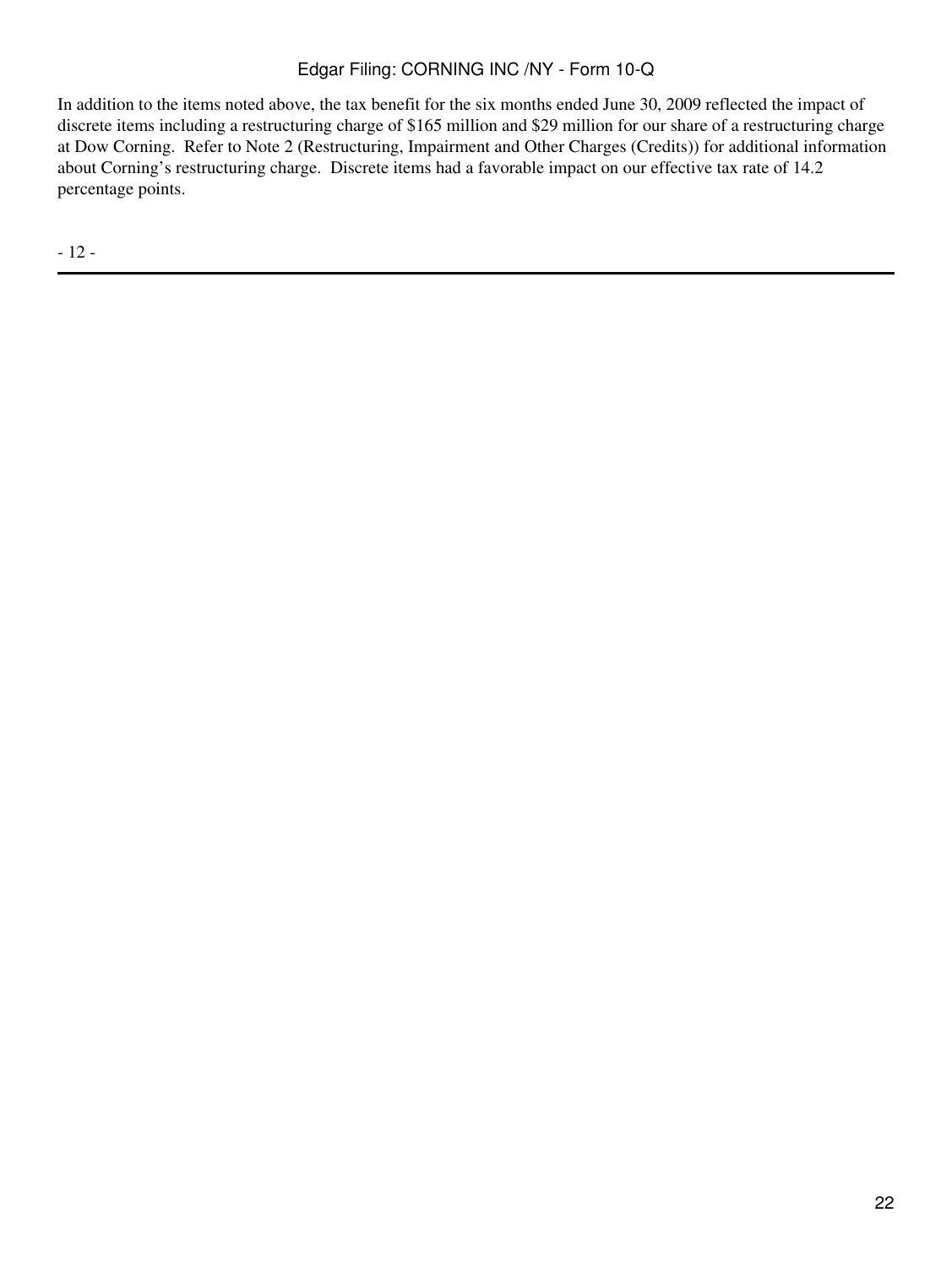U.S. profits of approximately \$8.3 billion will be required to fully realize the deferred tax assets as of December 31, 2009. Of that amount, \$3.6 billion of U.S. profits will be required over the next 16 years to fully realize the deferred tax assets associated with federal net operating loss carry forwards.

During 2010, Corning plans to repatriate to the U.S. up to \$1 billion of current year earnings from certain foreign subsidiaries. As a result of this plan, a tax benefit from excess foreign tax credits is included in the full year effective tax rate. The impact of this tax benefit in the three and six months ended June 30, 2010, was a reduction to our tax provision of \$69 million and \$143 million, respectively. We continue to maintain our permanent reinvestment assertion with regards to the remaining unremitted earnings of our foreign subsidiaries. At December 31, 2009, taxes had not been provided on approximately \$7.3 billion of accumulated foreign unremitted earnings that are expected to remain invested indefinitely. It is not practical to calculate the unrecognized deferred tax liability on those earnings.

Certain foreign subsidiaries in China and Taiwan are operating under tax holiday arrangements. The nature and extent of such arrangements vary, and the benefits of such arrangements phase out through 2015 according to the specific terms and schedules of the relevant taxing jurisdictions. The impact of the tax holidays on our effective tax rate is a reduction in the rate of 6.3 and 5.4 percentage points for the three months ended June 30, 2010 and 2009, respectively, and a reduction in the rate of 5.5 and 8.0 percentage points for the six months ended June 30, 2010 and 2009, respectively.

While we expect the amount of unrecognized tax benefits to change in the next 12 months, we do not expect the change to have a significant impact on the results of operations or our financial position.

- 13 -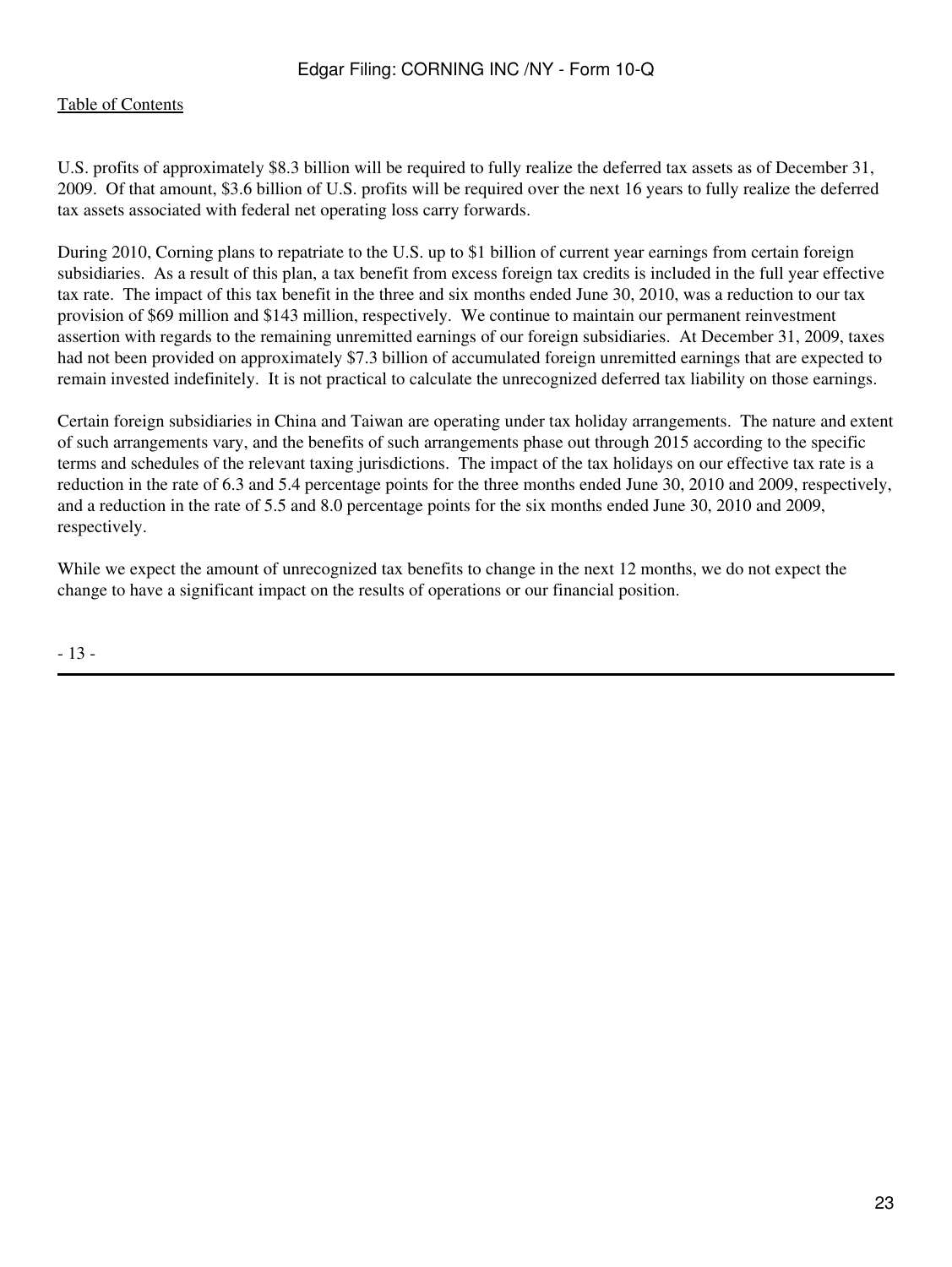#### 6. Earnings per Common Share

The reconciliation of the amounts used in the basic and diluted earnings per common share computations follows (in millions, except per share amounts): Three months ended June 30,

|                                                |                                            |                                |                        | I nree months ended June 30,               |                                |                        |
|------------------------------------------------|--------------------------------------------|--------------------------------|------------------------|--------------------------------------------|--------------------------------|------------------------|
|                                                |                                            | 2010                           |                        |                                            | 2009                           |                        |
|                                                | <b>Net</b><br>income                       |                                |                        | <b>Net</b><br>income                       |                                |                        |
|                                                | attributable<br>to Corning<br>Incorporated | Weighted-<br>average<br>shares | Per<br>share<br>amount | attributable<br>to Corning<br>Incorporated | Weighted-<br>average<br>shares | Per<br>share<br>amount |
| Basic earnings per common<br>share             | \$913                                      | 1,558                          | \$0.59                 | \$611                                      | 1,550                          | \$0.39                 |
| Effect of dilutive securities:                 |                                            |                                |                        |                                            |                                |                        |
| Stock options and other dilutive<br>securities |                                            | 23                             |                        |                                            | 17                             |                        |
|                                                |                                            |                                |                        |                                            |                                |                        |
| Diluted earnings per common<br>share           | \$913                                      | 1,581                          | \$0.58                 | \$611                                      | 1,567                          | \$0.39                 |
|                                                |                                            | 2009                           |                        |                                            |                                |                        |
|                                                | <b>Net</b><br>income                       | 2010                           |                        | <b>Net</b><br>income                       |                                |                        |
|                                                | attributable<br>to Corning<br>Incorporated | Weighted-<br>average<br>shares | Per<br>share<br>amount | attributable<br>to Corning<br>Incorporated | Weighted-<br>average<br>shares | Per<br>share<br>amount |
| Basic earnings per common                      |                                            |                                |                        |                                            |                                |                        |
| share                                          | \$1,729                                    | 1,557                          | \$1.11                 | \$625                                      | 1,549                          | \$0.40                 |
| Effect of dilutive securities:                 |                                            |                                |                        |                                            |                                |                        |
| Stock options and other dilutive<br>securities |                                            | 23                             |                        |                                            | 14                             |                        |
|                                                |                                            |                                |                        |                                            |                                |                        |
| Diluted earnings per common<br>share           | \$1,729                                    | 1,580                          | \$1.09                 | \$625                                      | 1,563                          | \$0.40                 |

The following potential common shares were excluded from the calculation of diluted earnings per common share because their inclusion would have been anti-dilutive. In addition, the following performance-based restricted stock awards have been excluded from the calculation of diluted earnings per common share because the number of shares ultimately issued is contingent on our performance against certain targets established for the performance period (in millions):

| Three months ended |      | Six months ended |      |
|--------------------|------|------------------|------|
| June 30.           |      | June 30.         |      |
| 2010               | 2009 | 2010             | 2009 |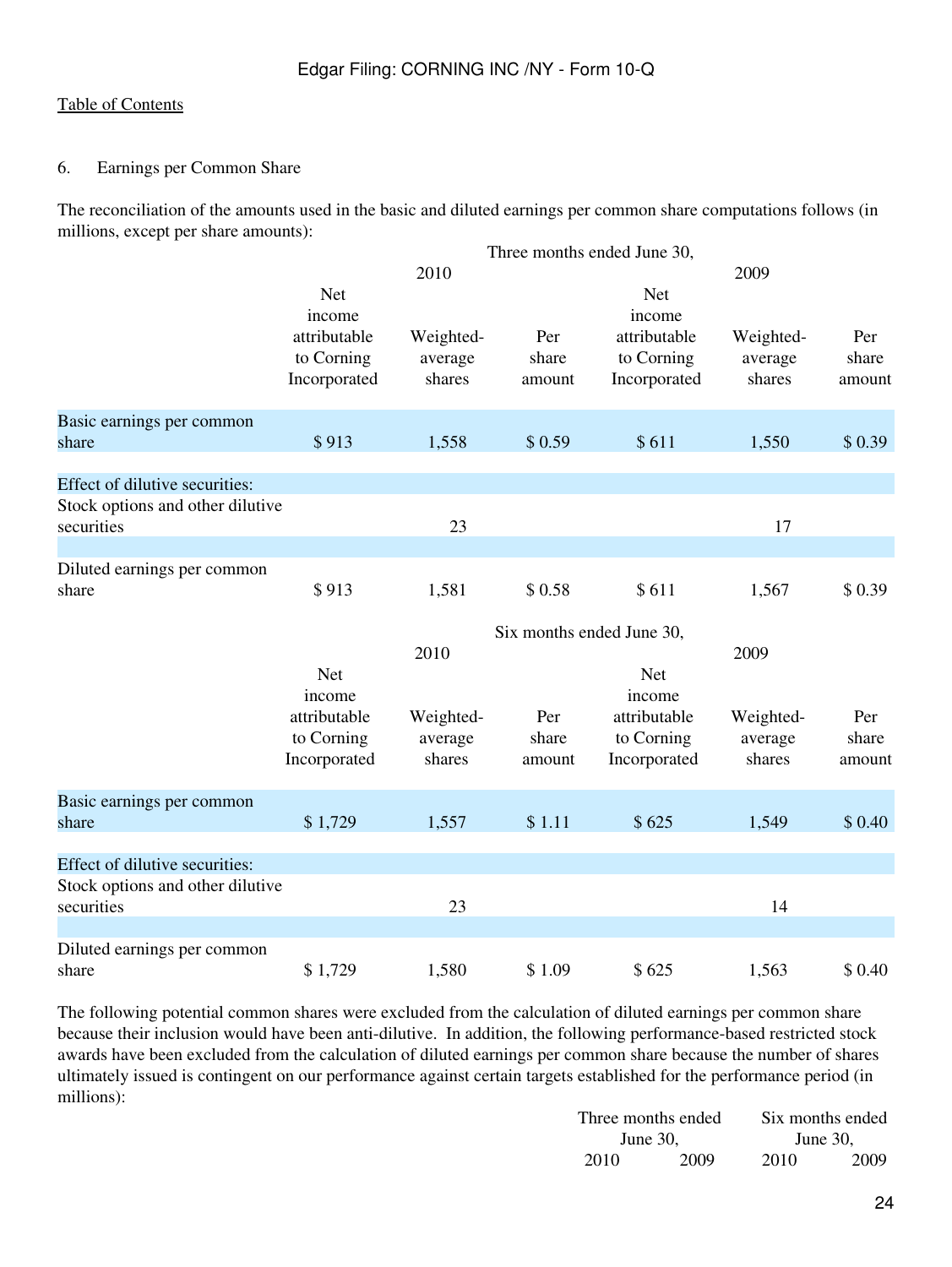Potential common shares excluded from the calculation of diluted

| earnings per share:                       |  |    |
|-------------------------------------------|--|----|
| Employee stock options and awards         |  |    |
| Performance-based restricted stock awards |  |    |
| Total                                     |  | 69 |
|                                           |  |    |

- 14 -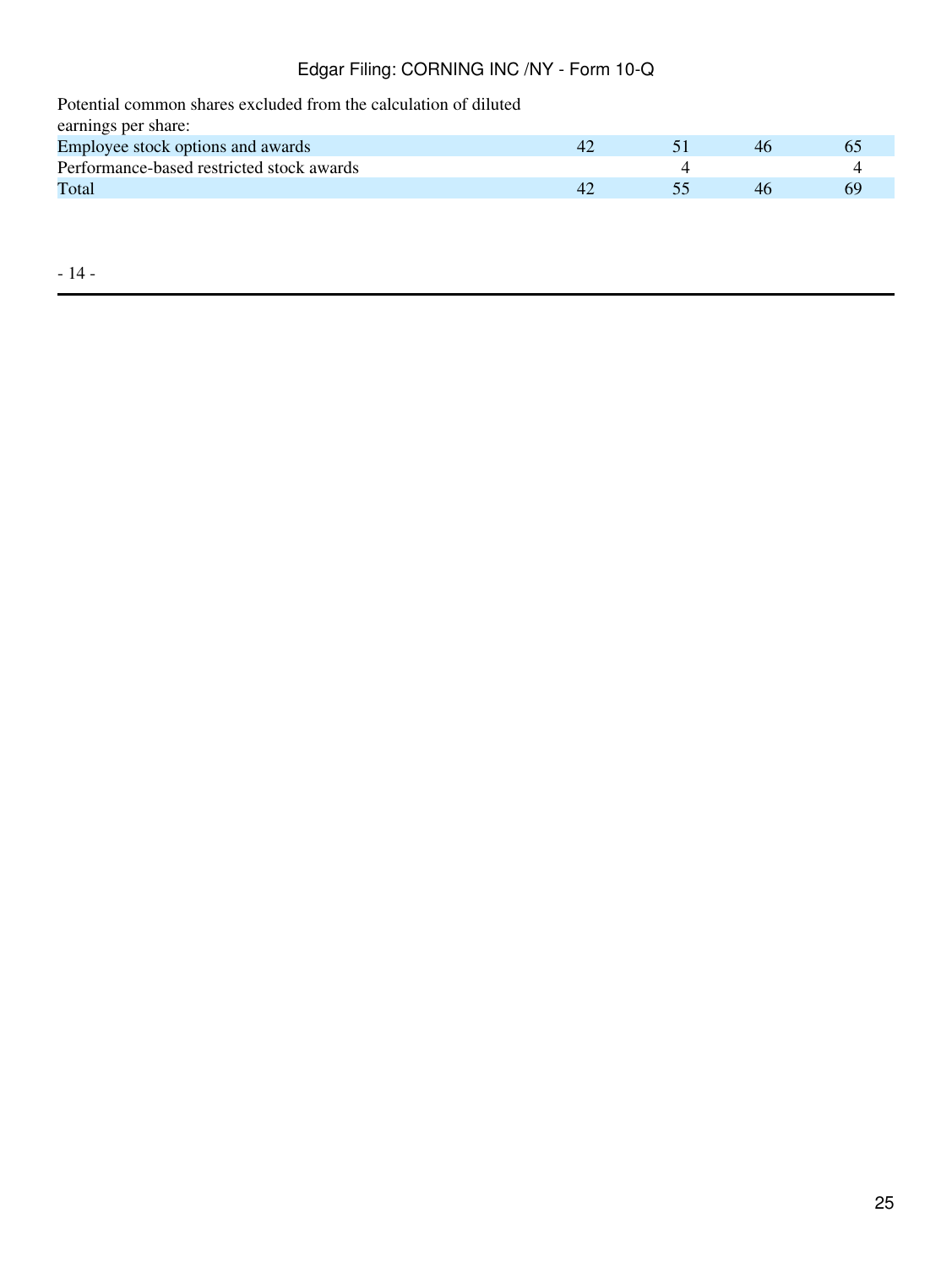## 7. Available-for-Sale Investments

The following is a summary of the fair value of available-for-sale investments (in millions):

|                                    | Amortized cost              |       |               |       |                  | Fair value |      |              |  |
|------------------------------------|-----------------------------|-------|---------------|-------|------------------|------------|------|--------------|--|
|                                    | June $30$ ,<br>2010<br>2009 |       | December 31,  |       | June 30,<br>2010 |            |      | December 31, |  |
|                                    |                             |       |               |       |                  |            | 2009 |              |  |
| Bonds, notes and other securities: |                             |       |               |       |                  |            |      |              |  |
| U.S. government and agencies       |                             | 1,028 | <sup>S</sup>  | 973   | S                | 1,030      | \$   | 975          |  |
| Other debt securities              |                             |       |               | 66    |                  | 15         |      | 67           |  |
| Total short-term investments       |                             | 1,039 | S             | 1,039 | \$.              | 1.045      | \$   | 1,042        |  |
| Asset-backed securities            |                             | 70    | S             | 75    | \$               | 43         | S    | 42           |  |
| Total long-term investments        |                             | 70    | <sup>\$</sup> | 75    | S                | 43         |      | 42           |  |

We do not intend to sell, nor do we believe it is more likely than not that we would be required to sell, the long-term investment asset-backed securities (which are collateralized by mortgages) before recovery of their amortized cost basis. It is possible that a significant degradation in the delinquency or foreclosure rates in the underlying assets could cause further temporary or other-than-temporary impairments in the future.

The following tables provide the fair value and gross unrealized losses of the Company's investments aggregated by investment category and length of time that individual securities have been in a continuous unrealized loss position at June 30, 2010 and December 31, 2009 (in millions):

|                              |                     |       |            |          |                      |                    | June 30, 2010 |       |       |            |          |
|------------------------------|---------------------|-------|------------|----------|----------------------|--------------------|---------------|-------|-------|------------|----------|
|                              | Less than 12 months |       |            |          | 12 months or greater |                    |               | Total |       |            |          |
|                              | Fair                |       | Unrealized |          |                      | Unrealized<br>Fair |               | Fair  |       | Unrealized |          |
|                              |                     | value | losses     |          | value                |                    | losses        |       | value |            | losses   |
| U.S. government and agencies |                     | 323   |            | $\Omega$ |                      |                    |               |       | \$323 |            | $\theta$ |
| Total short-term investments |                     | 323   |            | $\theta$ |                      |                    |               |       | \$323 |            | $\Omega$ |
| Asset-backed securities      |                     |       |            |          |                      | \$43               | (27)          |       | 43    |            | (27)     |
| Total long-term investments  |                     |       |            |          |                      | -43                | (27)          |       | 43    |            | (27)     |

|                              |                     |       |            |          |                      |      | December 31,2009 |            |       |       |            |                |
|------------------------------|---------------------|-------|------------|----------|----------------------|------|------------------|------------|-------|-------|------------|----------------|
|                              | Less than 12 months |       |            |          | 12 months or greater |      |                  |            | Total |       |            |                |
|                              | Fair                |       | Unrealized |          |                      | Fair |                  | Unrealized |       | Fair  | Unrealized |                |
|                              |                     | value | losses     |          | value                |      |                  | losses     |       | value |            | losses         |
| U.S. government and agencies |                     | 320   |            | $\theta$ |                      |      |                  |            |       | \$320 |            | $\overline{0}$ |
| Total short-term investments |                     | 320   |            | $\Omega$ |                      |      |                  |            |       | \$320 |            | $\Omega$       |
| Asset-backed securities      |                     |       |            |          |                      | \$42 |                  | (33)       | \$    | 42    | \$         | (33)           |
| Total long-term investments  |                     |       |            |          |                      | 42   |                  | (33)       |       | 42    |            | (33)           |

Gross realized gains and losses for the three and six months ended June 30, 2010 and 2009 were not significant.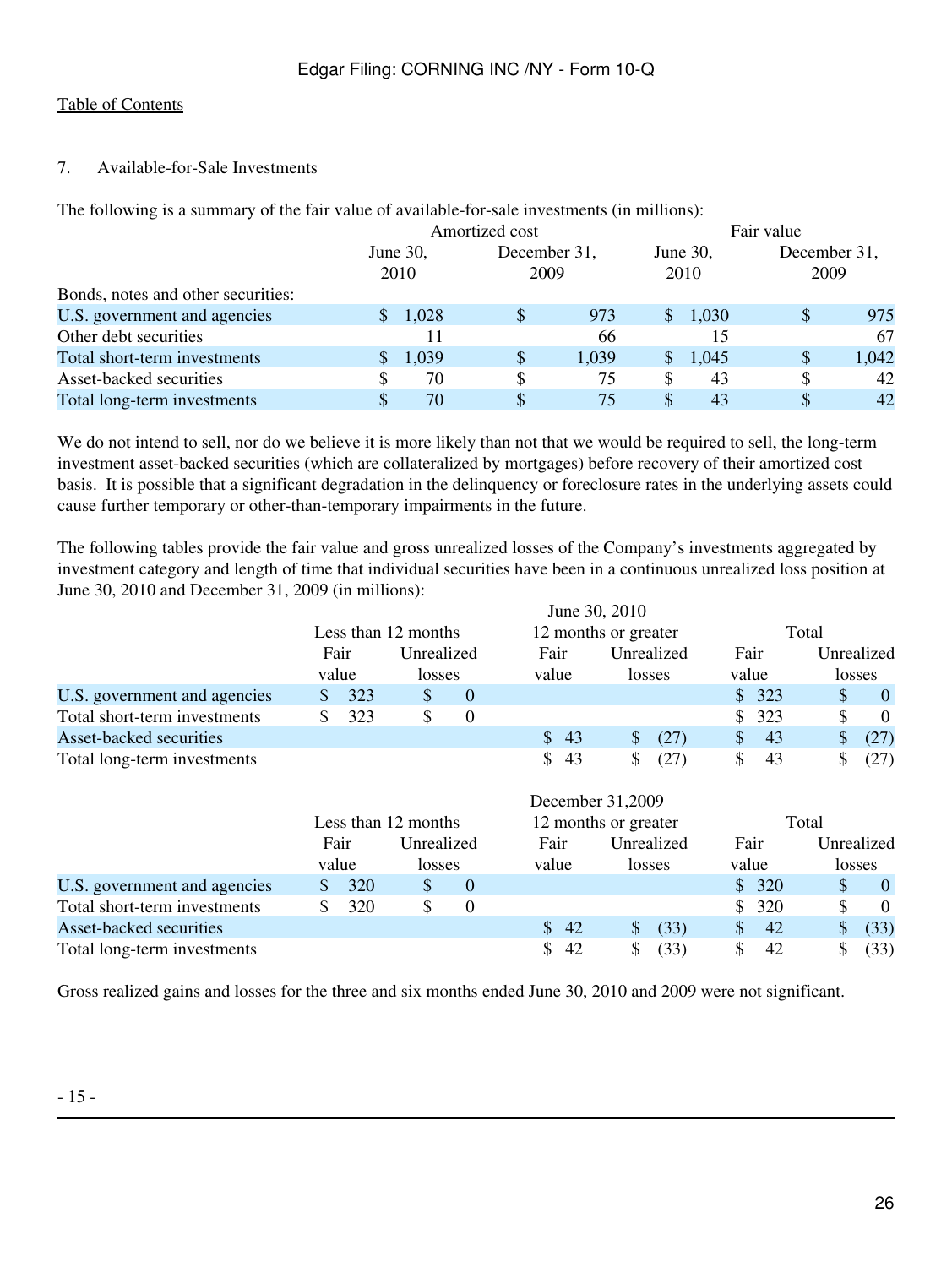#### [Table of Contents](#page-2-0)

A rollforward of the changes in credit losses recognized in earnings for the six months ended June 30, 2010 and three months ended June 30, 2009 (in millions):

|                                                                   | 2010       | $2009*$         |
|-------------------------------------------------------------------|------------|-----------------|
| Beginning balance of credit losses, January 1                     | \$2        | $\sqrt{3}0$     |
| Additions for credit losses not previously recognized in earnings |            |                 |
| Balance of credit losses, March 31                                | $\sqrt{3}$ | $\Omega$        |
| Additions for credit losses not previously recognized in earnings |            |                 |
| Ending balance of credit losses, June 30                          | \$3        | $\mathbf{\$}$ 1 |

\*The standard was implemented April 1, 2009. Therefore, there were no credit losses recognized in the first quarter of 2009.

The \$3 million loss represents management's estimate of credit losses inherent in the securities considering projected cash flows using assumptions of delinquency rates, loss severities, and other estimates of future collateral performance. These credit losses are limited to asset-backed securities in our investment portfolio.

The following table summarizes the contractual maturities of available-for-sale securities at June 30, 2010 (in millions):

| Less than one year       | \$<br>911 |
|--------------------------|-----------|
| Due in 1-5 years         | 125       |
| Due in 5-10 years        |           |
| Due after 10 years $(1)$ | 52        |
| Total                    | \$1,088   |

(1)Includes \$43 million of asset-backed securities that mature over time and are being reported at their final maturity dates.

#### 8. Inventories

Inventories comprise the following (in millions):

|                                | June 30, | December 31, |
|--------------------------------|----------|--------------|
|                                | 2010     | 2009         |
| Finished goods                 | \$179    | \$175        |
| Work in process                | 140      | 113          |
| Raw materials and accessories  | 122      | 114          |
| Supplies and packing materials | 166      | 177          |
| Total inventories              | \$607    | \$579        |

#### 9. Investments

Investments comprise the following (in millions):

|                                                         | Ownership      | June $30$ . | December 31, |
|---------------------------------------------------------|----------------|-------------|--------------|
|                                                         | interest $(1)$ | 2010        | 2009         |
| Affiliated companies accounted for by the equity method |                |             |              |
| Samsung Corning Precision Materials Co., Ltd.           | 50%            | \$3,152     | 2,772        |
| Dow Corning Corporation                                 | 50%            | 1,068       | 992          |
| All other                                               | $20 - 50\%$    | 210         | 224          |
|                                                         |                | 4.430       | 3,988        |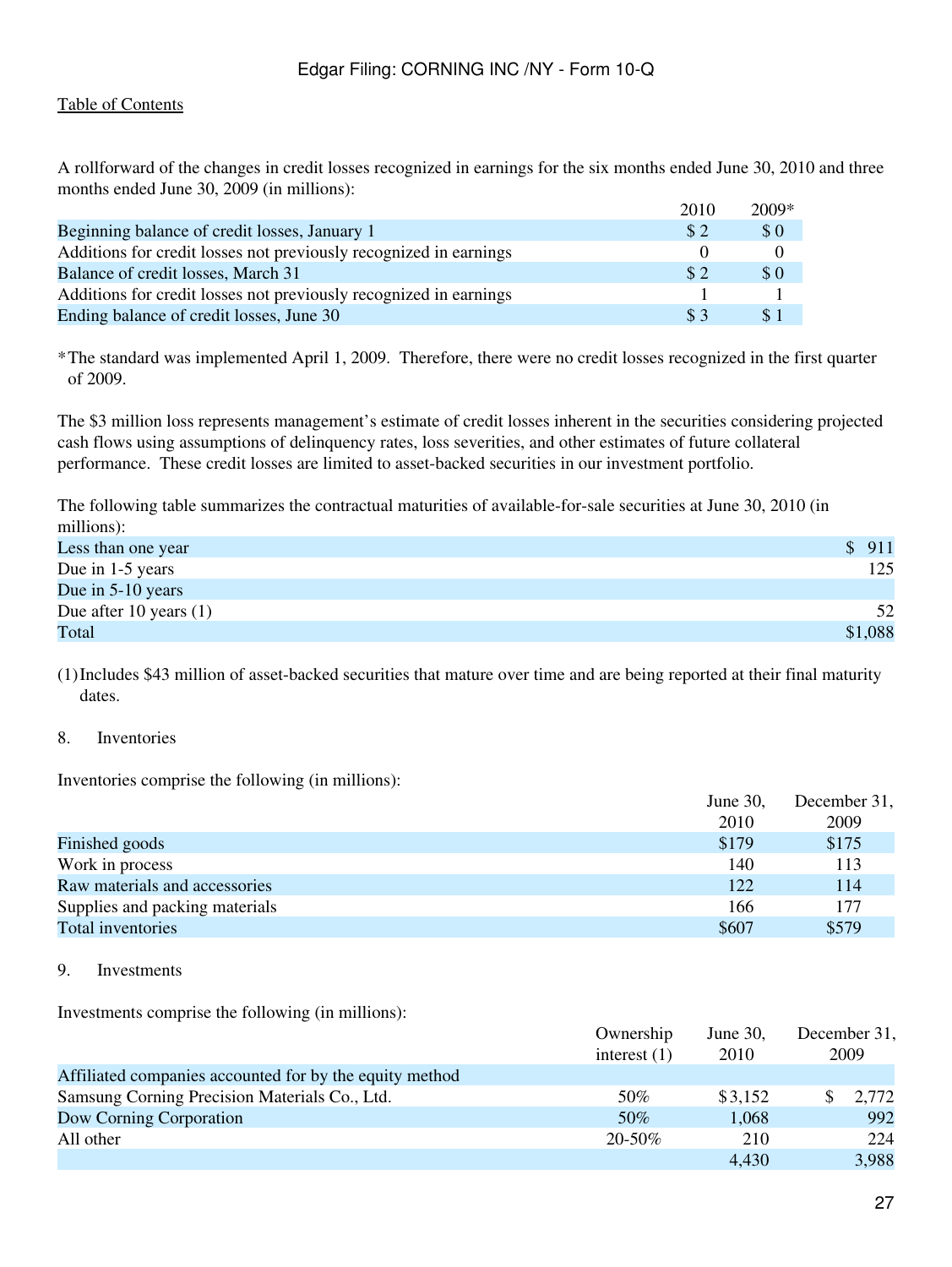| Other investments |   |                  |
|-------------------|---|------------------|
| Total             | Φ | .90 <sup>o</sup> |

(1)Amounts reflect Corning's direct ownership interests in the respective affiliated companies. Corning does not control any of these entities.

- 16 -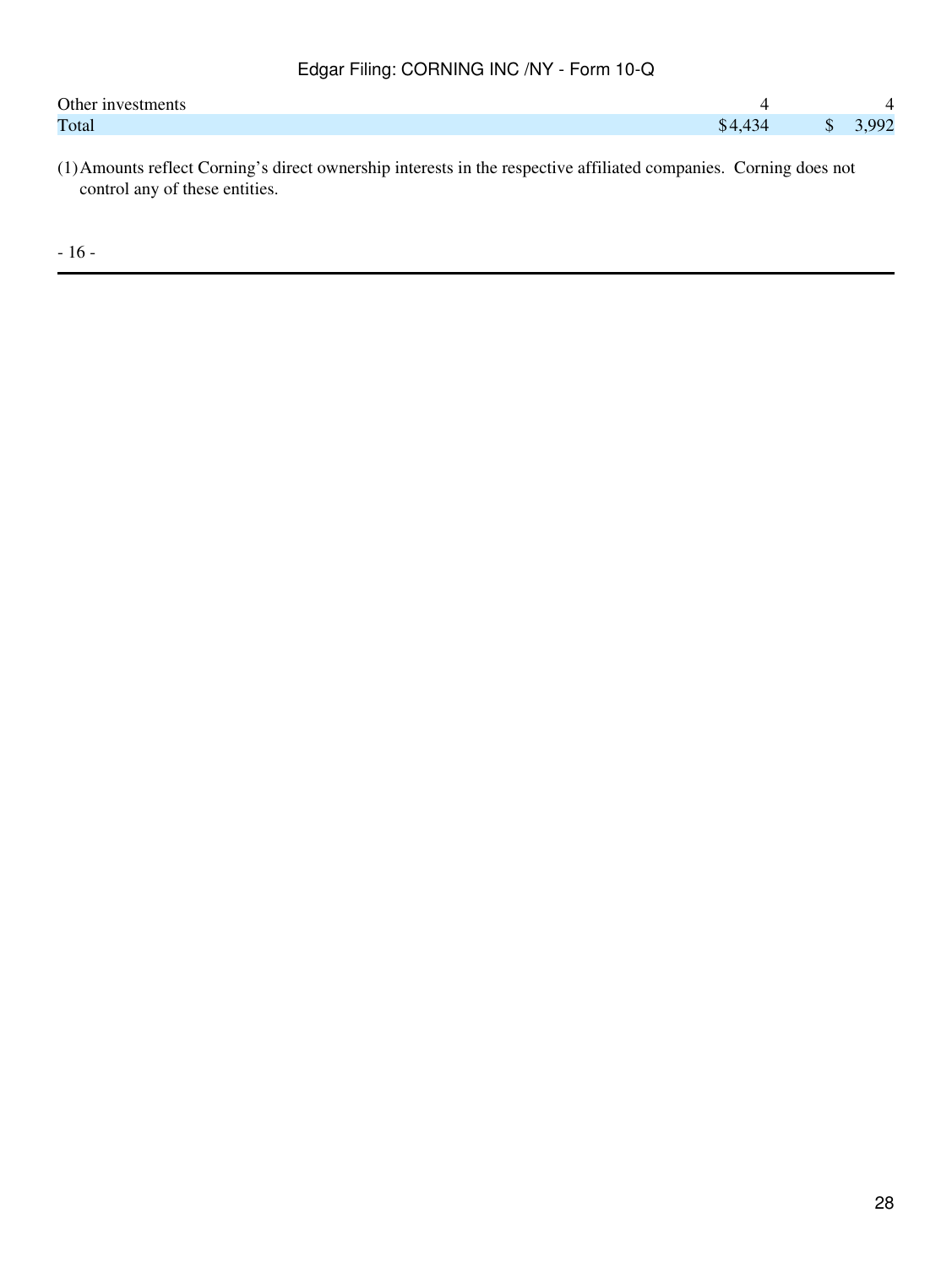| Related party information for these investments in affiliates follows (in millions): |                                   |              |    |                                 |      |     |               |          |
|--------------------------------------------------------------------------------------|-----------------------------------|--------------|----|---------------------------------|------|-----|---------------|----------|
|                                                                                      | Three months ended<br>June $30$ , |              |    | Six months ended<br>June $30$ , |      |     |               |          |
|                                                                                      | 2010<br>2009                      |              |    |                                 | 2010 |     |               | 2009     |
| <b>Related Party Transactions:</b>                                                   |                                   |              |    |                                 |      |     |               |          |
| Corning sales to affiliated companies                                                |                                   | $\mathbf{a}$ | S  | 17                              | S    | 11  | S             | 21       |
| Corning purchases from affiliated companies                                          |                                   | -14          | S  | 8                               | \$   | 39  | <sup>\$</sup> | -12      |
| Corning transfers of assets, at cost, to affiliated companies                        |                                   | 34           | \$ | 42                              | \$   | 61  | S             | 42       |
| Dividends received from affiliated companies                                         | S                                 | 57           | S  | 16                              | S    | 285 | <sup>\$</sup> | 419      |
| Royalty income from affiliated companies                                             |                                   | 67           | S. | 62                              | S    | 132 | S             | 105      |
| Corning services to affiliates                                                       | S                                 | 8            |    | $\Omega$                        | S    | 15  | \$            | $\theta$ |

As of June 30, 2010, balances due to and due from affiliates were \$3 million and \$109 million, respectively. As of December 31, 2009, balances due to and due from affiliates were \$2 million and \$122 million, respectively.

We have contractual agreements with several of our equity affiliates which include sales, purchasing, licensing and technology agreements.

- 17 -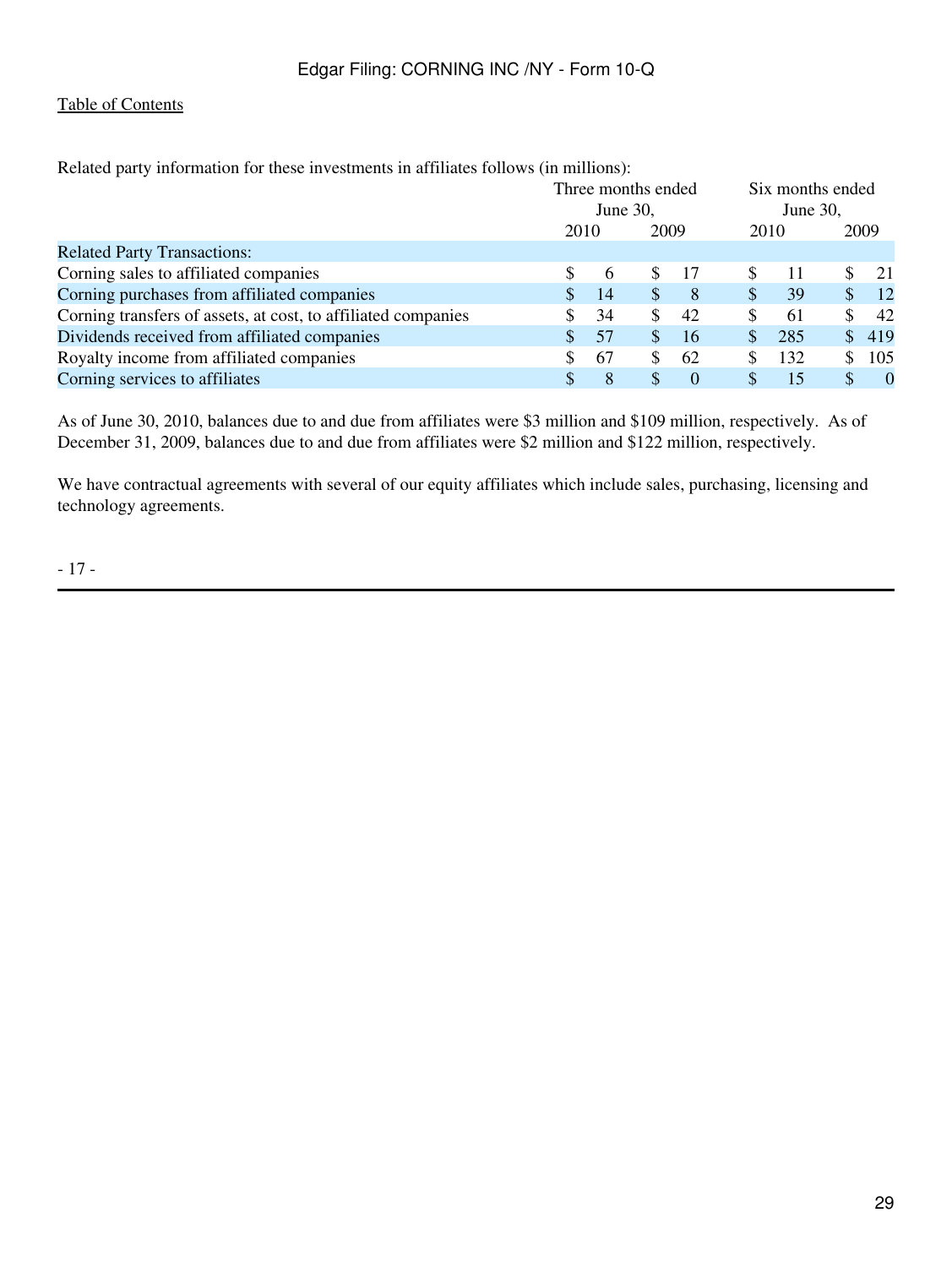#### [Table of Contents](#page-2-0)

Summarized results of operations for our two significant investments accounted for by the equity method follow:

Samsung Corning Precision Materials Co., Ltd. (Samsung Corning Precision)

Samsung Corning Precision is a South Korea-based manufacturer primarily of liquid crystal display (LCD) glass for flat panel displays. In the second quarter of 2010, Samsung Corning Precision changed its name from Samsung Corning Precision Glass Co., Ltd. to Samsung Corning Precision Materials, Co., Ltd.

Samsung Corning Precision's results of operations follow (in millions):

|                                                   | Three months ended<br>June 30, |                |                           |         |              | Six months ended<br>June 30, |                           |       |  |
|---------------------------------------------------|--------------------------------|----------------|---------------------------|---------|--------------|------------------------------|---------------------------|-------|--|
|                                                   |                                | 2010           |                           | 2009    |              | 2010                         |                           | 2009  |  |
| <b>Statement of Operations:</b>                   |                                |                |                           |         |              |                              |                           |       |  |
| Net sales                                         | \$                             | 1,208          |                           | \$1,069 | \$           | 2,406                        |                           | 1,825 |  |
| Gross profit                                      | \$                             | 928            | \$                        | 781     | \$           | 1,853                        |                           | 1,291 |  |
| Net income attributable to Samsung Corning        |                                |                |                           |         |              |                              |                           |       |  |
| Precision                                         | \$                             | 715            | \$                        | 589     | \$           | 1,416                        | \$                        | 960   |  |
| Corning's equity in earnings of Samsung Corning   |                                |                |                           |         |              |                              |                           |       |  |
| Precision                                         | \$                             | 358            | \$                        | 294     | $\mathbb{S}$ | 708                          | \$                        | 481   |  |
|                                                   |                                |                |                           |         |              |                              |                           |       |  |
| <b>Related Party Transactions:</b>                |                                |                |                           |         |              |                              |                           |       |  |
| Corning purchases from Samsung Corning Precision  | \$                             | 3              | \$                        | 4       | \$           | 21                           | \$                        | 4     |  |
| Corning sales to Samsung Corning Precision        | $\mathcal{S}$                  | $\overline{0}$ | \$                        | 9       | \$           | $\theta$                     | \$                        | 9     |  |
| Dividends received from Samsung Corning Precision |                                |                |                           |         | \$           | 173                          |                           | 181   |  |
| Royalty income from Samsung Corning Precision     | \$                             | 66             | $\boldsymbol{\mathsf{S}}$ | 61      | \$           | 131                          | $\boldsymbol{\mathsf{S}}$ | 103   |  |
| Corning transfers of machinery and equipment to   |                                |                |                           |         |              |                              |                           |       |  |
| Samsung Corning Precision at cost (1)             | \$                             | 34             | \$                        | 42      | \$           | 61                           | \$                        | 42    |  |

(1)Corning purchases machinery and equipment on behalf of Samsung Corning Precision to support its capital expansion initiatives. The machinery and equipment are transferred to Samsung Corning Precision at our cost basis.

Corning owns 50% of Samsung Corning Precision. Samsung Electronics Co., Ltd. owns 43% and other shareholders own the remaining 7%.

As of June 30, 2010, balances due from Samsung Corning Precision were \$37 million and balances due to Samsung Corning Precision were not significant. As of December 31, 2009, balances due from Samsung Corning Precision were \$36 million and balances due to Samsung Corning Precision were \$14 million.

On December 31, 2007, Samsung Corning Precision acquired all of the outstanding shares of Samsung Corning Co., Ltd. (Samsung Corning). After the transaction, Corning retained its 50% interest in Samsung Corning Precision. Samsung Corning Precision accounted for the transaction at fair value while Corning accounted for the transaction at historical cost.

- 18 -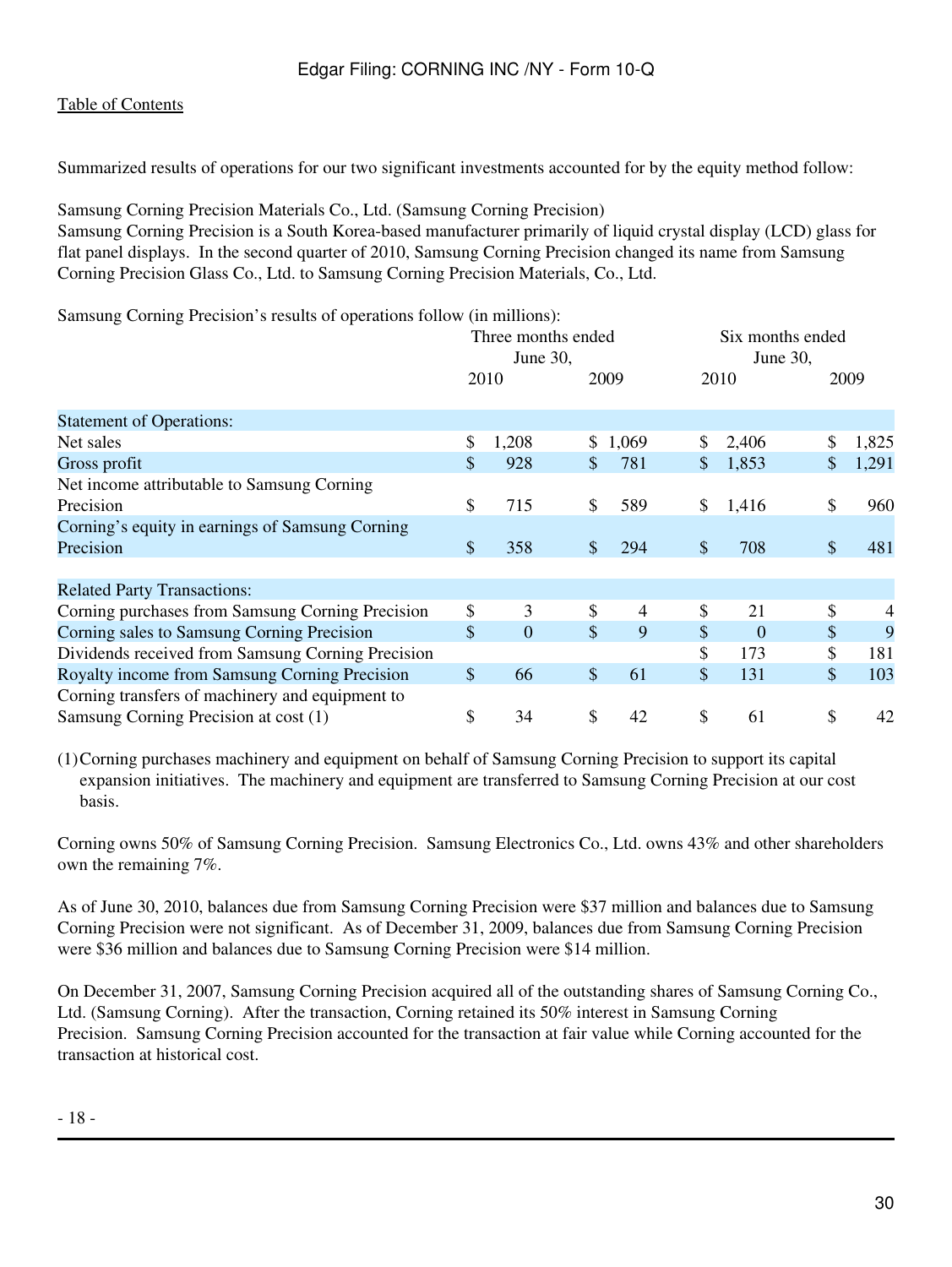Prior to their merger, Samsung Corning Precision and Samsung Corning Co. Ltd. (Samsung Corning) were two of approximately thirty co-defendants in a lawsuit filed by Seoul Guarantee Insurance Co. and thirteen other creditors (SGI and Creditors) for alleged breach of an agreement that approximately twenty-eight affiliates of the Samsung group (Samsung Affiliates) entered into with SGI and Creditors on August 24, 1999 (the Agreement). The lawsuit is pending in the courts of South Korea. Under the Agreement it is alleged that the Samsung Affiliates agreed to sell certain shares of Samsung Life Insurance Co., Ltd. (SLI), which had been transferred to SGI and Creditors in connection with the petition for court receivership of Samsung Motors Inc. In the lawsuit, SGI and Creditors allege a breach of the Agreement by the Samsung Affiliates and are seeking the loss of principal (approximately \$1.95 billion) for loans extended to Samsung Motors Inc., default interest and a separate amount for breach. On January 31, 2008, the Seoul District Court ordered the Samsung Affiliates: to pay approximately \$1.30 billion by disposing of 2,334,045 shares of SLI less 1,165,955 shares of SLI previously sold by SGI and Creditors and paying the proceeds to SGI and Creditors; to satisfy any shortfall by participating in the purchase of equity or subordinate debentures issued by them; and pay default interest of 6% per annum. The ruling has been appealed. On November 10, 2009, the Appellate Court directed the parties to attempt to resolve this matter through mediation. As a result, the parties are discussing the possibility of a settlement of this matter. Due to the uncertainties around the financial impact to each of the respective Samsung affiliates, Samsung Corning Precision is unable to reasonably estimate the amount of potential loss, if any, associated with this case and therefore no provision for such loss is reflected in its financial statements. Other than as described above, no claim in these matters has been asserted against Corning or any of its affiliates.

In connection with an investigation by the Commission of the European Communities, Competition DG, of alleged anticompetitive behavior relating to the worldwide production of LCD glass, Corning and Samsung Corning Precision received a request on March 30, 2009, for certain information from the Competition DG. Corning and Samsung Corning Precision have responded to those requests for information. On October 9, 2009, in connection with its investigation, the Competition DG made a further request for information from both Corning and Samsung Corning Precision to which each party has responded. Samsung Corning Precision has also responded to the Competition DG and authorities in other jurisdictions, including the United States in connection with similar investigations of alleged anticompetitive behavior relating to worldwide production of cathode ray tube glass.

In September 2009, Corning and Samsung Corning Precision formed Corsam Technologies LLC (Corsam), a new equity affiliate established to provide glass technology research for future product applications. Samsung Corning Precision invested \$124 million in cash and Corning contributed intellectual property with a corresponding value. Corning and Samsung Corning Precision each own 50% of the common stock of Corsam and Corning has agreed to provide research and development services at arms length to Corsam. Corning does not control Corsam because Samsung Corning Precision's other investors maintain significant participating voting rights. In addition, Corsam has sufficient equity to finance its activities, the voting rights of investors in Corsam are considered substantive, and the risks and rewards of Corsam's research are shared only by those investors noted. As a result, Corsam is accounted for under the equity method of accounting for investments.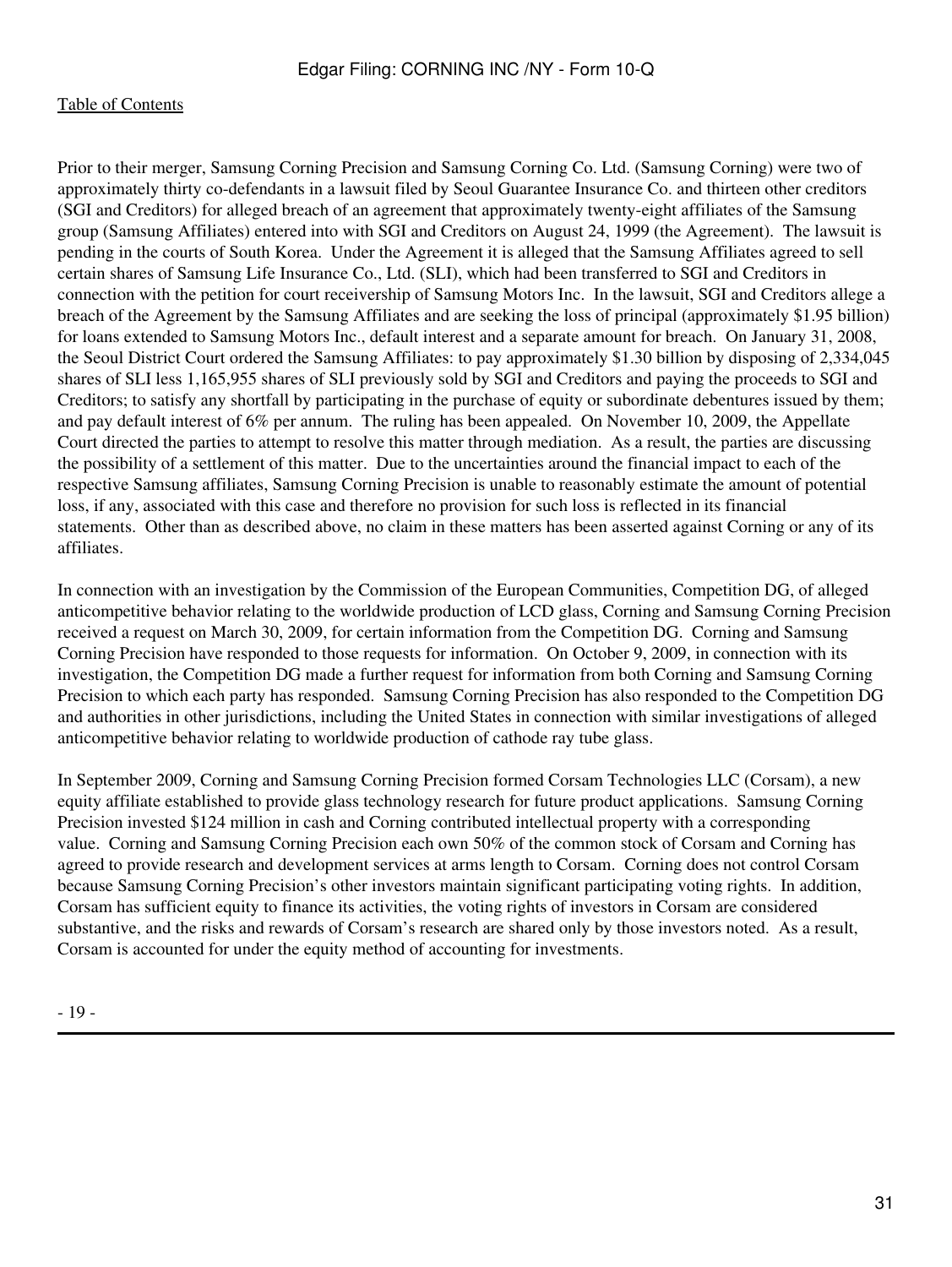Dow Corning Corporation (Dow Corning)

Dow Corning is a U.S.-based manufacturer of silicone products. Dow Corning's results of operations follow (in millions):

|                                             | Three months ended<br>June 30, |    |                |    | Six months ended<br>June 30, |    |         |  |
|---------------------------------------------|--------------------------------|----|----------------|----|------------------------------|----|---------|--|
|                                             | 2010                           |    | 2009           |    | 2010                         |    | 2009    |  |
| <b>Statement of Operations:</b>             |                                |    |                |    |                              |    |         |  |
| Net sales                                   | \$<br>1,545                    |    | \$1,191        | \$ | 2,898                        |    | \$2,216 |  |
| Gross profit                                | \$<br>554                      | \$ | 376            | \$ | 1,060                        | \$ | 658     |  |
| Net income attributable to Dow Corning      | \$<br>221                      | \$ | 115            | \$ | 439                          | \$ | 125     |  |
| Corning's equity in earnings of Dow Corning | \$<br>111                      | S  | 58             | \$ | 223                          | \$ | 62      |  |
| <b>Related Party Transactions:</b>          |                                |    |                |    |                              |    |         |  |
| Corning purchases from Dow Corning          | \$<br>10                       | \$ | $\overline{4}$ | \$ | 15                           | \$ | 8       |  |
| Dividends received from Dow Corning         | \$<br>55                       | \$ | $\theta$       | S  | 111                          |    | 222     |  |

Amounts owed to Dow Corning totaled \$2 million as of June 30, 2010. At December 31, 2009, amounts owed to Dow Corning were not significant.

In response to economic challenges, Dow Corning incurred restructuring charges associated with a global workforce reduction in the first quarter of 2009. Our share of these charges was \$29 million.

At June 30, 2010, Dow Corning's marketable securities included approximately \$914 million of auction rate securities, net of a temporary impairment of \$27 million. As a result of the temporary impairment, unrealized losses of \$22 million, net of \$5 million for a minority interests' share, were included in accumulated other comprehensive income in Dow Corning's consolidated balance sheet. Corning's share of this unrealized loss was \$11 million and is included in Corning's accumulated other comprehensive income.

Dow Corning has borrowed the full amount under its \$500 million revolving credit facility and believes it has adequate liquidity to fund operations, its capital expenditure plan, breast implant settlement liabilities, and shareholder dividends.

In 1995, Corning fully impaired its investment in Dow Corning after it filed for bankruptcy protection. Corning did not recognize net equity earnings from the second quarter of 1995 through the end of 2002. Corning began recognizing equity earnings in the first quarter of 2003 when management concluded that Dow Corning's emergence from bankruptcy was probable. Corning considers the \$249 million difference between the carrying value of its investment in Dow Corning and its 50% share of Dow Corning's equity to be permanent.

Corning and The Dow Chemical Company (Dow Chemical) each own 50% of the common stock of Dow Corning. In May 1995, Dow Corning filed for bankruptcy protection to address pending and claimed liabilities arising from many thousands of breast implant product lawsuits. On June 1, 2004, Dow Corning emerged from Chapter 11 with a Plan of Reorganization (the Plan) which provided for the settlement or other resolution of implant claims. The Plan also includes releases for Corning and Dow Chemical as shareholders in exchange for contributions to the Plan.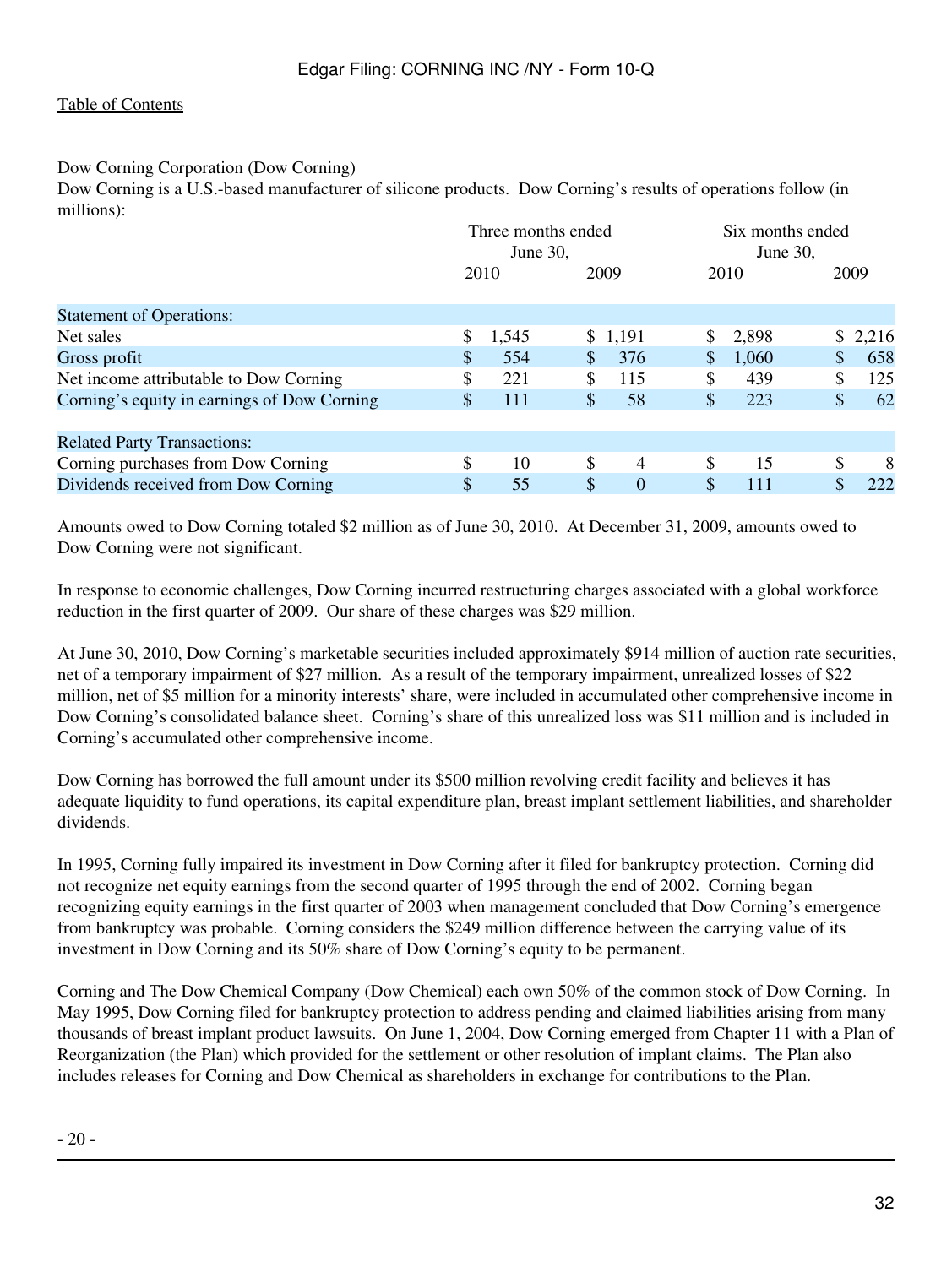Under the terms of the Plan, Dow Corning has established and is funding a Settlement Trust and a Litigation Facility to provide a means for tort claimants to settle or litigate their claims. Inclusive of insurance, Dow Corning has paid approximately \$1.7 billion to the Settlement Trust. As of June 30, 2010, Dow Corning had recorded a reserve for breast implant litigation of \$1.6 billion and anticipates insurance receivables of \$15 million. As a separate matter arising from the bankruptcy proceedings, Dow Corning is defending claims asserted by a number of commercial creditors who claim additional interest at default rates and enforcement costs, during the period from May 1995 through June 2004. As of June 30, 2010, Dow Corning has estimated the liability to commercial creditors to be within the range of \$80 million to \$261 million. As Dow Corning management believes no single amount within the range appears to be a better estimate than any other amount within the range, Dow Corning has recorded the minimum liability within the range. Should Dow Corning not prevail in this matter, Corning's equity earnings would be reduced by its 50% share of the amount in excess of \$80 million, net of applicable tax benefits. In addition, the London Market Insurers (the LMI Claimants) have claimed a reimbursement right with respect to a portion of insurance proceeds previously paid by the LMI Claimants to Dow Corning. This claim is based on a theory that the LMI Claimants overestimated Dow Corning's liability for the resolution of implant claims pursuant to the Plan. The LMI Claimants offered two calculations of their claim amount: \$54 million and \$93 million, plus minimum interest of \$67 million and \$116 million, respectively. These estimates were explicitly characterized as preliminary and subject to change. Litigation regarding this claim is in the discovery stage. Dow Corning disputes the claim and is unable to reasonably estimate any potential liability. There are a number of other claims in the bankruptcy proceedings against Dow Corning awaiting resolution by the U.S. District Court, and it is reasonably possible that Dow Corning may record bankruptcy-related charges in the future. The remaining tort claims against Corning relating to the breast implant product lawsuits under the jurisdiction of the Bankruptcy Court will be channeled by the Plan into facilities established by the Plan or otherwise defended by the Litigation Facility.

# Pittsburgh Corning Corporation (PCC)

Corning and PPG Industries, Inc. (PPG) each own 50% of the capital stock of Pittsburgh Corning Corporation (PCC). Over a period of more than two decades, PCC and several other defendants have been named in numerous lawsuits involving claims alleging personal injury from exposure to asbestos. Corning also has an equity interest in Pittsburgh Corning Europe N.V. (PCE), a Belgian Corporation which is a component of the Company's proposed settlement for asbestos litigation. At June 30, 2010 and December 31, 2009, the fair value of PCE significantly exceeded its carrying value of \$109 million and \$125 million, respectively. There have been no impairment indicators for our investment in PCE and we continue to recognize equity earnings of this affiliate. PCC filed for Chapter 11 reorganization in the U.S. Bankruptcy Court for the Western District of Pennsylvania on April 16, 2000. At that time, Corning determined that it lacked the ability to recover the carrying amount of its investment in PCC and its investment was other-than-temporarily impaired. As a result, we reduced our investment in PCC to zero. Refer to Note 3 (Commitments and Contingencies) for additional information about PCC and PCE.

# Variable Interest Entities

For variable interest entities, we routinely assess the terms of our interest in each entity to determine if we are the primary beneficiary as prescribed by U.S. GAAP. Corning leases certain transportation equipment from three Trusts that qualify as variable interest entities. The sole purpose of these entities is to lease transportation equipment to Corning. None of these entities are considered significant to Corning's consolidated financial statements.

Corning does not have retained interests in assets transferred to an unconsolidated entity that serve as credit, liquidity or market risk support to that entity.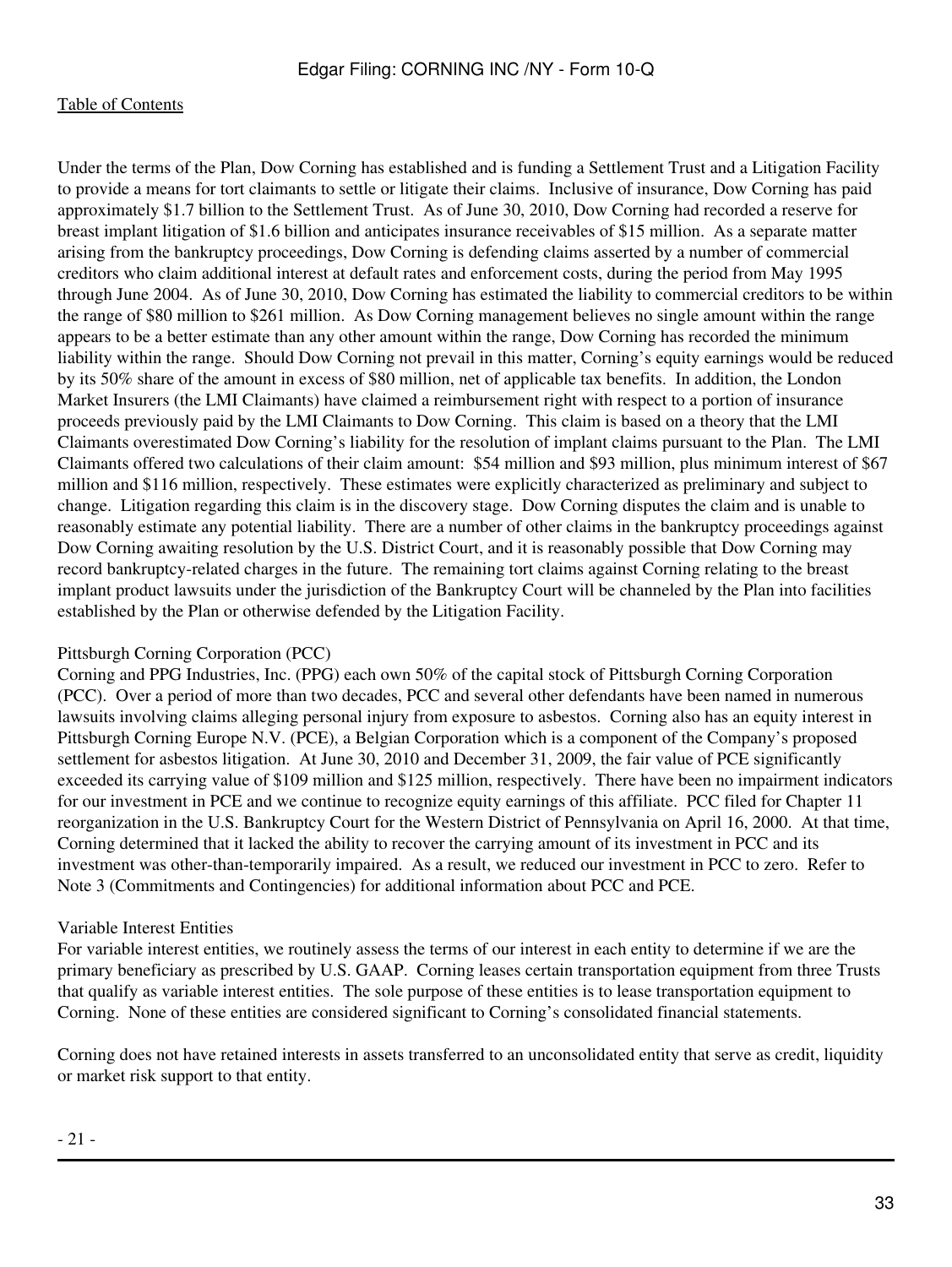# 10. Acquisition

On September 15, 2009, Corning acquired all of the shares of Axygen Bioscience, Inc. and its subsidiaries from American Capital Ltd. for \$410 million, net of \$7 million cash received. Axygen is a leading manufacturer and distributor of high-quality life sciences plastic consumable labware, liquid handling products, and bench-top laboratory equipment.

The purchase price of the acquisition was allocated to the net tangible and other intangible assets acquired, with the remainder recorded as goodwill on the basis of fair value. While our valuation is substantially complete, the following amounts are subject to revision until finalized (in millions):

| Total current assets                    |  |  | \$63  |
|-----------------------------------------|--|--|-------|
| Other tangible assets                   |  |  | 49    |
| Other intangible assets                 |  |  | 153   |
| Current and non-current liabilities     |  |  | (80)  |
| Net tangible and intangible assets      |  |  | \$185 |
| Purchase price, including cash received |  |  | 417   |
| Goodwill $(1)$                          |  |  | \$232 |

(1)None of the goodwill recognized is deductible for U.S. income tax purposes. The goodwill was allocated to the Life Sciences segment.

Goodwill is primarily related to the value of Axygen's product portfolio and distribution network and its combination with Corning's existing life science platform, as well as synergies and other intangibles that do not qualify for separate recognition. Supplemental pro forma information was not provided because Axygen is not material to Corning's consolidated financial statements.

#### 11. Property, Net of Accumulated Depreciation

Property, net follows (in millions):

|                          | June 30, | December 31,           |
|--------------------------|----------|------------------------|
|                          | 2010     | 2009                   |
| Land                     | 97<br>\$ | \$<br>96               |
| <b>Buildings</b>         | 3,526    | 3,443                  |
| Equipment                | 9,661    | 9,237                  |
| Construction in progress | 645      | 722                    |
|                          | 13,929   | 13,498                 |
| Accumulated depreciation | (5,882)  | (5,503)                |
| Total                    | \$8,047  | 7,995<br>$\mathcal{S}$ |
|                          |          |                        |

In the three months ended June 30, 2010 and 2009, interest costs capitalized as part of property, net, were \$3 million and \$7 million, respectively. In the six months ended June 30, 2010 and 2009, interest costs capitalized as part of property, net, were \$8 million and \$18 million, respectively.

Manufacturing equipment includes certain components of production equipment that are constructed of precious metals. At June 30, 2010 and December 31, 2009, the recorded value of precious metals totaled \$1.8 billion. Depletion expense for precious metals in the three months ended June 30, 2010 and 2009 totaled \$3 million and \$2 million, respectively. Depletion expense for precious metals in the six months ended June 30, 2010 and 2009 totaled \$6 million and \$3 million, respectively.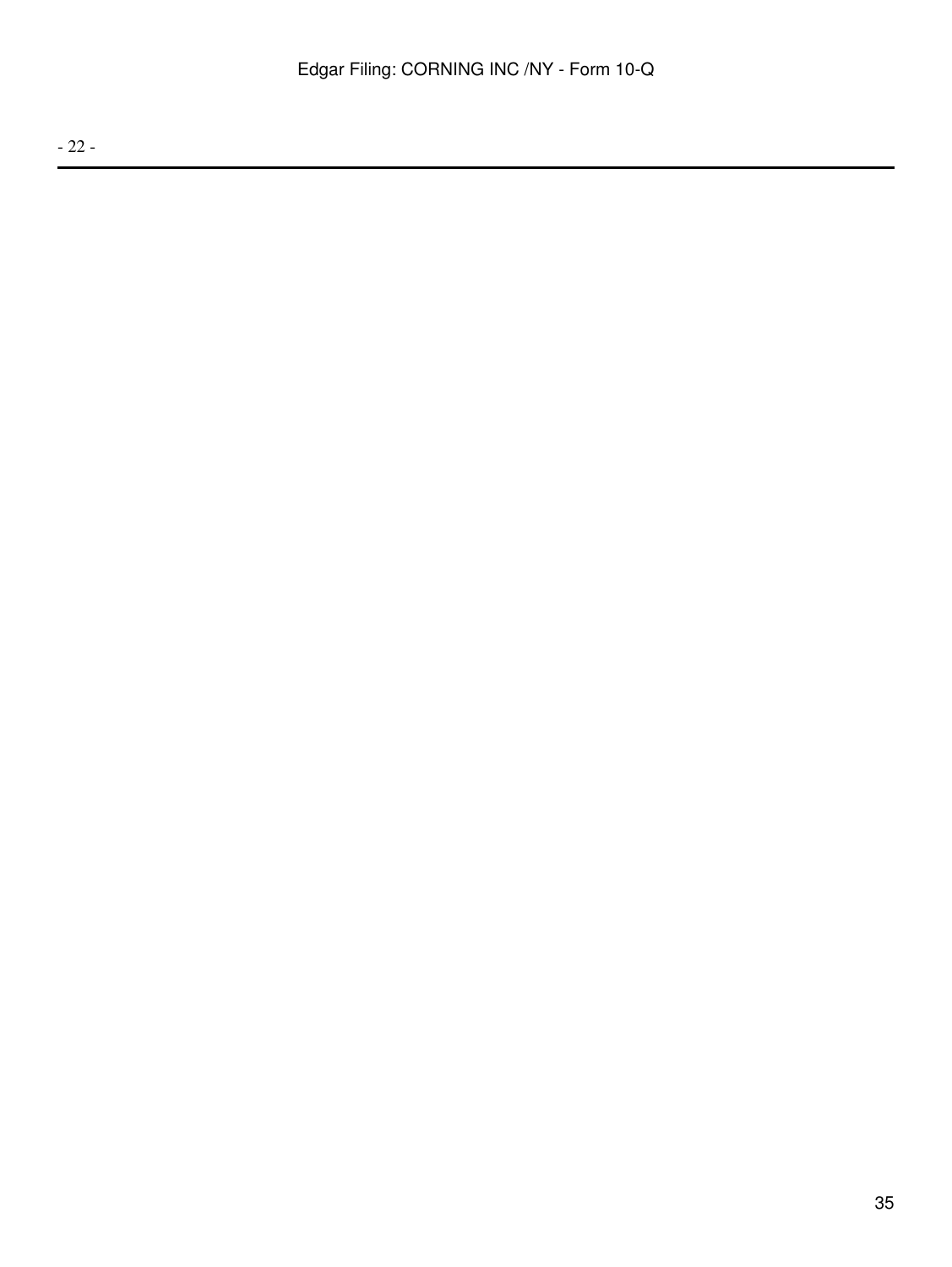#### 12. Goodwill and Other Intangible Assets

There were no significant changes in the carrying amount of goodwill for the six months ended June 30, 2010. Balances by segment are as follows (in millions):

|                             | Telecom-<br>munications | Display<br>Technologies | Specialty<br>Materials | Life<br>Sciences | Total |
|-----------------------------|-------------------------|-------------------------|------------------------|------------------|-------|
| Balance at June 30,<br>2010 | \$118                   | \$9                     | \$150                  | \$232            | \$509 |

Other intangible assets are as follows (in millions):

|                                      | Gross  | June 30, 2010<br>Accumulated<br>amortization | <b>Net</b>         | Gross  | December 31, 2009<br>Accumulated<br>amortization | <b>Net</b> |     |
|--------------------------------------|--------|----------------------------------------------|--------------------|--------|--------------------------------------------------|------------|-----|
| Amortized intangible assets:         |        |                                              |                    |        |                                                  |            |     |
| Patents, trademarks, and trade names |        |                                              |                    |        |                                                  |            |     |
| (1)                                  | \$203  | \$122                                        | 81<br>$\mathbb{S}$ | \$206  | \$122                                            |            | 84  |
| Non-competition agreements           | 95     | 89                                           | 6                  | 98     | 93                                               |            | 5   |
| Other $(1)$                          | 76     | 3                                            | 73                 | 80     | $\overline{2}$                                   |            | 78  |
|                                      |        |                                              |                    |        |                                                  |            |     |
| Total                                | \$ 374 | \$214                                        | \$160              | \$ 384 | \$217                                            |            | 167 |

(1)The Company recorded other identifiable intangible assets associated with the purchase of Axygen Bioscience, Inc. in the third quarter of 2009. Refer to Note 10 (Acquisition) for additional information.

Amortized intangible assets are primarily related to the Telecommunications and Life Sciences segments.

Amortization expense related to these intangible assets is estimated to be \$8 million for 2010 and \$7 million thereafter.

#### 13. Customer Deposits

In 2005 and 2004, several of Corning's customers entered into long-term purchase and supply agreements in which Corning's Display Technologies segment would supply large-size glass substrates to these customers over periods of up to six years. As part of the agreements, these customers agreed to advance cash deposits to Corning for a portion of the contracted glass to be purchased. Between 2004 and 2007, we received a total of \$937 million for customer deposit agreements. We do not expect to receive additional deposits related to these agreements.

Upon receipt of the cash deposits made by customers, we recorded a customer deposit liability. This liability is reduced at the time of future product sales over the life of the agreements. As product is shipped to a customer, Corning recognizes revenue at the selling price and issues credit memoranda for an agreed amount of the customer deposit liability. The credit memoranda are applied against customer receivables resulting from the sale of product, thus reducing operating cash flows in later periods as these credits are applied for cash deposits received in earlier periods.

During the three and six months ended June 30, 2010, we issued \$38 million and \$68 million, respectively, in credit memoranda. During the three and six months ended June 30, 2009, we issued \$62 million and \$165 million, respectively, in credit memoranda. Customer deposit liabilities were \$39 million and \$104 million at June 30, 2010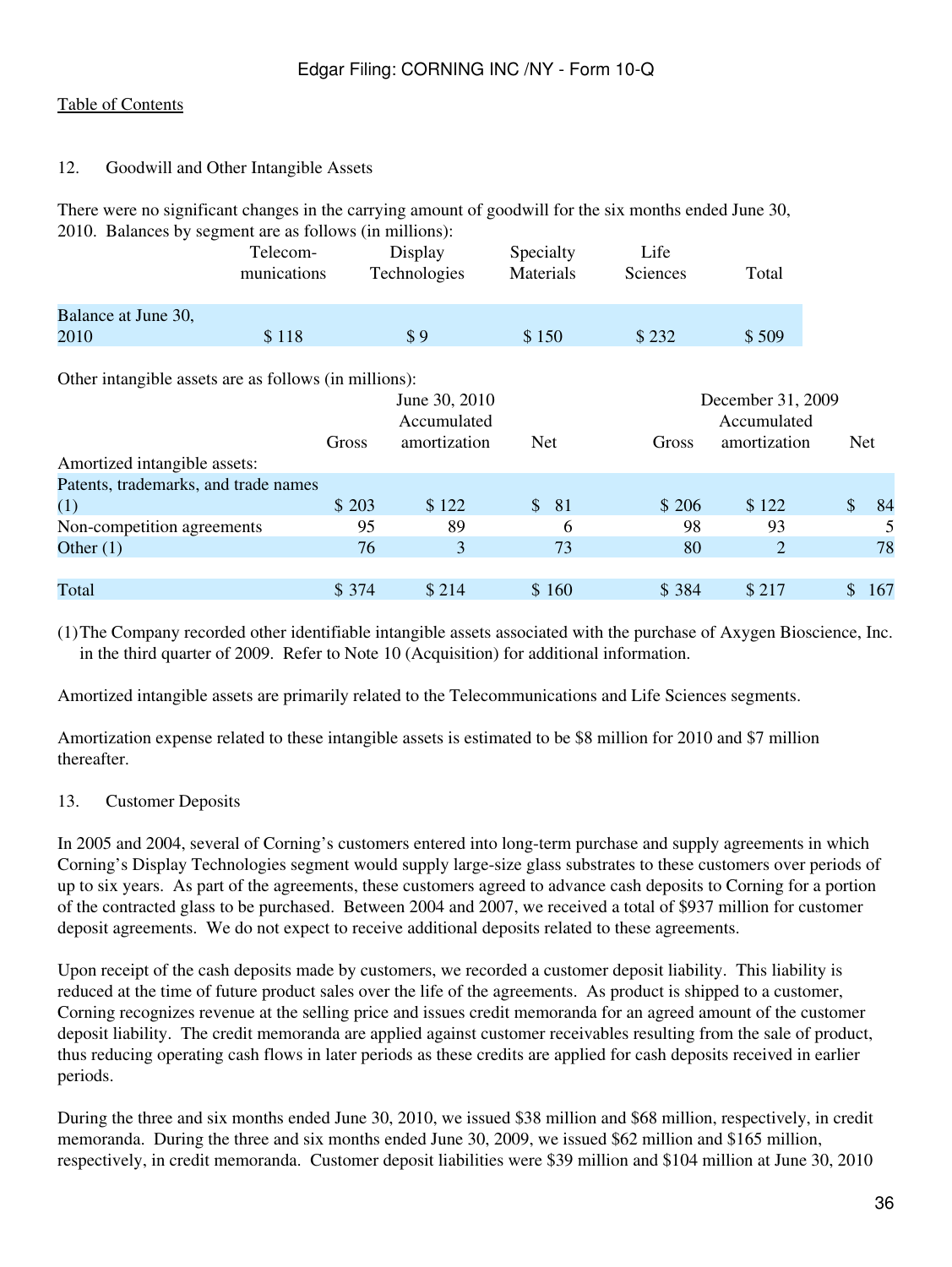and December 31, 2009, respectively, of which \$26 million and \$80 million, respectively, were recorded in the current portion of other accrued liabilities in our consolidated balance sheets. Because these liabilities are denominated in Japanese yen, changes in the balances include the impact of movements in the Japanese yen-U.S. dollar exchange rate.

- 23 -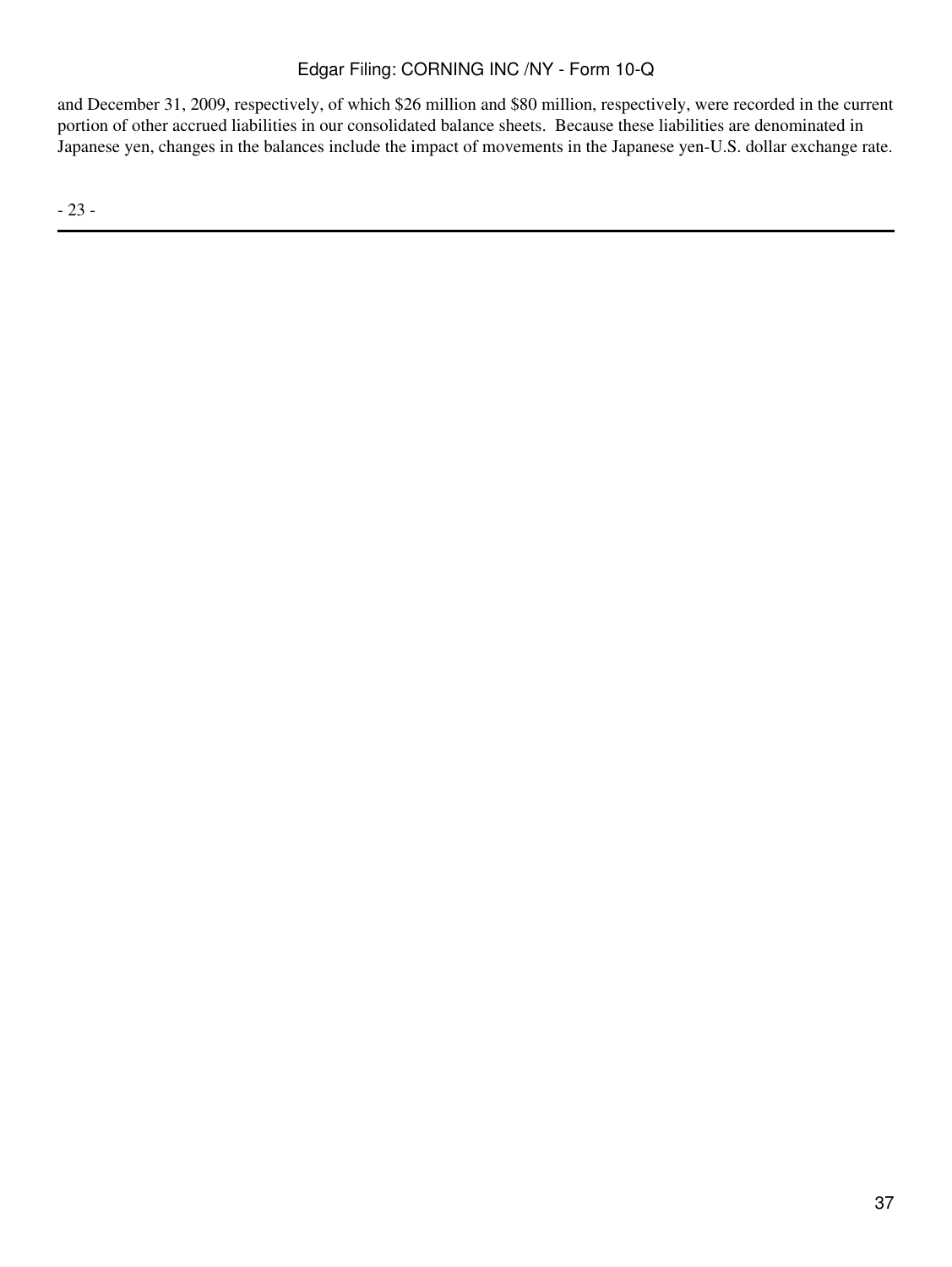In the event customers do not purchase the agreed upon quantities of product, subject to specific conditions outlined in the agreements, Corning may retain certain amounts of the customer deposits. If Corning does not deliver agreed upon product quantities, subject to specific conditions outlined in the agreements, Corning may be required to return certain amounts of customer deposits.

#### 14. Employee Retirement Plans

The following table summarizes the components of net periodic benefit cost for Corning's defined benefit pension and postretirement health care and life insurance plans (in millions):

|                                             |                    | Pension benefits    |                    |                | Postretirement benefits         |                              |                      |                     |  |  |  |  |
|---------------------------------------------|--------------------|---------------------|--------------------|----------------|---------------------------------|------------------------------|----------------------|---------------------|--|--|--|--|
|                                             | Three months ended |                     | Six months ended   |                | Three months ended              |                              | Six months ended     |                     |  |  |  |  |
|                                             | June 30,           |                     | June 30,           |                | June $30$ ,                     |                              | June 30,             |                     |  |  |  |  |
|                                             | 2010               | 2009                | 2010               | 2009           | 2010                            | 2009                         | 2010                 | 2009                |  |  |  |  |
| Service cost                                | $\mathbb{S}$<br>11 | $\mathbb{S}$<br>10  | 23<br>$\mathbb{S}$ | \$23           | $\mathcal{S}$<br>$\overline{4}$ | $\mathbb{S}$<br><sup>2</sup> | $\mathcal{S}$<br>- 7 | \$<br>-6            |  |  |  |  |
| Interest cost                               | 38                 | 40                  | 77                 | 78             | 12                              | 13                           | 25                   | 25                  |  |  |  |  |
| Expected return on plan                     |                    |                     |                    |                |                                 |                              |                      |                     |  |  |  |  |
| assets                                      | (42)               | (44)                | (84)               | (89)           |                                 |                              |                      |                     |  |  |  |  |
| Amortization of net loss                    | 12                 | 8                   | 25                 | 15             | 5                               | $\overline{2}$               | 9                    | 5                   |  |  |  |  |
| Amortization of prior                       |                    |                     |                    |                |                                 |                              |                      |                     |  |  |  |  |
| service cost                                | 3                  | $\overline{2}$      | $5\overline{)}$    | $\overline{4}$ | (3)                             |                              | (4)                  | (1)                 |  |  |  |  |
| Total pension and<br>postretirement benefit |                    |                     |                    |                |                                 |                              |                      |                     |  |  |  |  |
| expense                                     | \$<br>22           | \$<br>16            | \$<br>46           | \$31           | $\mathbb{S}$<br>18              | \$17                         | \$37                 | \$<br>35            |  |  |  |  |
| Curtailment charge                          |                    |                     |                    | 22             |                                 |                              |                      | 8                   |  |  |  |  |
| Total expense                               | $\mathbb{S}$<br>22 | <sup>\$</sup><br>16 | \$46               | \$53           | $\mathcal{S}$<br>18             | \$17                         | 37<br>$\mathcal{S}$  | $\mathcal{S}$<br>43 |  |  |  |  |

Corning and certain of its domestic subsidiaries offer postretirement plans that provide health care and life insurance benefits for retirees and eligible dependents. Certain employees may become eligible for such postretirement benefits upon reaching retirement age and service requirements. In response to rising health care costs, we changed our cost-sharing approach for retiree medical coverage. For current retirees (including surviving spouses) and active employees eligible for the salaried retiree medical program, we placed a "cap" on the amount we will contribute toward retiree medical coverage in the future. The cap equals 120% of our 2005 contributions toward retiree medical benefits. Once our contributions toward salaried retiree medical costs reach this cap, impacted retirees will have to pay the excess amount in addition to their regular contributions for coverage. This cap was attained for post-65 retirees in 2008 and has impacted their contribution rate in 2009 and going forward. The pre-65 retirees are expected to trigger the cap in 2010 which will impact their contribution rate in 2011. Employees hired or rehired on or after January 1, 2007 will be eligible for Corning retiree medical upon retirement; however, these employees will pay 100% of the cost.

On March 23, 2010, the Patient Protection and Affordable Care Act ("PPACA") was signed into law. On March 30, 2010, a companion bill, the Health Care and Education Reconciliation Act of 2010 ("Reconciliation Act"), was also signed into law. The PPACA and the Reconciliation Act, when taken together, represent comprehensive healthcare reform legislation. Based on our analysis, the provisions of this legislation are not currently expected to have a significant impact on retiree medical plan costs and, therefore, a remeasurement of the Company's retiree plan liabilities is not required at this time.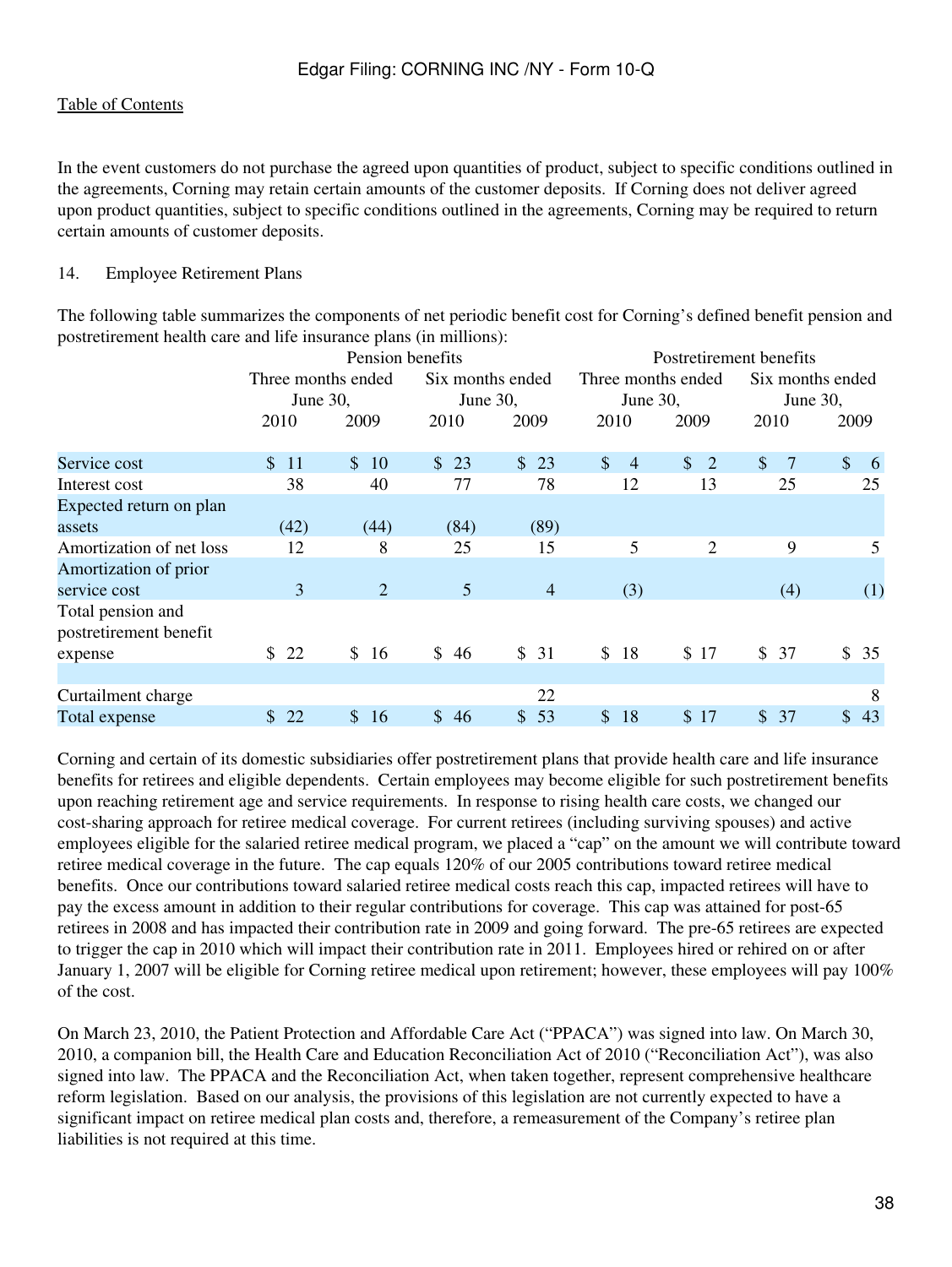In the three months ended March 31, 2009, Corning recorded restructuring charges of \$44 million for pension and postretirement benefit plans. This included a curtailment charge of \$30 million for the domestic qualified defined benefit plan (U.S. pension plan) and the domestic postretirement benefit plan. Accordingly, we remeasured the U.S. pension and postretirement benefit plans as of March 31, 2009. The remeasurement resulted in an increase of \$115 million to the Company's U.S. pension liability and a decrease of \$12 million to the domestic postretirement benefit plan liability. As part of the remeasurement, we updated the assumed discount rate for both plans to 6.25%, which reflects a 25 basis point increase from December 31, 2008.

- 24 -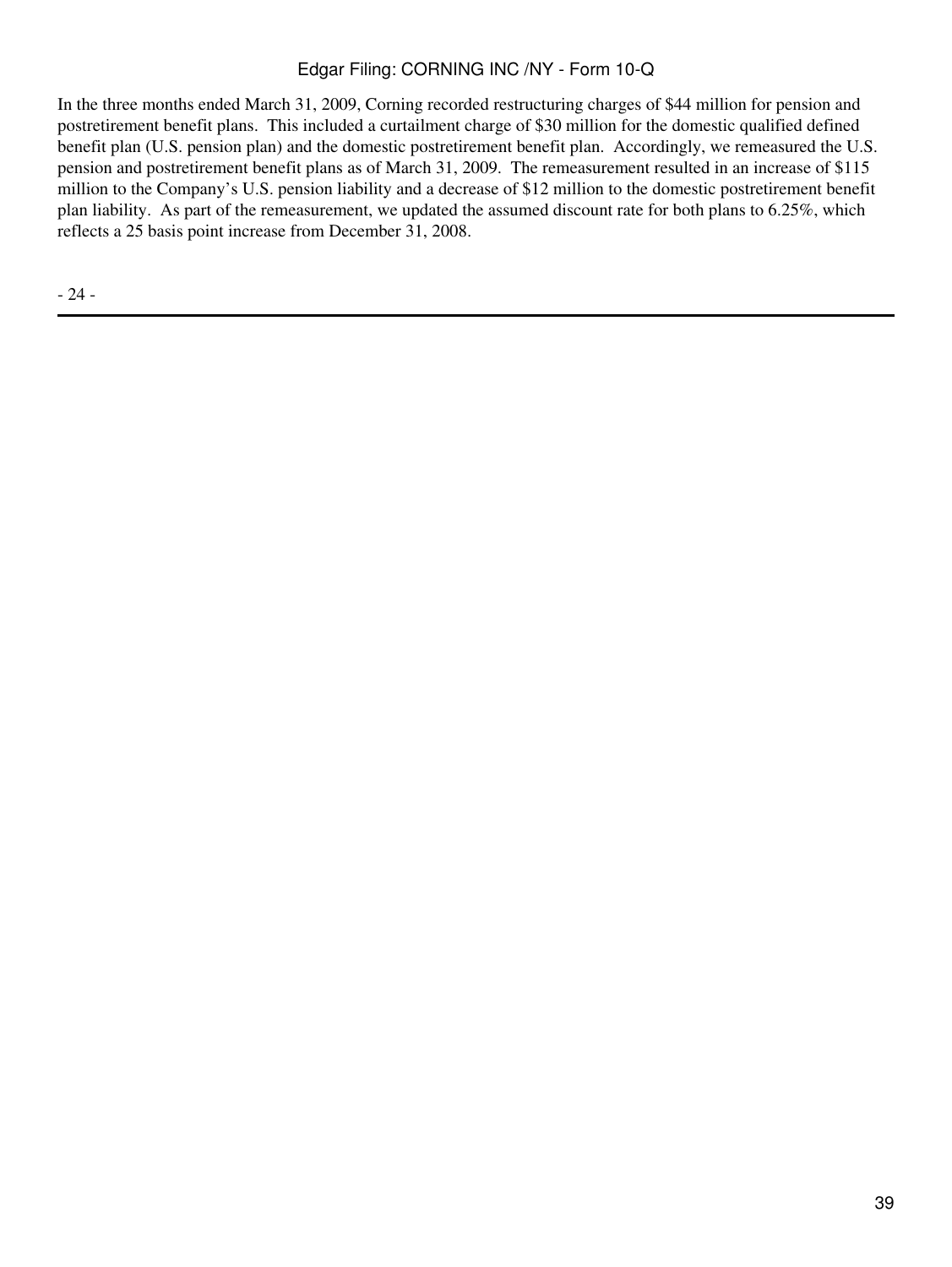### 15. Hedging Activities

Corning operates in many foreign countries and as a result is exposed to movements in foreign currency exchange rates. The areas in which exchange rate fluctuations affect us include:

- Financial instruments and transactions denominated in foreign currencies, which impact earnings; and
- The translation of net assets in foreign subsidiaries for which the functional currency is not the U.S. dollar, which impacts our net equity.

Our most significant foreign currency exposures relate to the Japanese yen, Korean won, New Taiwan dollar and the Euro. We manage our foreign currency exposure primarily by entering into foreign exchange forward contracts with durations of generally 18 months or less to hedge foreign currency risk. The hedges are scheduled to mature coincident with the timing of the underlying foreign currency commitments and transactions. The objective of these contracts is to neutralize the impact of exchange rate movements on our operating results.

The forward and option contracts we use in managing our foreign currency exposures contain an element of risk in that the counterparties may be unable to meet the terms of the agreements. However, we minimize this risk by limiting the counterparties to a diverse group of highly-rated major domestic and international financial institutions with which we have other financial relationships. We are exposed to potential losses in the event of non-performance by these counterparties. However, we do not expect to record any losses as a result of counterparty default. Neither we nor our counterparties are required to post collateral for these financial instruments.

The amount of hedge ineffectiveness at June 30, 2010 and at December 31, 2009 was insignificant.

### Cash Flow Hedges

Our cash flow hedging activities utilize foreign exchange forward and option contracts to reduce the risk that movements in exchange rates will adversely affect the eventual net cash flows resulting from the sale of products to foreign customers and purchases from foreign suppliers. Corning uses a regression analysis to monitor the effectiveness of its cash flow hedges both prospectively and retrospectively. Corning defers net gains and losses from cash flow hedges into accumulated other comprehensive income on the consolidated balance sheet until such time as the hedged item impacts earnings. At June 30, 2010, net gains and losses expected to be reclassified into earnings within the next 12 months were not significant.

### Undesignated Hedges

Corning uses other foreign exchange forward contracts that are not designated as hedging instruments for accounting purposes. The undesignated hedges limit exposures to foreign currency fluctuations related to certain monetary assets, monetary liabilities and net earnings in foreign currencies.

#### Net Investment in Foreign Operations

In February 2000, we issued \$500 million of Euro-denominated notes that were designated as a hedge of a net investment in foreign operations. The effective portion of the changes in fair value of the outstanding debt balance has been included as a component of the foreign currency translation adjustment (CTA) within accumulated other comprehensive income (loss). In February 2010, we repaid the remaining \$48 million balance of this debt. At that time, the cumulative amount of CTA related to this debt was a net loss of \$140 million, which will remain in accumulated other comprehensive income until ultimate disposition of the underlying Euro investment.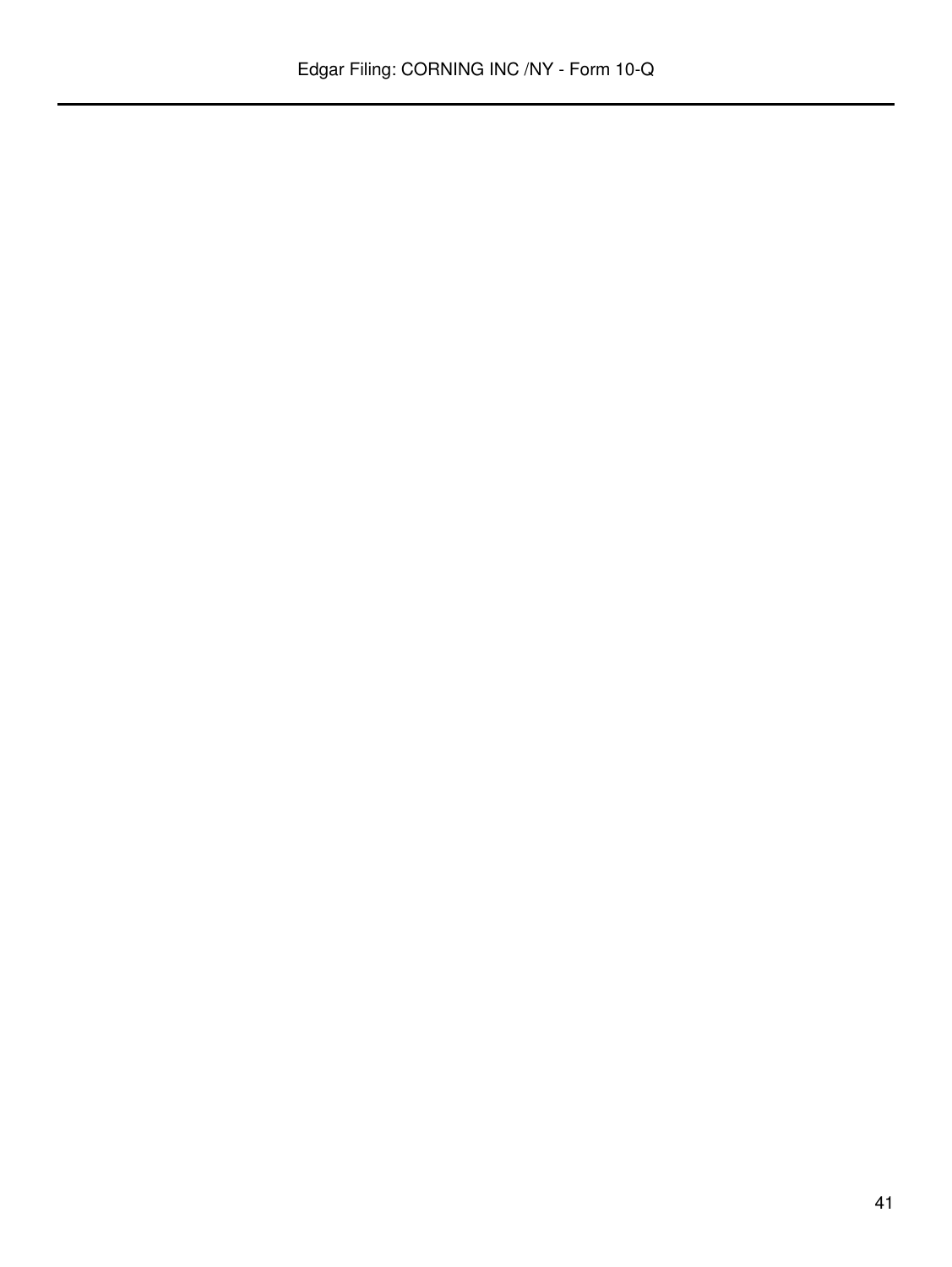The following tables summarize the notional amounts and respective fair values of Corning's derivative financial instruments (in millions):

|                                                      |                           |       | Asset derivatives<br><b>Balance</b>                      |               |                | Liability derivatives<br><b>Balance</b>                      |                          |  |  |  |
|------------------------------------------------------|---------------------------|-------|----------------------------------------------------------|---------------|----------------|--------------------------------------------------------------|--------------------------|--|--|--|
| As of June 30, 2010                                  | Notional<br>amount        |       | sheet<br>location                                        | Fair<br>value |                | sheet<br>location                                            | Fair<br>value            |  |  |  |
| Derivatives designated as hedging<br>instruments     |                           |       |                                                          |               |                |                                                              |                          |  |  |  |
| Foreign exchange contracts                           | $\$\$                     | 305   | Other current<br>assets                                  | \$            | 5              | Other accrued<br>liabilities                                 | $\boldsymbol{\$}$<br>(5) |  |  |  |
| Derivatives not designated as<br>hedging instruments |                           |       |                                                          |               |                |                                                              |                          |  |  |  |
| Foreign exchange contracts                           | \$                        | 1,349 | Other current<br>assets                                  | $\frac{1}{2}$ | $\overline{0}$ | Other accrued<br>liabilities                                 | \$ (100)                 |  |  |  |
| <b>Total derivatives</b>                             | \$                        | 1,654 |                                                          | \$            | 5              |                                                              | \$ (105)                 |  |  |  |
| As of December 31, 2009                              | Notional<br>amount        |       | Asset derivatives<br><b>Balance</b><br>sheet<br>location | Fair<br>value |                | Liability derivatives<br><b>Balance</b><br>sheet<br>location | Fair<br>value            |  |  |  |
| Derivatives designated as hedging<br>instruments     |                           |       |                                                          |               |                |                                                              |                          |  |  |  |
| Foreign exchange contracts                           | $\boldsymbol{\mathsf{S}}$ | 424   | Other current<br>assets                                  | \$            | 17             | Other accrued<br>liabilities                                 | $\frac{1}{2}$<br>(1)     |  |  |  |
| Derivatives not designated as<br>hedging instruments |                           |       |                                                          |               |                |                                                              |                          |  |  |  |
| Foreign exchange contracts                           | \$                        | 1,540 | Other current<br>assets                                  | \$            | 36             | Other accrued<br>liabilities                                 | \$<br>(13)               |  |  |  |
| <b>Total derivatives</b>                             | \$                        | 1,964 |                                                          | \$            | 53             |                                                              | $\mathcal{S}$<br>(14)    |  |  |  |

- 26 -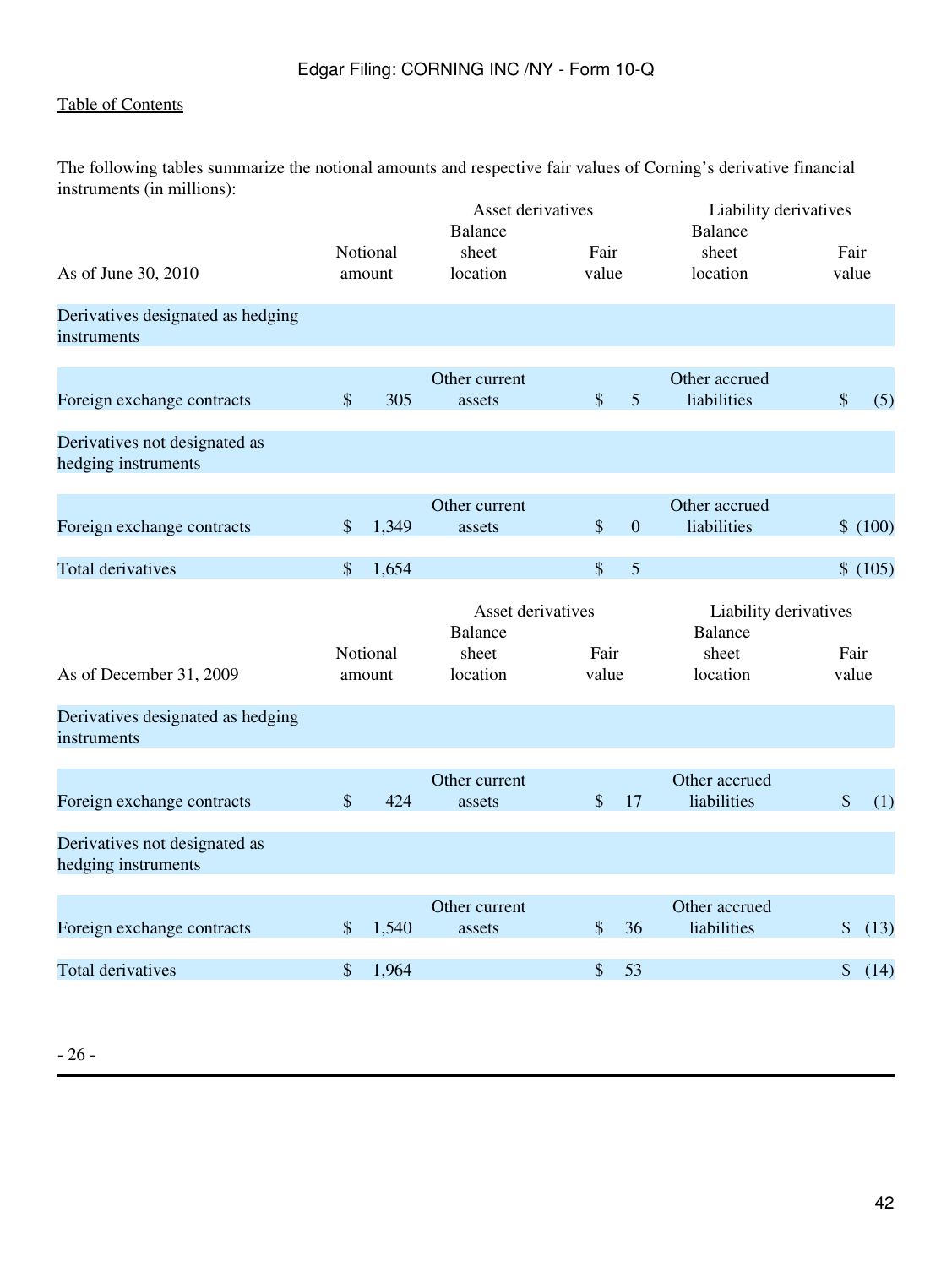The following table summarizes the effect of derivative financial instruments on Corning's consolidated financial statements for the three and six months ended June 30, 2010 (in millions):

|                                            |                                              | Gain/(loss)<br>recognized in OCI           |                         | Gain/(loss) reclassified from<br>accumulated OCI             |                                            | Gain/(loss) related to<br>ineffectiveness |                                              |                                            |  |
|--------------------------------------------|----------------------------------------------|--------------------------------------------|-------------------------|--------------------------------------------------------------|--------------------------------------------|-------------------------------------------|----------------------------------------------|--------------------------------------------|--|
| Derivatives in<br>hedging<br>relationships | Three<br>months<br>ended<br>June 30,<br>2010 | Six<br>months<br>ended<br>June 30,<br>2010 | Location                | Three<br>months<br>ended<br>June 30,<br>2010                 | Six<br>months<br>ended<br>June 30,<br>2010 | Location                                  | Three<br>months<br>ended<br>June 30,<br>2010 | Six<br>months<br>ended<br>June 30,<br>2010 |  |
| Cash flow hedges                           |                                              |                                            |                         |                                                              |                                            |                                           |                                              |                                            |  |
|                                            |                                              |                                            | Cost of<br>sales        | \$3                                                          | \$5                                        |                                           |                                              |                                            |  |
| Foreign exchange<br>contracts              | \$(11)                                       | \$(6)                                      | Royalties               | \$2                                                          | \$4                                        | Other<br>income,<br>net                   | \$0                                          | \$0                                        |  |
| Total cash flow<br>hedges                  | \$(11)                                       | \$(6)                                      |                         | \$5                                                          | \$9                                        |                                           | \$0                                          | \$0                                        |  |
| Net investment<br>hedges                   |                                              |                                            |                         |                                                              |                                            |                                           |                                              |                                            |  |
| Foreign<br>denominated debt                | $\updownarrow$ 0                             | \$2                                        |                         |                                                              |                                            |                                           |                                              |                                            |  |
| Total net<br>investment hedges             | $\frac{1}{2}$<br>$\overline{0}$              | \$2                                        |                         |                                                              |                                            |                                           |                                              |                                            |  |
|                                            |                                              |                                            |                         | Gain/(loss) recognized in income<br>Three<br>months<br>ended | <b>Six</b><br>months<br>ended              |                                           |                                              |                                            |  |
| Undesignated<br>derivatives                |                                              |                                            | Location                | June 30,<br>2010                                             | June 30,<br>2010                           |                                           |                                              |                                            |  |
| Foreign exchange<br>contracts              |                                              |                                            | Other<br>income,<br>net | \$ (90)                                                      | \$ (91)                                    |                                           |                                              |                                            |  |
| Total undesignated                         |                                              |                                            |                         | \$ (90)                                                      | \$ (91)                                    |                                           |                                              |                                            |  |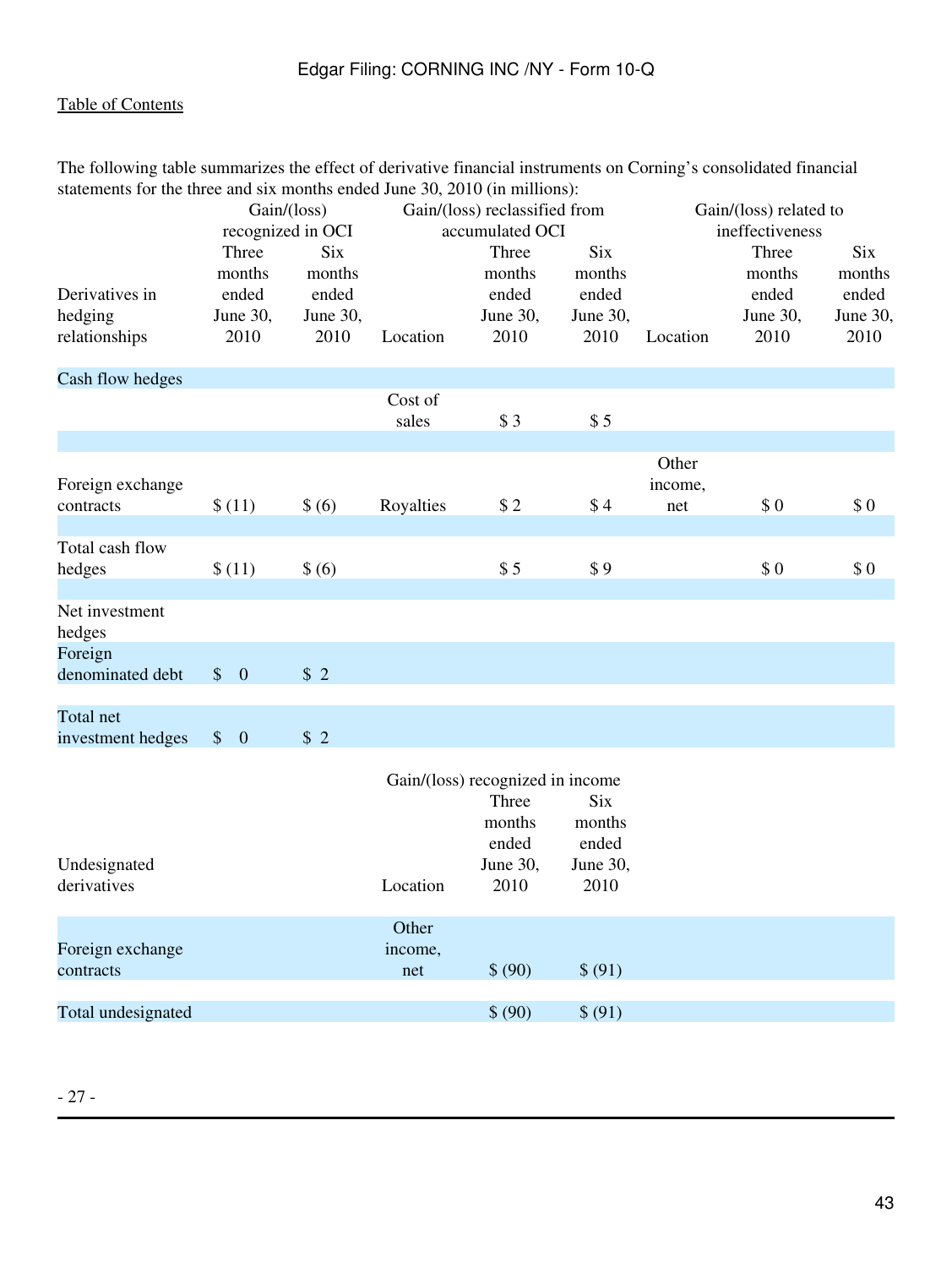#### [Table of Contents](#page-2-0)

The following table summarizes the effect of derivative financial instruments on Corning's consolidated financial statements for the three and six months ended June 30, 2009 (in millions):

|                                            |                                              | Gain/(loss)<br>recognized in OCI                  |                         | Gain/(loss) reclassified from<br>accumulated OCI             |                                                   | Gain/(loss) related to<br>ineffectiveness |                                              |                                                   |  |  |
|--------------------------------------------|----------------------------------------------|---------------------------------------------------|-------------------------|--------------------------------------------------------------|---------------------------------------------------|-------------------------------------------|----------------------------------------------|---------------------------------------------------|--|--|
| Derivatives in<br>hedging<br>relationships | Three<br>months<br>ended<br>June 30,<br>2009 | <b>Six</b><br>months<br>ended<br>June 30,<br>2009 | Location                | Three<br>months<br>ended<br>June 30,<br>2009                 | <b>Six</b><br>months<br>ended<br>June 30,<br>2009 | Location                                  | Three<br>months<br>ended<br>June 30,<br>2009 | <b>Six</b><br>months<br>ended<br>June 30,<br>2009 |  |  |
| Cash flow hedges                           |                                              |                                                   |                         |                                                              |                                                   |                                           |                                              |                                                   |  |  |
|                                            |                                              |                                                   | Cost of<br>sales        | \$<br>$\mathbf{0}$                                           | \$<br>$\overline{0}$                              |                                           |                                              |                                                   |  |  |
| Foreign exchange<br>contracts              | \$(1)                                        | \$9                                               | Royalties               | (17)                                                         | (27)                                              | Other<br>income,<br>net                   | \$0                                          | \$(1)                                             |  |  |
| Total cash flow<br>hedges                  | \$(1)                                        | \$9                                               |                         | \$(17)                                                       | \$(27)                                            |                                           | \$0                                          | \$(1)                                             |  |  |
| Net investment<br>hedges                   |                                              |                                                   |                         |                                                              |                                                   |                                           |                                              |                                                   |  |  |
| Foreign<br>denominated debt                | \$(2)                                        | \$0                                               |                         |                                                              |                                                   |                                           |                                              |                                                   |  |  |
| Total net<br>investment hedges             | \$(2)                                        | \$0                                               |                         |                                                              |                                                   |                                           |                                              |                                                   |  |  |
|                                            |                                              |                                                   |                         | Gain/(loss) recognized in income<br>Three<br>months<br>ended | <b>Six</b><br>months<br>ended                     |                                           |                                              |                                                   |  |  |
| Undesignated<br>derivatives                |                                              |                                                   | Location                | June 30,<br>2009                                             | June 30,<br>2009                                  |                                           |                                              |                                                   |  |  |
| Foreign exchange<br>contracts              |                                              |                                                   | Other<br>income,<br>net | \$(15)                                                       | \$47                                              |                                           |                                              |                                                   |  |  |
| Total undesignated                         |                                              |                                                   |                         | \$(15)                                                       | \$47                                              |                                           |                                              |                                                   |  |  |

#### 16. Fair Value Measurements

Fair value standards under U.S. GAAP define fair value, establish a framework for measuring fair value in applying generally accepted accounting principles, and require disclosures about fair value measurements. The standards also identify two kinds of inputs that are used to determine the fair value of assets and liabilities: observable and unobservable. Observable inputs are based on market data or independent sources while unobservable inputs are based on the Company's own market assumptions. Once inputs have been characterized, the inputs are prioritized into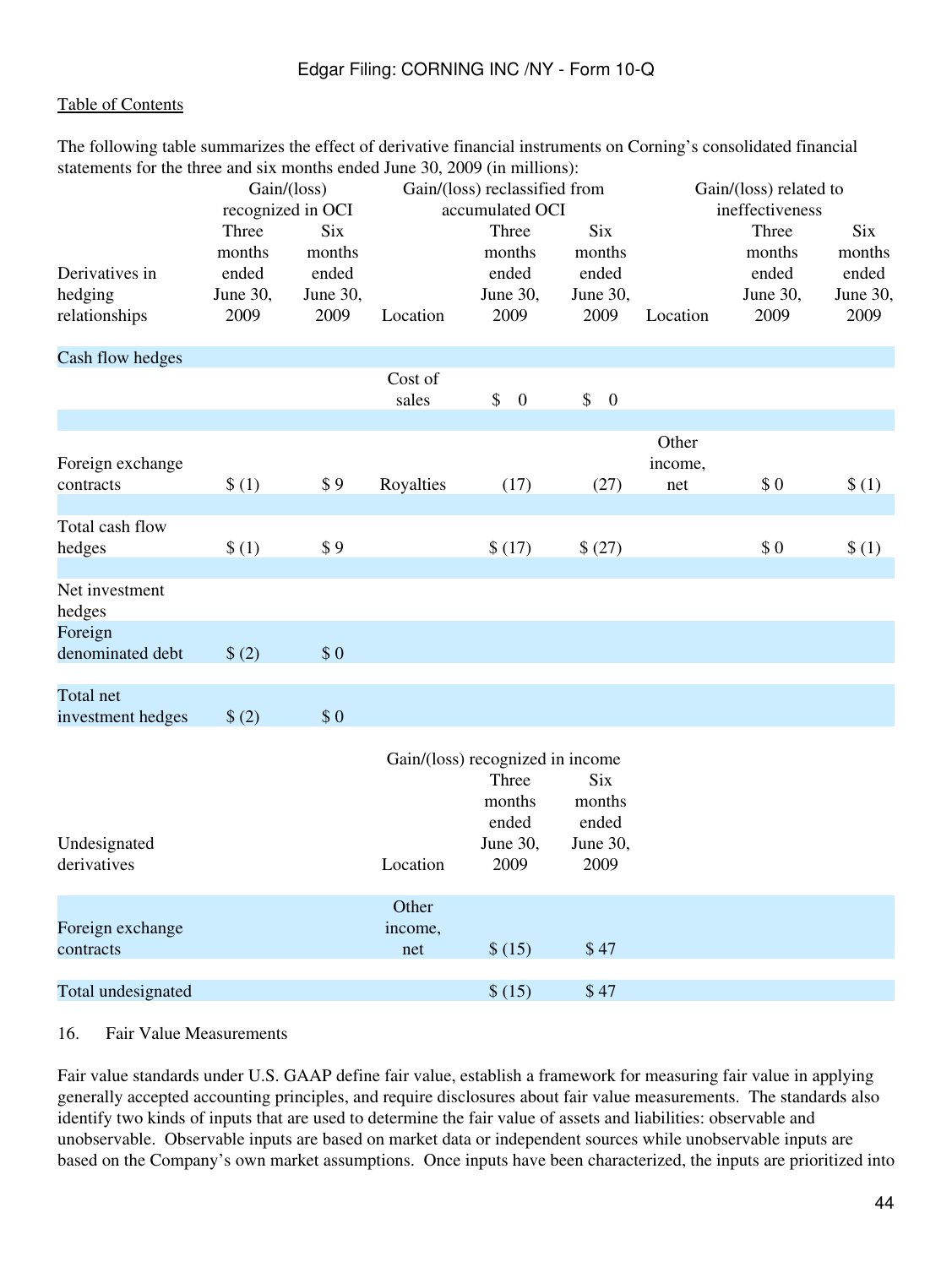one of three broad levels (provided in the table below) used to measure fair value.

Fair value standards apply whenever an entity is measuring fair value under other accounting pronouncements that require or permit fair value measurement and require the use of observable market data when available. As of June 30, 2010 and December 31, 2009, the Company did not have any financial assets or liabilities that were measured using unobservable (or Level 3) inputs.

- 28 -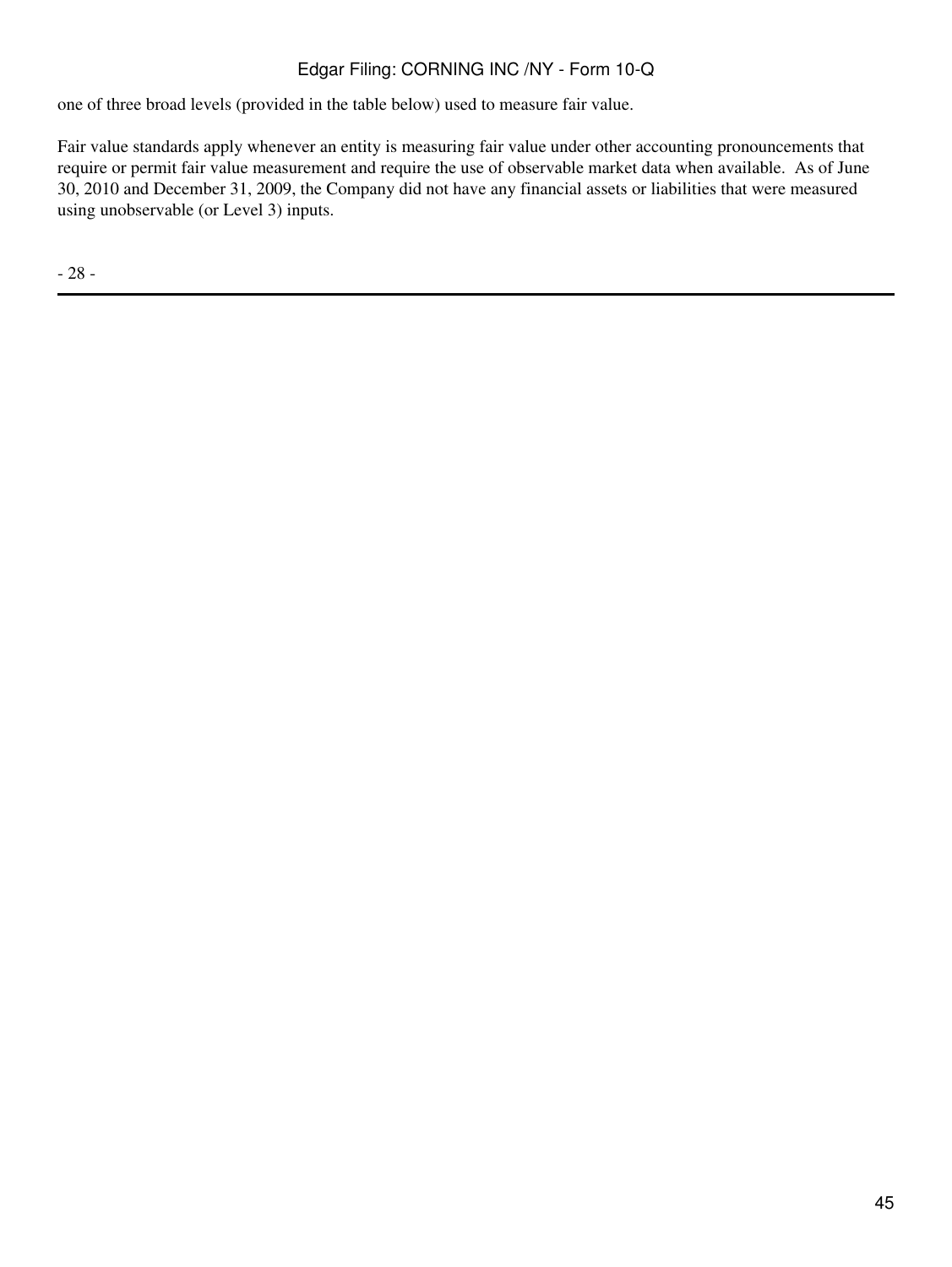The following tables provide fair value measurement information for the Company's major categories of financial assets and liabilities measured on a recurring basis (in millions):

|                        |             |                            |                    | Fair value measurements at reporting date using |            |     |                               |  |  |
|------------------------|-------------|----------------------------|--------------------|-------------------------------------------------|------------|-----|-------------------------------|--|--|
|                        |             |                            | Quoted prices in   |                                                 |            |     | Significant other Significant |  |  |
|                        |             |                            | active markets for |                                                 | observable |     | unobservable                  |  |  |
|                        | June $30$ , | identical assets<br>inputs |                    |                                                 | inputs     |     |                               |  |  |
|                        | 2010        |                            | (Level 1)          |                                                 | (Level 2)  |     | (Level 3)                     |  |  |
| Assets                 |             |                            |                    |                                                 |            |     |                               |  |  |
| Short-term investments | 1,045       |                            | \$1,030            | \$                                              | 15         | (2) |                               |  |  |
| Other assets           | \$43        |                            |                    | $\mathcal{S}$                                   | 43         |     |                               |  |  |
| Derivatives (1)        | \$          |                            |                    |                                                 | 5          |     |                               |  |  |
|                        |             |                            |                    |                                                 |            |     |                               |  |  |
| Liabilities            |             |                            |                    |                                                 |            |     |                               |  |  |
| Derivatives (1)        | 105         |                            |                    |                                                 | 105        |     |                               |  |  |

(1)Derivative assets and liabilities include foreign exchange contracts which are measured using observable quoted prices for similar assets and liabilities.

(2) Short-term investments are measured using observable quoted prices for similar assets.

|                        | Fair value measurements at reporting date using |                      |                                                                         |                                                        |    |     |                                                    |  |  |  |  |  |
|------------------------|-------------------------------------------------|----------------------|-------------------------------------------------------------------------|--------------------------------------------------------|----|-----|----------------------------------------------------|--|--|--|--|--|
|                        |                                                 | December 31,<br>2009 | Quoted prices in<br>active markets for<br>identical assets<br>(Level 1) | Significant other<br>observable<br>inputs<br>(Level 2) |    |     | Significant<br>unobservable<br>inputs<br>(Level 3) |  |  |  |  |  |
| Assets                 |                                                 |                      |                                                                         |                                                        |    |     |                                                    |  |  |  |  |  |
| Short-term investments |                                                 | 1,042                | \$969                                                                   | \$                                                     | 73 | (2) |                                                    |  |  |  |  |  |
| Other assets           | <sup>S</sup>                                    | 42                   |                                                                         | \$                                                     | 42 |     |                                                    |  |  |  |  |  |
| Derivatives (1)        |                                                 | 53                   |                                                                         |                                                        | 53 |     |                                                    |  |  |  |  |  |
| Liabilities            |                                                 |                      |                                                                         |                                                        |    |     |                                                    |  |  |  |  |  |
| Derivatives (1)        |                                                 | 14                   |                                                                         |                                                        | 14 |     |                                                    |  |  |  |  |  |

(1)Derivative assets and liabilities include foreign exchange contracts which are measured using observable quoted prices for similar assets and liabilities.

(2) Short-term investments are measured using observable quoted prices for similar assets.

17. Share-based Compensation

#### Stock Compensation Plans

The Company measures and recognizes compensation cost for all share-based payment awards made to employees and directors, including grants of employee stock options and employee stock purchases related to the Worldwide Employee Share Purchase Plan (WESPP), based on estimated fair values. Fair values for stock options granted prior to January 1, 2010 were estimated using a lattice-based binomial valuation model. In 2010, Corning began estimating fair values for stock options granted using a multiple point Black Scholes model. Both models incorporate the required assumptions and meet the fair value measurement objective under U.S. GAAP.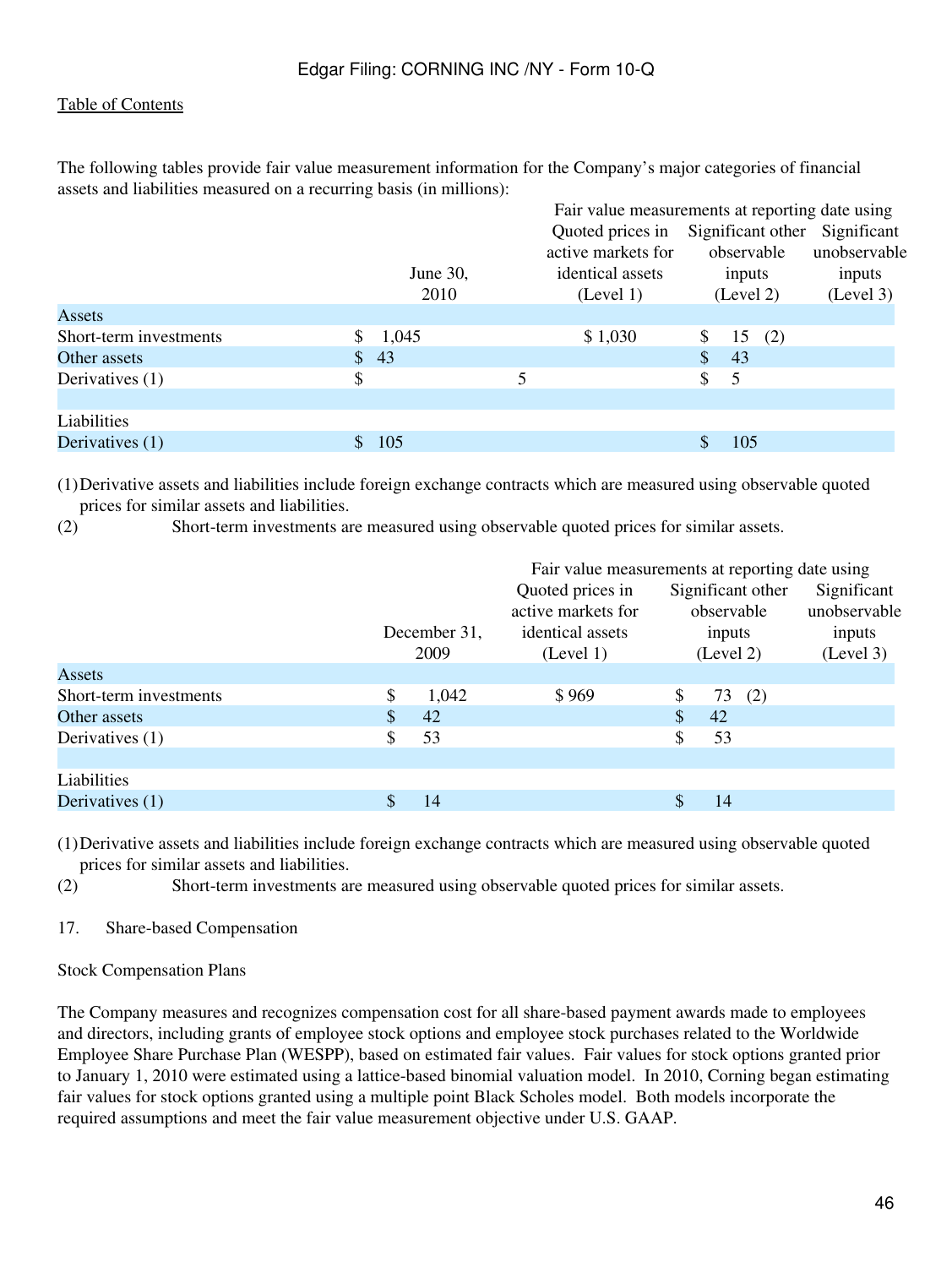Share-based compensation cost was approximately \$26 million and \$32 million for the three months ended June 30, 2010 and 2009, respectively, and approximately \$55 million and \$67 million for the six months ended June 30, 2010 and 2009, respectively. Amounts for all periods presented included (1) employee stock options, (2) time-based restricted stock and restricted stock units, and (3) performance-based restricted stock and restricted stock units. On February 3, 2010, Corning's Board of Directors approved the recommendation to terminate on-going WESPP contributions effective March 31, 2010. Compensation expense for the WESPP is included in periods ended prior to April 1, 2010.

- 29 -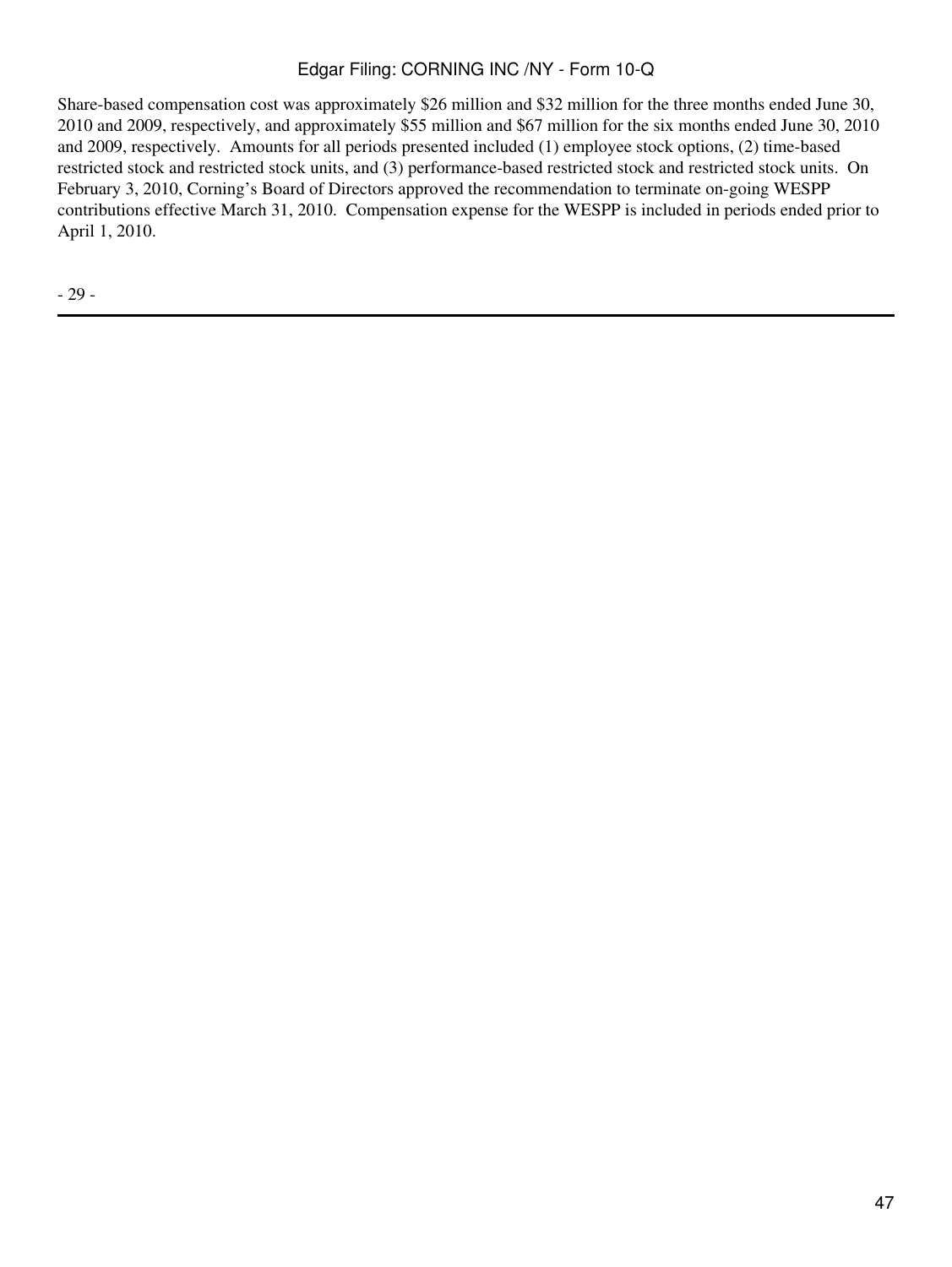### Stock Options

Our Stock Option Plans provide non-qualified and incentive stock options to purchase authorized but unissued shares or treasury shares at the market price on the grant date and generally become exercisable in installments from one to five years from the grant date. The maximum term of non-qualified and incentive stock options is 10 years from the grant date.

The following table summarizes information concerning options outstanding including the related transactions under the Stock Option Plans for the six months ended June 30, 2010:

|                                         |                |           | Weighted-   |                |
|-----------------------------------------|----------------|-----------|-------------|----------------|
|                                         |                |           | Average     |                |
|                                         |                | Weighted- | Remaining   | Aggregate      |
|                                         | Number         | Average   | Contractual | Intrinsic      |
|                                         | of Shares      | Exercise  | Term in     | Value          |
|                                         | (in thousands) | Price     | Years       | (in thousands) |
| Options Outstanding as of December 31,  |                |           |             |                |
| 2009                                    | 92,504         | \$25.83   | 4.48        | \$425,427      |
| Granted                                 | 5,599          | \$18.52   |             |                |
| Exercised                               | (3,518)        | \$9.14    |             |                |
| Forfeited and Expired                   | (9,759)        | \$66.60   |             |                |
| Options Outstanding as of June 30, 2010 | 84,826         | \$21.35   | 4.78        | \$339,279      |
| Options Exercisable as of June 30, 2010 | 67,387         | \$22.98   | 3.81        | \$272,406      |

The aggregate intrinsic value (market value of stock less option exercise price) in the preceding table represents the total pretax intrinsic value, based on the Company's closing stock price on June 30, 2010, which would have been received by the option holders had all option holders exercised their options as of that date.

As of June 30, 2010, there was approximately \$47 million of unrecognized compensation cost related to stock options granted under the Plans. The cost is expected to be recognized over a weighted-average period of 2 years. Compensation cost related to stock options was approximately \$29 million and \$35 million for the six months ended June 30, 2010 and 2009, respectively, and approximately \$14 million and \$17 million for the three months ended June 30, 2010 and 2009, respectively.

Proceeds received from the exercise of stock options were \$29 million and \$4 million for the six months ended June 30, 2010 and 2009, respectively, and \$8 million and \$3 million for the three months ended June 30, 2010 and 2009, respectively. Proceeds received from the exercise of stock options were included in financing activities on the Company's Consolidated Statements of Cash Flows. The total intrinsic value of options exercised for the six months ended June 30, 2010 and 2009 was approximately \$32 million and \$5 million, respectively, and \$10 million and \$3 million for the three months ended June 30, 2010 and 2009, respectively, which is currently deductible for tax purposes. However, these tax benefits were not realized due to net operating loss carryforwards available to the Company. Refer to Note 5 (Income Taxes) to the consolidated financial statements.

Corning used a binomial lattice model to estimate the fair values of stock option grants through December 31, 2009. Effective January 1, 2010, Corning began using a multiple point Black Scholes model to estimate the fair value of stock option grants. The financial impact of the change in valuation models is insignificant.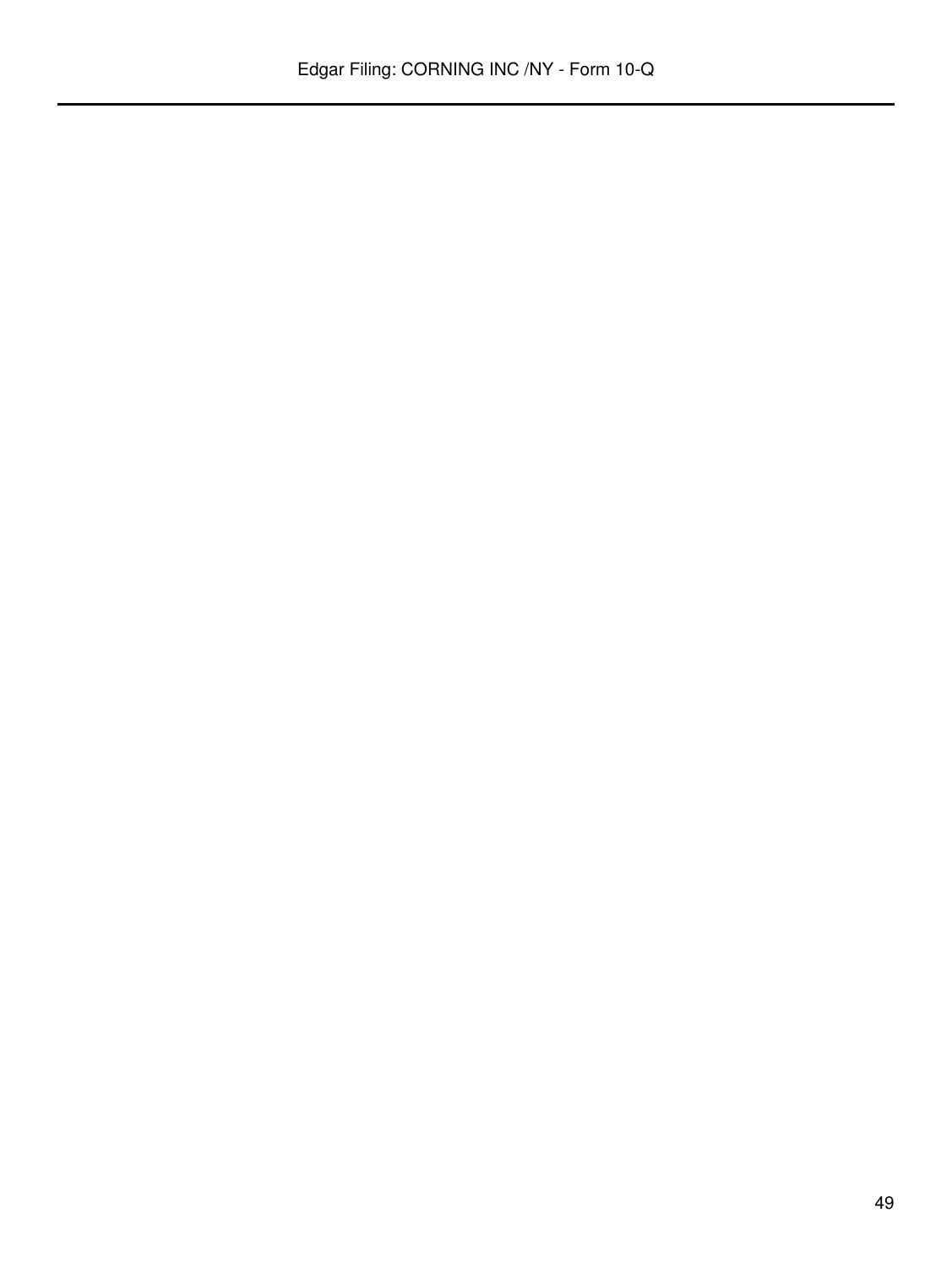|               |               |                                   | Six months ended                                                                                 |
|---------------|---------------|-----------------------------------|--------------------------------------------------------------------------------------------------|
|               |               |                                   | June $30$ ,                                                                                      |
| 2010          | 2009          | 2010                              | 2009                                                                                             |
| $49\%$        | 49-58%        | 48-49%                            | $45 - 60\%$                                                                                      |
| 49%           | 55%           | 49%                               | 55%                                                                                              |
| $1.21\%$      | $1.40\%$      | $1.21 - 1.40\%$                   | $1.40 - 1.50\%$                                                                                  |
| $2.2 - 2.7\%$ | $0.1 - 5.1\%$ | $2.2 - 3.2\%$                     | $0.1 - 5.1\%$                                                                                    |
| $2.6\%$       | $3.3\%$       | $2.6 - 3.2\%$                     | $2.7 - 3.3\%$                                                                                    |
| $5.1 - 6.5$   |               | $5.1 - 6.5$                       |                                                                                                  |
|               | $1.8 - 4.7$   |                                   | $1.8 - 5.4$                                                                                      |
| $1.4 - 3.6\%$ | $1.4 - 2.7\%$ | $1.4 - 3.6\%$                     | $1.4 - 2.7\%$                                                                                    |
|               |               | Three months ended<br>June $30$ , | The following inputs were used for the valuation of option grants under our stock option I fams. |

The following inputs were used for the valuation of option grants under our Stock Option Plans:

For stock options granted in 2010, Corning utilized a blended approach defined as the weighted average of the short-term implied volatility, the most recent volatility for the period equal to the expected term and the most recent 15-year historical volatility. The expected term assumption is the period of time the options are expected to be outstanding, and is calculated using a combination of historical exercise experience adjusted to reflect the current vesting period of options being valued, and partial life cycles of outstanding options. The risk-free rates used in the multiple point Black Scholes model are the implied rates for a zero-coupon U.S. Treasury bond with a term equal to the option's expected term. The ranges given above result from separate groups of employees exhibiting different exercise behavior.

For stock options granted in 2009, expected volatility was based on the blended short-term volatility (the arithmetic average of the implied volatility and the short-term historical volatility), and the most recent 15-year historical volatility of Corning's stock. The expected time to exercise of options granted in 2009 was derived using a regression model and represents the period of time that options granted are expected to be outstanding. The risk-free rates used in the lattice-based binomial model were derived from the U.S. Treasury yield curve in effect from the grant date to the option's expiration date.

### Incentive Stock Plans

The Corning Incentive Stock Plan permits stock grants, either determined by specific performance goals or issued directly, in most instances, subject to the possibility of forfeiture and without cash consideration. Shares under the Incentive Stock Plan are generally granted "at the money", contingently vest over a period of 1 to 10 years, and have contractual lives of 1 to 10 years.

The fair value of each restricted stock grant under the Incentive Stock Plans was estimated on the date of grant for performance based grants assuming that performance goals will be achieved. The expected term for grants under the Incentive Stock Plans is 1 to 10 years.

Time-Based Restricted Stock and Restricted Stock Units:

Time-based restricted stock and restricted stock units are issued by the Company on a discretionary basis, and are payable in shares of the Company's common stock upon vesting. The fair value is based on the market price of the Company's stock on the grant date. Compensation cost is recognized over the requisite vesting period and adjusted for actual forfeitures before vesting.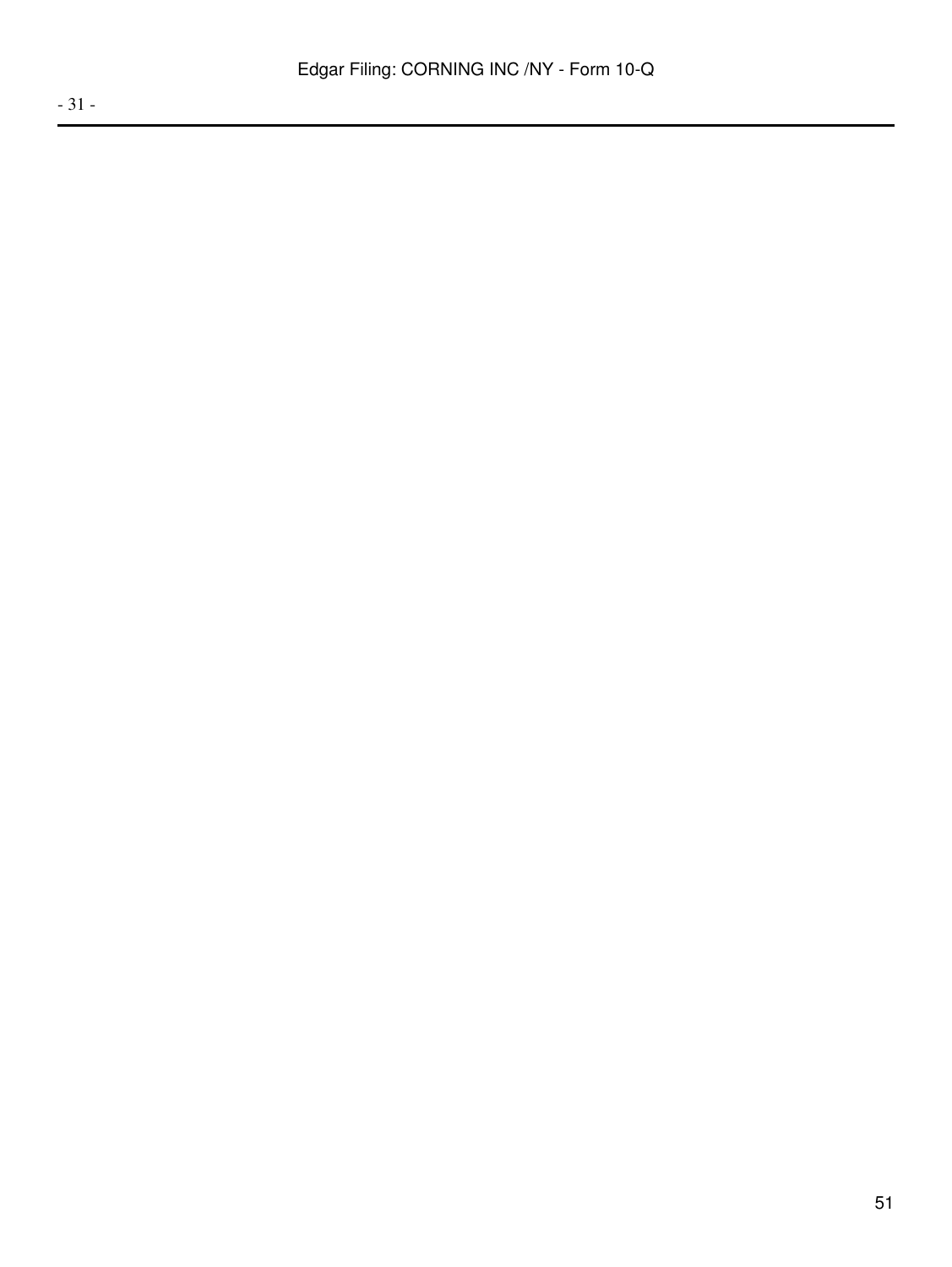The following table represents a summary of the status of the Company's nonvested time-based restricted stock and restricted stock units as of December 31, 2009, and changes during the six months ended June 30, 2010:

|                                       |               | Weighted-  |
|---------------------------------------|---------------|------------|
|                                       |               | average    |
|                                       | <b>Shares</b> | grant-date |
|                                       | (000's)       | fair value |
| Nonvested shares at December 31, 2009 | 3,880         | \$18.59    |
| Granted                               | 203           | 19.17      |
| Vested                                | (175)         | 22.74      |
| Forfeited                             | (5)           | 17.82      |
| Nonvested shares at June 30, 2010     | 3,903         | \$18.45    |

As of June 30, 2010, there was approximately \$34 million of unrecognized compensation cost related to non-vested time-based restricted stock compensation arrangements granted under the Plan. The cost is expected to be recognized over a weighted-average period of 2.5 years. Compensation cost related to time-based restricted stock and restricted stock units was approximately \$15 million and \$8 million for the six months ended June 30, 2010 and 2009, respectively, and \$9 million and \$4 million for the three months ended June 30, 2010 and 2009, respectively.

Performance-Based Restricted Stock and Restricted Stock Units:

Performance-based restricted stock and restricted stock units are earned upon the achievement of certain targets, and are payable in shares of the Company's common stock upon vesting, typically over a three-year period. The fair value is based on the market price of the Company's stock on the grant date and assumes that the target payout level will be achieved. Compensation cost is recognized over the requisite vesting period and adjusted for actual forfeitures before vesting. During the performance period, compensation cost may be adjusted based on changes in the expected outcome of the performance-related target.

The following table represents a summary of the status of the Company's nonvested performance-based restricted stock and restricted stock units as of December 31, 2009, and changes during the six months ended June 30, 2010:

|                                                                            |               | Weighted-  |
|----------------------------------------------------------------------------|---------------|------------|
|                                                                            |               | average    |
|                                                                            | <b>Shares</b> | grant-date |
|                                                                            | (000's)       | fair value |
| Nonvested restricted stock and restricted stock units at December 31, 2009 | 6.377         | \$13.47    |
| Granted                                                                    | 1,844         | 8.67       |
| Vested                                                                     | (2,028)       | 22.03      |
| Forfeited                                                                  | (87)          | 8.67       |
| Nonvested restricted stock and restricted stock units at June 30, 2010     | 6.106         | \$9.24     |

As of June 30, 2010, there was approximately \$16 million of unrecognized compensation cost related to non-vested performance-based restricted stock and restricted stock units compensation arrangements granted under the Plan. The cost is expected to be recognized over a weighted-average period of 1.6 years. Compensation cost related to performance-based restricted stock and restricted stock units was approximately \$9 million and \$22 million for the six months ended June 30, 2010 and 2009, respectively, and \$3 million and \$10 million for the three months ended June 30, 2010 and 2009, respectively.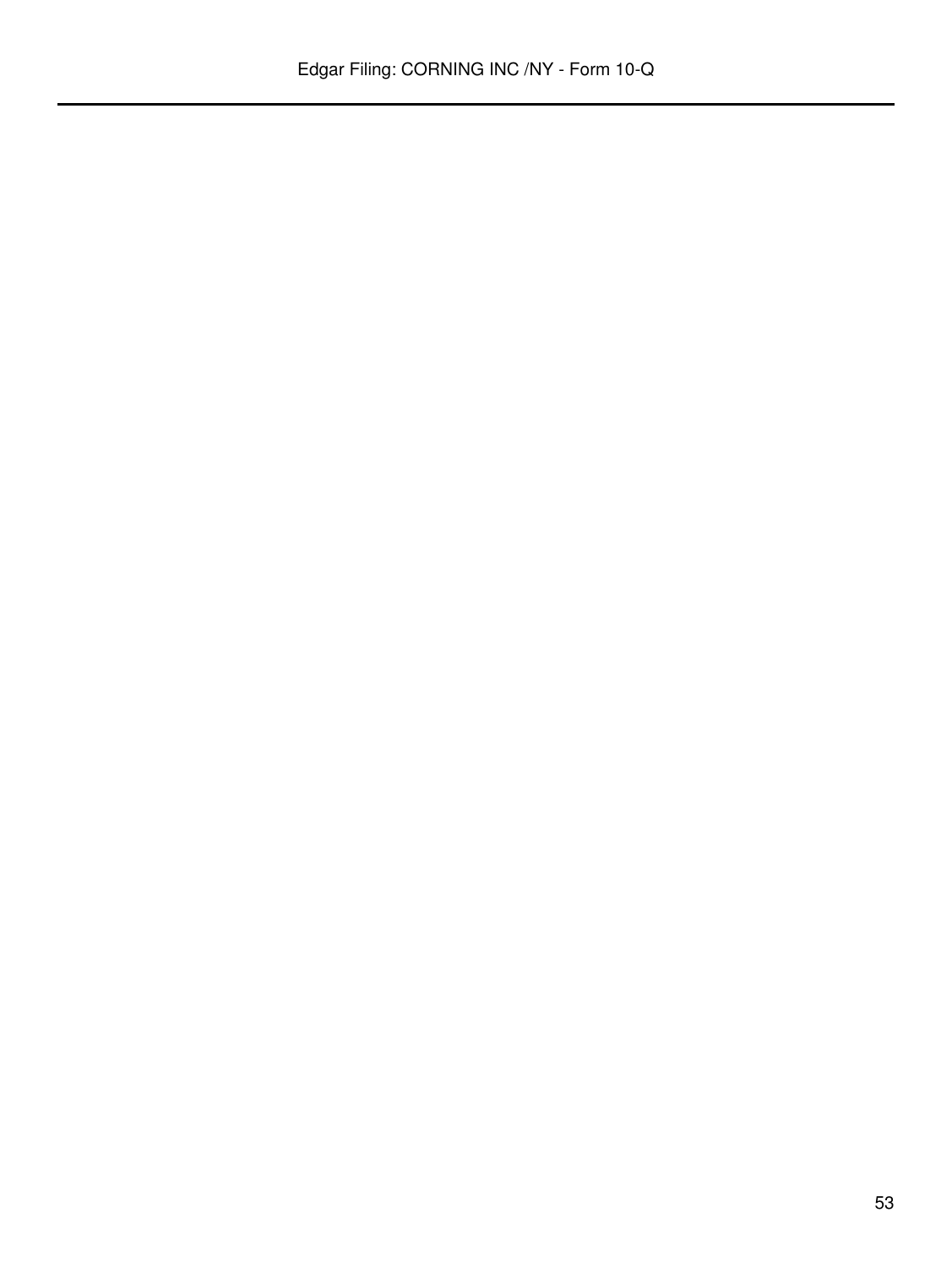## Worldwide Employee Stock Purchase Plan

In addition to the Stock Option Plan and Incentive Stock Plans, Corning offered a Worldwide Employee Share Purchase Plan (WESPP). Under the WESPP, substantially all employees could elect to have up to 10% of their annual wages withheld to purchase our common stock. The purchase price of the stock was 85% of the end-of-quarter closing market price. Compensation cost related to the WESPP for all periods presented is immaterial.

On February 3, 2010, Corning's Board of Directors approved the recommendation to terminate on-going WESPP contributions effective March 31, 2010.

### 18. Comprehensive Income

Components of comprehensive income on an after-tax basis, where applicable, follow (in millions):

|                                                     |    | Three months ended<br>June 30, |               |       |               | Six months ended<br>June 30, |    |       |  |  |
|-----------------------------------------------------|----|--------------------------------|---------------|-------|---------------|------------------------------|----|-------|--|--|
|                                                     |    | 2010                           |               | 2009  |               | 2010                         |    | 2009  |  |  |
| Net income                                          | S  | 912                            | $\mathcal{S}$ | 612   | $\mathcal{S}$ | 1,727                        | \$ | 626   |  |  |
| Other comprehensive income, net of taxes (1):       |    |                                |               |       |               |                              |    |       |  |  |
| Net change in unrealized (loss) gain on investments |    |                                |               |       |               |                              |    |       |  |  |
| securities                                          |    | (6)                            |               | 33    |               | 5                            |    | 19    |  |  |
| Net change in unrealized (loss) gain on derivative  |    |                                |               |       |               |                              |    |       |  |  |
| hedging instruments                                 |    | (11)                           |               | 9     |               | (9)                          |    | 22    |  |  |
| Foreign currency translation adjustment             |    | (197)                          |               | 511   |               | (219)                        |    | (217) |  |  |
| Amortization of postretirement benefit plan losses  |    |                                |               |       |               |                              |    |       |  |  |
| and prior service costs                             |    | 27                             |               | 27    |               | 18                           |    | (10)  |  |  |
| Comprehensive income                                | \$ | 725                            | \$            | 1,192 | \$            | 1,522                        | \$ | 440   |  |  |
| Comprehensive loss (income) attributable to         |    |                                |               |       |               |                              |    |       |  |  |
| noncontrolling interests                            |    |                                |               | (1)   |               |                              |    | (1)   |  |  |
| Comprehensive income attributable to Corning        | \$ | 726                            | \$            | 1,191 | \$            | 1,524                        | \$ | 439   |  |  |

(1)Other comprehensive income items for the three months ended June 30, 2010 and 2009 include net tax effects of \$(10) million and \$(21) million, respectively, and for the six months ended June 30, 2010 and 2009 net tax effects of \$(15) million and \$(5) million, respectively. Refer to Note 5 (Income Taxes) for additional information.

### 19. Significant Customers

For the three months ended June 30, 2010, Corning's sales to each of the following three customers of the Display Technologies segment were equal to or greater than ten percent of the Company's consolidated net sales: AU Optronics Corporation (AUO), Chimei Innolux Corporation, and Sharp Electronics Corporation. For the three months ended June 30, 2009, Corning's sales to AUO were equal to or greater than ten percent of the Company's consolidated net sales.

For the six months ended June 30, 2010, Corning's sales to each of the following three customers of the Display Technologies segment were equal to or greater than ten percent of the Company's consolidated net sales: AUO, Chimei Innolux Corporation, and Sharp Electronics Corporation. For the six months ended June 30, 2009, Corning's sales to AUO were equal to or greater than ten percent of the Company's consolidated net sales.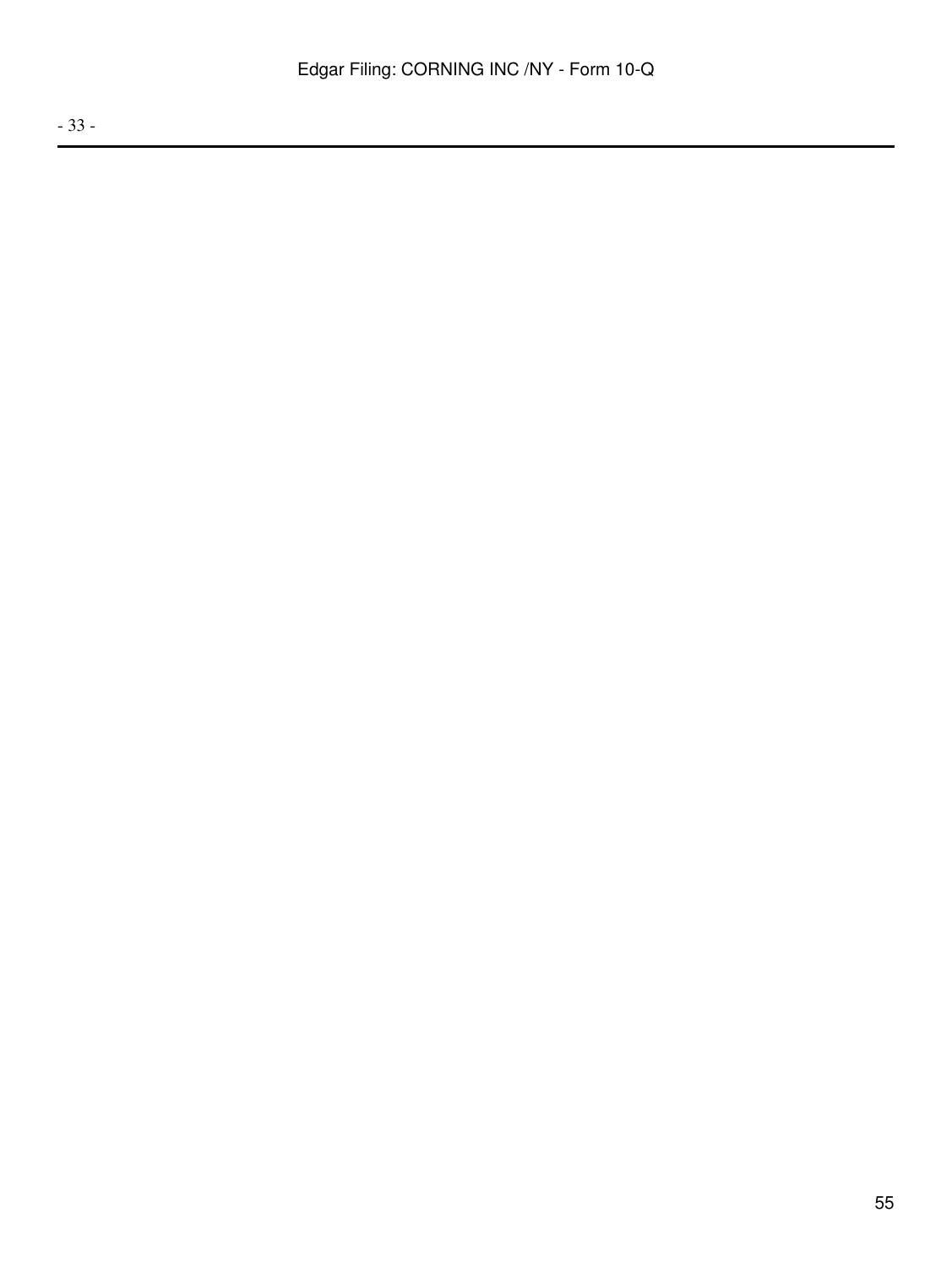20. Operating Segments

Our reportable operating segments are as follows:

- Display Technologies manufactures liquid crystal display (LCD) glass for flat panel displays.
- Telecommunications manufactures optical fiber and cable, and hardware and equipment components for the telecommunications industry.
- Environmental Technologies manufactures ceramic substrates and filters for automotive and diesel applications. This reportable operating segment is an aggregation of our Automotive and Diesel operating segments as these two segments share similar economic characteristics, products, customer types, production processes and distribution methods.
- Specialty Materials manufactures products that provide more than 150 material formulations for glass, glass ceramics and fluoride crystals to meet demand for unique customer needs.
- Life Sciences manufactures glass and plastic consumables for scientific applications.

All other operating segments that do not meet the quantitative threshold for separate reporting are grouped as "All Other." This group is primarily comprised of development projects and results for new product lines.

We prepared the financial results for our reportable segments on a basis that is consistent with the manner in which we internally disaggregate financial information to assist in making internal operating decisions. We included the earnings of equity affiliates that are closely associated with our operating segments in the respective segment's net income. We have allocated certain common expenses among segments differently than we would for stand-alone financial information prepared in accordance with U.S. GAAP. Segment net income may not be consistent with measures used by other companies. The accounting policies of our reportable segments are the same as those applied in the consolidated financial statements.

- 34 -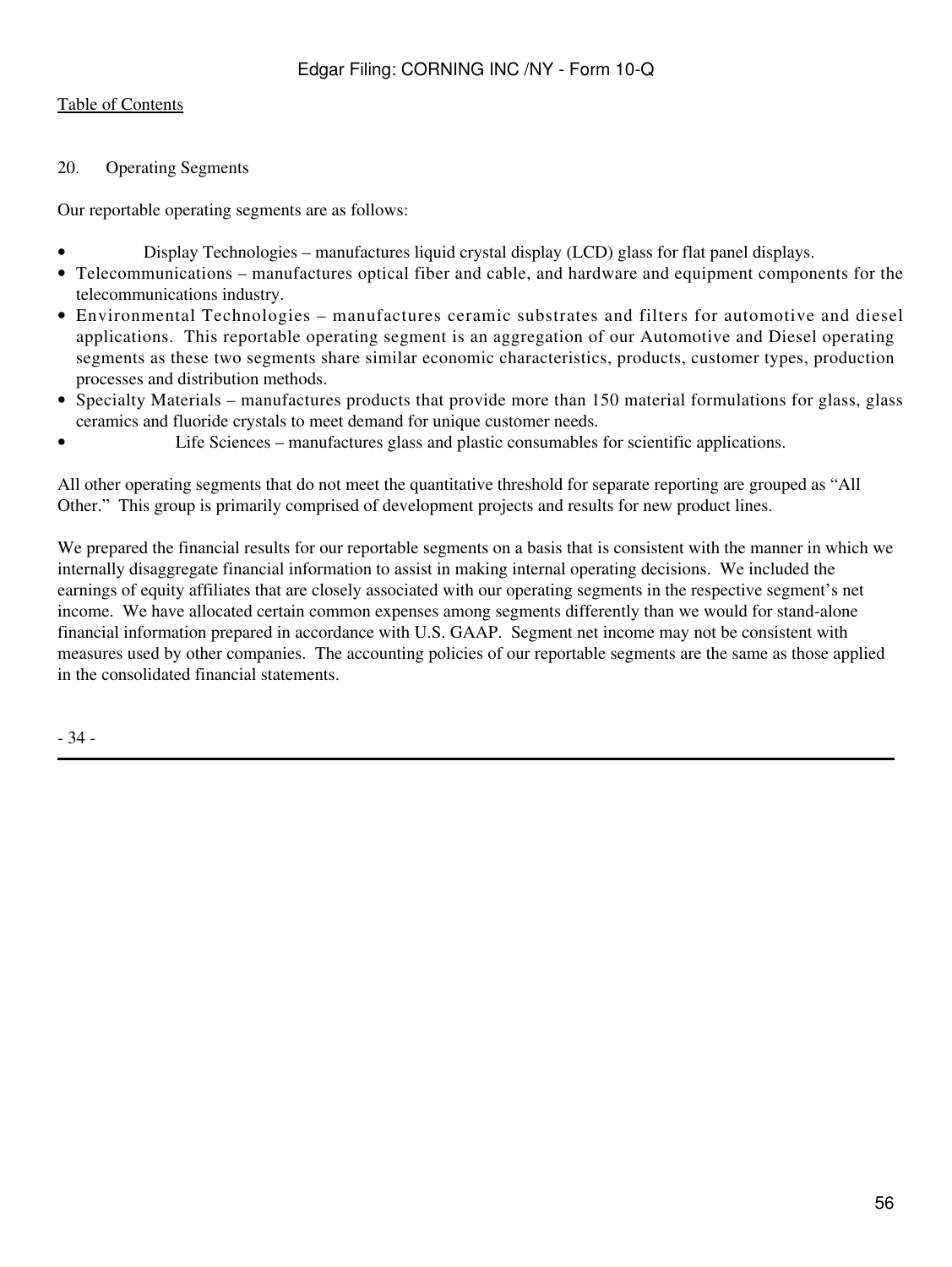Operating Segments (in millions)

|                                                |               | Display<br>Technologies munications Technologies Materials Sciences |                           |                | Telecom- Environmental Specialty |                |                           |                |                    | Life           |                           | All<br>Other   |               | Total          |
|------------------------------------------------|---------------|---------------------------------------------------------------------|---------------------------|----------------|----------------------------------|----------------|---------------------------|----------------|--------------------|----------------|---------------------------|----------------|---------------|----------------|
| Three months ended June 30, 2010               |               |                                                                     |                           |                |                                  |                |                           |                |                    |                |                           |                |               |                |
| Net sales                                      | \$            | 834                                                                 | \$                        | 441            | \$                               | 184            |                           | \$126          | $\mathbb{S}$       | 125            | \$                        | $\overline{2}$ |               | \$1,712        |
| Depreciation (1)                               | $\mathbb{S}$  | 129                                                                 | \$                        | 32             | \$                               | 25             | \$                        | 12             | \$                 | 8              | \$                        | $\overline{3}$ | \$            | 209            |
| Amortization of purchased                      |               |                                                                     |                           |                |                                  |                |                           |                |                    |                |                           |                |               |                |
| intangibles                                    |               |                                                                     |                           |                |                                  |                |                           |                | \$                 | $\sqrt{2}$     |                           |                | \$            | $\overline{2}$ |
| Research, development and                      |               |                                                                     |                           |                |                                  |                |                           |                |                    |                |                           |                |               |                |
| engineering expenses (2)                       | $\frac{1}{2}$ | 21                                                                  | \$                        | 28             | $\frac{1}{2}$                    | 23             | \$                        | 20             | \$                 | $\overline{4}$ | \$                        | 28             | \$            | 124            |
| Equity in earnings of affiliated               |               |                                                                     |                           |                |                                  |                |                           |                |                    |                |                           |                |               |                |
| companies                                      | \$            | 353                                                                 | \$                        | 1              | \$                               | 1              |                           |                |                    |                | \$                        | 5              | \$            | 360            |
| Income tax (provision) benefit                 | \$            | (151)                                                               | \$                        | (14)           | $\boldsymbol{\$}$                | (2)            | $\$$                      | $\overline{9}$ | \$                 | (9)            | \$                        | 13             | $\frac{1}{2}$ | (154)          |
| Net income $(\text{loss})$ (3)                 | \$            | 756                                                                 | \$                        | 30             | \$                               | 5              | \$                        | (17)           | \$                 | 18             | \$                        | (19)           | \$            | 773            |
|                                                |               |                                                                     |                           |                |                                  |                |                           |                |                    |                |                           |                |               |                |
| Three months ended June 30, 2009               |               |                                                                     |                           |                |                                  |                |                           |                |                    |                |                           |                |               |                |
| Net sales                                      | \$            | 673                                                                 | \$                        | 437            | $\$\$                            | 132            | $\$\$                     | 71             | \$                 | 81             | \$                        | $\mathbf{1}$   |               | \$1,395        |
| Depreciation (1)                               | \$            | 109                                                                 | \$                        | 33             | \$                               | 25             | \$                        | 12             | \$                 | $\overline{4}$ | \$                        | 3              | \$            | 186            |
| Amortization of purchased                      |               |                                                                     |                           |                |                                  |                |                           |                |                    |                |                           |                |               |                |
| intangibles                                    |               |                                                                     | \$                        | $\overline{2}$ |                                  |                |                           |                |                    |                |                           |                | \$            | $\overline{2}$ |
| Research, development and                      |               |                                                                     |                           |                |                                  |                |                           |                |                    |                |                           |                |               |                |
| engineering expenses (2)                       | \$            | 19                                                                  | \$                        | 24             | \$                               | 27             | \$                        | 12             | \$                 | $\sqrt{2}$     | \$                        | 34             | \$            | 118            |
| Equity in earnings of affiliated               |               |                                                                     |                           |                |                                  |                |                           |                |                    |                |                           |                |               |                |
| companies                                      | \$            | 284                                                                 |                           |                | $\$\,$                           | $\overline{c}$ |                           |                |                    |                | \$                        | 16             | \$            | 302            |
| Income tax (provision) benefit                 | \$            | (94)                                                                | \$                        | (14)           | \$                               | 14             | $\mathcal{S}$             | 9              | \$                 | (8)            | \$                        | 18             | \$            | (75)           |
| Net income $(\text{loss})$ (3)                 | \$            | 555                                                                 | \$                        | 18             | $\boldsymbol{\mathsf{S}}$        | (9)            | $\mathsf{\$}$             | (10)           | \$                 | 9              | \$                        | (5)            | \$            | 558            |
| Six months ended June 30, 2010                 |               |                                                                     |                           |                |                                  |                |                           |                |                    |                |                           |                |               |                |
| Net sales                                      | \$            | 1,616                                                               | \$                        | 805            | \$                               | 376            | \$                        | 222            | $\mathbb{S}$       | 243            | \$                        | $\mathfrak{Z}$ |               | \$3,265        |
| Depreciation $(1)$                             | \$            | 257                                                                 | \$                        | 62             | $\mathcal{S}$                    | 51             | \$                        | 23             | $\mathbf{\hat{S}}$ | 16             | \$                        | 6              | $\mathbb{S}$  | 415            |
| Amortization of purchased                      |               |                                                                     |                           |                |                                  |                |                           |                |                    |                |                           |                |               |                |
| intangibles                                    |               |                                                                     | \$                        | $\mathbf{1}$   |                                  |                |                           |                | \$                 | $\mathfrak{Z}$ |                           |                | \$            | $\overline{4}$ |
| Research, development and                      |               |                                                                     |                           |                |                                  |                |                           |                |                    |                |                           |                |               |                |
| engineering expenses (2)                       | \$            | 44                                                                  | \$                        | 57             | $\$\$                            | 46             | \$                        | 36             | \$                 | 8              | \$                        | 56             | \$            | 247            |
| Restructuring, impairment and<br>other credits |               |                                                                     |                           |                |                                  |                | \$                        | (2)            |                    |                |                           |                | \$            | (2)            |
| Equity in earnings of affiliated               |               |                                                                     |                           |                |                                  |                |                           |                |                    |                |                           |                |               |                |
| companies                                      | \$            | 697                                                                 | $\$\,$                    | $\mathbf{1}$   | $\$$                             | $\overline{4}$ |                           |                |                    |                | \$                        | 16             | $\frac{1}{2}$ | 718            |
| Income tax (provision) benefit                 | \$            | (283)                                                               | \$                        | (18)           | \$                               | (7)            | $\boldsymbol{\mathsf{S}}$ | 12             | \$                 | (17)           | \$                        | 24             |               | \$ (289)       |
| Net income $(\text{loss})$ (3)                 | \$            | 1,459                                                               | $\boldsymbol{\mathsf{S}}$ | 38             | $\boldsymbol{\mathsf{S}}$        | 16             |                           | \$ (24)        | $\frac{1}{2}$      | 35             | \$                        | (34)           |               | \$1,490        |
|                                                |               |                                                                     |                           |                |                                  |                |                           |                |                    |                |                           |                |               |                |
| Six months ended June 30, 2009                 |               |                                                                     |                           |                |                                  |                |                           |                |                    |                |                           |                |               |                |
| Net sales                                      | \$            | 1,030                                                               | \$                        | 822            | \$                               | 242            |                           | \$131          |                    | \$157          | \$                        | 2              |               | \$2,384        |
| Depreciation (1)                               | $\mathcal{S}$ | 213                                                                 | \$                        | 64             | $\boldsymbol{\mathsf{S}}$        | 49             | $\mathcal{S}$             | 22             | $\$\$              | $\, 8$         | $\boldsymbol{\mathsf{S}}$ | 6              |               | \$362          |
| Amortization of purchased                      |               |                                                                     |                           |                |                                  |                |                           |                |                    |                |                           |                |               |                |
| intangibles                                    |               |                                                                     | \$                        | 5              |                                  |                |                           |                |                    |                |                           |                | \$            | 5              |
|                                                | $\$$          | 41                                                                  | \$                        | 47             | $\$$                             | 57             | $\$\$                     | 23             | $\$\$              | $\sqrt{5}$     | $\$\,$                    | 70             | $\$\,$        | 243            |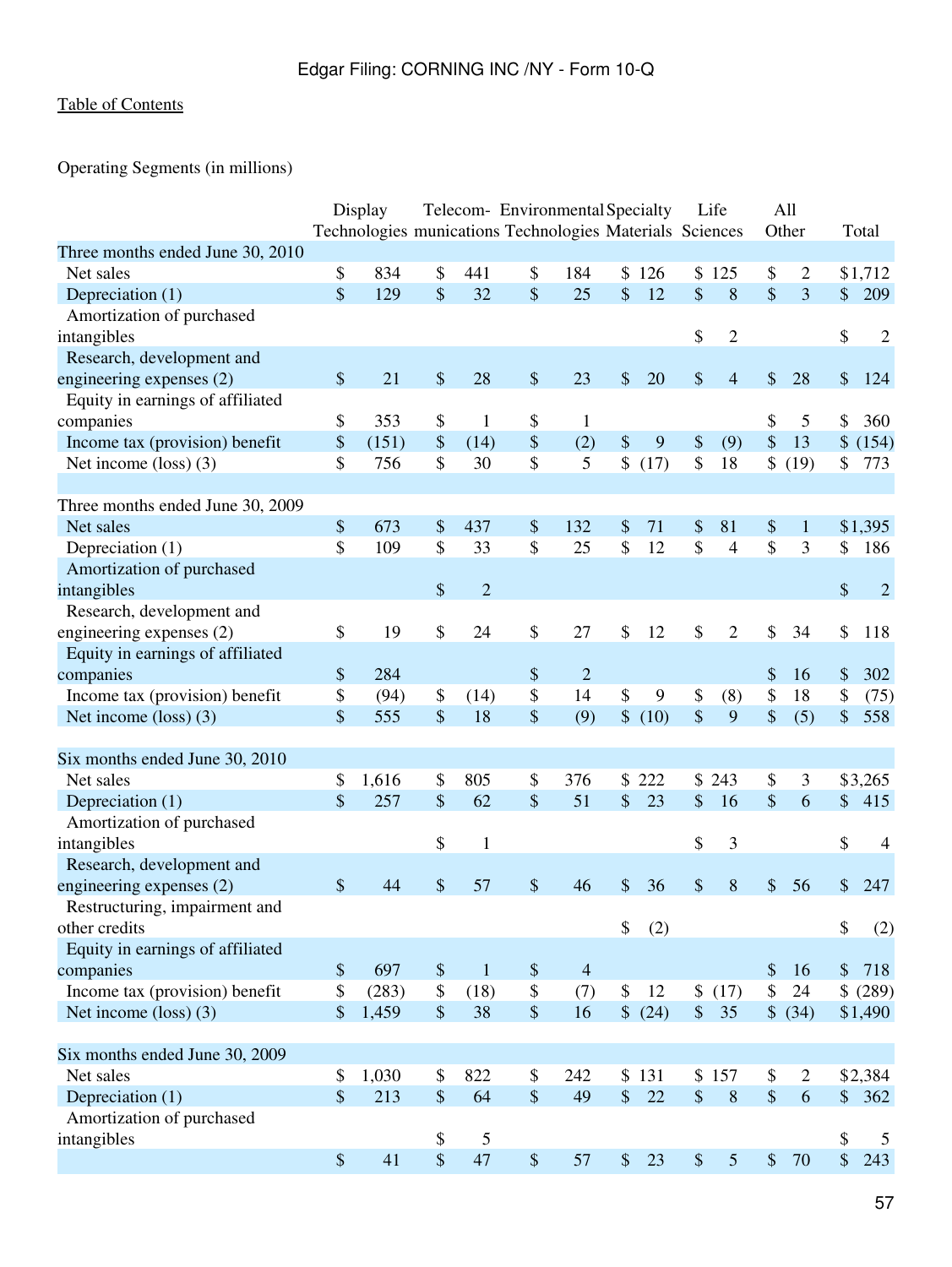| Research, development and      |      |     |      |    |                |            |    |     |    |      |     |      |
|--------------------------------|------|-----|------|----|----------------|------------|----|-----|----|------|-----|------|
| engineering expenses $(2)$     |      |     |      |    |                |            |    |     |    |      |     |      |
| Restructuring, impairment and  |      |     |      |    |                |            |    |     |    |      |     |      |
| other charges                  | 34   |     | 15   | S  | 19             | \$.<br>18  |    |     |    | 4    |     | -97  |
| Equity in earnings (loss) of   |      |     |      |    |                |            |    |     |    |      |     |      |
| affiliated companies           | 464  | S   | (4)  | S  | $\overline{4}$ |            |    |     |    | 28   | \$. | 492  |
| Income tax (provision) benefit | 101) | S   | (13) | S  | 28             | 19         | S  | (8) | \$ | 25   | \$  | (50) |
| Net income $(\text{loss})$ (3) | 773  | \$. | 17   | \$ | (53)           | \$<br>(37) | \$ | 17  | S  | (34) |     | 683  |

(1)Depreciation expense for Corning's reportable segments includes an allocation of depreciation of corporate property not specifically identifiable to a segment.

(2)Research, development, and engineering expense includes direct project spending that is identifiable to a segment.

(3)Many of Corning's administrative and staff functions are performed on a centralized basis. Where practicable, Corning charges these expenses to segments based upon the extent to which each business uses a centralized function. Other staff functions, such as corporate finance, human resources and legal, are allocated to segments, primarily as a percentage of sales.

- 35 -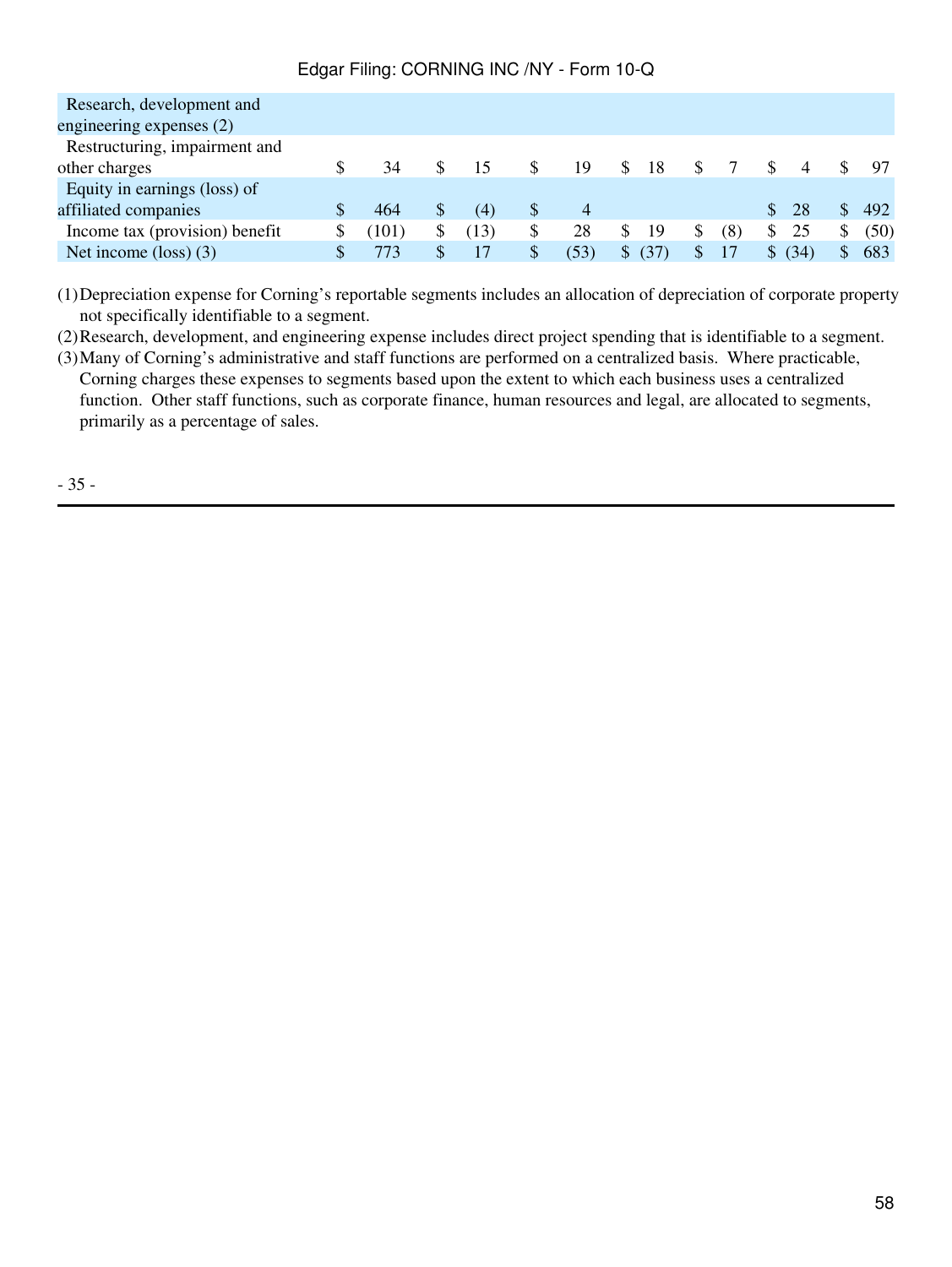| A reconciliation of reportable segment net income to consondated net income ronows (in minions). |                    |       |                  |       |
|--------------------------------------------------------------------------------------------------|--------------------|-------|------------------|-------|
|                                                                                                  | Three months ended |       | Six months ended |       |
|                                                                                                  | June 30,           |       | June 30,         |       |
|                                                                                                  | 2010               | 2009  | 2010             | 2009  |
| Net income of reportable segments                                                                | \$792              | \$563 | \$1,524          | \$717 |
| Non-reportable segments                                                                          | (19)               | (5)   | (34)             | (34)  |
| Unallocated amounts:                                                                             |                    |       |                  |       |
| Net financing costs $(1)$                                                                        | (44)               | (31)  | (90)             | (51)  |
| Stock-based compensation expense                                                                 | (26)               | (32)  | (55)             | (67)  |
| Exploratory research                                                                             | (14)               | (11)  | (29)             | (31)  |
| Corporate contributions                                                                          | (7)                | (6)   | (19)             | (15)  |
| Equity in earnings of affiliated companies, net of impairments (2)                               | 114                | 59    | 225              | 64    |
| Asbestos settlement (3)                                                                          | (5)                | (5)   | 47               | (9)   |
| Other corporate items (4)                                                                        | 122                | 79    | 160              | 51    |
| Net income                                                                                       | \$913              | \$611 | \$1,729          | \$625 |
|                                                                                                  |                    |       |                  |       |

A reconciliation of reportable segment net income to consolidated net income follows (in millions):

(1)Net financing costs include interest income, interest expense, and interest costs and investment gains associated with benefit plans.

- (2)Primarily represents the equity earnings of Dow Corning Corporation. In the six months ended June 30, 2010 equity earnings of affiliated companies, net of impairments, includes a credit of \$21 million for our share of U.S. advanced energy manufacturing tax credits at Dow Corning Corporation. In the six months ended June 30, 2009, equity earnings of affiliated companies, net of impairments includes a charge of \$29 million representing our share of restructuring charges at Dow Corning Corporation.
- (3)In the three and six months ended June 30, 2010, Corning recorded a charge of \$5 million and a net credit of \$47 million, respectively, primarily reflecting the change in the terms of the proposed asbestos settlement. In the three and six months ended June 30, 2009, Corning recorded charges of \$5 million and \$9 million, respectively, to adjust the asbestos liability for the change in value of certain components of the Amended PCC Plan and the estimated liability for non-PCC asbestos claims.
- (4)In the six months ended June 30, 2010, other corporate items included a tax charge of \$56 million from the reversal of the deferred tax asset associated with a Medicare subsidy. In the six months ended June 30, 2009, other corporate items included \$68 million (\$44 million after-tax) of restructuring charges.

The sales of each of our reportable operating segments are concentrated across a relatively small number of customers. In the second quarter of 2010, the following number of customers, which individually accounted for 10% or more of each segment's sales, represented the following concentration of segment sales:

- In the Display Technologies segment, three customers accounted for 72% of total segment sales.
- In the Telecommunications segment, one customer accounted for 17% of total segment sales.
- In the Environmental Technologies segment, three customers accounted for 86% of total segment sales.
- In the Specialty Materials segment, three customers accounted for 42% of total segment sales.
	- In the Life Sciences segment, two customers accounted for 39% of total segment sales.

In the first half of 2010, the following number of customers, which individually accounted for 10% or more of each segment's sales, represented the following concentration of segment sales:

- In the Display Technologies segment, three customers accounted for 72% of total segment sales.
- In the Telecommunications segment, one customer accounted for 16% of total segment sales.
- In the Environmental Technologies segment, three customers accounted for 85% of total segment sales.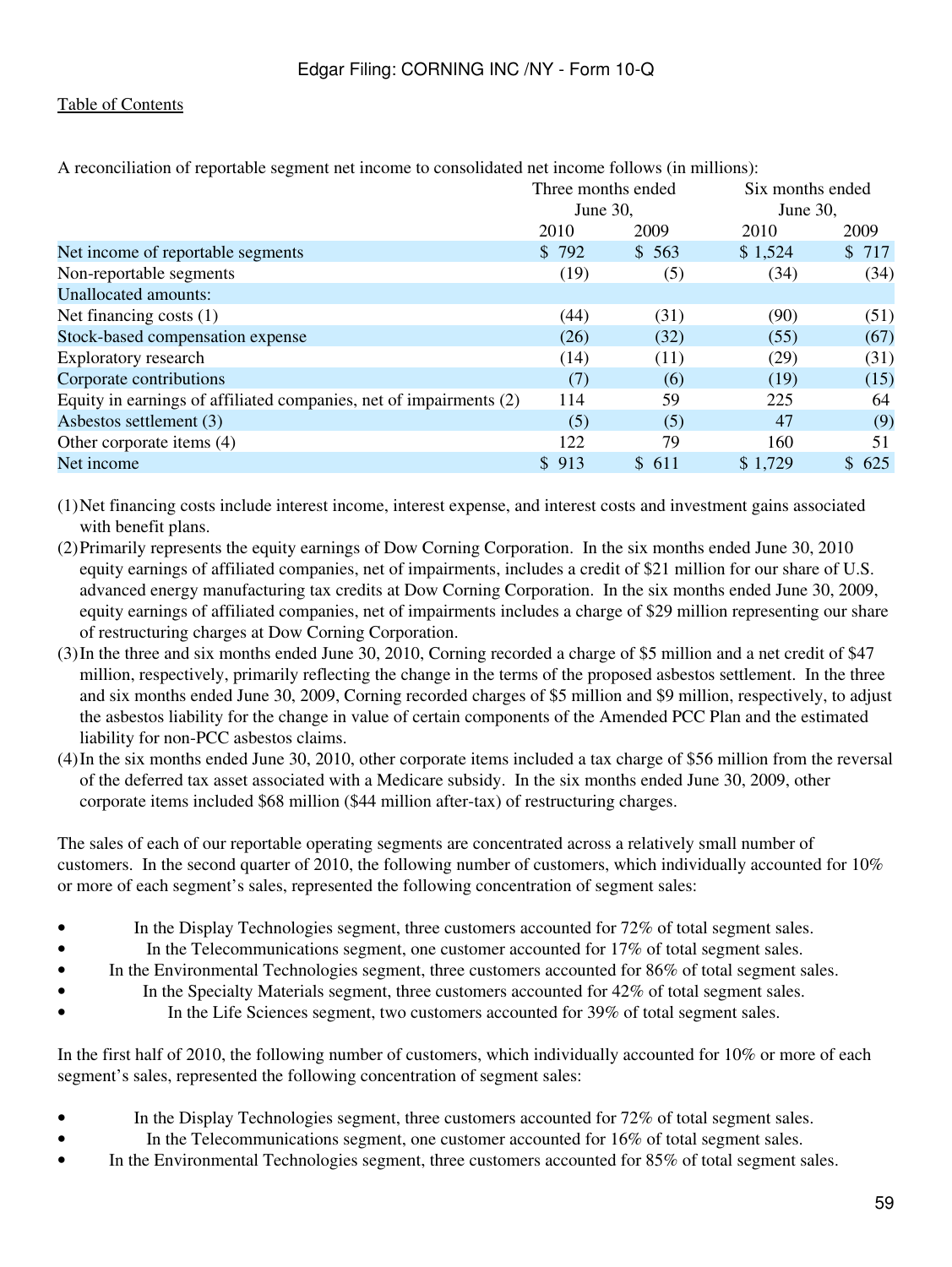- In the Specialty Materials segment, three customers accounted for 38% of total segment sales.
- In the Life Sciences segment, two customers accounted for 39% of total segment sales.

A significant amount of specialized manufacturing capacity for our Display Technologies segment is concentrated in Asia. It is at least reasonably possible that the use of a facility could be disrupted. Due to the specialized nature of the assets, it would not be possible to find replacement capacity quickly. Accordingly, loss of these facilities could produce a near-term severe impact to our display business and the Company as a whole.

- 36 -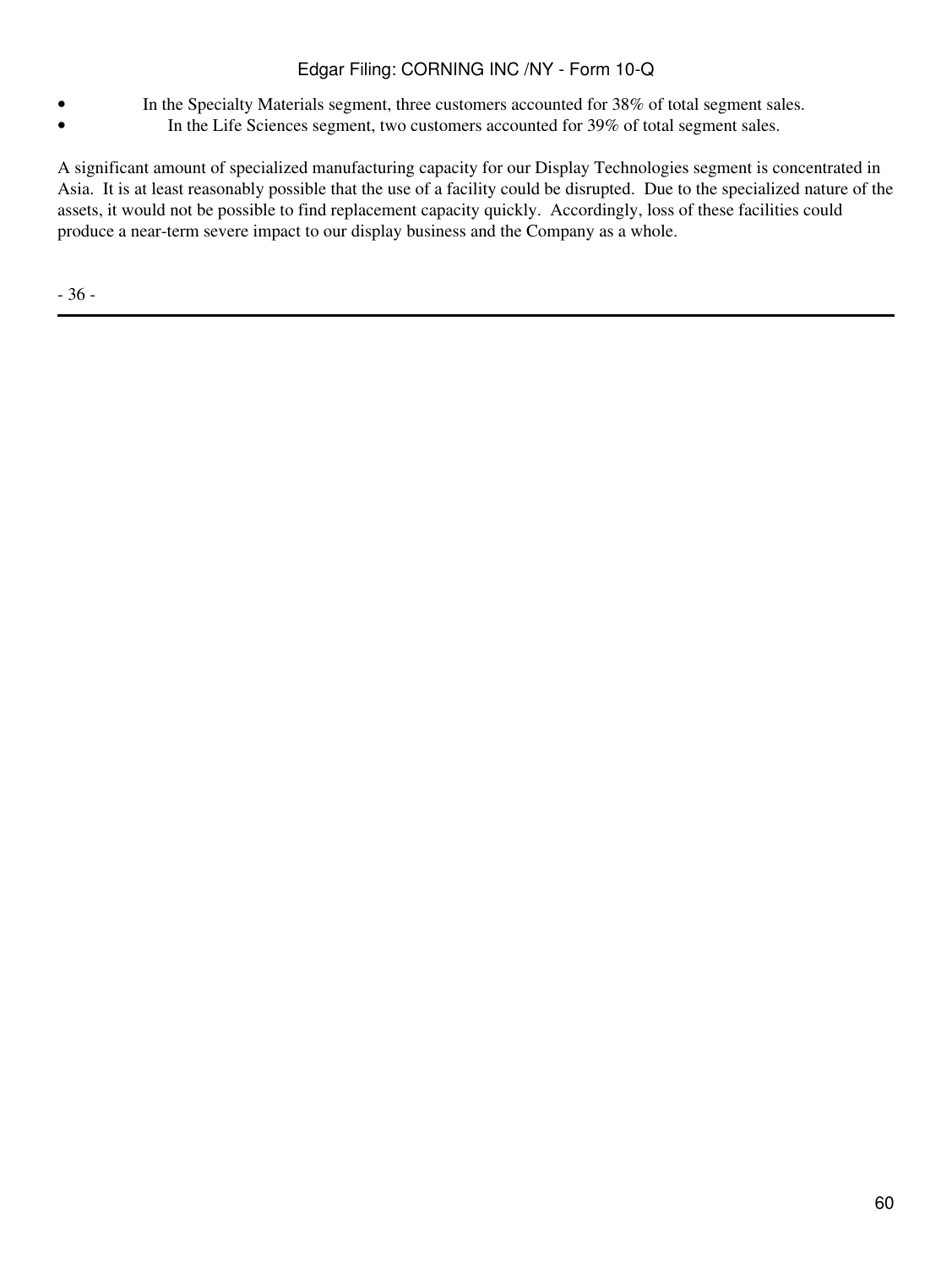#### ITEM 2. MANAGEMENT'S DISCUSSION AND ANALYSIS OF FINANCIAL CONDITION AND RESULTS OF OPERATIONS

#### ORGANIZATION OF INFORMATION

Management's Discussion and Analysis provides a historical and prospective narrative on the Company's financial condition and results of operations. The discussion includes the following sections:

| Overview                               |
|----------------------------------------|
| <b>Results of Operations</b>           |
| <b>Operating Segments</b>              |
| <b>Liquidity and Capital Resources</b> |
| <b>Critical Accounting Estimates</b>   |
| New Accounting Standards               |
| Environment                            |
| <b>Forward-Looking Statements</b>      |

#### **OVERVIEW**

Our results for the second quarter of 2010 reflected strong sales in most of our operating segments when compared to the second quarter of 2009.

Continued robust retail demand for LCD products in the second quarter of 2010 resulted in higher sales in our Display Technologies segment when compared to the same period last year. Sales in our Environmental Technologies segment in the second quarter of 2010 reflected automotive industry improvements, compared to low sales levels during the same period last year. When compared to the second quarter of last year, sales in our Specialty Materials segment in the second quarter of 2010 were also higher driven by sales of Corning Gorilla® glass, while sales of the Life Sciences segment were higher due primarily to the impact of an acquisition completed in the third quarter of 2009. Equity earnings from Dow Corning Corporation improved significantly in the second quarter of 2010, driven by robust sales of silicone products and increased volume at Hemlock Semiconductor Corporation, when compared to the second quarter of last year. Hemlock Semiconductor is Dow Corning's consolidated subsidiary that makes high purity polycrystalline for the semiconductor and solar energy industries.

Results in the first half of 2010 reflected a continued strong recovery with higher sales in most of our operating segments when compared to the first half of last year. In 2009, we experienced a weak first quarter following the global financial and economic disruption in 2008. Results in the first quarter of 2009 included restructuring charges of \$165 million for costs associated with workforce reductions in all of our operating segments as we scaled back manufacturing operations, curbed the rate of growth in research, development, and engineering expenses, reduced capital spending, and reduced operating costs. In the second quarter of last year, we began to see improved sales in some of our operating segments as the impact of the global recession on those businesses began to recede.

When compared to the first quarter of 2010, results in the second quarter of 2010 primarily reflected an increase in sales in the Telecommunications, Display Technologies, and Specialty Materials operating segments.

Our key priorities for 2010 remain similar to those from the previous five years: protect our financial health and invest in the future. During the second quarter of 2010, we made the following progress toward these priorities:

Protecting Financial Health

Our balance sheet remains strong, and we generated positive cash flow from operating activities: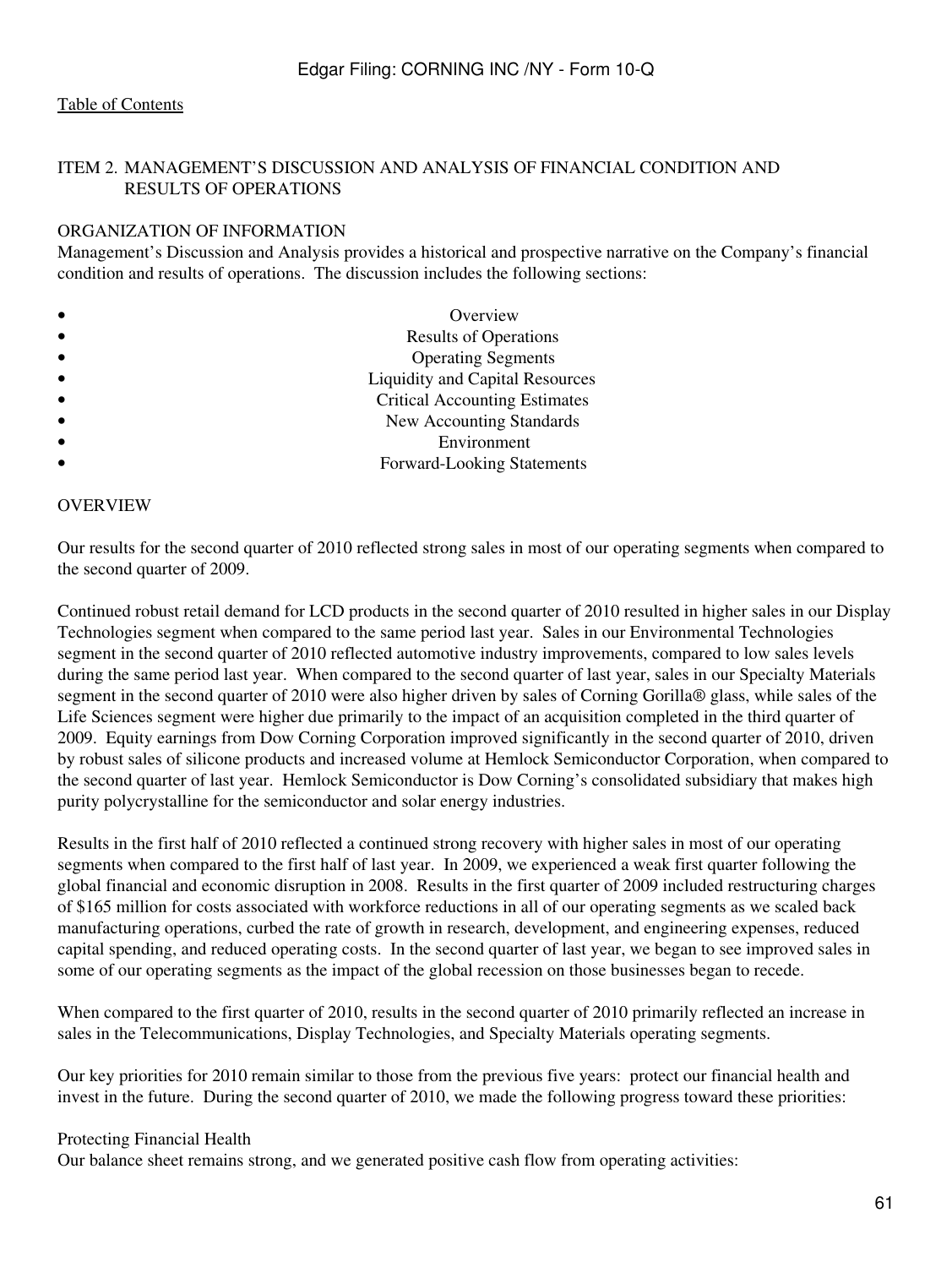- Our debt to capital ratio of 10% at June 30, 2010 is down from 11% reported at December 31, 2009.
- Operating cash flow in the six months ended June 30, 2010 was \$1,315 million.
- We ended the second quarter of 2010 with \$4.3 billion of cash, cash equivalents and short-term investments compared to \$3.6 billion at December 31, 2009, and well above our debt balance of \$2.0 billion.

- 37 -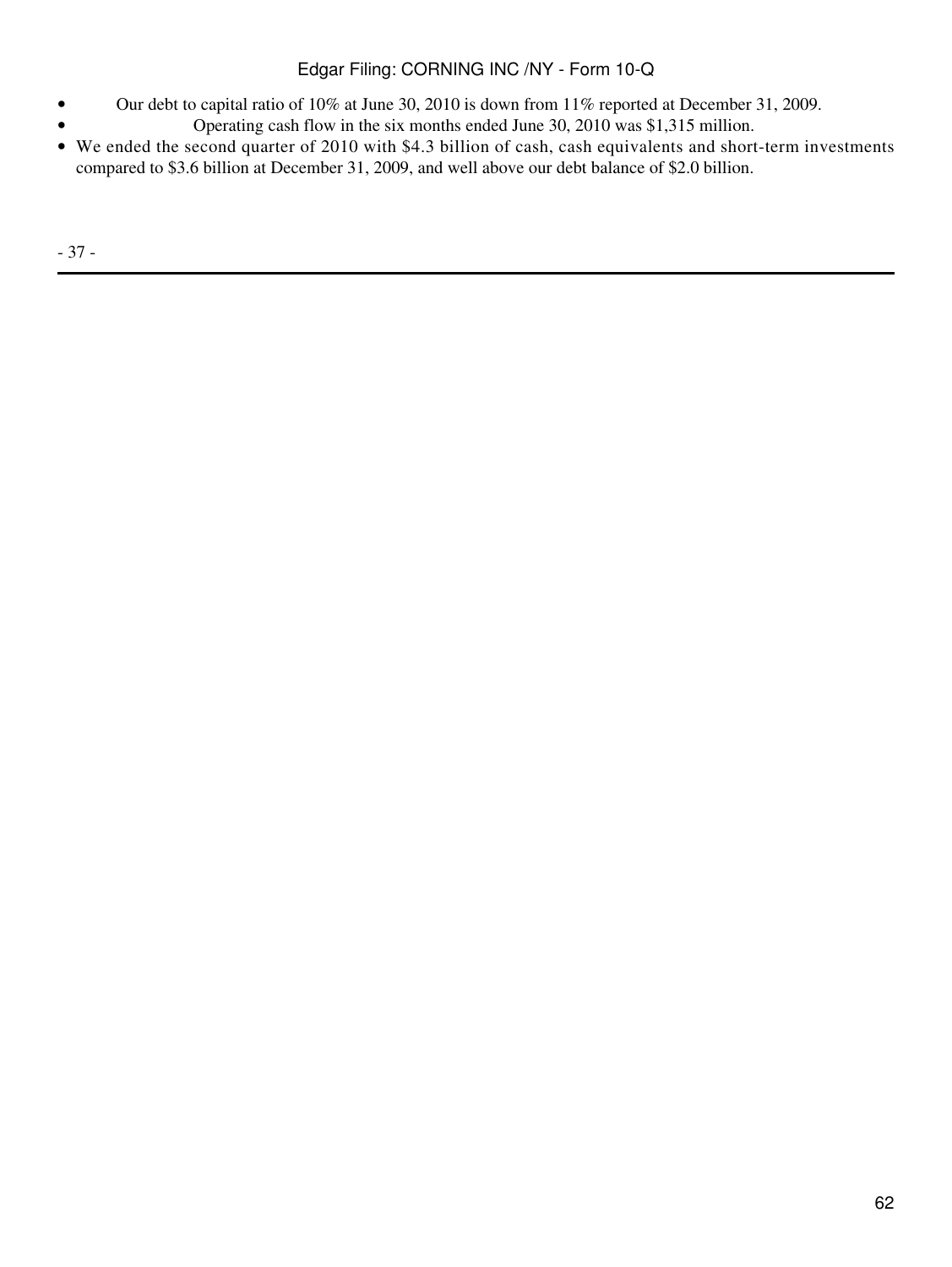In the second quarter of 2010, we generated net income of \$913 million or \$0.58 per share, compared to net income of \$611 million or \$0.39 per share for the same period in 2009. When compared to the same period last year, the increase in net income in the second quarter of 2010 was due largely to higher net income in our Display Technologies segment due to higher volume, along with higher equity in earnings from Dow Corning driven by strength in Dow Corning's silicone products and improved results at Hemlock Semiconductor. Net income in the second quarter of 2010 was also favorably impacted by \$64 million from movements in foreign exchange rates, when compared to the same period last year.

In the six months ended June 30, 2010, we reported net income of \$1,729 million or \$1.09 per share compared to net income of \$625 million or \$0.40 per share for the same period last year. This improvement was due primarily to higher net income in our Display and Environmental Technologies segments, the absence of restructuring charges that totaled \$165 million in the first half of last year, higher equity in earnings from Dow Corning, and a change in our effective tax rate resulting from a decision to repatriate current year earnings from certain foreign subsidiaries. Net income in the first half of 2010 was favorably impacted by \$117 million from movements in foreign exchange rates, when compared to the first half of 2009.

#### Investing In Our Future

We continue to focus on the future and on what we do best – creating and making keystone components that enable high-technology systems. Our spending levels for research, development and engineering increased in the second quarter of 2010 when compared to the same period last year, as we remain committed to investing in research, development, and engineering to drive innovation. For the six months ended June 30, 2010, research, development, and engineering spending was up slightly when compared to the same period last year. We continue to work on technologies for glass substrates for active matrix LCDs, diesel filters and substrates in response to tightening emissions control standards, and the optical fiber and cable, and hardware and equipment that enable fiber-to-the-premises. While we continue to make investments in promising technologies, in 2010, we are broadening our innovation strategy to include a focus on opportunities that are adjacent or closely related to our existing capabilities. These opportunities, which include products such as Corning Gorilla® glass for consumer products and thin-film photovoltaics for solar applications, leverage existing materials or manufacturing processes with slight modifications.

Capital spending totaled \$309 million and \$491 million for the six months ended June 30, 2010 and 2009, respectively. Spending in the first half of 2010 was driven primarily by projects in our Display Technologies segment.

In July 2010, we announced a multi-year investment plan for additional manufacturing capacity that will benefit a number of our segments. The plan includes \$800 million for spending associated with a new LCD glass substrate facility in the People's Republic of China to meet expected growing demand for Corning's LCD glass. We expect spending for this facility to begin in September of this year and production to begin in 2012. Investments will include construction projects in other regions to expand capacity for Eagle XG LCD glass substrates and will benefit our Specialty Materials segment by providing capacity for increased demand of Corning's Gorilla ® glass. The plan also includes spending in the Environmental Technologies segment to expand its existing automotive substrate facility in Shanghai and to establish a Life Sciences manufacturing and distribution facility in the Yangtze River Delta. These facilities are expected to be operational by 2012. As a result of this plan, we now expect our 2010 capital spending to be about \$1.2 billion, which is \$200 million higher than our original estimate. Approximately \$450 million to \$550 million will be directed toward our Display Technologies segment in 2010.

### Corporate Outlook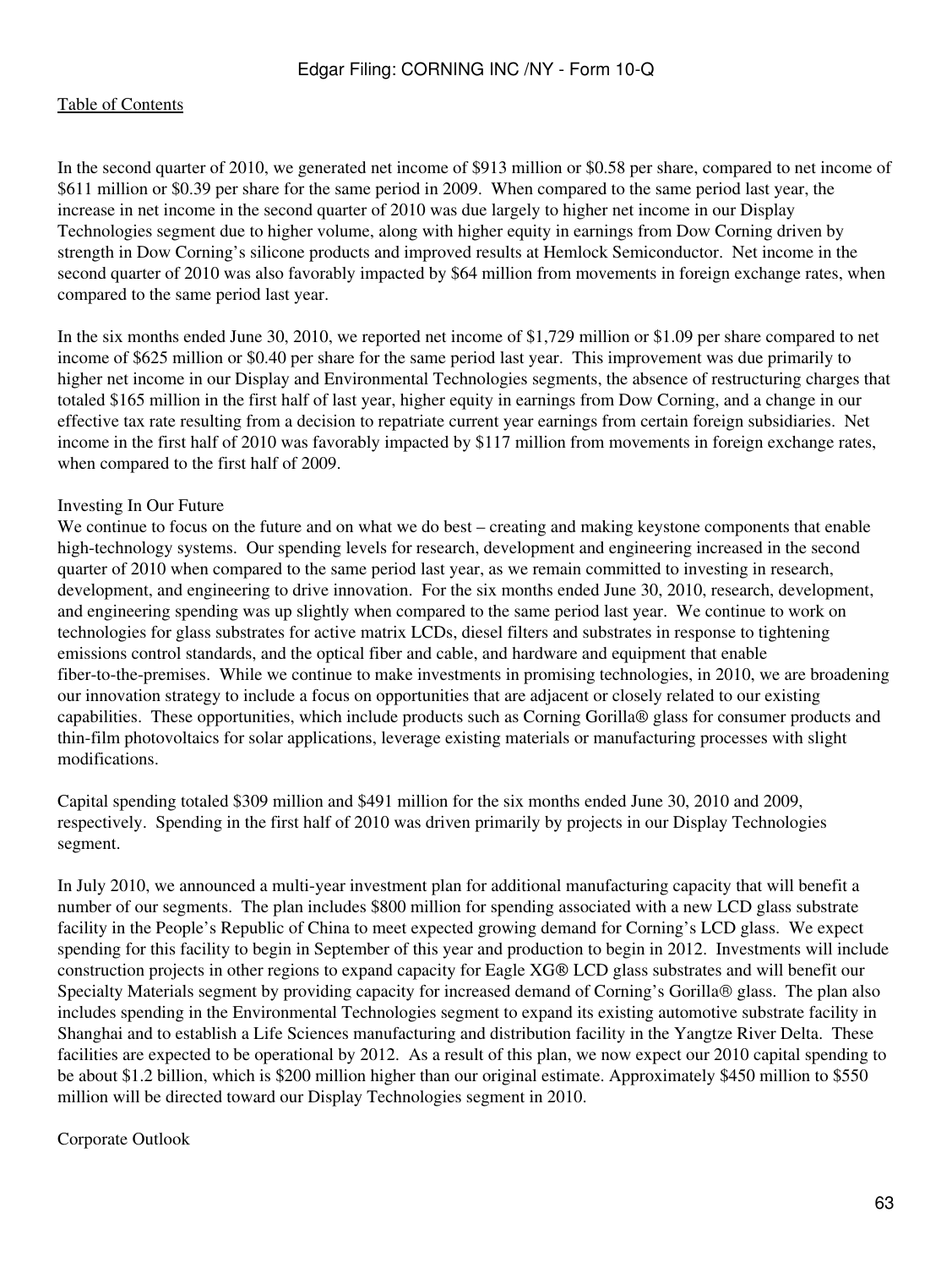Our outlook for the remainder of 2010 is favorable. We believe worldwide demand for LCD glass will continue to increase on a year-over-year basis. We expect sales in 2010 to be higher than 2009 driven by continued strength in demand for LCD televisions, computer notebooks, and desktop monitors. We believe total company gross margin will expand versus last year driven by improvements in the Display Technologies segment and we think equity earnings will continue to improve as well. We expect to continue to generate significant positive cash flow from operations due to improved performance of our Display Technologies segment and potentially higher dividends from equity affiliates. We will continue to focus on protecting our financial health, controlling our costs, and accelerating new products, while maintaining our emphasis on research and development investments for longer term growth. We may take advantage of acquisition opportunities that support the long-term strategies of our businesses. We remain confident that our strategy to grow through global innovation, while preserving our financial stability, will enable our continued long-term success.

- 38 -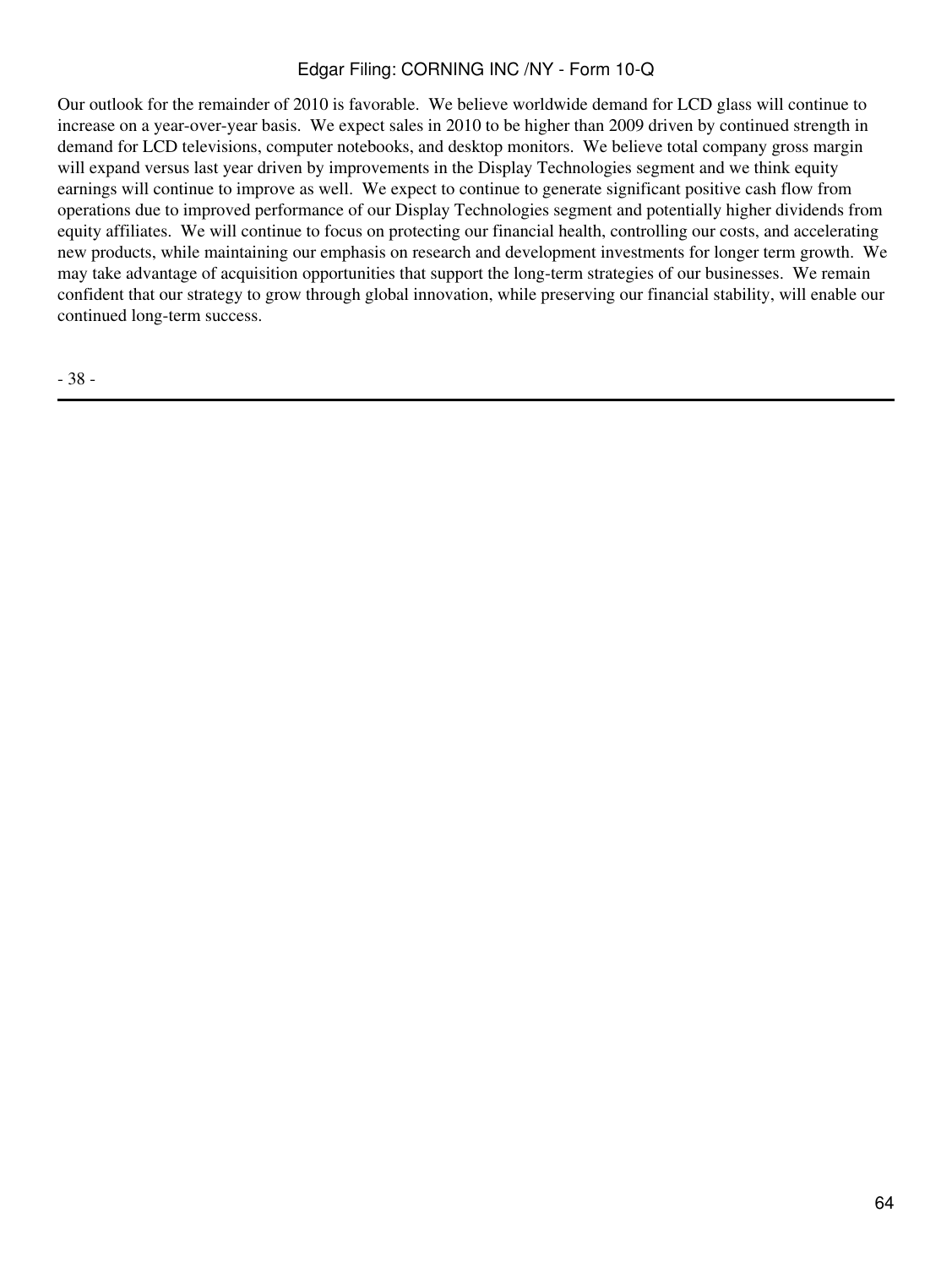## RESULTS OF OPERATIONS

| Selected highlights for the second quarter follow (dollars in millions):          |                                |                           |                    |                           |        |                              |                 |                           |                          |           |
|-----------------------------------------------------------------------------------|--------------------------------|---------------------------|--------------------|---------------------------|--------|------------------------------|-----------------|---------------------------|--------------------------|-----------|
|                                                                                   | Three months ended<br>June 30, |                           |                    | $\%$<br>change<br>10 vs.  |        | Six months ended<br>June 30, |                 |                           | $\%$<br>change<br>10 vs. |           |
|                                                                                   |                                | 2010                      |                    | 2009                      | 09     |                              | 2010            |                           | 2009                     | 09        |
| Net sales                                                                         |                                | \$1,712                   |                    | \$1,395                   | 23%    |                              | \$3,265         |                           | \$2,384                  | 37%       |
| Gross margin                                                                      | $\mathcal{S}$                  | 827                       | $\$\$              | 575                       | 44%    |                              | \$1,558         | \$                        | 845                      | 84%       |
| (gross margin $%$ )                                                               |                                | 48%                       |                    | 41%                       |        |                              | 48%             |                           | 35%                      |           |
| Selling, general and administrative<br>expenses<br>(as a % of net sales)          | $\boldsymbol{\mathsf{S}}$      | 246<br>14%                | \$                 | 211<br>15%                | 17%    | \$                           | 481<br>15%      | \$                        | 418<br>18%               | 15%       |
| Research, development and<br>engineering expenses<br>(as a % of net sales)        | $\frac{1}{2}$                  | 144<br>$8\%$              | $\sqrt$            | 136<br>$10\%$             | 6%     | $\boldsymbol{\mathsf{S}}$    | 289<br>$9\%$    | $\boldsymbol{\mathsf{S}}$ | 287<br>12%               | 1%        |
| Restructuring, impairment and other<br>(credits) charges<br>(as a % of net sales) | $\boldsymbol{\mathsf{S}}$      | $\boldsymbol{0}$<br>$0\%$ | $\$$               | $\boldsymbol{0}$<br>$0\%$ | $\ast$ | $\boldsymbol{\$}$            | (2)<br>$0\%$    | $\boldsymbol{\$}$         | 165<br>7%                | $(101)$ % |
| Asbestos litigation charge (credit)<br>(as a % of net sales)                      | $\frac{1}{2}$                  | 5<br>$0\%$                | $\$\$              | 5<br>$0\%$                | $0\%$  | $\boldsymbol{\mathsf{S}}$    | (47)<br>$(1)$ % | $\mathcal{S}$             | 9<br>$0\%$               | $\ast$    |
| Equity in earnings of affiliated<br>companies<br>(as a % of net sales)            | $\mathcal{S}$                  | 474<br>28%                | $\mathbf{\hat{S}}$ | 361<br>26%                | 31%    | $\mathcal{S}$                | 943<br>29%      | $\mathcal{S}$             | 556<br>23%               | 70%       |
| Income before income taxes<br>(as a % of net sales)                               | $\mathcal{S}$                  | 944<br>55%                | $\mathcal{S}$      | 607<br>44%                | 56%    |                              | \$1,857<br>57%  | \$                        | 555<br>23%               | $\ast$    |
| (Provision) benefit for income taxes<br>(as a % of net sales)                     | $\mathcal{S}$                  | (31)<br>$(2)\%$           | $\$$               | $\overline{4}$<br>$0\%$   | $\ast$ | \$                           | (128)<br>(4)%   | $\boldsymbol{\mathsf{S}}$ | 70<br>3%                 | $\ast$    |
| Net income attributable to Corning<br>Incorporated<br>(as a % of net sales)       | $\mathcal{S}$                  | 913<br>53%                | \$                 | 611<br>44%                | 49%    |                              | \$1,729<br>53%  | \$                        | 625<br>26%               | 177%      |

\* The percentage change calculation is not meaningful.

Net Sales

For the three and six months ended June 30, 2010, net sales increased in the majority of our segments when compared to the same period in 2009. In the second quarter of 2010, the net sales increase was largely due to the impact of higher volumes in the Display Technologies and Environmental Technologies segments when compared to the same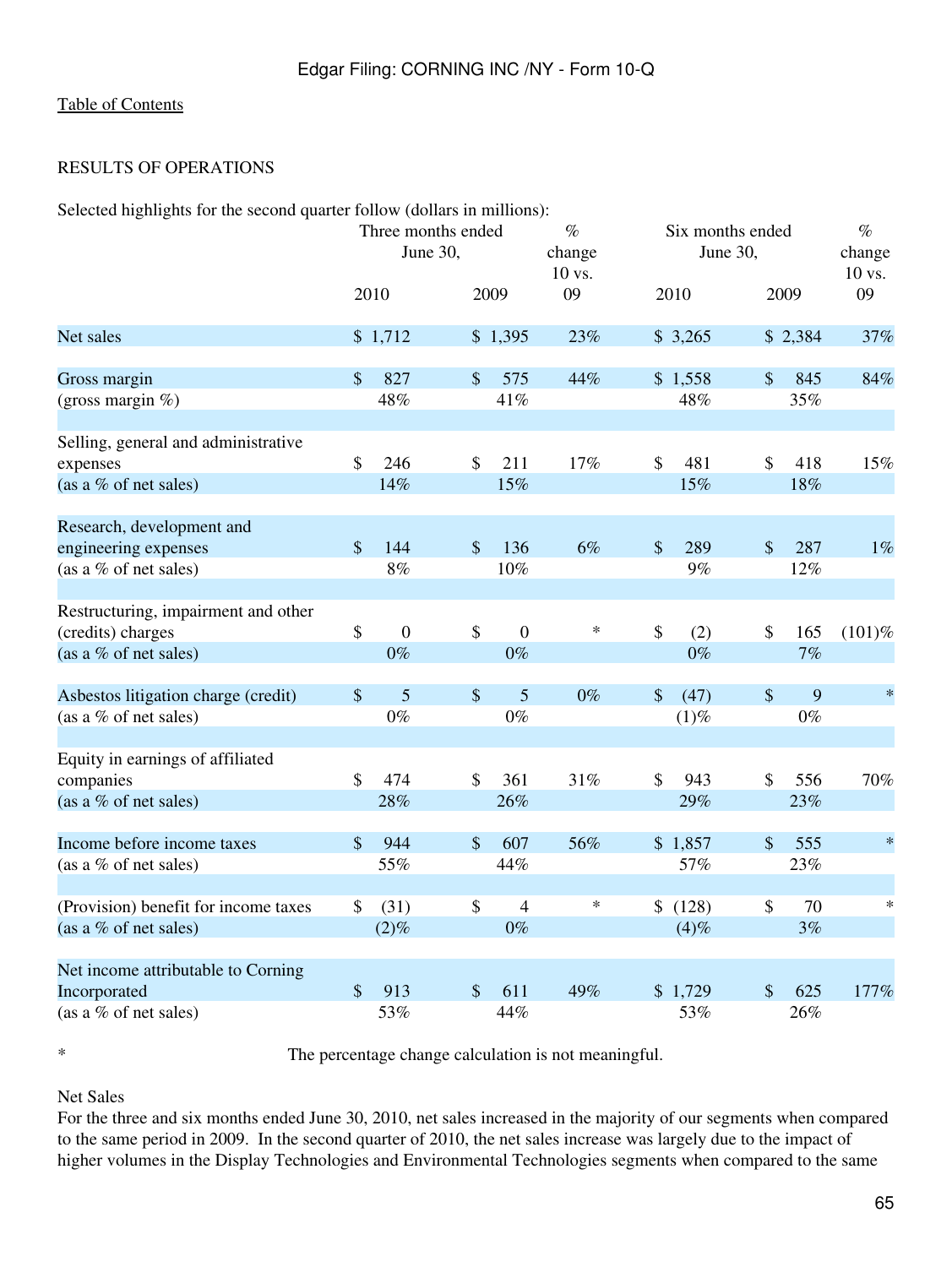period last year. For the three and six months ended June 30, 2010, net sales were favorably impacted by approximately \$34 million and \$75 million, respectively, from movements in foreign exchange rates.

- 39 -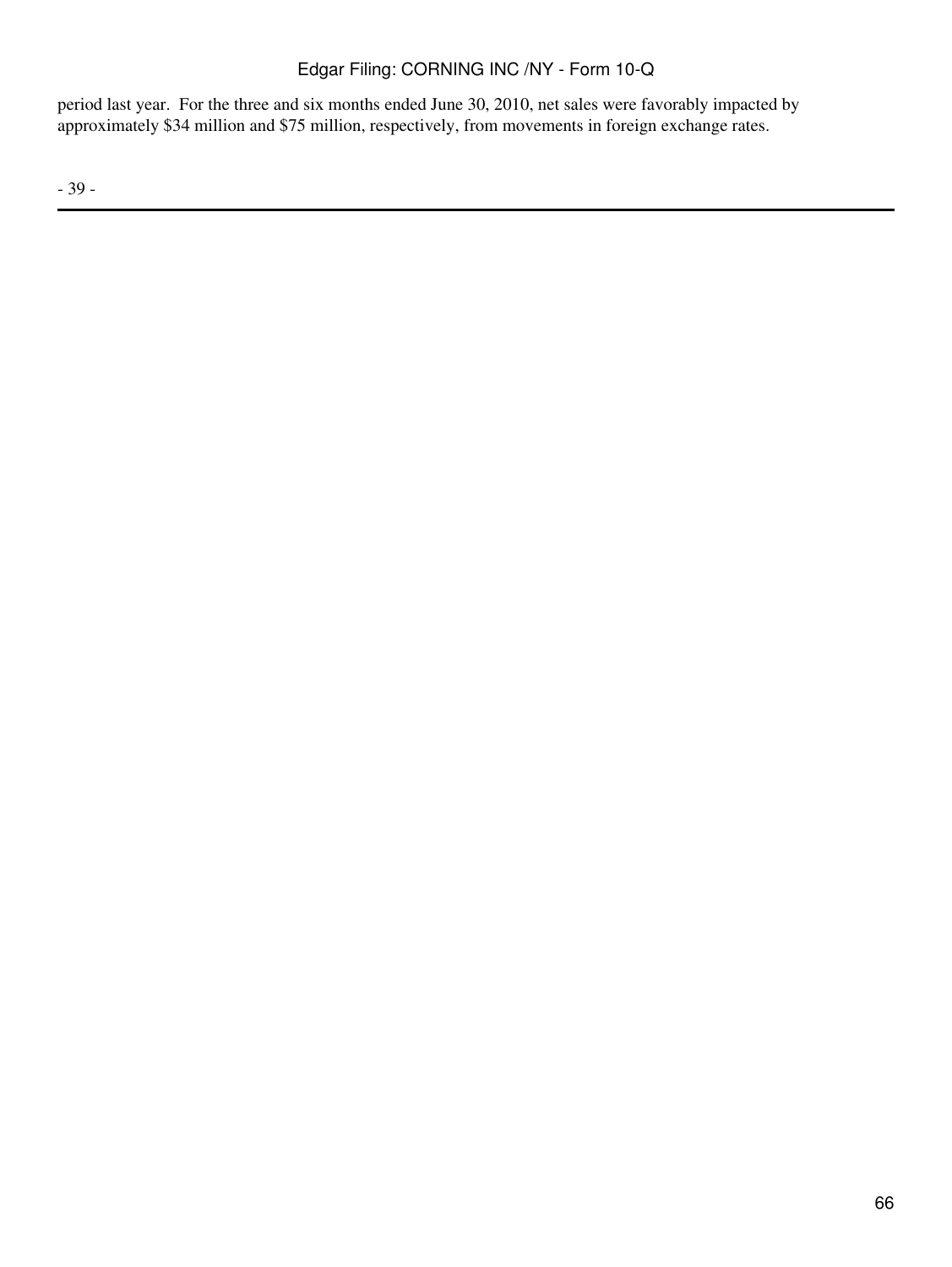#### Cost of Sales

The types of expenses included in the cost of sales line item are: raw materials consumption, including direct and indirect materials; salaries, wages and benefits; depreciation and amortization; production utilities; production-related purchasing; warehousing (including receiving and inspection); repairs and maintenance; inter-location inventory transfer costs; production and warehousing facility property insurance; rent for production facilities; and other production overhead.

#### Gross Margin

As a percentage of net sales, gross margin for the three and six months ended June 30, 2010 increased significantly when compared to the same period last year, due primarily to the impact of higher volume in the Display Technologies segment.

#### Selling, General and Administrative Expenses

For the three and six months ended June 30, 2010, selling, general, and administrative expenses increased by \$35 million and \$63 million, respectively, due primarily to higher compensation-related costs when compared to the same period last year offset somewhat by the impact of cost reduction efforts last year. As a percentage of net sales, these expenses for the first half of 2010 were down significantly when compared to the same period last year due to the increase in net sales and the favorable impact of restructuring actions in 2009, offset somewhat by higher compensation-related costs.

The types of expenses included in the selling, general and administrative expenses line item are: salaries, wages and benefits; stock-based compensation expense; travel; sales commissions; professional fees; depreciation and amortization, utilities, and rent for administrative facilities.

#### Research, Development and Engineering Expenses

For the three and six months ended June 30, 2010, research, development and engineering expenses increased by only \$8 million and \$2 million, respectively, when compared to the same periods last year. As a percentage of net sales, research, development and engineering expenses for the three and six months ended June 30, 2010, were substantially lower when compared to the same periods in 2009 primarily due to the increase in net sales.

Corning's research, development and engineering expenses are currently focused on our Display Technologies, Environmental Technologies and Telecommunications segments as we strive to capitalize on growth opportunities in those segments. Excluding these segments, the largest driver of spending continues to be for development projects, such as Corning Gorilla® glass, and baseline research for new business development.

### Restructuring, Impairment and Other Charges (Credits)

In the first quarter of 2009, we recorded a charge of \$165 million for a corporate-wide restructuring plan to reduce our global workforce. The charge included costs for severance, special termination benefits, outplacement services, and the impact of a \$30 million curtailment loss for postretirement benefits. Total cash expenditures associated with these actions are expected to be approximately \$105 million with the majority of spending completed by the end of 2010. We estimated annualized savings from these actions to be about \$195 million, which have been reflected largely in cost of sales and selling, general, and administrative expenses.

### Asbestos Litigation

In the three months ended June 30, 2010 and 2009, we recorded an increase to our asbestos settlement liability of \$5 million. In the six months ended June 30, 2010, we recorded a \$47 million decrease to our asbestos settlement liability compared to an increase of \$9 million for the same period last year. The net decrease in the asbestos settlement liability in the first half of 2010 was due to a change in the terms of the proposed settlement which reduced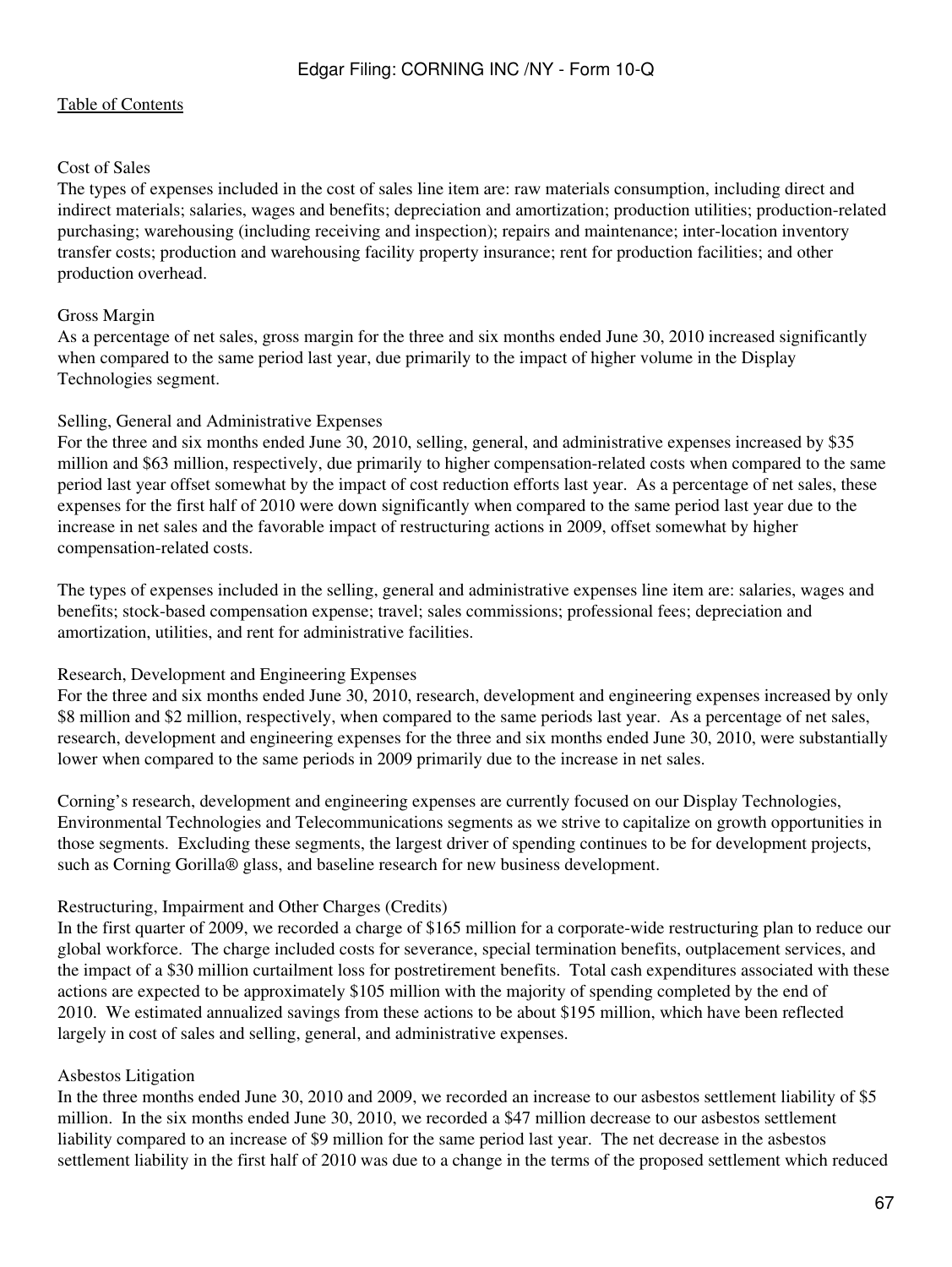the amount of cash expected to be contributed to the settlement. For additional information on this matter, refer to Note 3 (Commitments and Contingencies) to the consolidated financial statements and Part II – Other Information, Item 1. Legal Proceedings.

- 40 -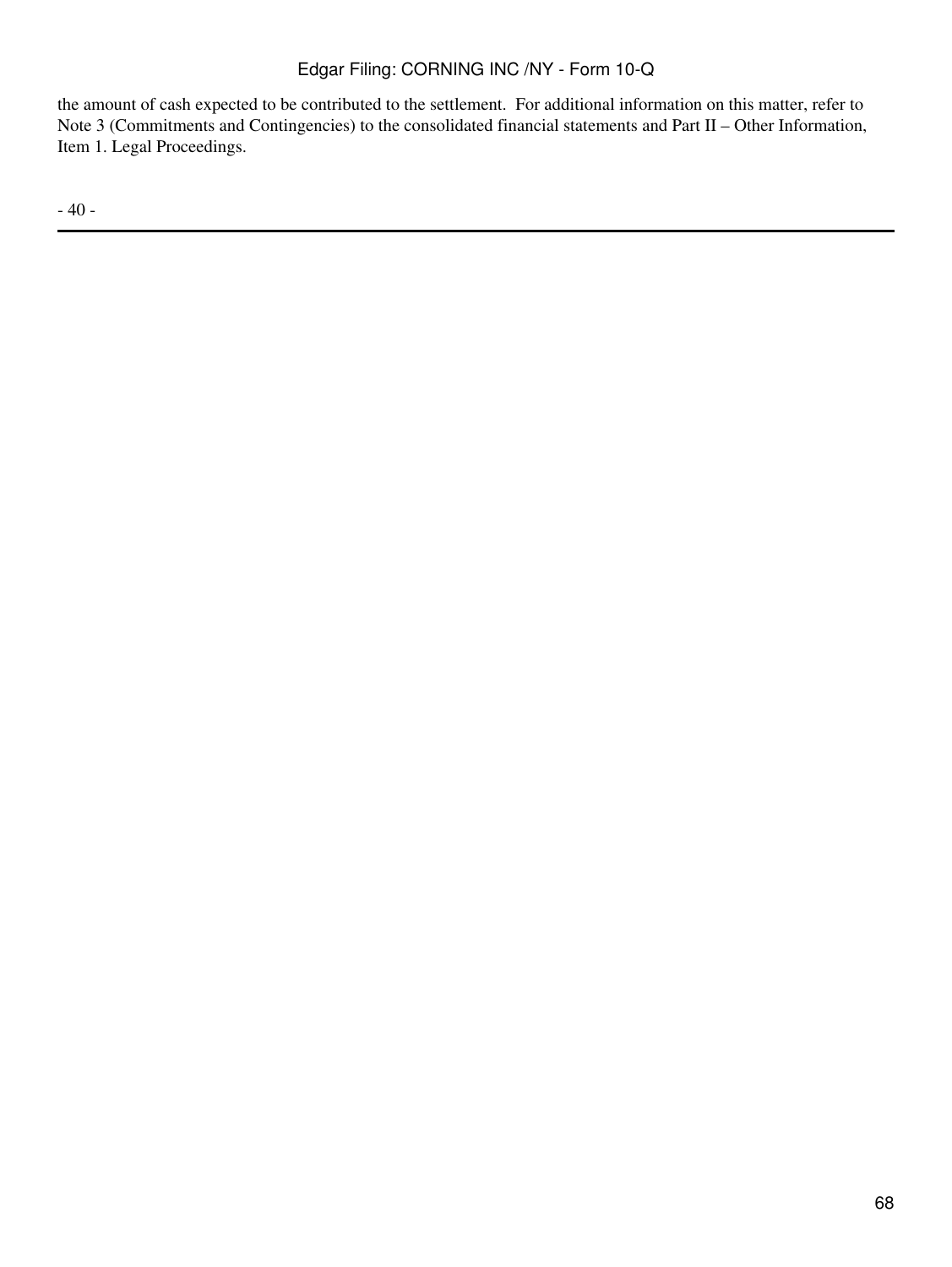#### Equity in Earnings of Affiliated Companies

The following provides a summary of equity in earnings of associated companies (in millions):

|                                  | Three months ended |             |      |     |      | Six months ended |             |     |  |
|----------------------------------|--------------------|-------------|------|-----|------|------------------|-------------|-----|--|
|                                  |                    | June $30$ , |      |     |      |                  | June $30$ , |     |  |
|                                  | 2010               |             | 2009 |     | 2010 |                  | 2009        |     |  |
| <b>Samsung Corning Precision</b> |                    | 358         |      | 294 |      | 708              |             | 481 |  |
| Dow Corning Corporation          |                    |             |      | 58  |      | 223              |             | 62  |  |
| All other                        |                    |             |      | Q   |      | 12               |             | 13  |  |
| Total equity earnings            |                    | 474         |      | 361 |      | 943              |             | 556 |  |

When compared to the same period last year, equity earnings for the three months ended June 30, 2010, primarily reflected increased volume at Samsung Corning Precision and higher sales at Dow Corning. Equity earnings for Samsung Corning Precision are explained more fully in the discussion of the performance of our Display Technologies segment. Sales at Dow Corning in the second quarter of 2010 reflected strength in Dow Corning's traditional silicone products and improved volume at Hemlock Semiconductor, when compared to the same period last year.

In addition to the items described above, equity earnings for the six months ended June 30, 2010, were also positively impacted by the following items:

- The absence of restructuring charges at Dow Corning. In the first quarter of 2009 equity earnings from Dow Corning included \$29 million for our share of costs associated with Dow Corning's global workforce reduction.
- The impact of advanced energy manufacturing tax credits approved by the U.S. government for Dow Corning's manufacturing expansion projects that support the solar industry. Corning's share of these credits was \$21 million in 2010.

Equity earnings for the three and six months ended June 30, 2010 were favorably impacted by \$26 million and \$24 million, respectively, from movements in foreign exchange rates when compared to the same periods last year.

In the third quarter of 2010, we expect equity earnings to be up slightly when compared to the second quarter of 2010, driven by continued strength at Samsung Corning Precision.

Other Income, Net

"Other income, net" in Corning's consolidated statements of income includes the following (in millions):

|                                                         | Three months ended<br>June 30, |     |   | Six months ended<br>June 30, |      |      |      |
|---------------------------------------------------------|--------------------------------|-----|---|------------------------------|------|------|------|
|                                                         | 2010                           |     |   | 2009                         | 2010 | 2009 |      |
| Royalty income from Samsung Corning Precision           | S                              | 66  | S | 61                           | 131  |      | 103  |
| Foreign currency exchange and hedge gains/(losses), net |                                |     |   | (16)                         | 12   |      | (35) |
| Net loss/(income) attributable to noncontrolling        |                                |     |   |                              |      |      |      |
| interests                                               |                                |     |   |                              |      |      | (1)  |
| Other, net                                              |                                | (5) |   | (3)                          | (16) |      | (6)  |
| Total                                                   |                                |     | S | 41                           | 129  |      | 61   |

#### Income Before Income Taxes

Income before income taxes for the three and six months ended June 30, 2010, was positively impacted by \$65 million and \$119 million, respectively, due to movements in foreign exchange rates when compared to the same period last year.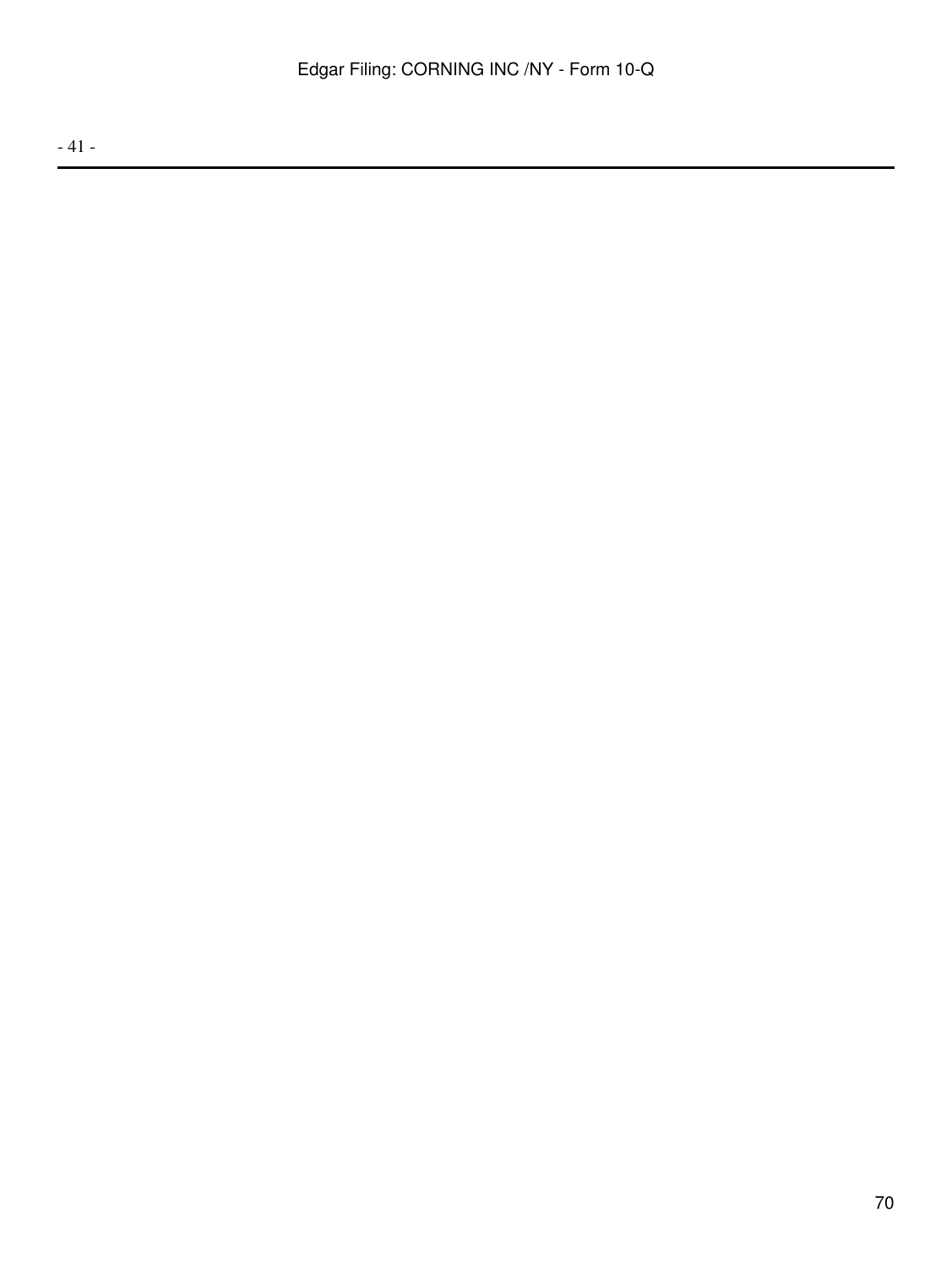(Provision) Benefit for Income Taxes

Our provision for income taxes and the related effective income tax rates were as follows (in millions):

|                                      | Three months ended |                                 | Six months ended |            |
|--------------------------------------|--------------------|---------------------------------|------------------|------------|
|                                      | June 30,           |                                 | June $30$ ,      |            |
|                                      | 2010               | 2009                            | 2010             | 2009       |
| (Provision) benefit for income taxes | \$ (31)            | $\mathcal{S}$<br>$\overline{4}$ | \$(128)          | 70         |
| Effective tax rate                   | $3.3\%$            | $(0.6)\%$                       | $6.9\%$          | $(12.6)\%$ |

For the three months ended June 30, 2010, the effective income tax rate differed from the U.S. statutory rate of 35% primarily due to the following items:

- Rate differences on income/(losses) of consolidated foreign companies;
- The impact of equity in earnings of affiliated companies;
- The benefit of tax holidays and investment credits in foreign jurisdictions; and
- The benefit of excess foreign tax credits from repatriation of current year earnings of certain foreign subsidiaries.

In addition to the items noted above, the tax provision for the six months ended June 30, 2010, reflected the impact of discrete items, including a \$56 million charge from the reversal of the deferred tax asset associated with a subsidy for certain retiree medical benefits. Discrete items in the six months ended June 30, 2010, increased our effective tax rate by 3.9 percentage points.

For the three months ended June 30, 2009, the effective income tax rate differed from the U.S. statutory rate of 35% primarily due to the following items:

- Rate differences on income/(losses) of consolidated foreign companies;
- The impact of equity in earnings of affiliated companies; and
- The benefit of tax holidays and investment credits in foreign jurisdictions.

In addition to the items noted above, the tax benefit for the six months ended June 30, 2009, reflected the impact of discrete items, including a restructuring charge of \$165 million and \$29 million for our share of a restructuring charge at Dow Corning. Refer to Note 2 (Restructuring, Impairment and Other Charges (Credits)) for additional information about Corning's restructuring charge. Discrete items had a favorable impact on our effective tax rate of 14.2 percentage points.

Refer to Note 5 (Income Taxes) to the consolidated financial statements for additional information.

Net Income Attributable to Corning Incorporated

As a result of the above, our net income and per share data is as follows (in millions, except per share amounts):

|                                                 | Three months ended    |                     | Six months ended<br>June 30, |       |  |
|-------------------------------------------------|-----------------------|---------------------|------------------------------|-------|--|
|                                                 | June 30,              |                     |                              |       |  |
|                                                 | 2010                  | 2009                | 2010                         | 2009  |  |
| Net income attributable to Corning Incorporated | 913<br><sup>S</sup>   | 611<br><sup>S</sup> | \$1,729                      | 625   |  |
| Basic earnings per common share                 | 0.59<br>S.            | 0.39<br>S           | -1.11<br>S                   | 0.40  |  |
| Diluted earnings per common share               | 0.58<br>$\mathcal{S}$ | 0.39<br>S           | 1.09<br>\$                   | 0.40  |  |
| Shares used in computing per share amounts      |                       |                     |                              |       |  |
| Basic earnings per common share                 | 1,558                 | 1,550               | 1.557                        | 1,549 |  |
| Diluted earnings per common share               | 1,581                 | 1,567               | 1,580                        | 1,563 |  |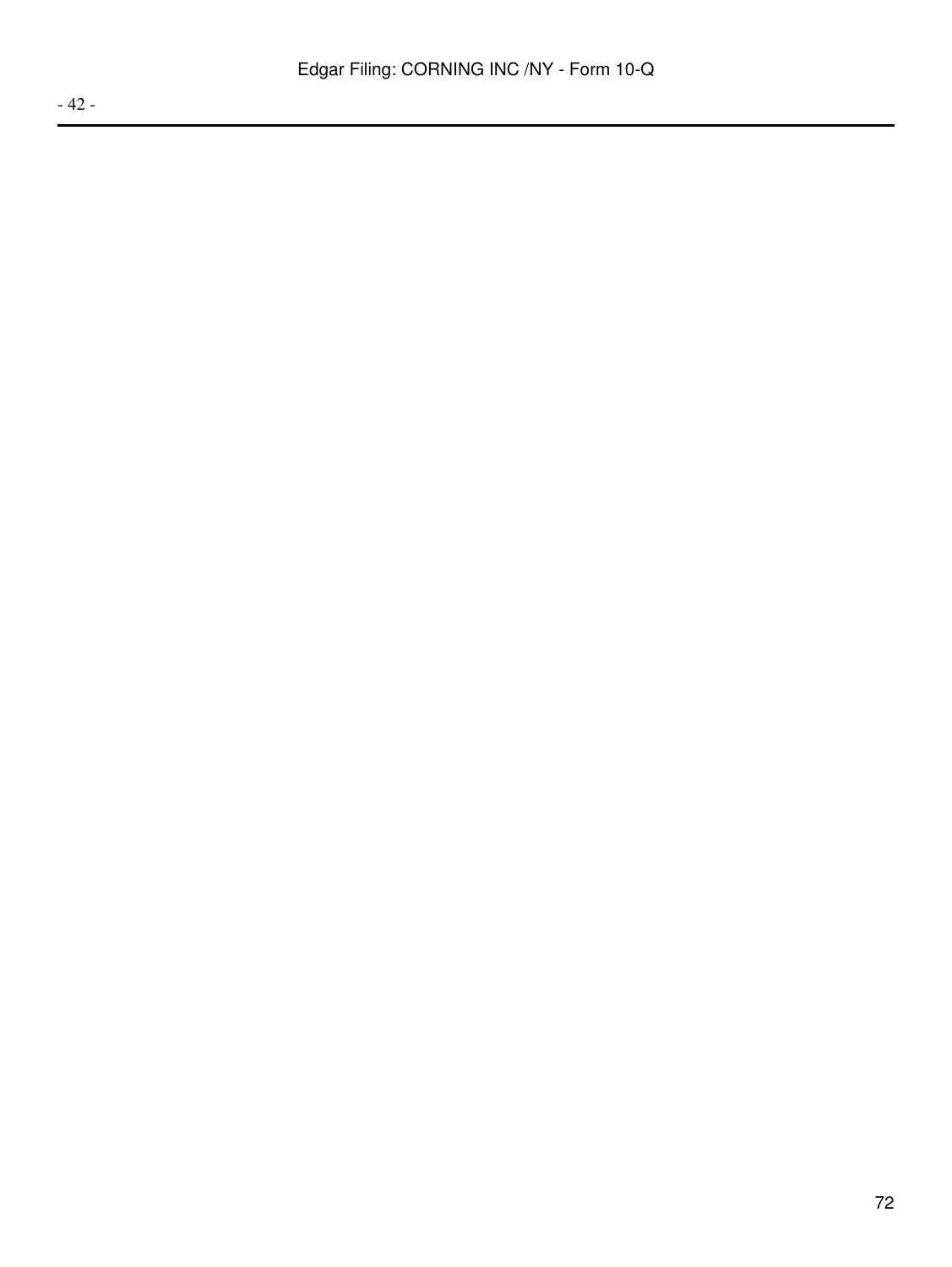# OPERATING SEGMENTS

Our reportable operating segments are as follows:

- Display Technologies manufactures liquid crystal display glass for flat panel displays.
- Telecommunications manufactures optical fiber and cable, and hardware and equipment components for the telecommunications industry.
- Environmental Technologies manufactures ceramic substrates and filters for automotive and diesel applications. This reportable operating segment is an aggregation of our Automotive and Diesel operating segments, as these two segments share similar economic characteristics, products, customer types, production processes and distribution methods.
- Specialty Materials manufactures products that provide more than 150 material formulations for glass, glass ceramics and fluoride crystals to meet demand for unique customer needs.
- Life Sciences manufactures glass and plastic consumables for scientific applications.

All other operating segments that do not meet the quantitative threshold for separate reporting are grouped as "All Other." This group is primarily comprised of development projects and results for new product lines.

We prepared the financial results for our reportable segments on a basis that is consistent with the manner in which we internally disaggregate financial information to assist in making internal operating decisions. We included the earnings of equity affiliates that are closely associated with our operating segments in the respective segment's net income. We have allocated certain common expenses among segments differently than we would for stand-alone financial information prepared in accordance with U.S. GAAP. Segment net income may not be consistent with measures used by other companies. The accounting policies of our reportable segments are the same as those applied in the consolidated financial statements.

# Display Technologies

The following table provides net sales and other data for the Display Technologies segment (in millions):

|                               |      | Three months ended |      |     |                      | Six months ended |     |      |       | $\%$                 |  |
|-------------------------------|------|--------------------|------|-----|----------------------|------------------|-----|------|-------|----------------------|--|
|                               |      | June $30$ ,        |      |     | change               | June $30$ ,      |     |      |       | change               |  |
|                               | 2010 |                    | 2009 |     | $10 \text{ vs. } 09$ | 2010             |     | 2009 |       | $10 \text{ vs. } 09$ |  |
| Net sales                     |      | 834                | \$.  | 673 | 24%                  | \$1,616          |     | S.   | 1,030 | 57%                  |  |
| Equity earnings of affiliated |      |                    |      |     |                      |                  |     |      |       |                      |  |
| companies                     |      | 353                | S    | 284 | 24%                  |                  | 697 |      | 464   | 50%                  |  |
| Net income                    |      | 756                |      | 555 | 36%                  | \$1,459          |     |      | 773   | 89%                  |  |

The increase in net sales for the second quarter of 2010 compared to the same period last year, reflected an increase in volume of more than 25% offset somewhat by price declines of 6%. Volume gains reflected continued robust retail demand for LCD televisions, notebooks, and monitors. Net sales in the second quarter of 2010 included the favorable impact of \$45 million from movements in foreign exchange rates when compared to the second quarter of 2009.

The increase in net sales for the six months ended June 30, 2010 reflected an increase in volume of 60%, offset somewhat by price declines of 6% when compared to the same period last year. Volume gains in the first half of 2010 resulted from a continuation of the rebound in demand for LCD glass that began in the second quarter of last year, driven by strength in consumer demand for LCD televisions and a replenishment of this industry's supply chain. As a result of sustained strength in demand, our manufacturing facilities in the first half of 2010 have been operating at or near capacity and price declines have moderated. Net sales in the first half of 2010 included the favorable impact of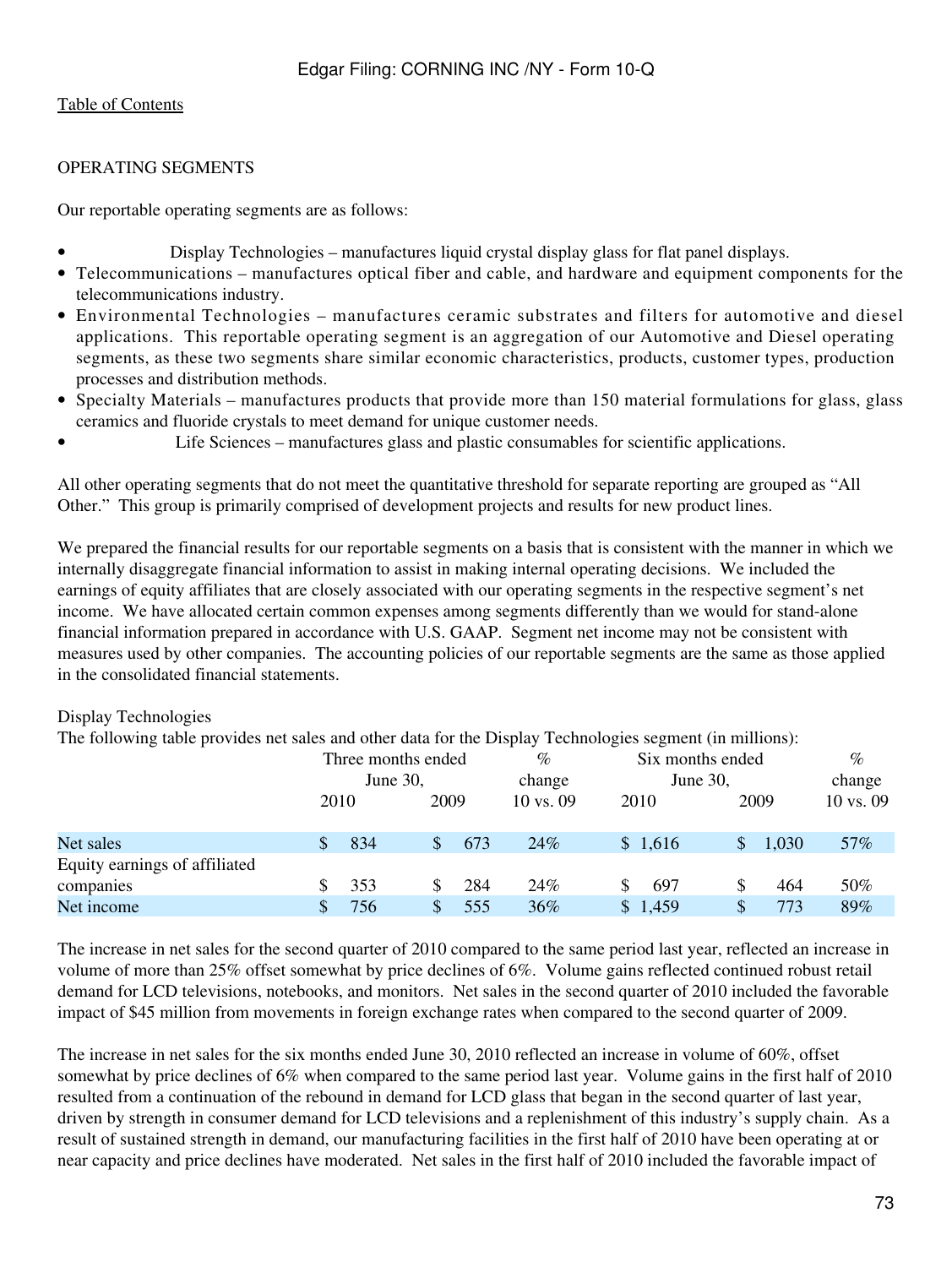# Edgar Filing: CORNING INC /NY - Form 10-Q

\$83 million from movements in foreign exchange rates when compared to the first half of 2009.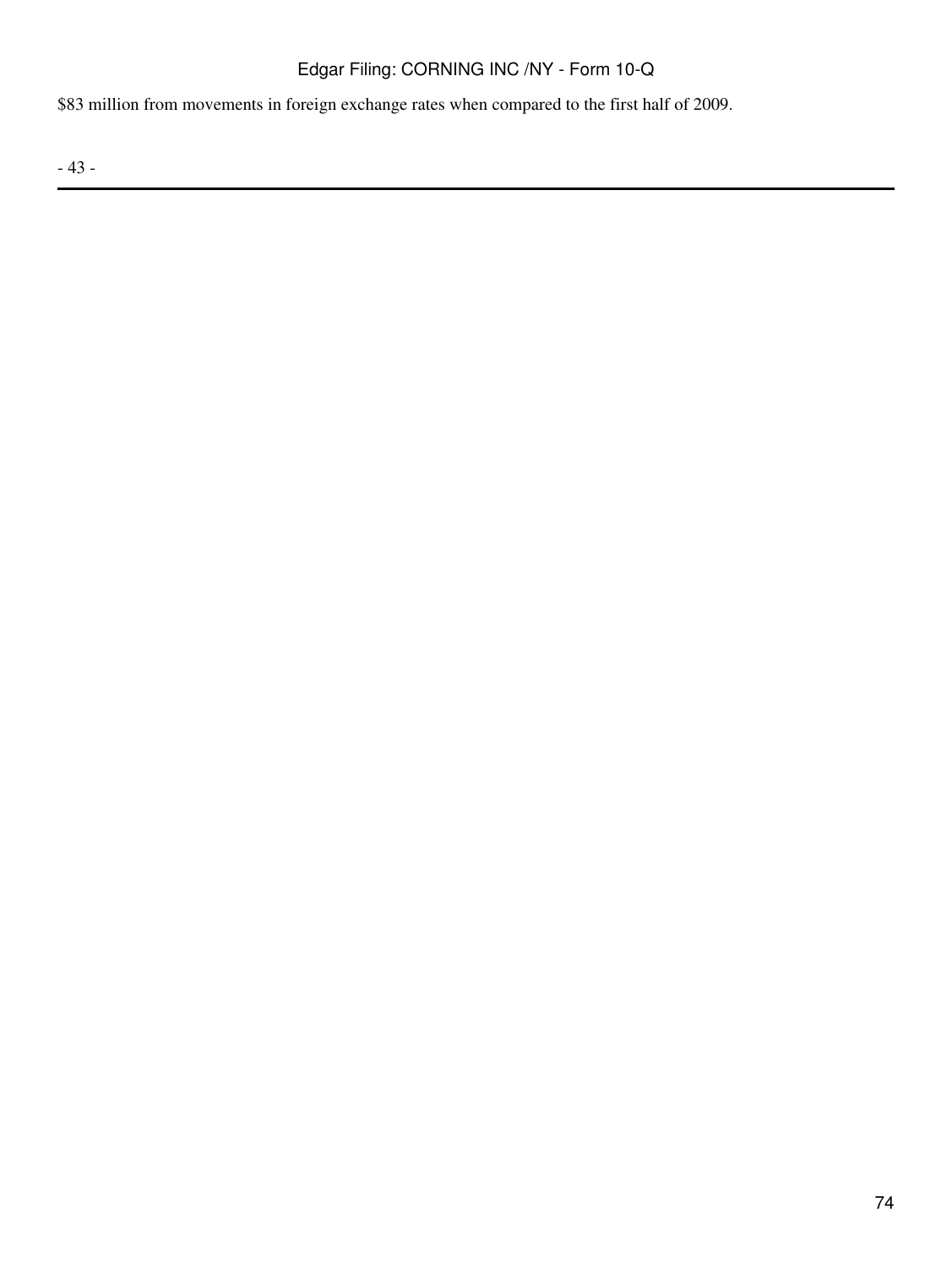When compared to same period last year, equity earnings in the second quarter of 2010 from Samsung Corning Precision, our equity affiliate in Korea, reflected volume increases of more than 15%, offset somewhat by price declines of 5%. In the six months ended June 30, 2010, equity earnings from Samsung Corning Precision reflected volume increases of 35%, offset somewhat by price declines of 5%. The economic recession and the corresponding rebound have had a greater impact on our wholly-owned business in Taiwan than on Samsung Corning Precision. Since Taiwanese panel makers do not have strong brand recognition, we believe they are the first to experience supply chain contractions and slower to benefit from supply chain recoveries.

When compared to the second quarter of last year, the increase in net income in the second quarter of 2010 primarily reflects the impact of volume increases described above and manufacturing efficiency improvements. When compared to the six months ended June 30, 2009, the increase in net income was due to volume increases described above, manufacturing efficiency improvements, and the absence of restructuring charges. Net income of this segment in the first half of 2009 included \$34 million of restructuring charges associated with a corporate-wide restructuring plan. Net income also included royalty income from Samsung Corning Precision that was higher in the three and six months ended June 30, 2010, when compared to the same periods last year, reflecting the improvements in sales volume at Samsung Corning Precision. A number of Corning's patents and know-how are licensed to Samsung Corning Precision, as well as to third parties, which generate royalty income. Refer to Note 9 (Investments) to the consolidated financial statements for more information about related party transactions. Net income in the three and six months ended June 30, 2010 includes the favorable impact of \$57 million and \$80 million, respectively, from movements in foreign exchange rates when compared to the same periods last year.

The Display Technologies segment has a concentrated customer base comprised of LCD panel and color filter makers primarily located in Japan and Taiwan. For the three and six months ended June 30, 2010 three customers of the Display Technologies segment which individually accounted for more than 10% of segment net sales, accounted for approximately 72% of total segment sales when combined. Our customers face the same global economic dynamics as we do in this market. We believe panel makers in Taiwan are more significantly impacted by economic downturns given their relative size, when compared to Korean panel makers who have a stronger presence in the end market for LCD products. While we are not aware of any significant customer credit issues, our near-term sales and profitability would be impacted if any individual customers were unable to continue to purchase our products.

Samsung Corning Precision's sales are also concentrated across a small number of its customers. For the three and six months ended June 30, 2010, sales to two LCD panel makers located in Korea accounted for 93% of Samsung Corning Precision sales.

### Outlook:

We expect the glass market to remain robust. We believe that the long-term drivers of the LCD glass market, specifically increased penetration of LCD into the total television market, increased screen size and increased televisions per household, remain intact.

In the third quarter of 2010, we expect volume at our wholly-owned business to be flat to down slightly and volume at Samsung Corning Precision to be up slightly when compared to the second quarter of 2010. We expect price declines in the third quarter of 2010 at both our wholly-owned business and Samsung Corning Precision to be similar to the second quarter of 2010.

In July 2010, we announced a multi-year capital expenditure plan to invest \$800 million for a new manufacturing facility to produce LCD glass substrates in the People's Republic of China. Construction of the facility will begin in September of this year and is expected to be completed in 2012.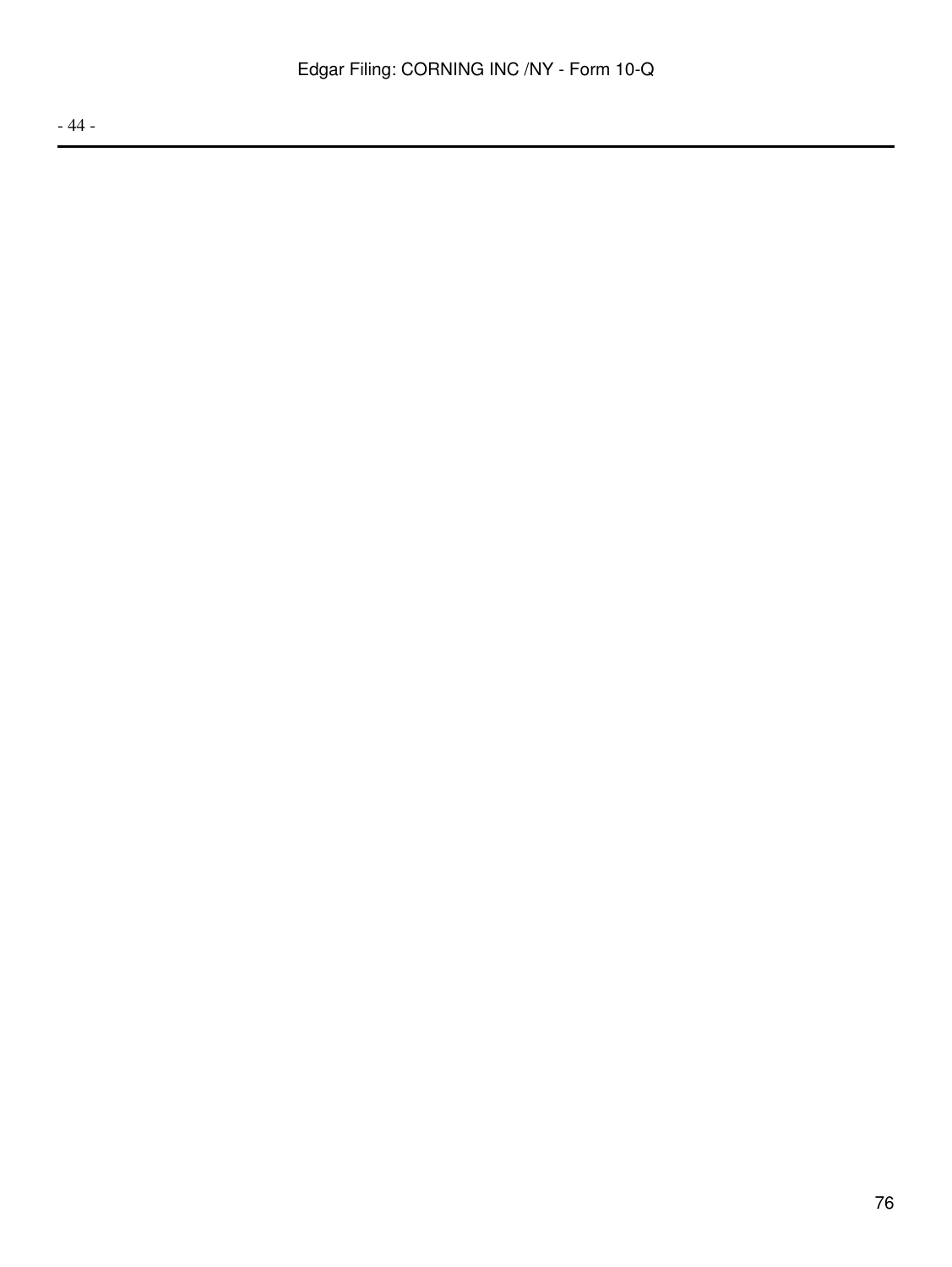The end market demand for LCD televisions, monitors and notebooks is dependent on consumer retail spending, among other things. We are cautious about the potential negative impacts that economic conditions, particularly global economic recession and world political tensions could have on consumer demand. While the industry has grown rapidly in recent years, economic volatility along with consumer preferences for panels of differing sizes, prices, or other factors may lead to pauses in market growth. Therefore, it is possible that glass manufacturing capacity may exceed demand from time to time. We may incur further charges in this segment to reduce our workforce and consolidate capacity. In addition, changes in foreign exchange rates, principally the Japanese yen, will continue to impact the sales and profitability of this segment.

### Telecommunications

The following table provides net sales and other data for the Telecommunications segment (in millions):

|                         | Three months ended<br>June $30$ , |     |      |     | $\%$<br>change       | Six months ended<br>June $30$ , |      |      | $\%$<br>change |                      |
|-------------------------|-----------------------------------|-----|------|-----|----------------------|---------------------------------|------|------|----------------|----------------------|
|                         | 2010                              |     | 2009 |     | $10 \text{ vs. } 09$ |                                 | 2010 | 2009 |                | $10 \text{ vs. } 09$ |
| Net sales:              |                                   |     |      |     |                      |                                 |      |      |                |                      |
| Optical fiber and cable |                                   | 227 | S    | 235 | $(3)\%$              | \$                              | 417  | \$   | 427            | $(2)\%$              |
| Hardware and equipment  |                                   | 214 |      | 202 | $6\%$                |                                 | 388  |      | 395            | $(2)\%$              |
| Total net sales         |                                   | 441 | S    | 437 | 1%                   | \$                              | 805  | S    | 822            | $(2)\%$              |
| Net income              | \$                                | 30  | S    | 18  | 67%                  |                                 | 38   |      | 17             | 124%                 |

In the second quarter of 2010, net sales of the Telecommunications segment were up slightly from the same period last year, primarily due to higher sales of private network products offset by a decline in sales of fiber-to-the-premises products, lower sales of optical fiber and cable products in Asia, and the absence of sales from two businesses that were sold in 2009. Sales from these two businesses totaled \$11 million in the second quarter of 2009. Net sales in the second quarter of 2010 were negatively impacted by \$5 million from movements in foreign exchange rates, when compared to the same period last year.

For the three months ended June 30, 2010, the increase in net income reflected the sales increase as described above along with manufacturing efficiency gains and the impact of cost reduction efforts. Net income for the second quarter of 2010 includes the favorable impact of \$2 million from movements in foreign exchange rates, when compared to the second quarter of last year.

When compared to the first half of 2009, net sales in the six months ended June 30, 2010, reflected an increase in sales of private network products that was more than offset by lower sales of fiber-to-the-premises products, lower sales of optical and cable products in China, and the absence of sales from two businesses sold last year. Sales from those two businesses totaled \$20 million in the first half of 2009. The impact from movements in foreign exchange rates was not significant to net sales in the first half of 2010, when compared to the same period in 2009.

For the six months ended June 30, 2010, the increase in net income reflected the absence of restructuring charges from last year, the impact of cost reduction efforts, and manufacturing efficiency gains. Net income of this segment in the first half of 2009 included \$15 million of restructuring charges associated with the Company's corporate-wide restructuring plan to reduce its global workforce. Net income in the six months ended June 30, 2010 includes the favorable impact of \$5 million from movements in foreign exchange rates, when compared to the same period last year.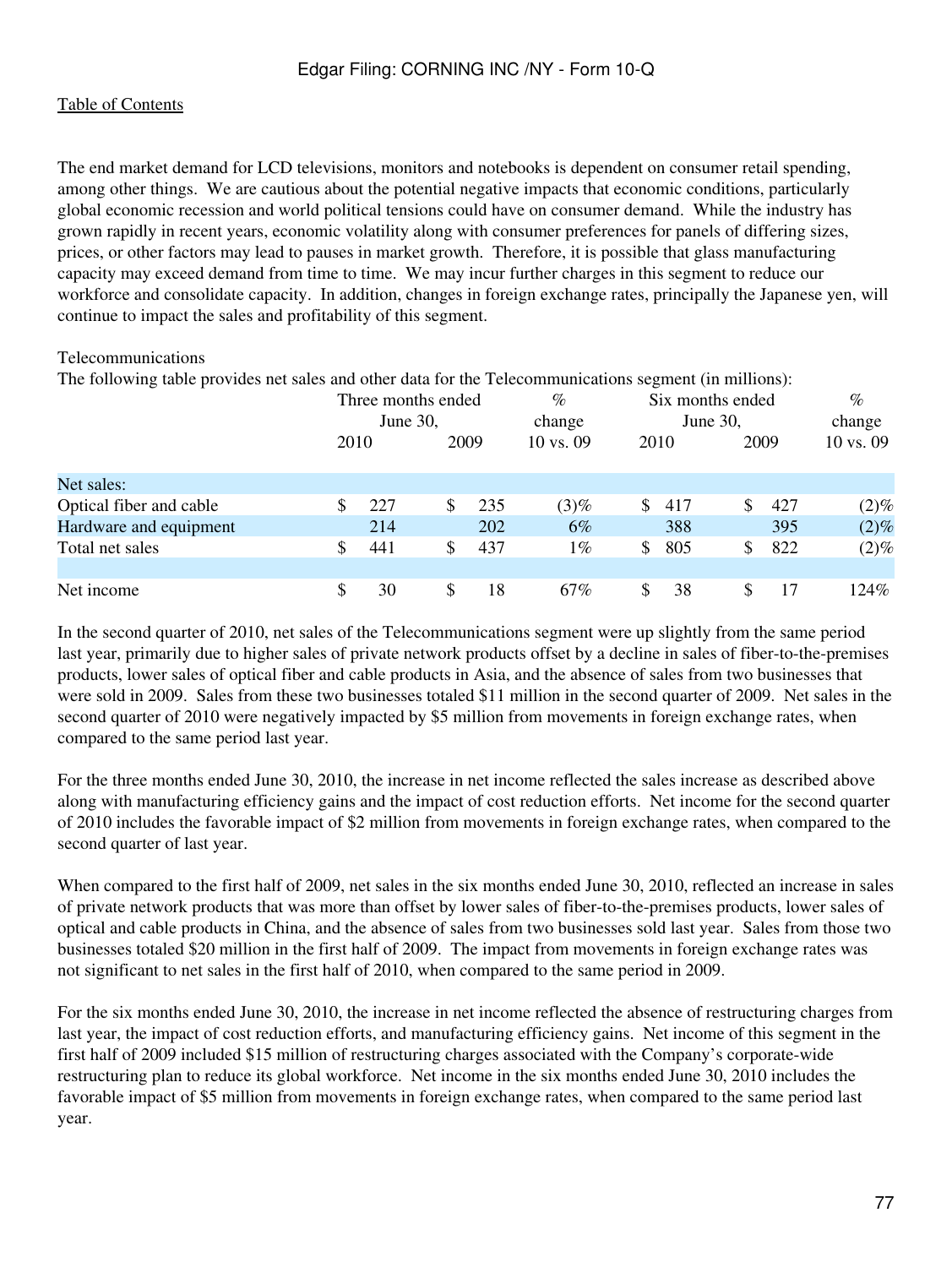# Edgar Filing: CORNING INC /NY - Form 10-Q

The Telecommunications segment has a concentrated customer base. For the three and six months ended June 30, 2010, one customer of the Telecommunications segment represented approximately 17% and 16%, respectively, of total segment sales. For the three and six months ended June 30, 2009, two customers of the Telecommunications segment each of which individually accounted for more than 10% of segment net sales, accounted for 23% of total segment sales when combined.

- 45 -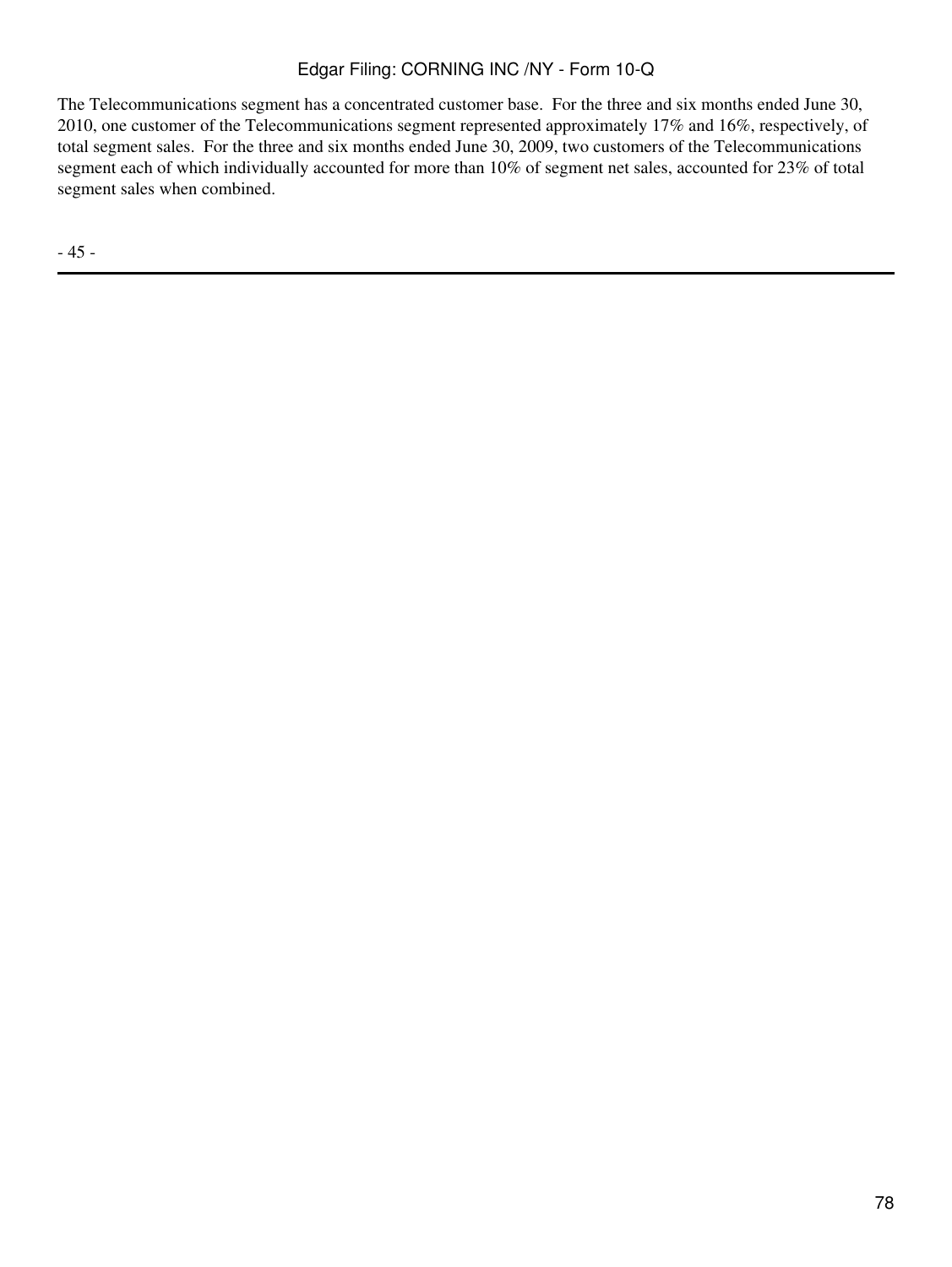### Outlook:

For the third quarter of 2010, we expect sales to be flat to down slightly when compared to the second quarter of 2010, primarily due to moderating demand for private network products.

### Environmental Technologies

The following table provides net sales and other data for the Environmental Technologies reportable operating segment (in millions):

|                   |      | Three months ended<br>June 30, |      |     | $\%$<br>change       | Six months ended<br>June $30$ , |     |      |      | $\%$<br>change |
|-------------------|------|--------------------------------|------|-----|----------------------|---------------------------------|-----|------|------|----------------|
|                   | 2010 |                                | 2009 |     | $10 \text{ vs. } 09$ | 2010                            |     | 2009 |      | 10 vs. 09      |
| Net sales:        |      |                                |      |     |                      |                                 |     |      |      |                |
| Automotive        | \$   | 109                            | S    | 85  | 28%                  | S                               | 226 | S    | 149  | 52%            |
| <b>Diesel</b>     |      | 75                             |      | 47  | 60%                  |                                 | 150 |      | 93   | 61%            |
| Total net sales   | \$   | 184                            | \$   | 132 | 39%                  | S                               | 376 | \$.  | 242  | 55%            |
| Net income (loss) | \$   | 5                              | \$   | (9) | $\ast$               | \$                              | 16  |      | (53) | $\ast$         |

\* The percentage change calculation is not meaningful.

When compared to the previous year, the increase in net sales of this segment for the three and six months ended June 30, 2010, resulted from higher sales volumes for both automotive and diesel products. In the first half of 2009, net sales of automotive products were negatively impacted by lower automotive production caused by the global recession and inventory reductions at manufacturers and on dealer lots. We believe automobile inventories began returning to more normalized levels in the latter part of 2009 and in 2010, resulting in increased volume for automotive products in the first half of 2010. Net sales of diesel products in the three and six months ended June 30, 2010 were higher when compared to the same period last year, reflecting stronger sales in Europe and a gradual recovery in the freight industry. For the three and six months ending June 30, 2010, movements in foreign exchange rates did not significantly impact net sales of this segment when compared to the same periods last year.

Net income in the three and six months ended June 30, 2010, increased due to higher sales volumes, cost reduction efforts, and improvements in manufacturing performance. The increase in net income was offset somewhat by higher freight costs in both periods when compared to last year. Net income in the six months ended June 30, 2010, also reflected the absence of restructuring charges in comparison to the same period last year. In the first half of 2009, net loss of this segment included \$19 million of restructuring charges associated with the Company's corporate-wide restructuring plan to reduce its global workforce in response to anticipated lower sales last year. Net income in the three and six months ended June 30, 2010, included the negative impact of \$3 million from movements in foreign exchange rates when compared to the same periods last year.

The Environmental Technologies segment sells to a concentrated customer base of catalyzer and emission control systems manufacturers, who then sell to automotive and diesel engine manufacturers. Although our sales are to the emission control systems manufacturers, the use of our substrates and filters is generally required by the specifications of the automotive and diesel engine manufacturers. For the three and six months ended June 30, 2010, three customers of the Environmental Technologies segment, which individually accounted for more than 10% of segment net sales, accounted for approximately 85% of total segment sales when combined. While we are not aware of any significant customer credit issues with our direct customers, our near-term sales and profitability would be impacted if any individual customers were unable to continue to purchase our products.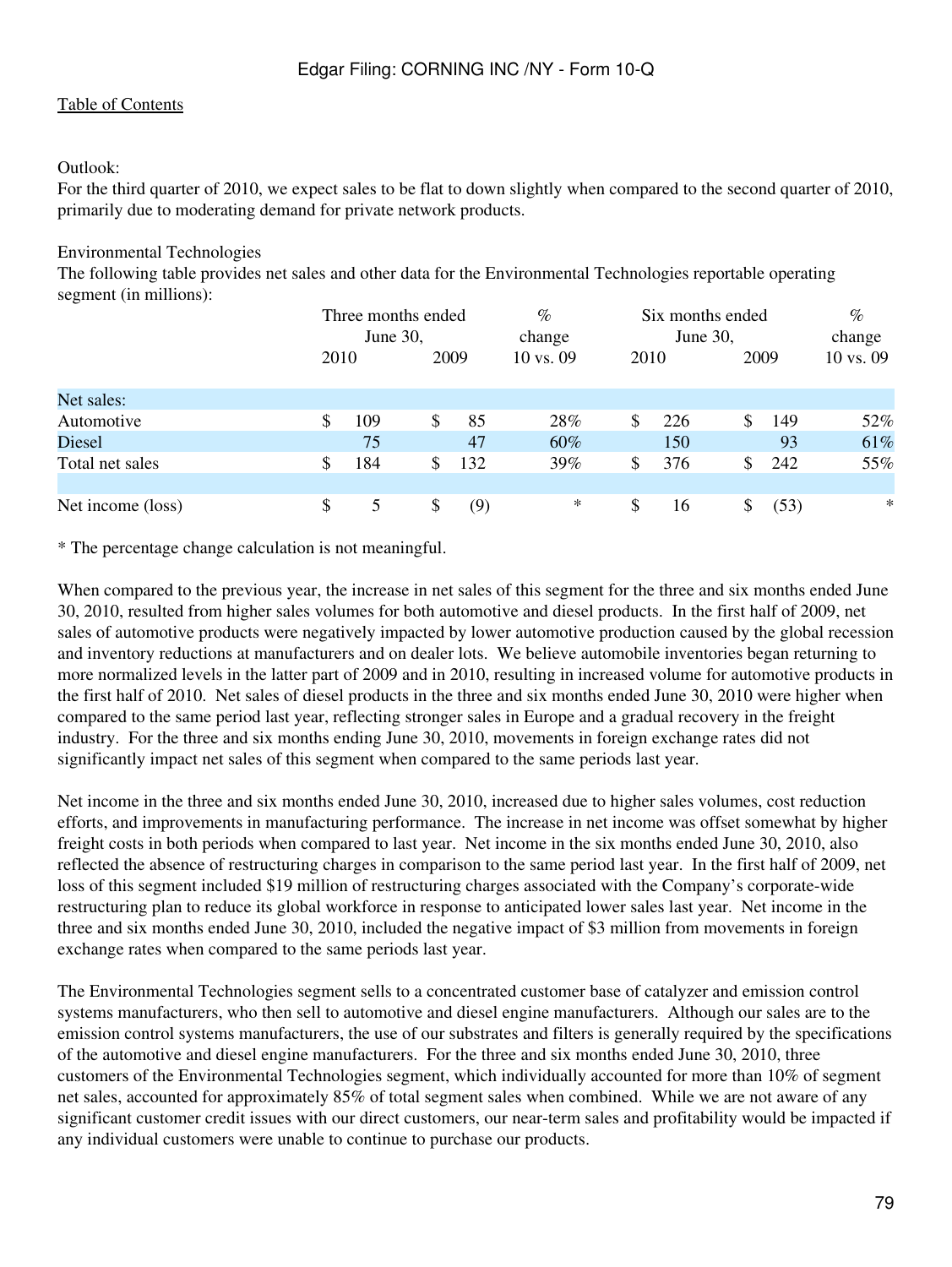# Edgar Filing: CORNING INC /NY - Form 10-Q

Outlook:

In the third quarter of 2010, we expect sales to be even when compared to the second quarter of 2010.

- 46 -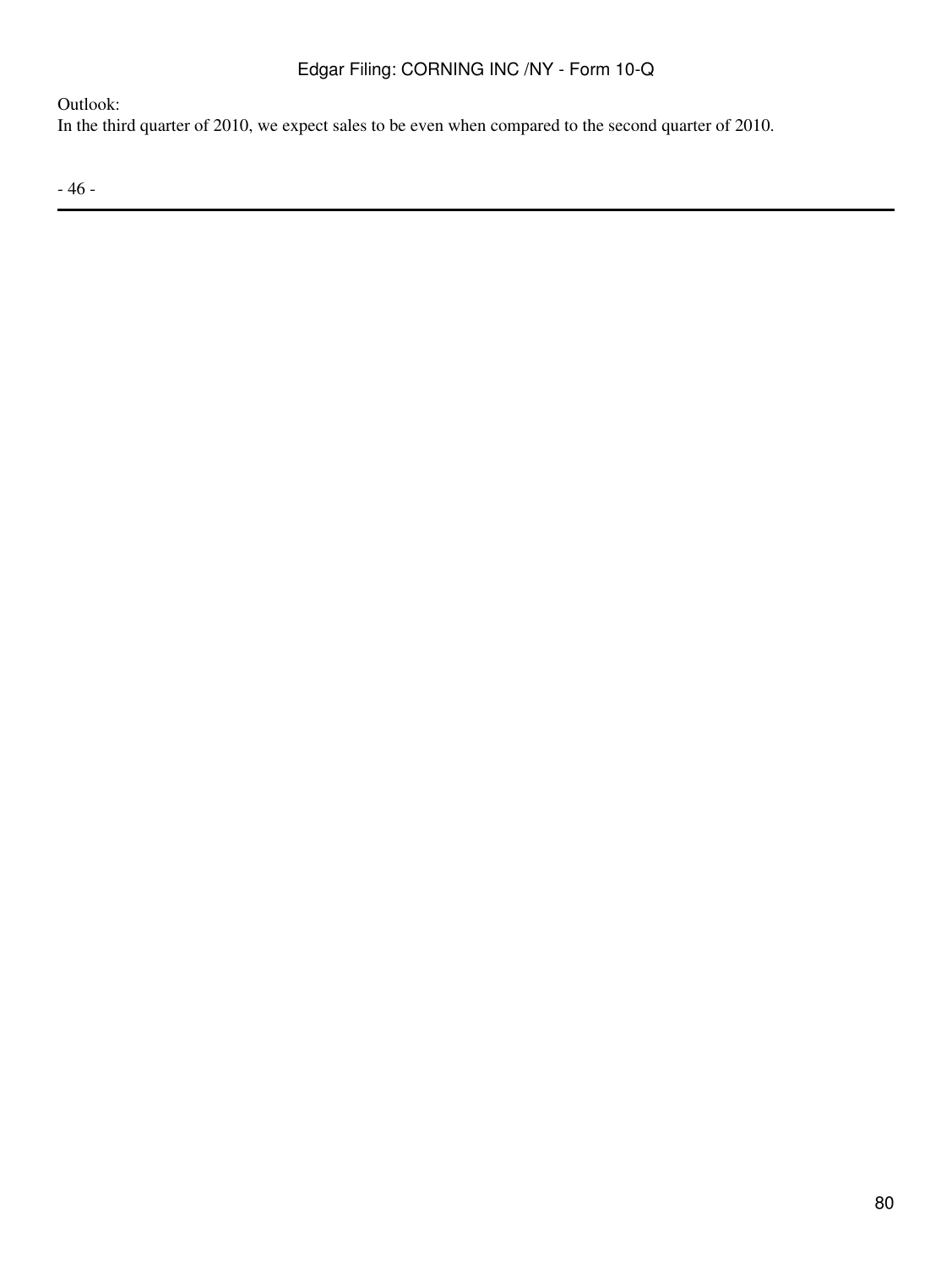### Specialty Materials

The following table provides net sales and net loss for the Specialty Materials segment (in millions):

|           |      | Three months ended |      |      | %                    |   |             | Six months ended |      | $\%$      |  |
|-----------|------|--------------------|------|------|----------------------|---|-------------|------------------|------|-----------|--|
|           |      | June $30$ ,        |      |      | change               |   | June $30$ , |                  |      | change    |  |
|           | 2010 |                    | 2009 |      | $10 \text{ vs. } 09$ |   | 2010        | 2009             |      | 10 vs. 09 |  |
| Net sales |      | 126                |      |      | $77\%$               |   | 222         |                  | 131  | 69%       |  |
| Net loss  |      | 17)                | Jэ.  | (10) | ∗                    | S | (24)        |                  | (37) | $\ast$    |  |

\* The percentage change calculation is not meaningful.

The Specialty Materials segment manufactures products that provide more than 150 material formulations for glass, glass ceramics and fluoride crystals to meet demand for unique customer needs. Consequently, this segment operates in a wide variety of commercial and industrial markets that include display optics and components, semiconductor optics and components, aerospace and defense, astronomy, ophthalmic products, and telecommunications components.

Net sales for the three and six months ended June 30, 2010 increased due primarily to higher sales of Corning Gorilla® glass and an increase in sales of display optics and components when compared to the same period last year. Sales of Corning Gorilla® glass have continued to increase as the Company moves to capitalize on market opportunities for this product, which is designed to function as a protective cover glass for high-end display devices such as notebook PCs, televisions and mobile phones.

For the second quarter of 2010, the increase in the net loss for this segment was primarily due to costs associated with adding capacity for Gorilla® glass production for the TV cover glass market that were partially offset by higher sales volume. The lower net loss for the six months ended June 30, 2010, resulted from higher sales and the absence of restructuring charges that were offset somewhat by costs associated with adding capacity. The net loss for the six months ended June 30, 2009 included \$18 million of restructuring charges for the Company's corporate-wide restructuring plan to reduce its global workforce in response to anticipated lower sales last year. Movements in foreign exchange rates did not significantly impact the net sales or net loss of this segment for the three and six months ended June 30, 2010, when compared to the same periods last year.

For the three and six months ended June 30, 2010, three customers of the Specialty Materials segment, which individually accounted for more than 10% of segment net sales, accounted for 42% and 38%, respectively, of total segment sales when combined.

# Outlook:

For the third quarter of 2010, we expect sales of this segment to increase by approximately 25% when compared to the second quarter of 2010, driven by increased sales of Gorilla® glass.

### Life Sciences

The following table provides net sales and net income for the Life Sciences segment (in millions):

|            |   | Three months ended<br>June $30$ , |      | $\%$<br>change       |    | Six months ended<br>June $30$ , | %<br>change |     |               |
|------------|---|-----------------------------------|------|----------------------|----|---------------------------------|-------------|-----|---------------|
|            |   | 2010                              | 2009 | $10 \text{ vs. } 09$ |    | 2010                            | 2009        |     | $10$ vs. $09$ |
| Net sales  | S |                                   | 81   | 54%                  | S  | 243                             | \$.         | 157 | 55%           |
| Net income | S | 18                                |      | 100%                 | \$ | 35                              | S.          |     | $106\%$       |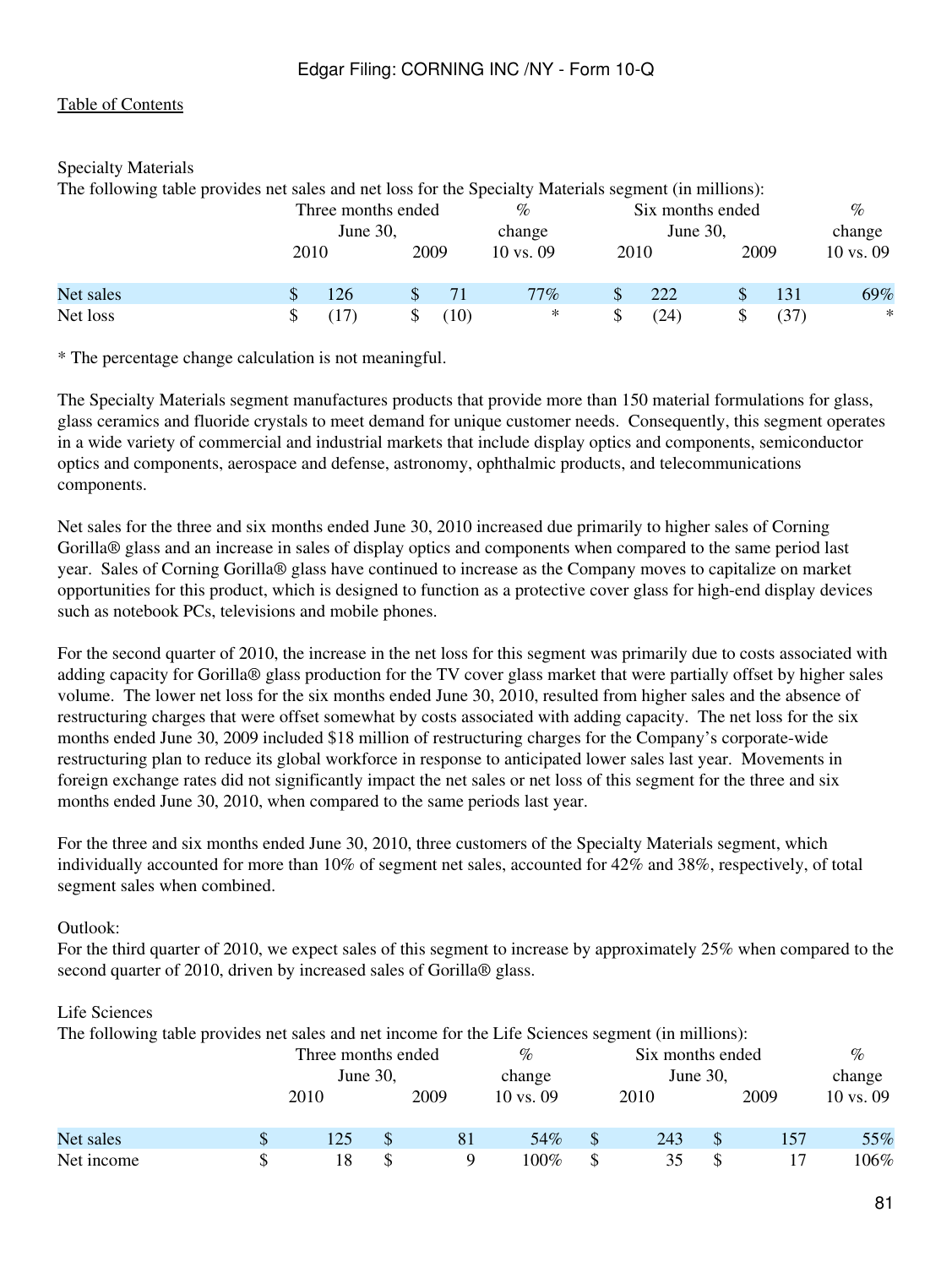Net sales in the three and six months ended June 30, 2010 increased when compared to the same period last year due largely to sales from the acquisition of Axygen BioScience, Inc. (Axygen), which was completed in the third quarter of 2009. The acquisition of Axygen supported the Company's strategy to expand Corning's portfolio of life sciences products and enhance global customer access in this business.

- 47 -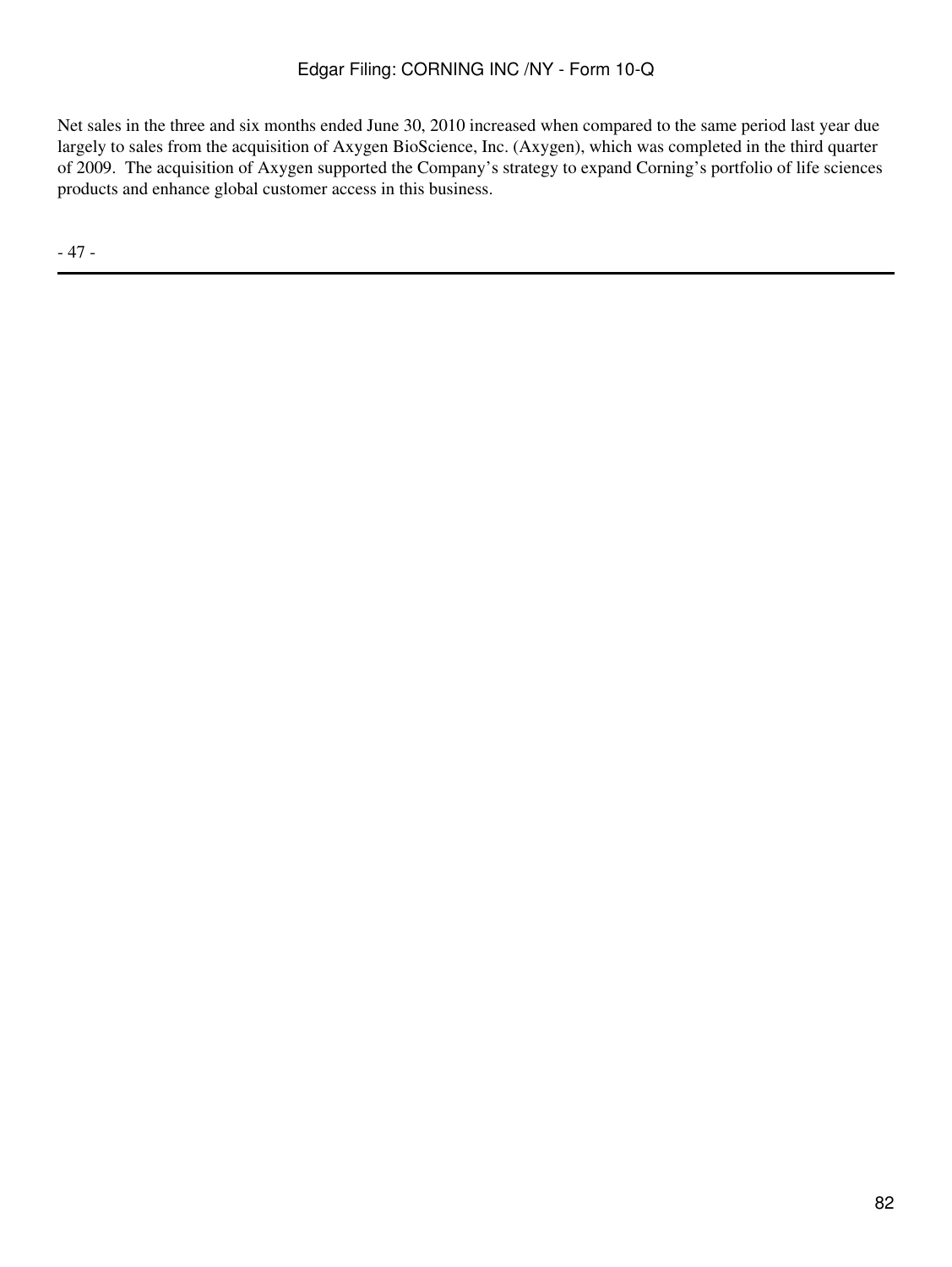For the three and six months ended June 30, 2010, the increase in net income resulted primarily from higher sales as described above. Net income for the six months ending June 30, 2010, also reflected the absence of restructuring charges when compared to the same period last year. In the first half of 2009, net income of this segment included \$7 million of restructuring charges associated with the Company's corporate-wide restructuring plan. Movements in foreign exchange rates did not significantly impact the net income for this operating segment.

For the three and six months ended June 30, 2010, two customers of the Life Sciences segment, which individually accounted for more than 10% of net sales, accounted for 39% of net sales when combined.

# Outlook:

For the third quarter of 2010, we expect net sales to be about even when compared to the second quarter of 2010.

### All Other

All other operating segments that do not meet the quantitative threshold for separate reporting have been grouped as "All Other." This group is primarily comprised of development projects and results for new product lines.

| The following table provides not sales and other data for Tim Other (in immons). |      |                    |      |     |               |      |                  |      |     |                      |
|----------------------------------------------------------------------------------|------|--------------------|------|-----|---------------|------|------------------|------|-----|----------------------|
|                                                                                  |      | Three months ended |      |     | $\%$          |      | Six months ended |      |     |                      |
|                                                                                  |      | June $30$ ,        |      |     | change        |      | June 30,         |      |     | change               |
|                                                                                  | 2010 |                    | 2009 |     | $10$ vs. $09$ | 2010 |                  | 2009 |     | $10 \text{ vs. } 09$ |
|                                                                                  |      |                    |      |     |               |      |                  |      |     |                      |
| Net sales                                                                        |      |                    | \$   |     | 100%          | S    | 3                | \$   | 2   | 50%                  |
| Research, development and                                                        |      |                    |      |     |               |      |                  |      |     |                      |
| engineering expenses                                                             |      | 28                 | \$   | 34  | $(18)\%$      | \$   | 56               | \$.  | 70  | (20)%                |
| Equity earnings of affiliated                                                    |      |                    |      |     |               |      |                  |      |     |                      |
| companies                                                                        |      |                    | \$.  | 16  | (69)%         |      | 16               | \$.  | 28  | (43)%                |
| Net (loss)                                                                       |      | (19)               | \$   | (5) | $\ast$        | \$   | (34)             |      | 34) | $0\%$                |
|                                                                                  |      |                    |      |     |               |      |                  |      |     |                      |

The following table provides net sales and other data for All Other (in millions):

\* The percentage change calculation is not meaningful.

This group is primarily comprised of development projects and results from new product lines. This segment also includes results for certain corporate investments such as Samsung Corning Precision's non-LCD glass businesses, the results of Corsam, an equity affiliate established between Corning and Samsung Corning Precision to provided glass technology research, and Eurokera, which manufactures smooth cook top glass/ceramic products. Refer to Note 9 (Investments) for additional information about Samsung Corning Precision and related party transactions.

The increase in this segment's net loss for the three months ended June 30, 2010 was largely due to a decline in equity earnings from Eurokera and from Samsung Corning Precision's non-LCD glass businesses offset somewhat by lower operating expenses when compared to the previous year. The impact of movements in foreign exchange rates was not significant in the second quarter of 2010. For the six months ended June 30, 2010, the net loss of this segment was even with the first half of 2009, due to reduced operating expenses and the absence of restructuring charges offset by a decline in equity earnings and the impact of movements in foreign exchange rates. The first half of 2009 included \$4 million of restructuring charges. Net loss of this segment in the first half of 2010 included \$12 million from the negative impact of movements in foreign exchange rates when compared to last year.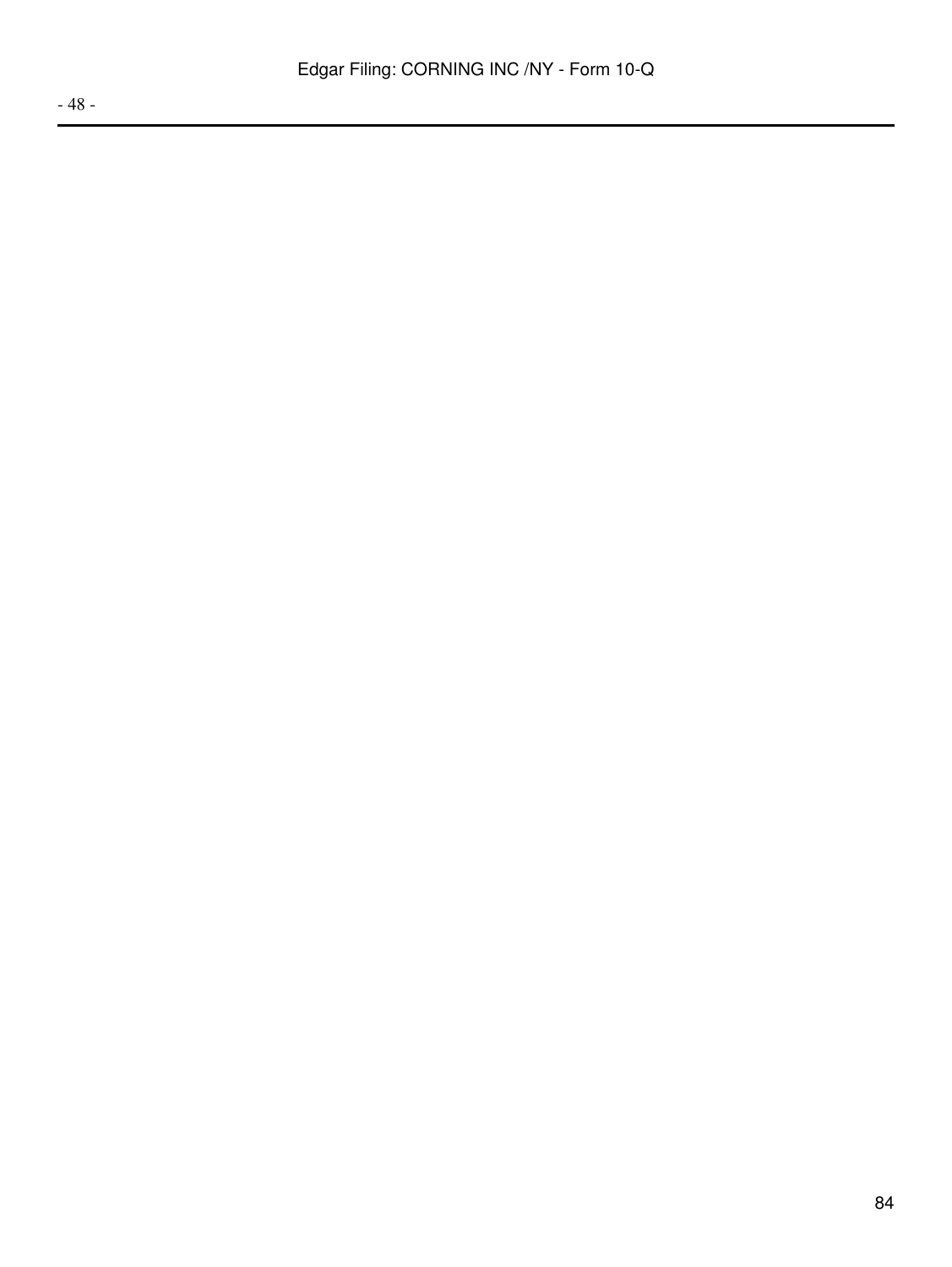# LIQUIDITY AND CAPITAL RESOURCES

#### Financing and Capital Structure

The following items impacted Corning's financing and capital structure in the three and six months ended June 30, 2010 and 2009:

- In the first quarter of 2010, we repaid \$58 million of debt, which included the redemption of \$48 million principal amount of our 6.25% notes due February 18, 2010.
- In the second quarter of 2009, we issued \$250 million of 6.625% senior unsecured notes and \$100 million of 7% senior unsecured notes which mature on May 15, 2019, and May 15, 2024, respectively. The net proceeds of \$346 million were used for general corporate purposes.
- In the first quarter of 2009, we recorded \$141 million for the capital lease of a manufacturing facility associated with our Display Technologies segment.

#### Capital Spending

Capital spending totaled \$309 million and \$491 million for the six months ended June 30, 2010 and 2009, respectively. Spending in the first half of 2010 was driven primarily by projects in our Display Technologies segment.

In July 2010, we announced a multi-year investment plan for additional manufacturing capacity that will benefit a number of our segments. The plan includes \$800 million for spending associated with a new LCD glass substrate facility in the People's Republic of China to meet expected growing demand for Corning's LCD glass. We expect spending for this facility to begin in September of this year and production to begin in 2012. Investments will include construction projects in other regions to expand capacity for Eagle XG LCD glass substrates and will benefit our Specialty Materials segment by providing capacity for increased demand of Corning's Gorilla® glass. The plan also includes spending in the Environmental Technologies segment to expand its existing automotive substrate facility in Shanghai and to establish a Life Sciences manufacturing and distribution facility in the Yangtze River Delta. These facilities are expected to be operational by 2012. As a result of this plan, we now expect our 2010 capital spending to be about \$1.2 billion, which is \$200 million higher than our original estimate. Approximately \$450 million to \$550 million will be directed toward our Display Technologies segment in 2010.

### Cash Flows

Summary of cash flow data (in millions):

|                                                     | Six months ended |       |
|-----------------------------------------------------|------------------|-------|
|                                                     | June 30.         |       |
|                                                     | 2010             | 2009  |
| Net cash provided by operating activities           | \$1,315          | 632   |
| Net cash used in investing activities               | (307)<br>S.      | (365) |
| Net cash (used in) provided by financing activities | (173)            | 134   |

Net cash provided by operating activities more than doubled in the six months ended June 30, 2010 when compared to the same period last year, due primarily to the significant increase in net income. Changes in working capital in the first half of 2010 were consistent with the same period last year.

Net cash used in investing activities improved in the first half of 2010 when compared to the same period last year, due to lower capital spending. Capital spending in the first half of last year was driven primarily by projects in our Display Technologies segment that were completed in 2008.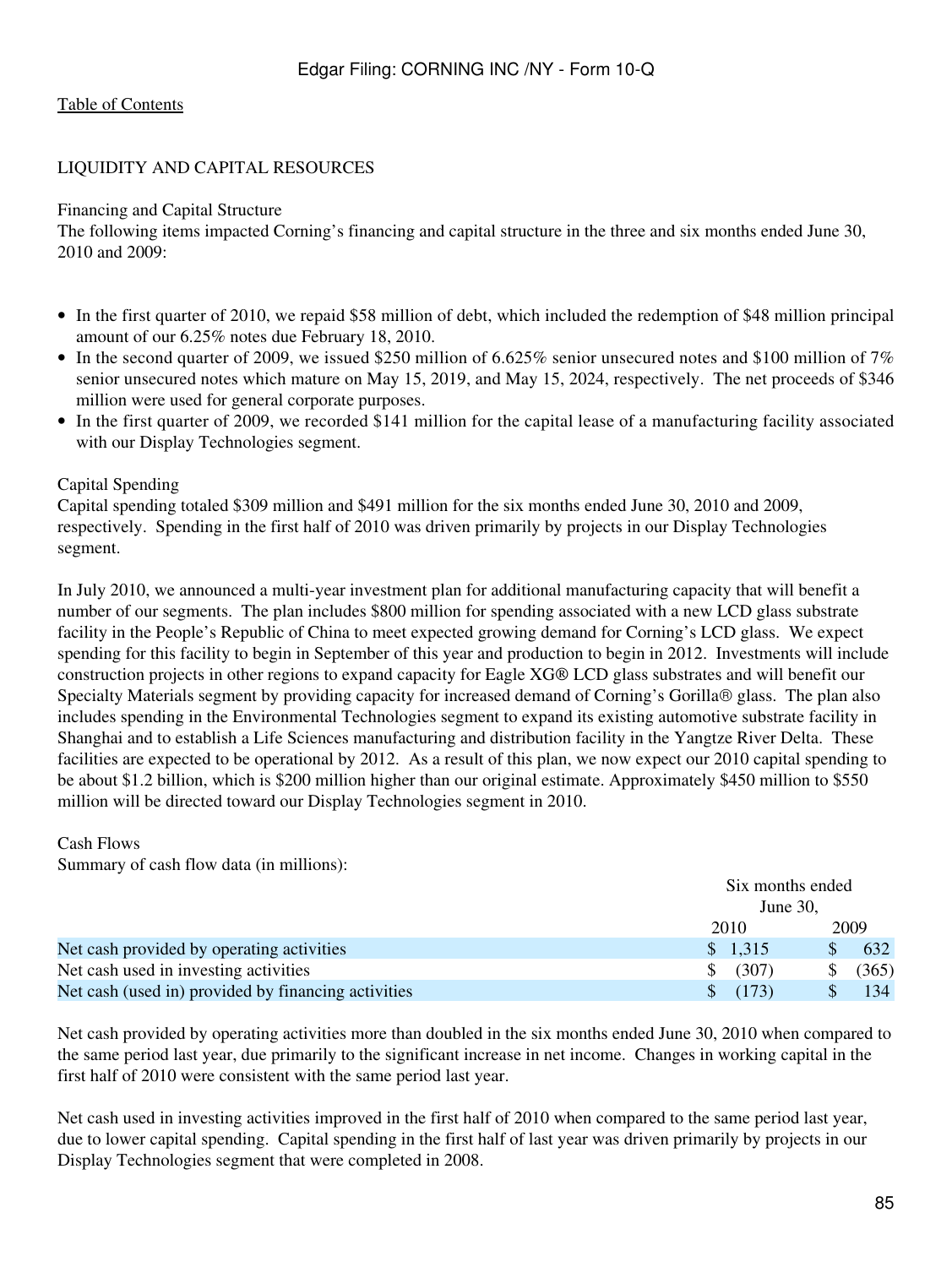- 49 -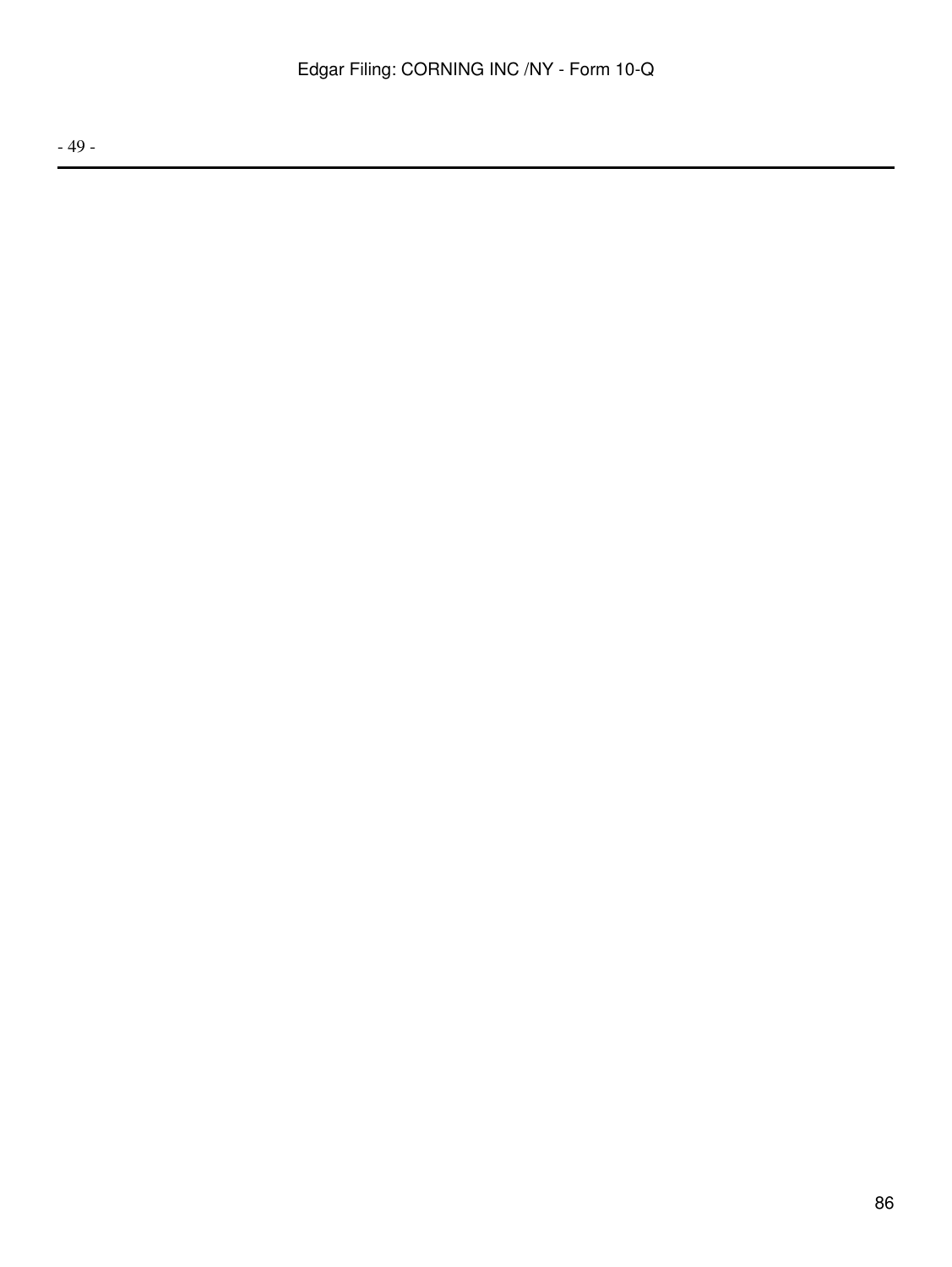The decrease in net cash from financing activities in the first half of 2010 is due to proceeds received in the second quarter of 2009 from the issuance of \$350 million face amount of senior unsecured notes. Dividend payments were even in both periods presented.

### Customer Deposits

Certain customers of our Display Technologies segment have entered into long-term supply agreements and agreed to make advance cash deposits to secure supply of large-size glass substrates. The deposits are reduced through future product purchases, thus reducing operating cash flows in later periods as credits are applied for deposits received in earlier periods. Between 2004 and 2007, we received a total of \$937 million for customer deposit agreements. We do not expect to receive additional deposits related to these agreements. During the six months ended June 30, 2010 and 2009, we issued \$68 million and \$165 million, respectively, in credit memoranda. Refer to Note 13 (Customer Deposits) to the consolidated financial statements for additional information.

### Restructuring, Impairment and Other Charges (Credits)

In the first quarter of 2009, we recorded a charge of \$165 million associated with a corporate-wide restructuring plan to reduce our global workforce in response to anticipated lower sales in 2009. The charge included costs for severance, special termination benefits, outplacement services, and the impact of a curtailment loss for postretirement benefits. Total cash expenditures associated with these actions are expected to be approximately \$105 million, with the majority of spending completed by the end of 2010. Refer to Note 2 (Restructuring, Impairment and Other Charges (Credits)) to the consolidated financial statements for additional information.

### Key Balance Sheet Data

Balance sheet and working capital measures are provided in the following table (dollars in millions):

|                                                                               |              | As of<br>June 30,<br>2010 | As of<br>December 31,<br>2009 |
|-------------------------------------------------------------------------------|--------------|---------------------------|-------------------------------|
| Working capital                                                               | \$           | 5,003                     | \$<br>3,982                   |
| Working capital, excluding cash, cash equivalents, and short-term investments | \$           | 744                       | \$<br>399                     |
| Current ratio                                                                 |              | 4.4:1                     | 3.6:1                         |
| Trade accounts receivable, net of allowances                                  | \$           | 938                       | \$<br>753                     |
| Days sales outstanding                                                        |              | 49                        | 44                            |
| Inventories                                                                   | \$           | 607                       | \$<br>579                     |
| Inventory turns                                                               |              | 5.8                       | 5.1                           |
| Days payable outstanding (1)                                                  |              | 35                        | 36                            |
| Long-term debt                                                                | $\mathbb{S}$ | 1,927                     | \$<br>1,930                   |
| Total debt to total capital                                                   |              | 10%                       | $11\%$                        |

(1) Includes trade payables only.

- 50 -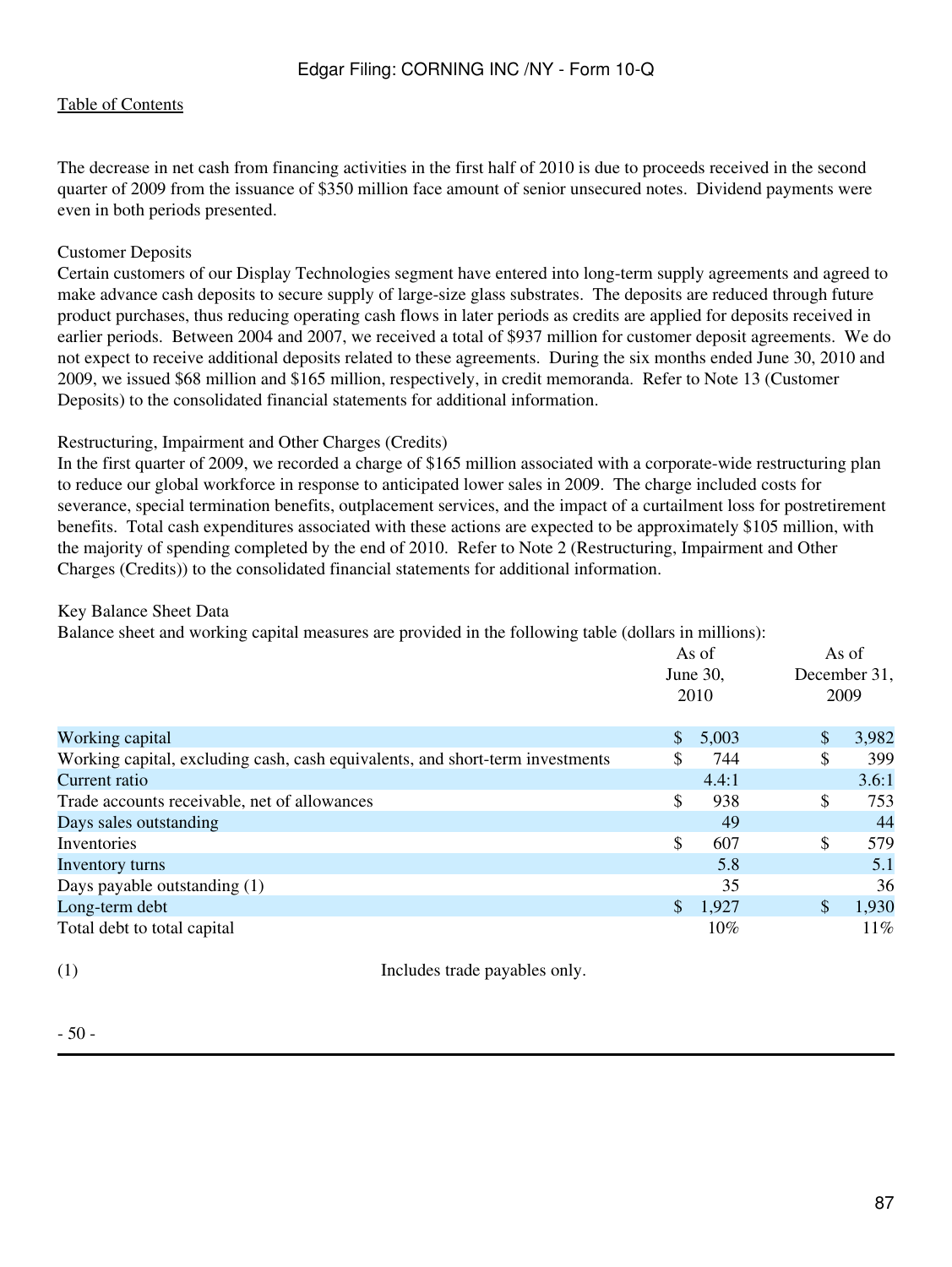| <b>Credit Rating</b>                                                                                               |                 |                |
|--------------------------------------------------------------------------------------------------------------------|-----------------|----------------|
| Our credit ratings remain the same as those disclosed in our 2009 Form 10-K. The Outlook includes updates by Fitch |                 |                |
| on May 17, 2010 and Moody's on February 19, 2010:                                                                  |                 |                |
| <b>RATING AGENCY</b>                                                                                               | Rating          |                |
| Last Update                                                                                                        | Long-Term Debt  | <b>Outlook</b> |
|                                                                                                                    |                 |                |
| Fitch                                                                                                              | BB <sub>+</sub> | Positive       |
| May 17, 2010                                                                                                       |                 |                |
| Standard & Poor's                                                                                                  | $BBB+$          | <b>Stable</b>  |
| July 2, 2007                                                                                                       |                 |                |
|                                                                                                                    |                 |                |
| Moody's                                                                                                            | Baa1            | <b>Stable</b>  |

February 19, 2010

### Management Assessment of Liquidity

We ended the second quarter of 2010 with approximately \$4.3 billion of cash, cash equivalents, and short-term investments. The Company has adequate sources of liquidity and we are confident in our ability to generate cash to meet existing or reasonably likely future cash requirements. Our cash, cash equivalents, and short-term investments are held in various locations throughout the world and are generally unrestricted. At June 30, 2010, slightly more than half of the consolidated amount was held outside of the U.S. Almost all of the amounts held outside the U.S. are available for repatriation, subject to relevant tax consequences. We utilize a variety of tax planning and financing strategies in an effort to ensure that our worldwide cash is available in those locations where it is needed. During 2010, we plan to repatriate to the U.S. up to \$1 billion of current year earnings from certain foreign subsidiaries. We expect previously accumulated non-U.S. cash balances will remain outside of the U.S. In addition to the current repatriation, we will meet U.S. liquidity needs through future cash flows, use of U.S. cash balances, external borrowings, or some combination of these sources.

Realized gains and losses for the six months ended June 30, 2010 and 2009 were not significant. Volatility in financial markets may limit Corning's access to capital markets, constrain issuance amounts available to Corning, and result in terms and conditions that by historical comparisons are more restrictive and costly to Corning. Still, from time to time, we may issue debt, the proceeds of which may be used to refinance certain debt maturities and for general corporate purposes. We are currently evaluating capital market conditions and may take advantage of debt financing opportunities.

We complete comprehensive reviews of our significant customers and their creditworthiness by analyzing their financial statements at least annually, or more frequently for customers where we have identified a measure of increased risk. We closely monitor payments and developments that may signal possible customer credit issues. We currently have not identified any potential material impact on our liquidity resulting from customer credit issues.

Our major source of funding for the remainder of 2010 and beyond will be our operating cash flow and our existing balances of cash, cash equivalents, short term investments and proceeds from any issuances of debt. We believe we have sufficient liquidity for the next several years to fund operations, the asbestos litigation, research and development, capital expenditures, scheduled debt repayments, and dividend payments. Corning also has access to a \$1.1 billion unsecured committed revolving line of credit through November 2011. This credit agreement includes two financial covenants: a leverage ratio and an interest coverage ratio. At June 30, 2010, we were in compliance with both financial covenants.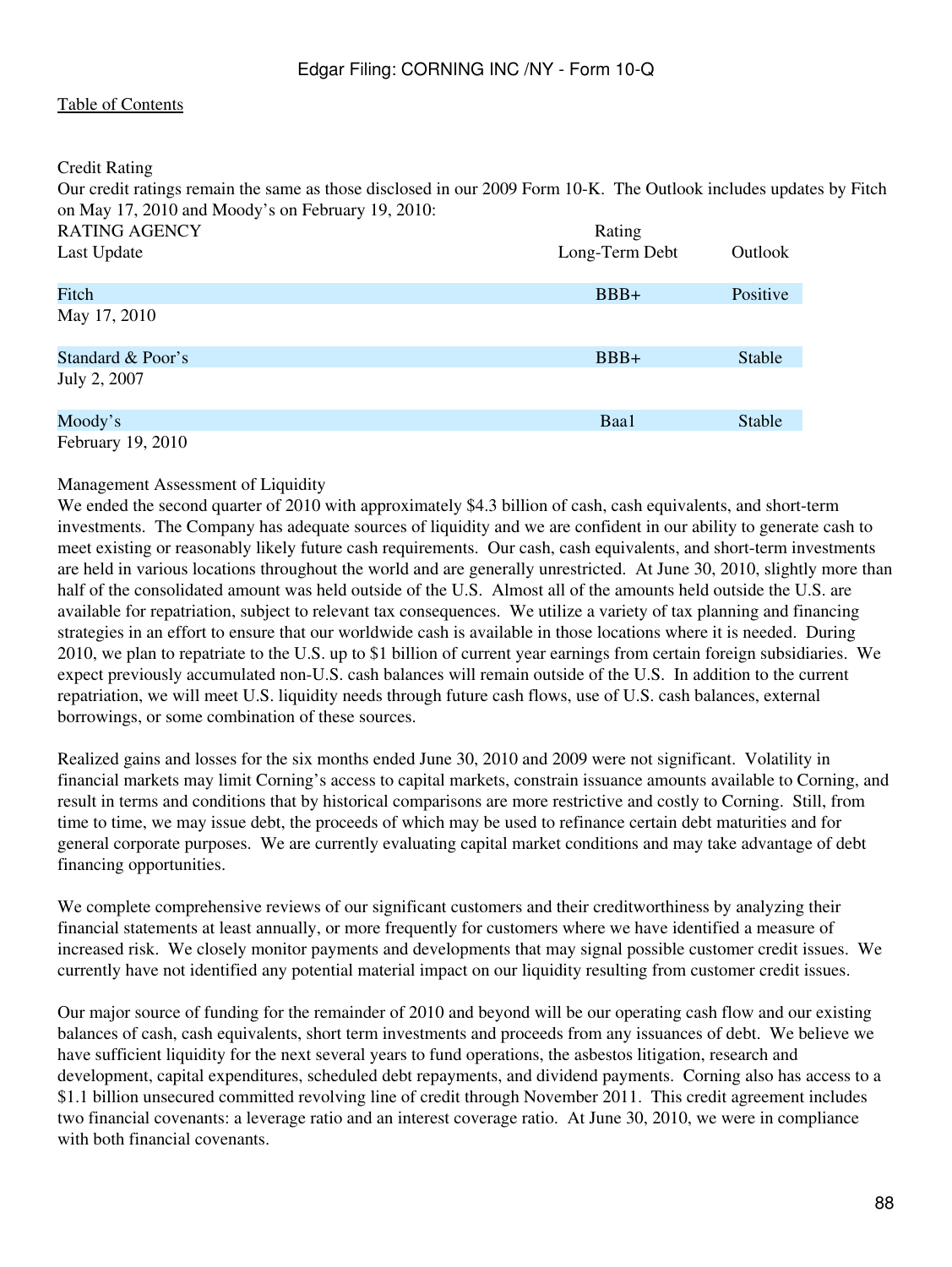# Edgar Filing: CORNING INC /NY - Form 10-Q

The required leverage ratio, which measures debt to total capital, is a maximum of 50%. At June 30, 2010 and December 31, 2009, our leverage using this measure was 10% and 11%, respectively. The required interest coverage ratio, which is an adjusted earnings measure as defined by our facility, compared to interest expense, is a ratio of at least 3.5 times. At June 30, 2010 and December 31, 2009, our interest coverage ratio using this measure was 27.8 times and 30.3 times, respectively.

- 51 -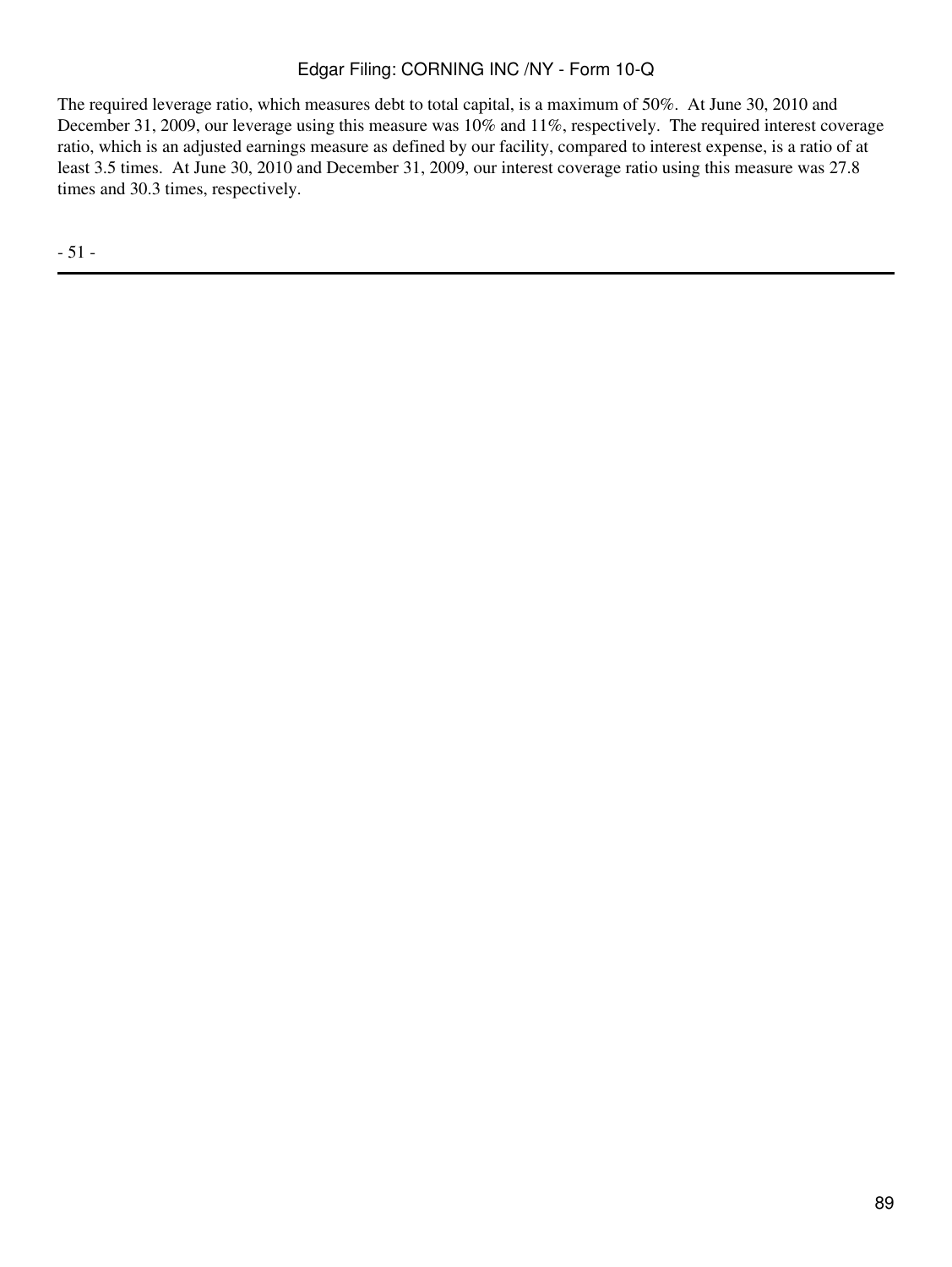Our debt instruments contain customary event of default provisions, which allow the lenders the option of accelerating all obligations upon the occurrence of certain events. In addition, the majority of our debt instruments contain a cross default provision, whereby a default on one debt obligation of the Company in excess of a specified amount, also would be considered a default under the terms of another debt instrument. As of June 30, 2010, we were in compliance with all such provisions.

Management is not aware of any known trends or any known demands, commitments, events or uncertainties that will result in or that are reasonably likely to result in a material increase or decrease in our liquidity. In addition, other than items discussed, there are no known material trends, favorable or unfavorable, in our capital resources and no expected material changes in the mix and relative cost of such resources.

### Off Balance Sheet Arrangements

There have been no material changes outside the ordinary course of business in our off balance sheet arrangements as disclosed in our 2009 Form 10-K under the caption "Off Balance Sheet Arrangements."

### Contractual Obligations

There have been no material changes outside the ordinary course of business in the contractual obligations disclosed in our 2009 Form 10-K under the caption "Contractual Obligations."

### CRITICAL ACCOUNTING ESTIMATES

The preparation of financial statements requires management to make estimates and assumptions that affect amounts reported therein. The estimates that required management's most difficult, subjective or complex judgments are described in our 2009 Form 10-K and remain unchanged through the second quarter of 2010. For certain items, additional details are provided below.

Impairment of Assets Held for Use

We are required to assess the recoverability of the carrying value of long-lived assets when an indicator of impairment has been identified. We review our long-lived assets in each quarter in which impairment indicators are present. We must exercise judgment in assessing whether an event of impairment has occurred.

Manufacturing equipment includes certain components of production equipment that are constructed of precious metals, primarily platinum and rhodium. These metals are not depreciated because they have very low physical losses and are repeatedly reclaimed and reused in our manufacturing process over a very long useful life. Precious metals are reviewed for impairment as part of our assessment of long-lived assets. This review considers all of the Company's precious metals which are either in place in the production process; in reclamation, fabrication, or refinement in anticipation of re-use; or awaiting use to support increased capacity. Precious metals are only acquired to support our operations and are not held for trading or other purposes.

As of June 30, 2010 and December 31, 2009, we have not identified any instances where the carrying values of our long-lived assets were not recoverable. At June 30, 2010 and December 31, 2009, the fair market value of precious metals was higher than our carrying value by \$236 million and \$193 million, respectively. Currently these precious metal assets, primarily in the Display Technologies segment, are recoverable as part of their asset groupings. There is the potential for impairment in the future if negative events significantly decrease the cash flow of our segments. Such events include, but are not limited to, a significant decrease in demand for products of our Display Technologies segment or a significant decrease in its profitability.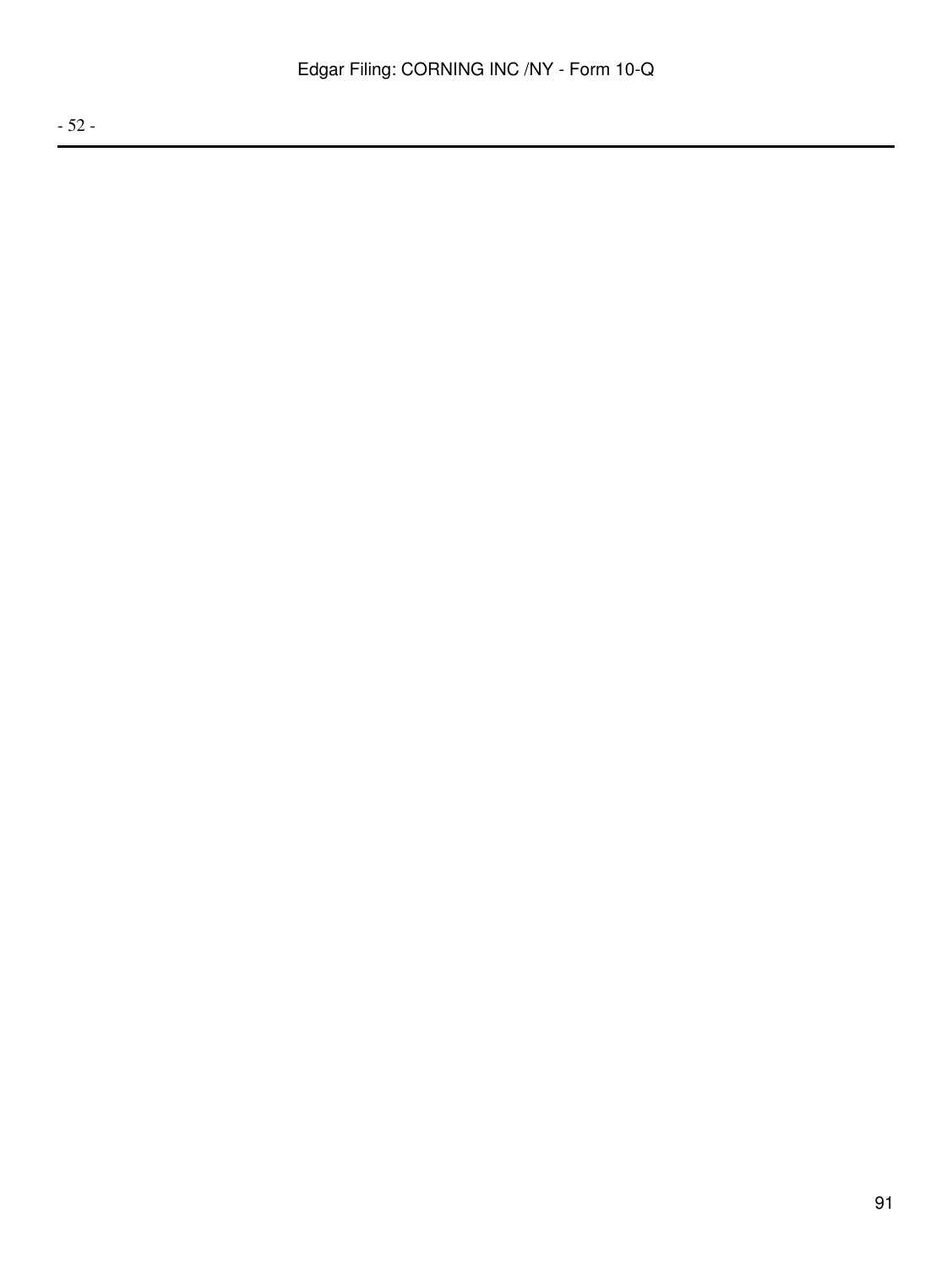### Variable Interest Entities

The Company has interests in certain unconsolidated entities. These investments are evaluated periodically to determine if they qualify as variable interest entities and whether Corning is a primary beneficiary for any of those qualifying interests. A variable interest entity (VIE) is an entity that lacks sufficient equity investment or in which the equity investors do not have certain characteristics of a controlling financial interest. A company that absorbs a majority of the expected losses or receives a majority of the expected returns of a VIE is considered to be a primary beneficiary and must consolidate the VIE. The determination of whether an entity is a VIE and if a company is the primary beneficiary of a VIE are complex areas that require judgments about items such as the sufficiency of the equity at risk, the evaluation of contractual arrangements, and assessments about forecasted information. While management believes the assumptions used are appropriate, changes in these judgments or estimates could affect Corning's results.

### NEW ACCOUNTING STANDARDS

In October 2009, the FASB issued Accounting Standards Update No. 2009-13, Revenue Recognition (Topic 605): Multiple-Deliverable Revenue Arrangements—a consensus of the FASB Emerging Issues Task Force (ASU 2009-13). ASU 2009-13 addresses the accounting for sales arrangements that include multiple products or services by revising the criteria for when deliverables may be accounted for separately rather than as a combined unit. Specifically, this guidance establishes a selling price hierarchy for determining the selling price of a deliverable, which is necessary to separately account for each product or service. This hierarchy provides more options for establishing selling price than did the previous guidance. ASU 2009-13 is required to be applied prospectively to new or materially modified revenue arrangements in fiscal years beginning on or after June 15, 2010. Early adoption is permitted. Corning does not expect adoption of this standard to have a material impact on its consolidated results of operations and financial condition.

In January 2010, the FASB issued Accounting Standards Update No. 2010-06, Fair Value Measurements and Disclosures (Topic 820): Improving Disclosures about Fair Value Measurements (ASU 2010-6). Corning adopted ASU 2010-06 effective January 1, 2010 except for the disclosures about purchases, sales, issuances, and settlements in the roll forward of activity in Level 3 fair value measurements which are deferred until fiscal years beginning after December 15, 2010. Corning believes that the disclosures will not have a material impact on its consolidated results of operations and financial condition when updated.

### ENVIRONMENT

Corning has been named by the Environmental Protection Agency (the Agency) under the Superfund Act, or by state governments under similar state laws, as a potentially responsible party for 21 active hazardous waste sites. Under the Superfund Act, all parties who may have contributed any waste to a hazardous waste site, identified by the Agency, are jointly and severally liable for the cost of cleanup unless the Agency agrees otherwise. It is Corning's policy to accrue for its estimated liability related to Superfund sites and other environmental liabilities related to property owned by Corning based on expert analysis and continual monitoring by both internal and external consultants. At June 30, 2010, and December 31, 2009, Corning had accrued approximately \$32 million (undiscounted) and \$26 million (undiscounted), respectively, for the estimated liability for environmental cleanup and related litigation. Based upon the information developed to date, management believes that the accrued reserve is a reasonable estimate of the Company's liability and that the risk of an additional loss in an amount materially higher than that accrued is remote.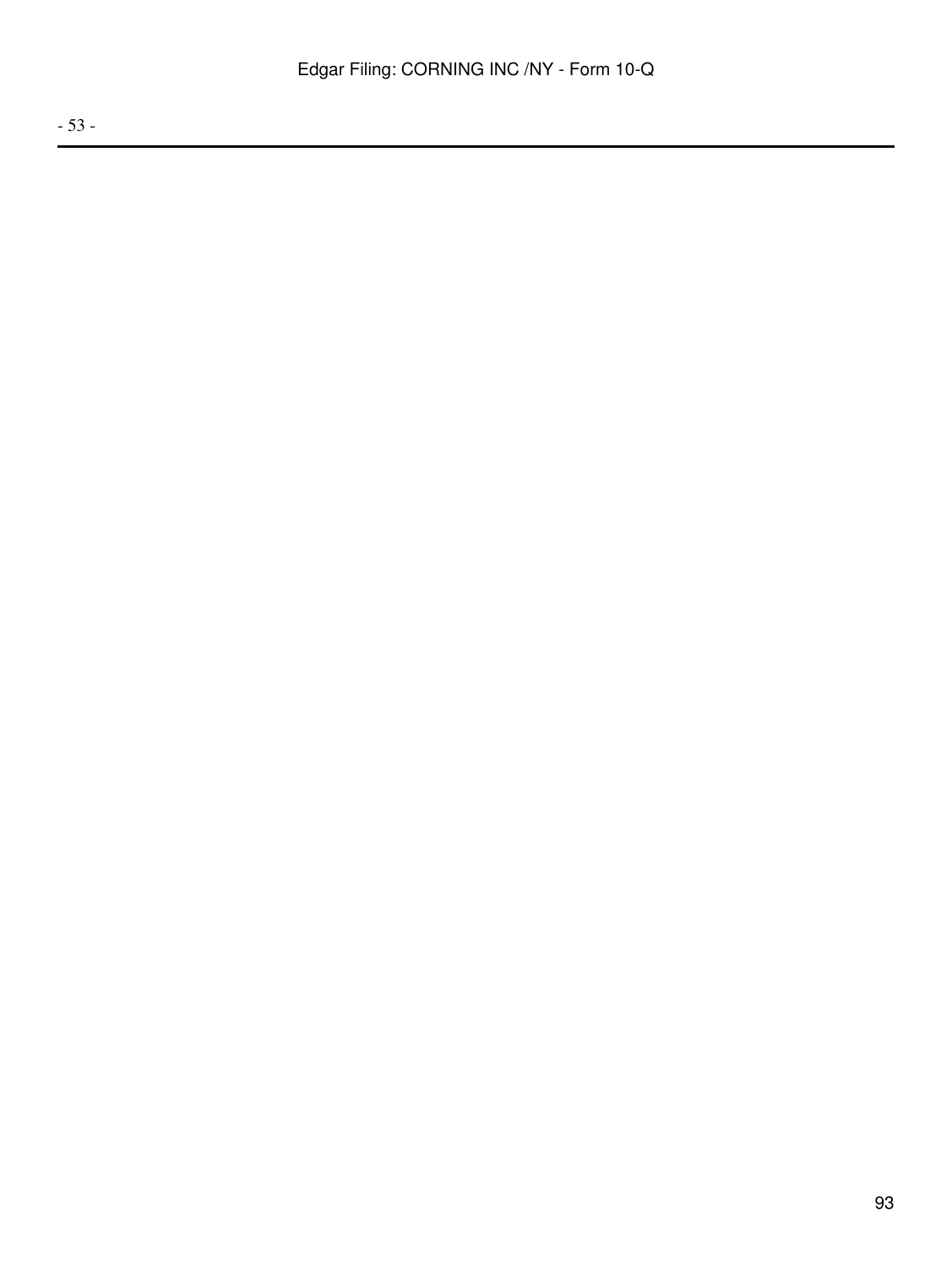# FORWARD-LOOKING STATEMENTS

The statements in this Quarterly Report on Form 10-Q, in reports subsequently filed by Corning with the Securities and Exchange Commission (SEC) on Forms 8-K, and related comments by management that are not historical facts or information and contain words such as "believes," "expects," "anticipates," "estimates," "forecasts," "likely," and similar expressions are forward-looking statements. Forward-looking statements involve risks and uncertainties that may cause the actual outcome to be materially different. Such risks and uncertainties include, but are not limited to:

| global business, financial, economic and political conditions;                                                              |
|-----------------------------------------------------------------------------------------------------------------------------|
| tariffs and import duties;                                                                                                  |
| - currency fluctuations between the U.S. dollar and other currencies, primarily the Japanese yen, Euro, and Korean          |
| won;                                                                                                                        |
| product demand and industry capacity;                                                                                       |
| competitive products and pricing;                                                                                           |
| availability and costs of critical components and materials;                                                                |
| new product development and commercialization;                                                                              |
| order activity and demand from major customers;                                                                             |
| fluctuations in capital spending by customers;                                                                              |
| possible disruption in commercial activities due to terrorist activity, armed conflict, political or financial instability, |
| natural disasters, or major health concerns;                                                                                |
| facility expansions and new plant start-up costs;                                                                           |
| effect of regulatory and legal developments;                                                                                |
| ability to pace capital spending to anticipated levels of customer demand;                                                  |
| credit rating and ability to obtain financing and capital on commercially reasonable terms;                                 |
| adequacy and availability of insurance;                                                                                     |
| financial risk management;                                                                                                  |
| acquisition and divestiture activities;                                                                                     |
| rate of technology change;                                                                                                  |
| level of excess or obsolete inventory;                                                                                      |
| ability to enforce patents;                                                                                                 |
| adverse litigation;                                                                                                         |
| product and components performance issues;                                                                                  |
| retention of key personnel;                                                                                                 |
| stock price fluctuations;                                                                                                   |
| trends for the continued growth of the Company's businesses;                                                                |
| the ability of research and development projects to produce revenues in future periods;                                     |
| a downturn in demand or decline in growth rates for LCD glass substrates;                                                   |
| - customer ability, most notably in the Display Technologies segment, to maintain profitable operations and obtain          |
| financing to fund their manufacturing expansions and ongoing operations;                                                    |
| loss of significant customers;                                                                                              |
| fluctuations in supply chain inventory levels;                                                                              |
| equity company activities, principally at Dow Corning Corporation and Samsung Corning Precision;                            |
| changes in tax laws and regulations;                                                                                        |
| changes in accounting rules and standards;                                                                                  |
| the potential impact of legislation, government regulations, and other government action;                                   |
| potential liability for losses not covered by, or in excess of, insurance;                                                  |
| temporary idling of capacity;                                                                                               |
| the ability to implement productivity, consolidation and cost reduction efforts and to realize anticipated benefits;        |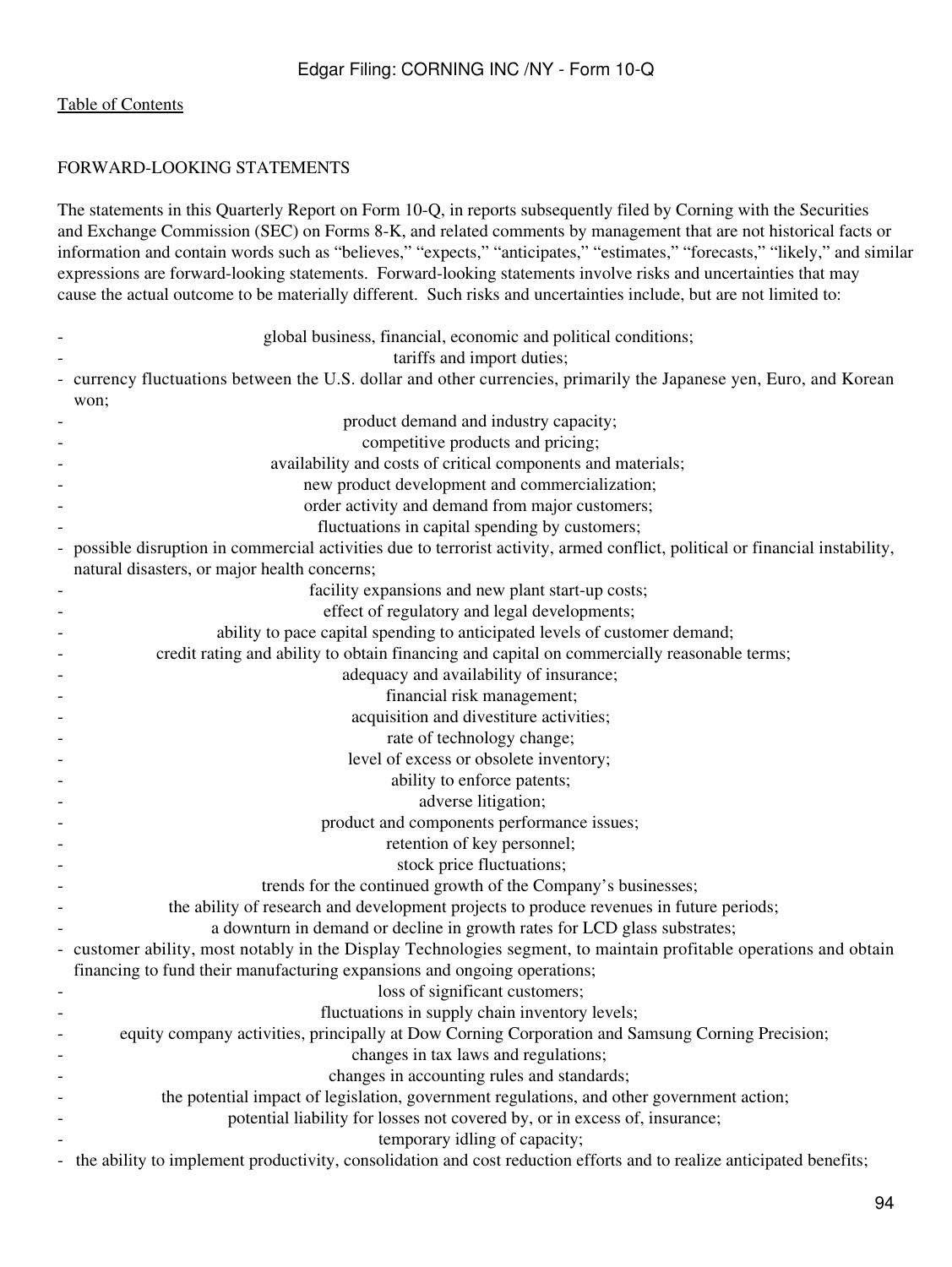- restructuring actions and charges; and - other risks detailed in Corning's SEC filings.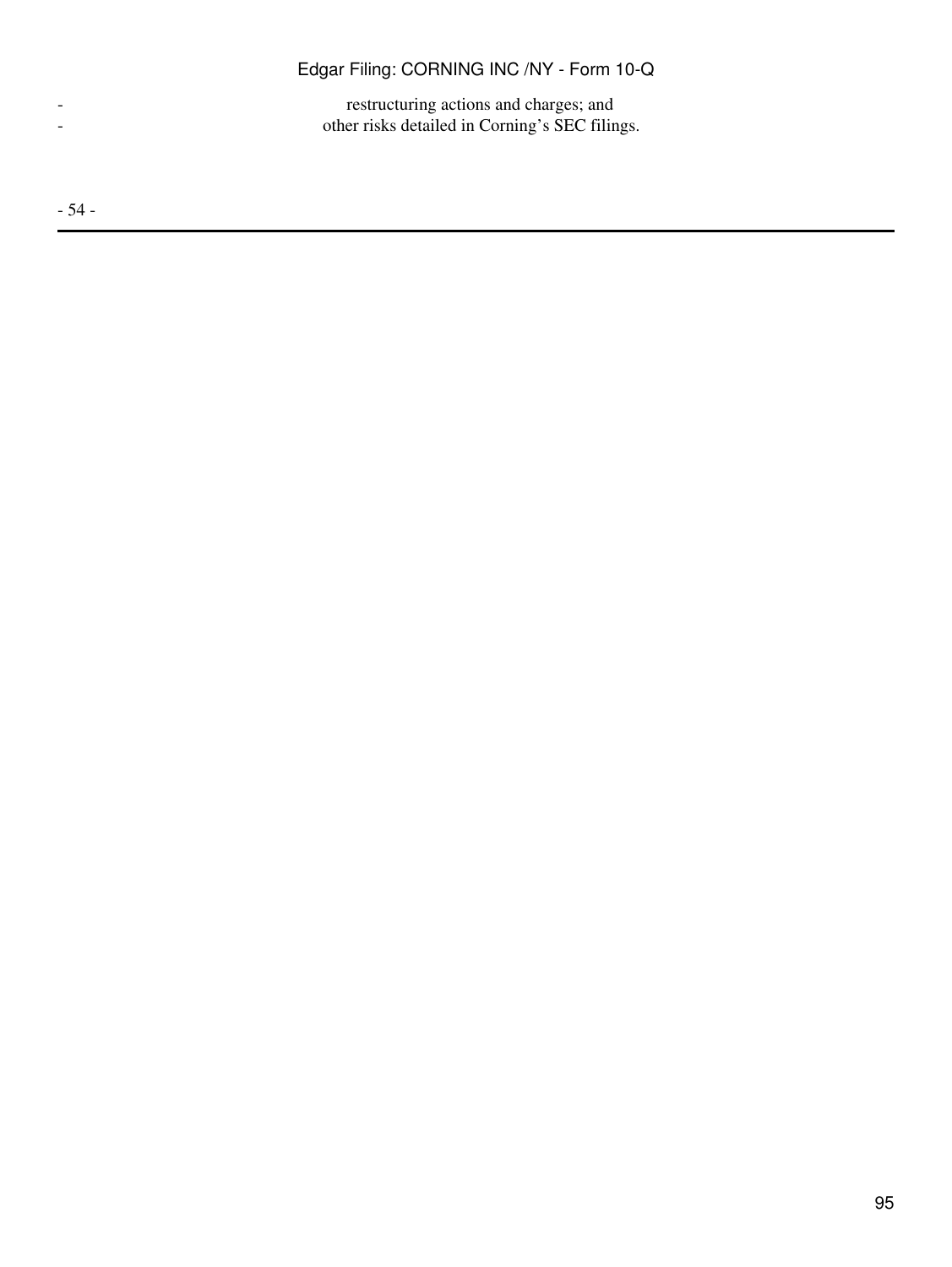### ITEM 3. QUANTITATIVE AND QUALITATIVE DISCLOSURES ABOUT MARKET RISK

### Market Risk Disclosures

As noted in our 2009 Form 10-K, we operate and conduct business in many foreign countries and as a result are exposed to fluctuations between the U.S. dollar and other currencies. Volatility in the global financial markets could increase the volatility of foreign currency exchange rates which would, in turn, impact our sales and net income. For a discussion of our exposure to market risk, refer to Part II, Item 1A, Risk Factors in this Quarterly Report on Form 10-Q and Part II, Item 7A, Quantitative and Qualitative Disclosures About Market Risks, contained in our 2009 Form 10-K.

### ITEM 4. CONTROLS AND PROCEDURES

Corning carried out an evaluation, under the supervision and with the participation of Corning's management, including its chief executive officer and chief financial officer, of the effectiveness of the design and operation of Corning's disclosure controls and procedures as of June 30, 2010, the end of the period covered by this report. Based upon the evaluation, the chief executive officer and chief financial officer concluded that Corning's disclosure controls and procedures are effective to ensure that information required to be disclosed by Corning in reports that it files or submits under the Securities Exchange Act of 1934 (the Exchange Act) is recorded, processed, summarized and reported within the time periods specified in Securities and Exchange Commission rules and forms. Corning's disclosure controls and procedures include, without limitation, controls and procedures designed to ensure that information required to be disclosed by Corning in the reports that it files or submits under the Exchange Act is accumulated and communicated to Corning's management, including Corning's principal executive and principal financial officers, or other persons performing similar functions, as appropriate to allow timely decisions regarding required disclosure.

During the fiscal quarter ended June 30, 2010, no change occurred in our internal control over financial reporting that has materially affected, or is reasonably likely to materially affect, our internal control over financial reporting.

- 55 -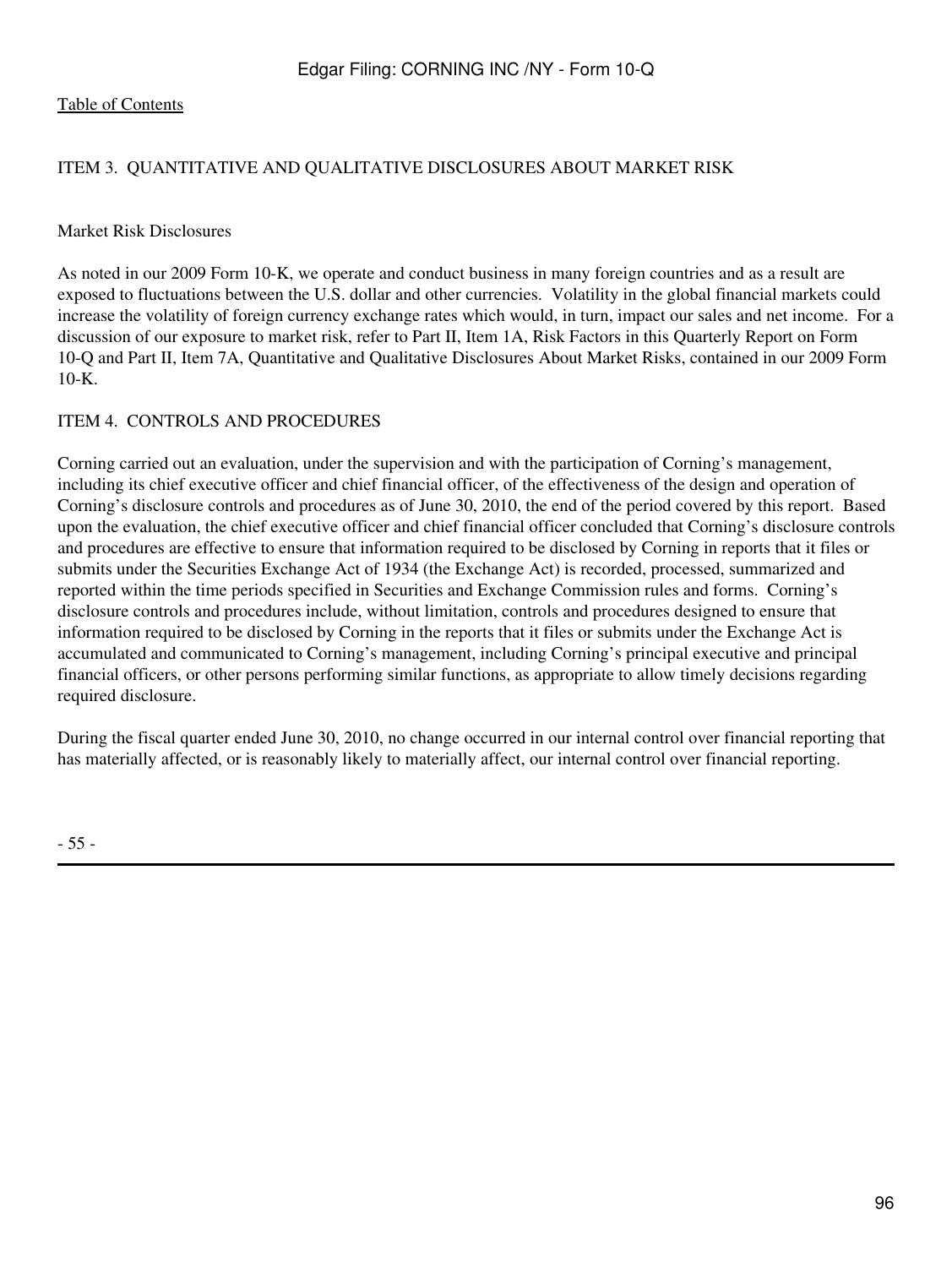Part II – Other Information

### ITEM 1. LEGAL PROCEEDINGS

Environmental Litigation. Corning has been named by the Environmental Protection Agency (the Agency) under the Superfund Act, or by state governments under similar state laws, as a potentially responsible party for 21 active hazardous waste sites. Under the Superfund Act, all parties who may have contributed any waste to a hazardous waste site, identified by such Agency, are jointly and severally liable for the cost of cleanup unless the Agency agrees otherwise. It is Corning's policy to accrue for its estimated liability related to Superfund sites and other environmental liabilities related to property owned by Corning based on expert analysis and continual monitoring by both internal and external consultants. At June 30, 2010, Corning had accrued approximately \$32 million (undiscounted) for its estimated liability for environmental cleanup and related litigation. Based upon the information developed to date, management believes that the accrued reserve is a reasonable estimate of the Company's liability and that the risk of an additional loss in an amount materially higher than that accrued is remote.

Dow Corning Bankruptcy. Corning and Dow Chemical each own 50% of the common stock of Dow Corning. In May 1995, Dow Corning filed for bankruptcy protection to address pending and claimed liabilities arising from many thousands of breast implant product lawsuits. On June 1, 2004, Dow Corning emerged from Chapter 11 with a Plan of Reorganization (the Plan) which provided for the settlement or other resolution of implant claims. The Plan also includes releases for Corning and Dow Chemical as shareholders in exchange for contributions to the Plan.

Under the terms of the Plan, Dow Corning has established and is funding a Settlement Trust and a Litigation Facility to provide a means for tort claimants to settle or litigate their claims. Inclusive of insurance, Dow Corning has paid approximately \$1.7 billion to the Settlement Trust. As of June 30, 2010, Dow Corning had recorded a reserve for breast implant litigation of \$1.6 billion and anticipates insurance receivables of \$15 million. As a separate matter arising from the bankruptcy proceedings, Dow Corning is defending claims asserted by a number of commercial creditors who claim additional interest at default rates and enforcement costs, during the period from May 1995 through June 2004. As of June 30, 2010, Dow Corning has estimated the liability to commercial creditors to be within the range of \$80 million to \$261 million. As Dow Corning management believes no single amount within the range appears to be a better estimate than any other amount within the range, Dow Corning has recorded the minimum liability within the range. Should Dow Corning not prevail in this matter, Corning's equity earnings would be reduced by its 50% share of the amount in excess of \$80 million, net of applicable tax benefits. In addition, the London Market Insurers (the LMI Claimants) have claimed a reimbursement right with respect to a portion of insurance proceeds previously paid by the LMI Claimants to Dow Corning. This claim is based on a theory that the LMI Claimants overestimated Dow Corning's liability for the resolution of implant claims pursuant to the Plan. The LMI Claimants offered two calculations of their claim amount: \$54 million and \$93 million, plus minimum interest of \$67 million and \$116 million, respectively. These estimates were explicitly characterized as preliminary and subject to change. Litigation regarding this claim is in the discovery stage. Dow Corning disputes the claim and is unable to reasonably estimate any potential liability. There are a number of other claims in the bankruptcy proceedings against Dow Corning awaiting resolution by the U.S. District Court, and it is reasonably possible that Dow Corning may record bankruptcy-related charges in the future. The remaining tort claims against Corning relating to the breast implant product lawsuits under the jurisdiction of the Bankruptcy Court will be channeled by the Plan into facilities established by the Plan or otherwise defended by the Litigation Facility.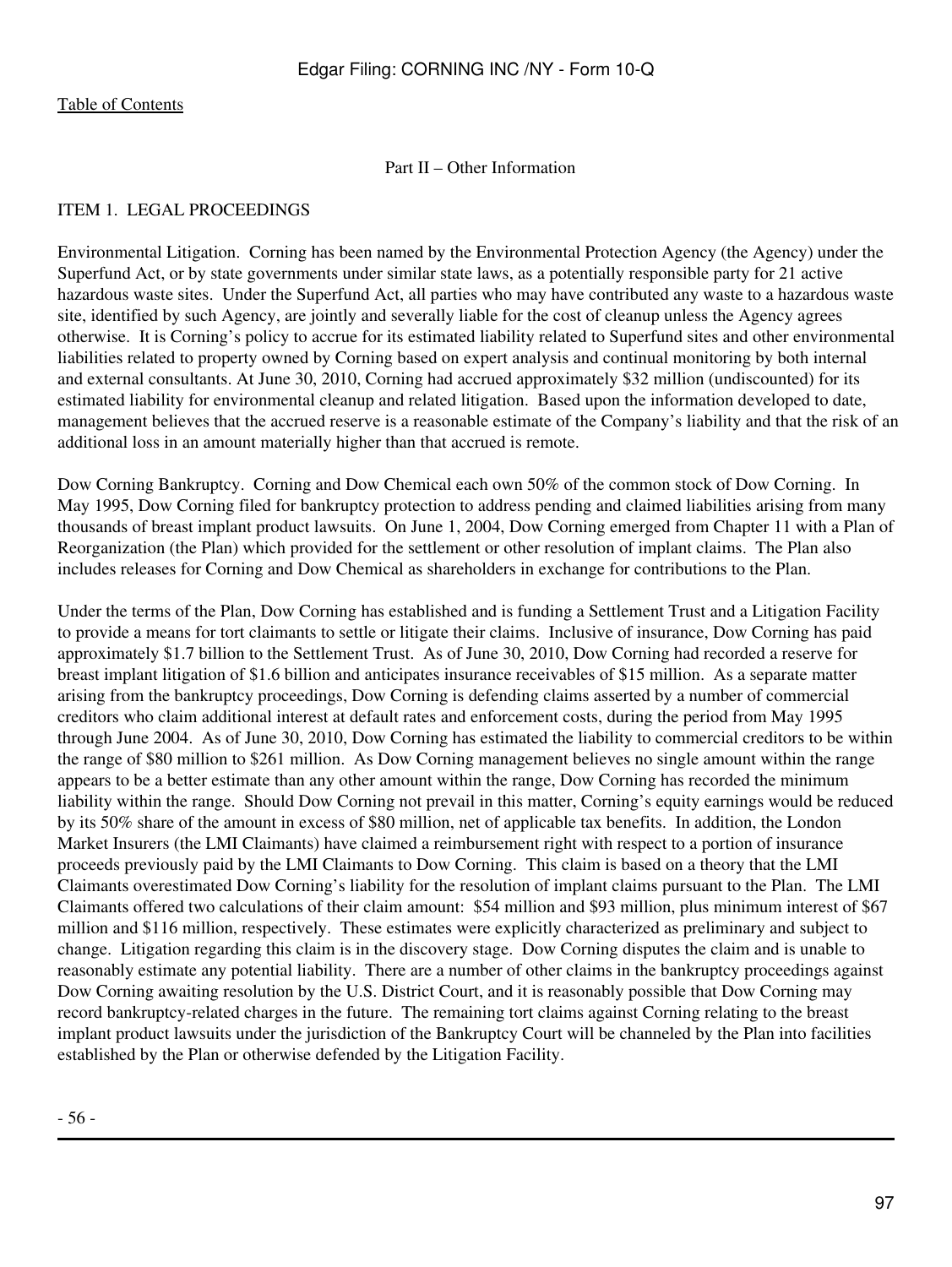Pittsburgh Corning Corporation. Corning and PPG Industries, Inc. (PPG) each own 50% of the capital stock of Pittsburgh Corning Corporation (PCC). Over a period of more than two decades, PCC and several other defendants have been named in numerous lawsuits involving claims alleging personal injury from exposure to asbestos. On April 16, 2000, PCC filed for Chapter 11 reorganization in the U.S. Bankruptcy Court for the Western District of Pennsylvania. At the time PCC filed for bankruptcy protection, there were approximately 11,800 claims pending against Corning in state court lawsuits alleging various theories of liability based on exposure to PCC's asbestos products and typically requesting monetary damages in excess of one million dollars per claim. Corning has defended those claims on the basis of the separate corporate status of PCC and the absence of any facts supporting claims of direct liability arising from PCC's asbestos products. Corning is also currently involved in approximately 10,300 other cases (approximately 38,700 claims) alleging injuries from asbestos and similar amounts of monetary damages per case. Those cases have been covered by insurance without material impact to Corning to date. As described below, several of Corning's insurance carriers have filed a legal proceeding concerning the extent of any insurance coverage for these claims. Asbestos litigation is inherently difficult, and past trends in resolving these claims may not be indicators of future outcomes.

On March 28, 2003, Corning announced that it had reached agreement with the representatives of asbestos claimants for the resolution of all current and future asbestos claims against it and PCC, which might arise from PCC products or operations (the 2003 Plan). The 2003 Plan would have required Corning to relinquish its equity interest in PCC, contribute its equity interest in Pittsburgh Corning Europe N.V. (PCE), a Belgian corporation, contribute 25 million shares of Corning common stock, and pay a total of \$140 million in six annual installments (present value \$131 million at March 2003), beginning one year after the plan's effective date, with 5.5 percent interest from June 2004. In addition, the 2003 Plan provided that Corning would assign certain insurance policy proceeds from its primary insurance and a portion of its excess insurance.

On December 21, 2006, the Bankruptcy Court issued an order denying confirmation of the 2003 Plan for reasons it set out in a memorandum opinion. Several parties, including Corning, filed motions for reconsideration. These motions were argued on March 5, 2007, and the Bankruptcy Court reserved decision. On January 29, 2009, a proposed plan of reorganization (the Amended PCC Plan) resolving issues raised by the Court in denying confirmation of the 2003 Plan was filed with the Bankruptcy Court.

As a result, Corning believes the Amended PCC Plan, modified as indicated below, now represents the most probable outcome of this matter and expects that the Amended PCC Plan will be confirmed by the Court. At the same time, Corning believes the 2003 Plan no longer serves as the basis for the Company's best estimate of liability. Key provisions of the Amended PCC Plan address the concerns expressed by the Bankruptcy Court. Accordingly, in the first quarter of 2008, Corning adjusted its asbestos litigation liability to reflect components of the Amended PCC Plan. The proposed resolution of PCC asbestos claims under the Amended PCC Plan requires Corning to contribute its equity interests in PCC and PCE and to contribute a fixed series of payments, recorded at present value. Corning will have the option to use its shares rather than cash to make these payments, but the liability is fixed by dollar value and not the number of shares. The Amended PCC Plan originally required Corning to make (1) one payment of \$100 million one year from the date the Amended PCC Plan becomes effective and certain conditions are met and (2) five additional payments of \$50 million, on each of the five subsequent anniversaries of the first payment, the final payment of which is subject to reduction based on the application of credits under certain circumstances. Documents were filed with the Bankruptcy Court further modifying the Amended PCC Plan by reducing Corning's initial payment by \$30 million and reducing its second and fourth payments by \$15 million each. In return, Corning will relinquish its claim for reimbursement of its payments and contributions under the Amended PCC Plan from the insurance carriers involved in the bankruptcy proceeding with certain exceptions. These modifications are expected to resolve objections to the Amended PCC Plan filed by some of the insurance carriers. Confirmation hearings on the Amended PCC Plan were held in June 2010.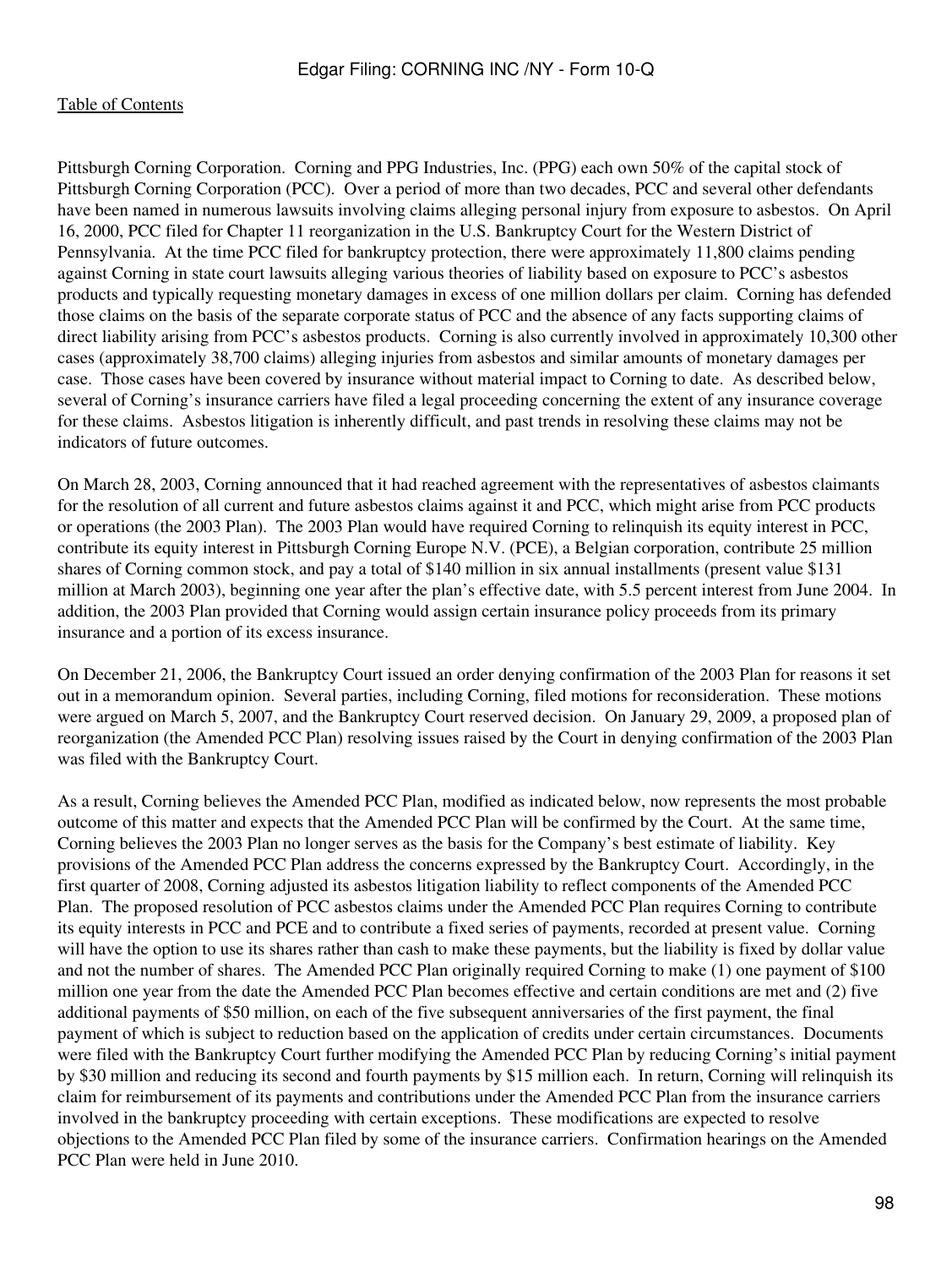# Edgar Filing: CORNING INC /NY - Form 10-Q

The Amended PCC Plan does not include non-PCC asbestos claims that may be or have been raised against Corning. Corning has recorded an additional \$150 million for such claims in its estimated asbestos litigation liability. The liability for non-PCC claims was estimated based upon industry data for asbestos claims since Corning does not have recent claim history due to the injunction issued by the Bankruptcy Court. The estimated liability represents the undiscounted projection of claims and related legal fees over the next 20 years. The amount may need to be adjusted in future periods as more Company-specific data becomes available.

- 57 -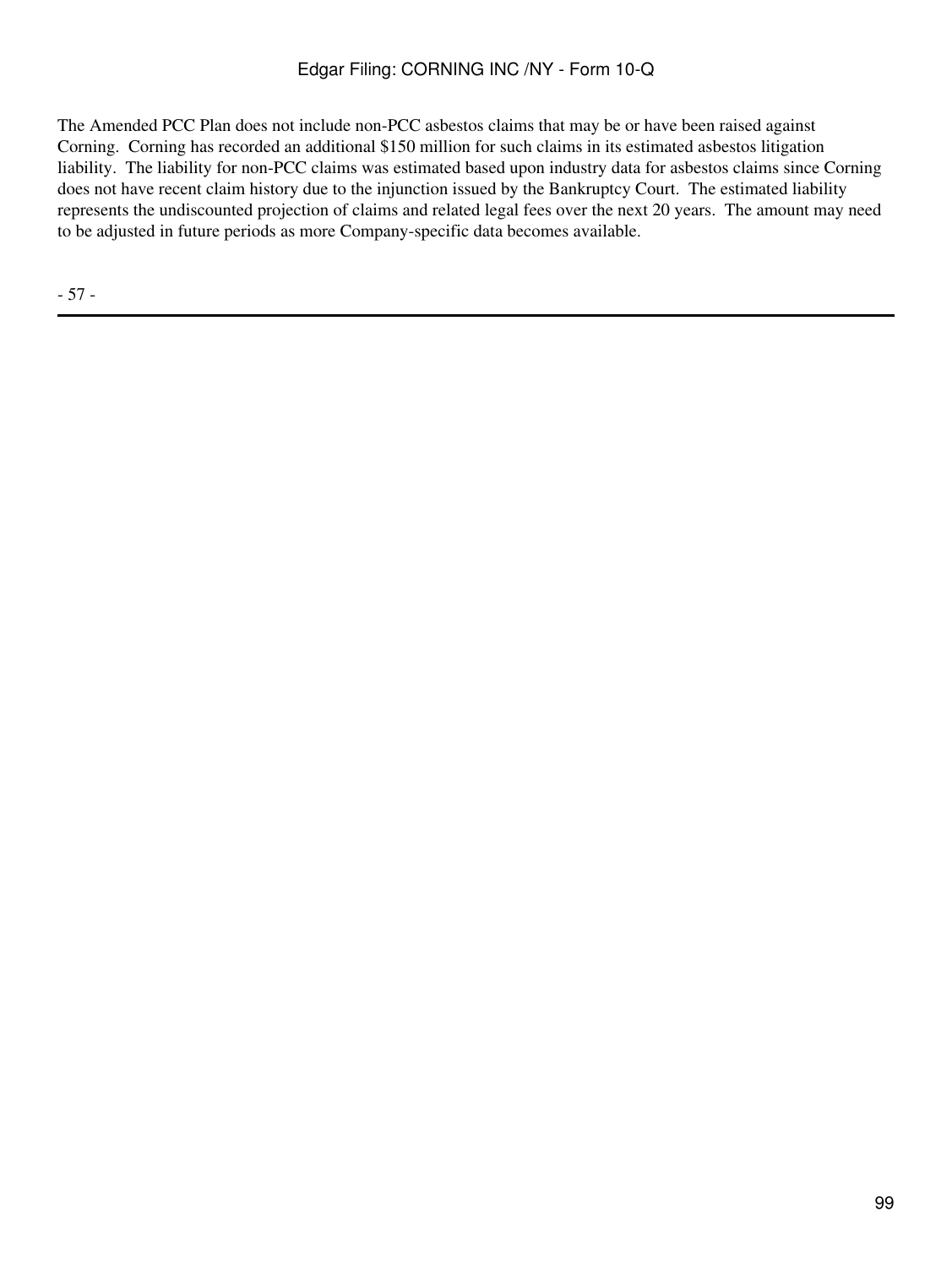The Amended PCC Plan is subject to a number of contingencies. Payment of the amounts required to fund the Amended PCC Plan from insurance and other sources are subject to a number of conditions which may not be achieved. The approval of the Amended PCC Plan by the Bankruptcy Court is not certain and faces remaining objections by some parties. Any approval of the Amended PCC Plan by the Bankruptcy Court is subject to appeal. For these and other reasons, Corning's liability for these asbestos matters may be subject to changes in subsequent quarters. The estimate of the cost of resolving the non-PCC asbestos claims may also be subject to change as developments occur. Management continues to believe that the likelihood of the uncertainties surrounding these proceedings causing a material adverse impact to Corning's financial statements is remote.

Several of Corning's insurers have commenced litigation in state courts for a declaration of the rights and obligations of the parties under insurance policies, including rights that may be affected by the potential resolutions described above. Corning is vigorously contesting these cases. Management is unable to predict the outcome of this insurance litigation and therefore cannot estimate the range of any possible loss.

Seoul Guarantee Insurance Co. and other creditors against Samsung Group and affiliates. Prior to their merger, Samsung Corning Precision Materials Co., Ltd. (Samsung Corning Precision) and Samsung Corning Co. Ltd. (Samsung Corning) were two of approximately thirty co-defendants in a lawsuit filed by Seoul Guarantee Insurance Co. and thirteen other creditors (SGI and Creditors) for alleged breach of an agreement that approximately twenty-eight affiliates of the Samsung group (Samsung Affiliates) entered into with SGI and Creditors on August 24, 1999 (the Agreement). The lawsuit is pending in the courts of South Korea. Under the Agreement it is alleged that the Samsung Affiliates agreed to sell certain shares of Samsung Life Insurance Co., Ltd. (SLI), which had been transferred to SGI and Creditors in connection with the petition for court receivership of Samsung Motors Inc. In the lawsuit, SGI and Creditors allege a breach of the Agreement by the Samsung Affiliates and are seeking the loss of principal (approximately \$1.95 billion) for loans extended to Samsung Motors Inc., default interest and a separate amount for breach. On January 31, 2008, the Seoul District Court ordered the Samsung Affiliates: to pay approximately \$1.3 billion by disposing of 2,334,045 shares of SLI less 1,165,955 shares of SLI previously sold by SGI and Creditors and paying the proceeds to SGI and Creditors; to satisfy any shortfall by participating in the purchase of equity or subordinate debentures issued by them; and pay default interest of 6% per annum. The ruling has been appealed. On November 10, 2009, the Appellate Court directed the parties to attempt to resolve this matter through mediation. As a result, the parties are discussing the possibility of a settlement of this matter. Due to the uncertainties around the financial impact to each of the respective Samsung affiliates, Samsung Corning Precision is unable to reasonably estimate the amount of potential loss, if any, associated with this case and therefore no provision for such loss is reflected in its financial statements. Other than as described above, no claim in these matters has been asserted against Corning or any of its affiliates.

Ellsworth Industrial Park, Downers Grove, IL Environmental Litigation. Corning has settled claims for contribution for personal injury and property damage arising from the alleged release of solvents from the operations of several corporate defendants at the Ellsworth Industrial Park into soil and groundwater. Corning has also settled a cost-recovery action by the State of Illinois against a number of corporate defendants as a result of an alleged groundwater contamination at this industrial park site. Two additional corporate defendants have made claims for contribution for property damage and cost recovery for remediations at this industrial park site, one of which has been voluntarily dismissed. The second case was dismissed by the Court on August 12, 2009. On November 17, 2009, the Court denied plaintiff's request to file an amended complaint. On December 14, 2009, plaintiff gave notice of its appeal of the District Court's opinion and order dismissing its case to the U.S. Court of Appeals for the Seventh Circuit. A May 3, 2010 settlement conference did not resolve the appeal, and the parties are submitting appellate briefs.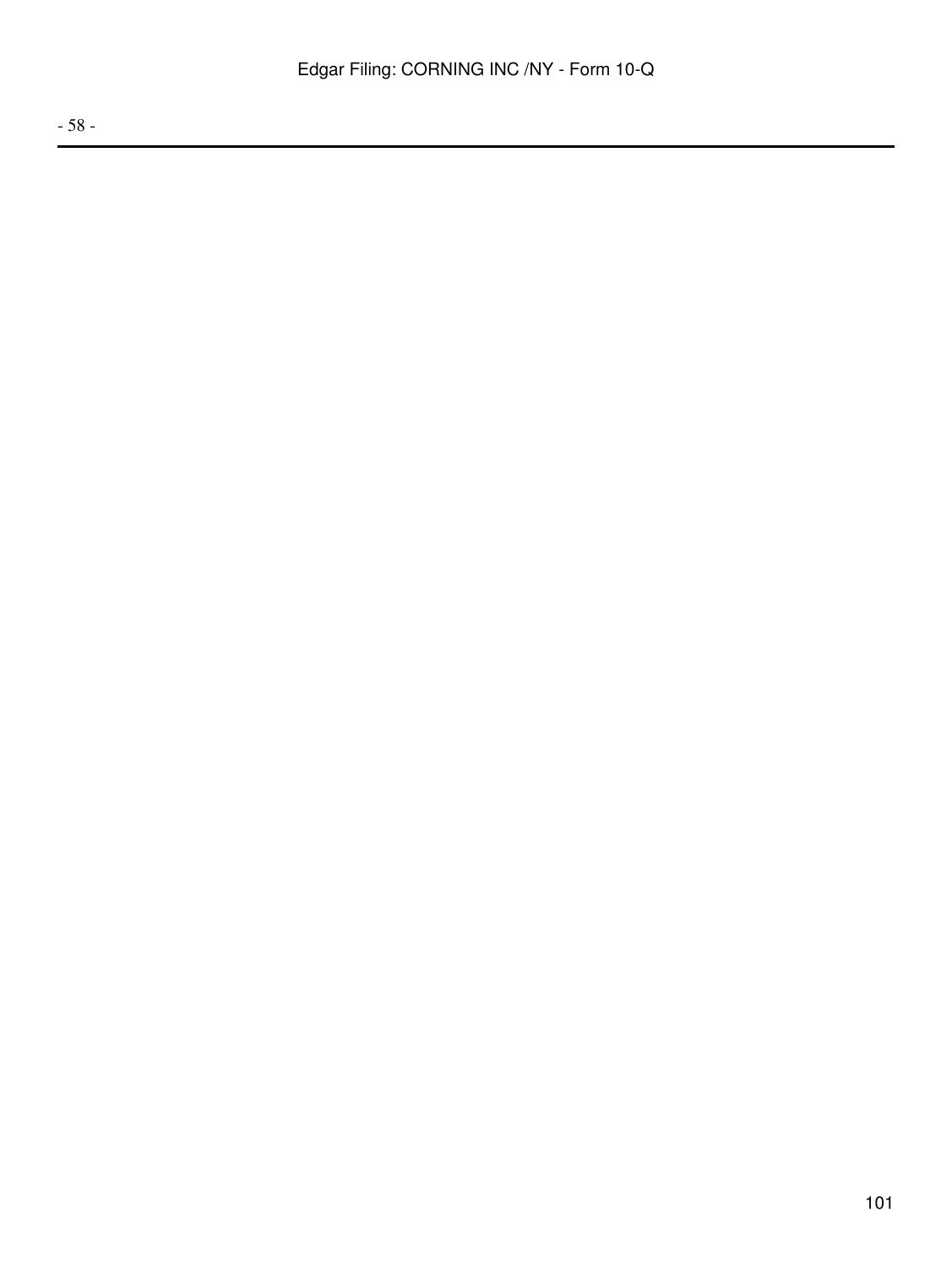Commission of European Communities Competition Investigation. In connection with an investigation by the Commission of the European Communities, Competition DG, of alleged anticompetitive behavior relating to the worldwide production of LCD glass, Corning and Samsung Corning Precision received a request on March 30, 2009, for certain information from the Competition DG. Corning and Samsung Corning Precision have responded to those requests for information. On October 9, 2009, in connection with its investigation, the Competition DG made a further request for information from both Corning and Samsung Corning Precision to which each party has responded. Samsung Corning Precision has also responded to the Competition DG and authorities in other jurisdictions, including the United States in connection with similar investigations of alleged anticompetitive behavior relating to worldwide production of cathode ray tube glass.

Supply Disputes. In early September 2009, a significant customer of Corning's LCD glass display business in Asia notified Corning Display Technologies Taiwan Co. Ltd. in writing that it considers Corning Display Technologies to be in breach of the supply agreement between the companies. Corning Display Technologies disagrees that any breach exists and believes the parties will amicably resolve this dispute. However, failure to resolve the disputed claims could result in arbitration and the award of damages to the customer and/or the termination of the supply agreement.

In February 2010, Corning received notification from one of the indirect customers for products sold by the Environmental Technologies segment seeking reassurance from Corning that Corning would honor certain supply obligations regarding the supply of catalytic converter substrates and objecting to a proposed allocation of such products that might affect that customer. Corning is discussing these issues with this and other indirect and direct customers of its Environmental Technologies segment as a result of possible constraints, including access to raw materials, in its ability to supply its products to those customers.

Chinese Antidumping Investigation. On April 22, 2010, the Chinese Ministry of Commerce initiated an antidumping investigation against manufacturers of optical fiber based in the U.S. and the European Union, alleging that standard single-mode optical fiber was sold in China at lower prices than in the respective home country. This matter does not present a claim for damages, but the Ministry may impose an additional prospective duty on imported fiber products. Corning is preparing to defend this matter vigorously. Corning management is not able to estimate the impact of this proceeding upon its export business to China pending a final determination or to express assurances regarding the likelihood that an additional duty may or may not be imposed.

# ITEM 1A. RISK FACTORS

In addition to other information set forth in this report, you should carefully consider the factors discussed in Part I, Item 1A, Risk Factors in our 2009 Form 10-K, which could materially impact our business, financial condition or future results. Risks disclosed in our 2009 Form 10-K are not the only risks facing our Company. Additional risks and uncertainties not currently known to us or that we currently deem immaterial may materially adversely impact our business, financial condition or operating results.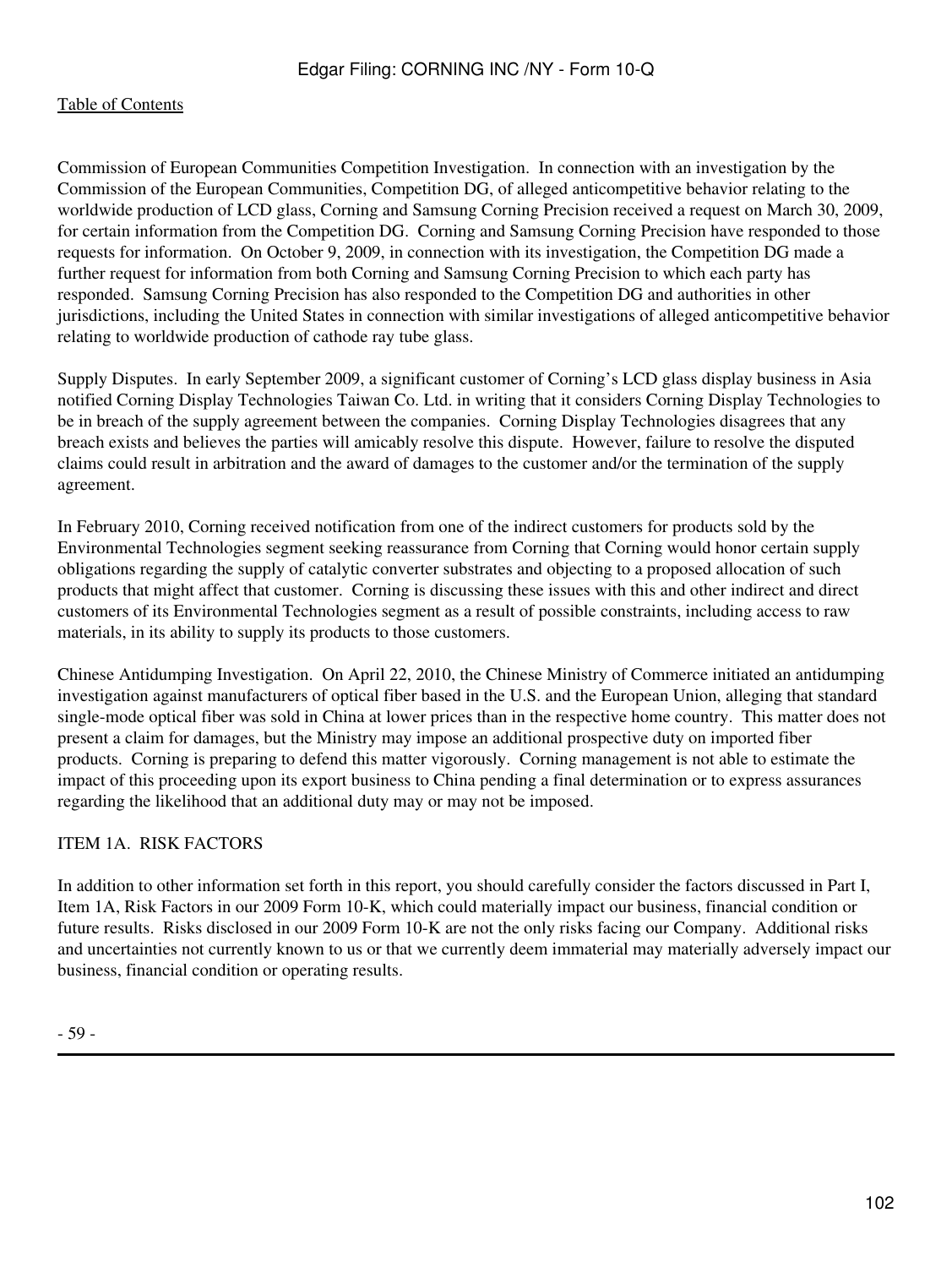### ITEM 2. UNREGISTERED SALES OF EQUITY SECURITIES AND USE OF PROCEEDS

This table provides information about our purchases of our common stock during the fiscal second quarter of 2010:

Issuer Purchases of Equity Securities

|                  |                     |                 | Total Number of            | Approximate Dollar   |
|------------------|---------------------|-----------------|----------------------------|----------------------|
|                  |                     |                 | <b>Shares Purchased as</b> | Value of Shares that |
|                  | <b>Total Number</b> | Average         | Part of Publicly           | May Yet Be Purchased |
|                  | of Shares           | Price Paid      | <b>Announced Plan</b>      | Under the Plan       |
| Period           | Purchased (1)       | per Share $(1)$ | or Program $(2)$           | or Program $(2)$     |
| April 1-30, 2010 | 56,352              | \$20.34         |                            | \$0                  |
| May 1-31, 2010   | 696                 | \$17.54         |                            | \$0                  |
| June 1-30, 2010  | 4,319               | \$16.60         | $\Omega$                   | \$0                  |
| Total            | 61,367              | \$20.05         |                            | \$0                  |

(1)This column reflects the following transactions during the fiscal second quarter of 2010: (i) the deemed surrender to us of 7,740 shares of common stock to pay the exercise price and to satisfy tax withholding obligations in connection with the exercise of employee stock options, and (ii) the surrender to us of 53,627 shares of common stock to satisfy tax withholding obligations in connection with the vesting of restricted stock issued to employees.

(2)During the quarter ended June 30, 2010, we did not have a publicly announced program for repurchase of shares of our common stock and did not repurchase our common stock in open-market transactions outside of such a program.

- 60 -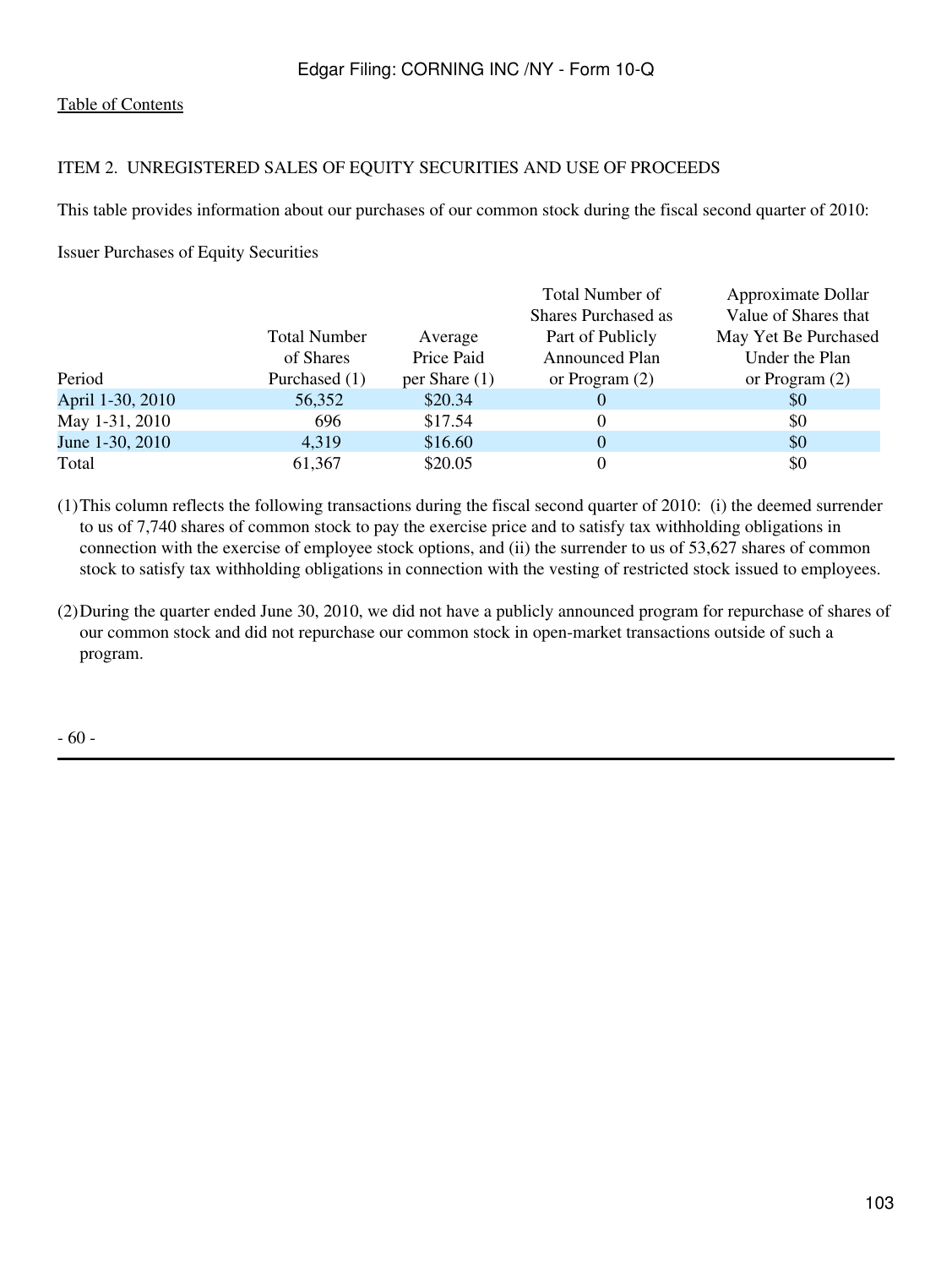# ITEM 6. EXHIBITS

(a) Exhibits

| Exhibit<br>Number | <b>Exhibit Name</b>                                                                                                                                                                                                                  |
|-------------------|--------------------------------------------------------------------------------------------------------------------------------------------------------------------------------------------------------------------------------------|
|                   |                                                                                                                                                                                                                                      |
| 3(i)              | Restated Certificate of Incorporation dated April 29, 2010, filed with the Secretary of State of<br>the State of New York on May 4, 2010 (Incorporated by reference to Exhibit 3(i)1 to Corning's<br>Form 8-K filed on May 5, 2010). |
|                   |                                                                                                                                                                                                                                      |
| 3(ii)             | By-Laws of Corning amended to and effective as of April 29, 2010 (Incorporated by reference<br>to Exhibit 3(ii)1 to Corning's Form 8-K filed on May 5, 2010).                                                                        |
|                   |                                                                                                                                                                                                                                      |
| 10.1              | 2010 Variable Compensation Plan (Incorporated by reference to Appendix A of Corning Proxy<br>Statement, Definitive 14A filed March 15, 2010 for April 29, 2010 Annual Meeting of<br>Shareholders).                                   |
|                   |                                                                                                                                                                                                                                      |
| 10.2              | 2010 Equity Plan for Non-Employee Directors (Incorporated by reference to Appendix B of<br>Corning Proxy Statement, Definitive 14A filed March 15, 2010 for April 29, 2010 Annual<br>Meeting of Shareholders).                       |
|                   |                                                                                                                                                                                                                                      |
| 12                | Computation of Ratio of Earnings to Fixed Charges                                                                                                                                                                                    |
| 31.1              | Certification of Chief Executive Officer Pursuant to Rule 13a-14(a) under the Exchange Act                                                                                                                                           |
| 31.2              | Certification of Chief Financial Officer Pursuant to Rule 13a-14(a) under the Exchange Act                                                                                                                                           |
| 32                | Certification Pursuant to 18 U.S.C. Section 1350                                                                                                                                                                                     |
|                   |                                                                                                                                                                                                                                      |
| 101.INS           | <b>XBRL</b> Instance Document                                                                                                                                                                                                        |
| 101.SCH           | XBRL Taxonomy Extension Schema Document                                                                                                                                                                                              |
|                   |                                                                                                                                                                                                                                      |
| 101.CAL           | <b>XBRL Taxonomy Calculation Linkbase Document</b>                                                                                                                                                                                   |
| 101.LAB           | XBRL Taxonomy Label Linkbase Document                                                                                                                                                                                                |
| 101.PRE           | XBRL Taxonomy Presentation Linkbase Document                                                                                                                                                                                         |
|                   |                                                                                                                                                                                                                                      |
| 101.DEF           | <b>XBRL Taxonomy Definition Document</b>                                                                                                                                                                                             |